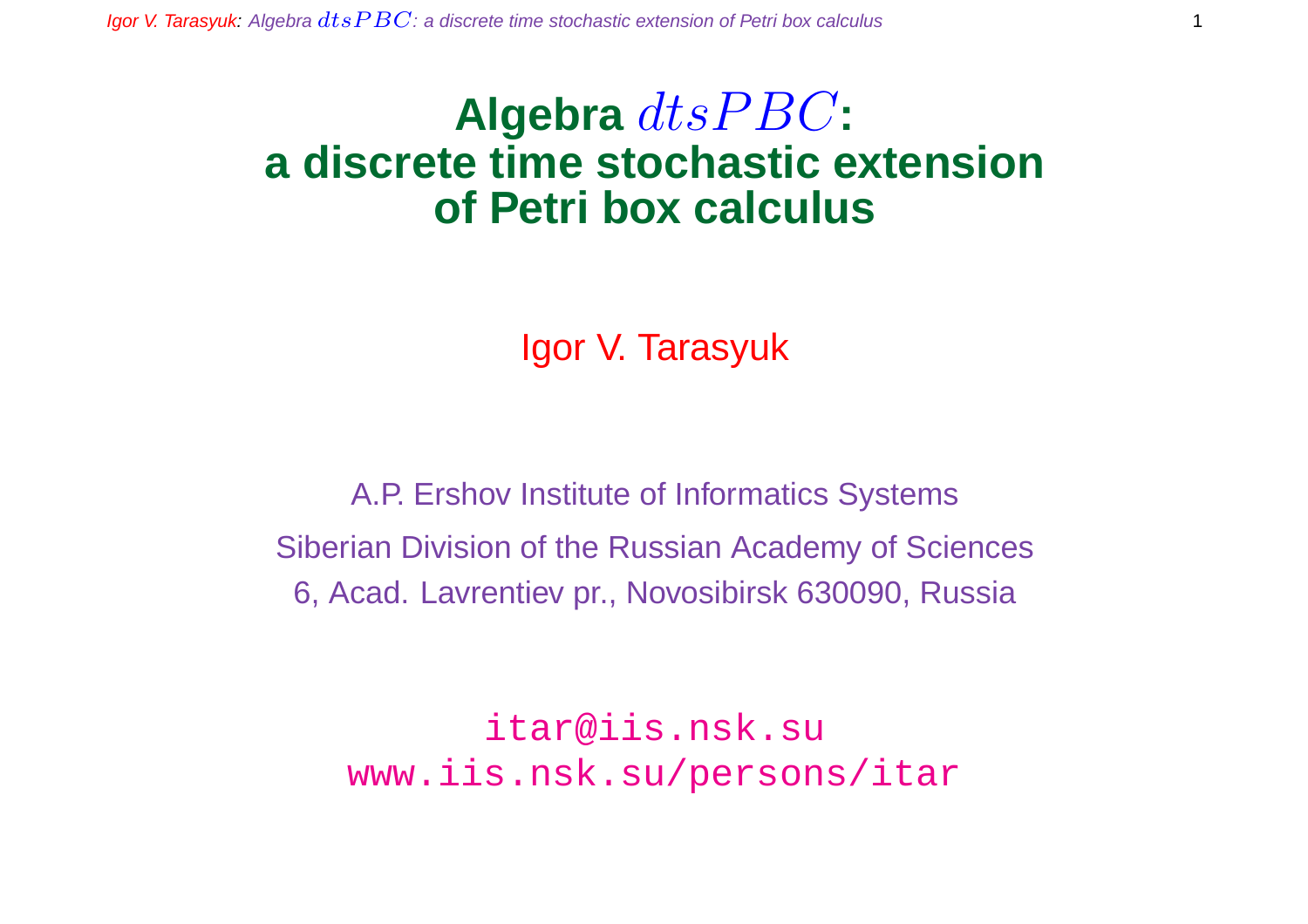**Igor V. Tarasyuk:** Algebra  $dt$ s  $PBC$ : a discrete time stochastic extension of Petri box calculus 2 **Abstract**: In [MVF01], a continuous time stochastic extension sP BC of finite Petri box calculus  $PBC$  [BDH92] was proposed. In [MVCC03], iteration operator was added to  $sPBC$ . Algebra  $sPBC$  has an interleaving semantics, but  $PBC$  has a step one. We constructed a discrete time stochastic extension  $dtsPBC$  of finite  $PBC$  [Tar05] and enriched it with iteration [Tar06].

The step operational semantics is defined in terms of labeled probabilistic transition systems.

The denotational semantics is defined in terms of a subclass of labeled DTSPNs (LDTSPNs) called discrete time stochastic Petri boxes (dts-boxes).

We propose a variety of stochastic equivalences and investigate their interrelations.

It is explained how to use the equivalences for transition systems reduction.

A logical characterization of the equivalences is presented via probabilistic modal logics.

We demonstrate how to apply the equivalences to compare stationary behaviour.

A congruence relation is defined. The case studies of performance evaluation are presented.

**Keywords**: stochastic Petri nets, stochastic process algebras, Petri box calculus, iteration, discrete time, transition systems, operational semantics, dts-boxes, denotational semantics, empty loops, stochastic equivalences, reduction, modal logics, stationary behaviour, congruence, performance evaluation.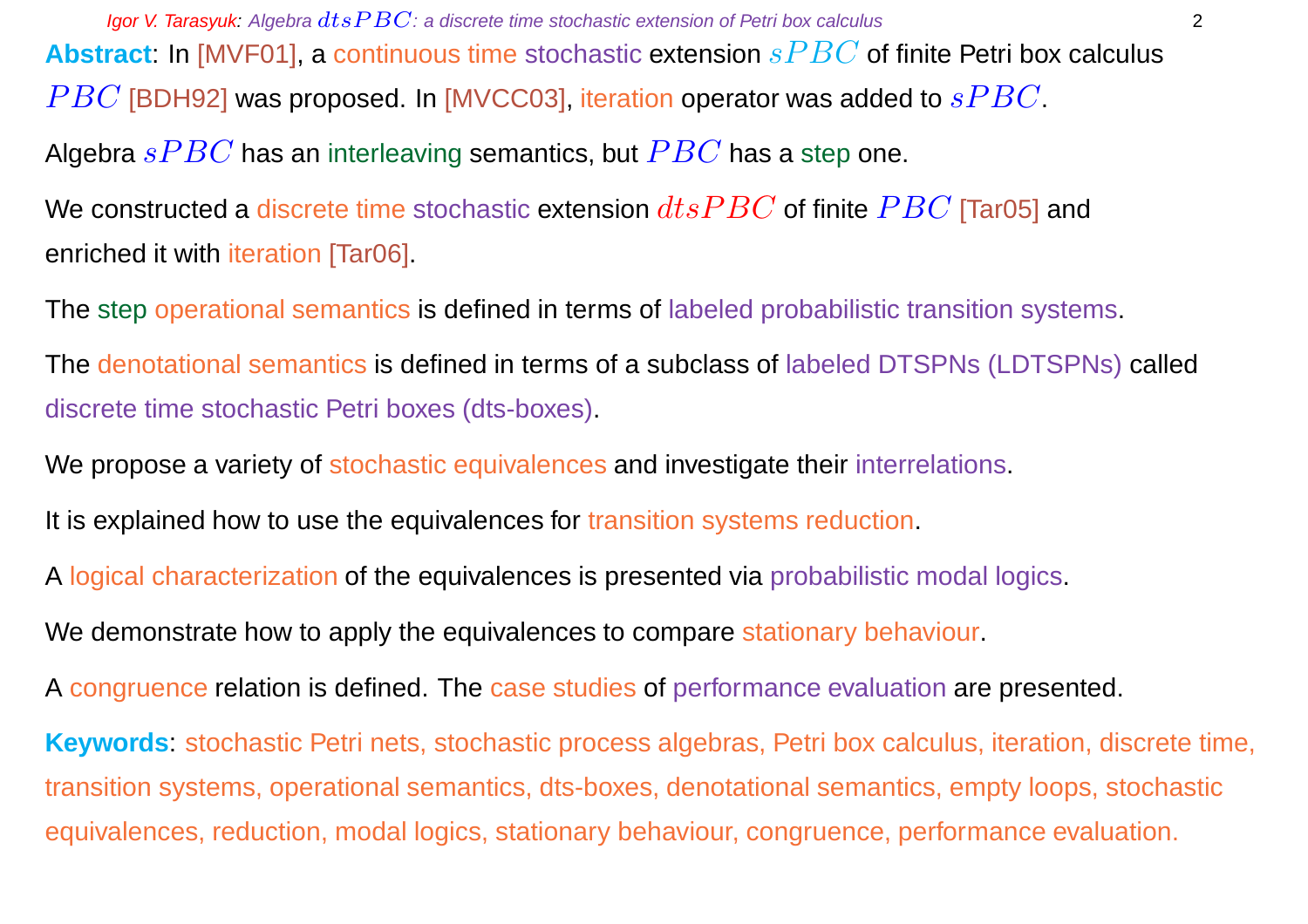## **Contents**

- **Introduction**
	- **– Previous work**
- **Syntax**
- **Operational semantics**
	- **– Inaction rules**
	- **– Action rules**
	- **– Transition systems**
- **Denotational semantics**
	- **– Labeled DTSPNs**
	- **– Algebra of dts-boxes**
- **Stochastic equivalences**
	- **– Empty loops in transition systems**
	- **– Empty loops in reachability graphs**
	- **– Stochastic trace equivalences**
	- **– Stochastic bisimulation equivalences**
	- **– Stochastic isomorphism**
- **– Interrelations of the stochastic equivalences**
- **Reduction modulo equivalences**
- **Logical characterization**
	- **– Logic iPML**
	- **– Logic sPML**
- **Stationary behaviour**
	- **– Theoretical background**
	- **– Steady state and equivalences**
- **Preservation by algebraic operations**
- **Case studies**
	- **– Shared memory system**
	- **– Dining philosophers system**
- **Overview and open questions**
	- **– The results obtained**
	- **– Further research**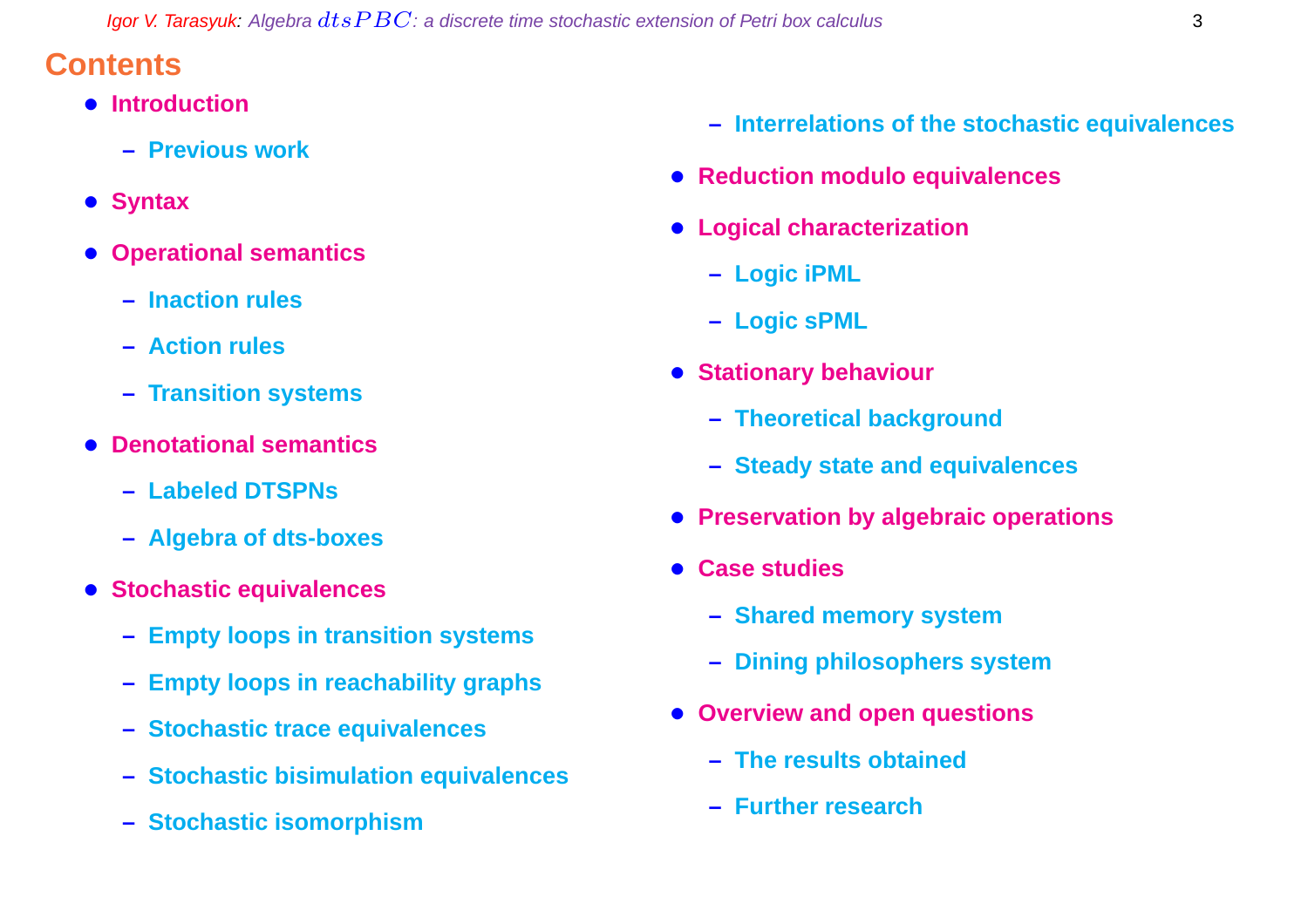#### **Introduction**

#### **Previous work**

- Continuous time (subsets of  $I\!R_{+}$ ): interleaving semantics
	- **–** Continuous time stochastic Petri nets (CTSPNs) [Mol82,FN85]: exponential transition firing delays, Continuous time Markov chain (CTMC).
	- **–** Generalized stochastic Petri nets (GSPNs) [MCB84,CMBC93]: exponential and zero transition firing delays, Semi-Markov chain (SMC).
- Discrete time (subsets of  $I\!N$ ): step semantics
	- **–** Discrete time stochastic Petri nets (DTSPNs) [Mol85,ZG94]:

geometric transition firing delays,

Discrete time Markov chain (DTMC).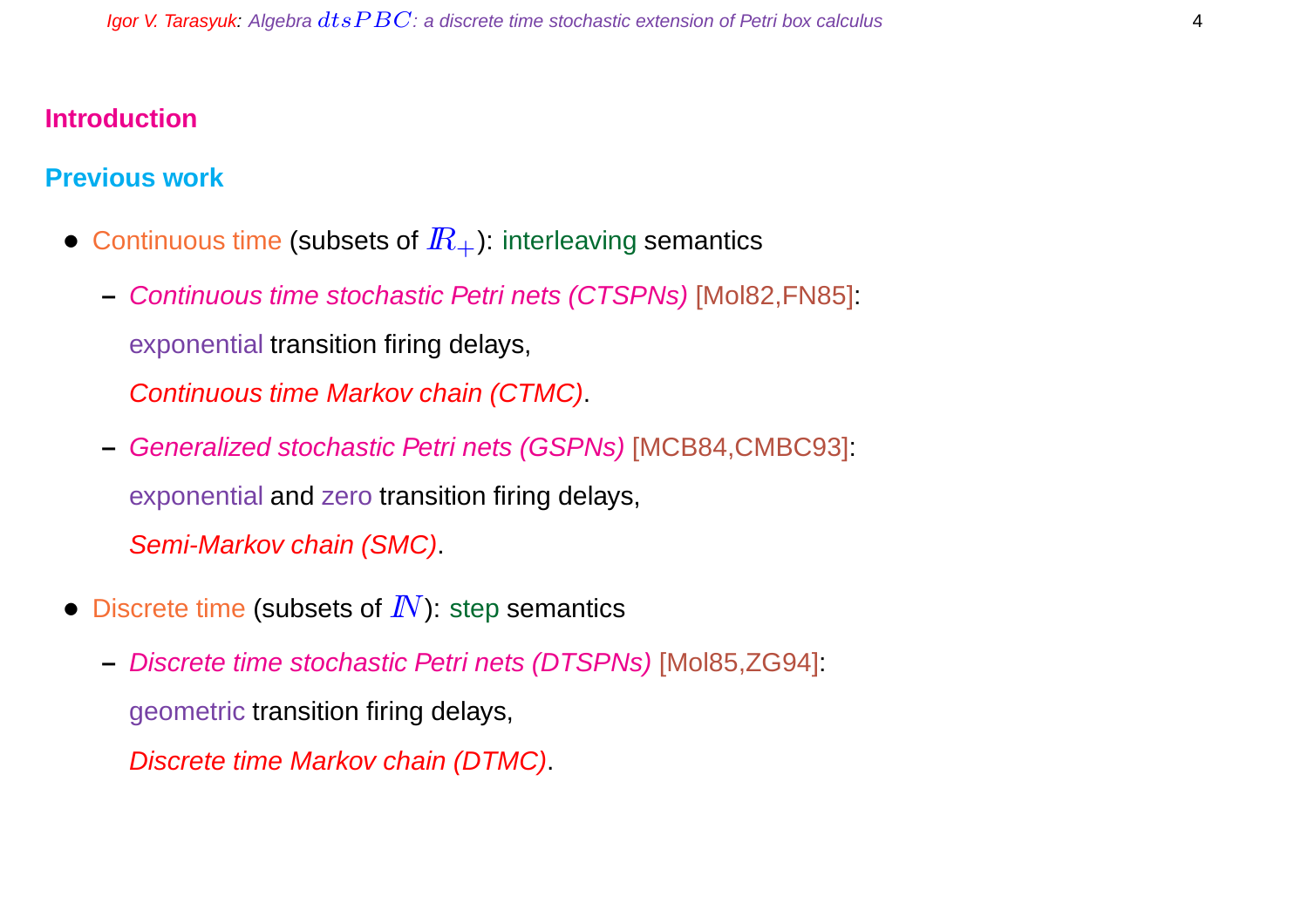#### Transition labeling

- **CTSPNs [Buc95]**
- GSPNs [Buc98]
- DTSPNs [BT00]

#### Stochastic process algebras

- $\bullet$   $MTIPP$  [HR94]
- $\bullet$   $TPCCS$  [Han94]
- $\bullet$   $PPA$  [NFL95]
- $\bullet$   $PEPA$  [Hil96]
- $\bullet$   $EMPA$  [BGo98]
- $\bullet \ prBPA$ ,  $ACP^+_{\pi}$  [And99]
- $StAFP_0$  [BT01]

Algebra  $PBC$  and its extensions

- Petri box calculus  $PBC$  [BDH92]
- Time Petri box calculus  $tPBC$  [Kou00]
- Timed Petri box calculus  $TPBC$  [MF00]
- Stochastic Petri box calculus  $sPBC$  [MVF01, MVCC03]
- Ambient Petri box calculus  $APBC$  [FM03]
- Arc time Petri box calculus  $at PBC$  [Nia05]
- Generalized stochastic Petri box calculus  $qsPBC$  [MVCR08]
- Discrete time stochastic Petri box calculus  $dt$ s $PBC$  [Tar05,Tar06]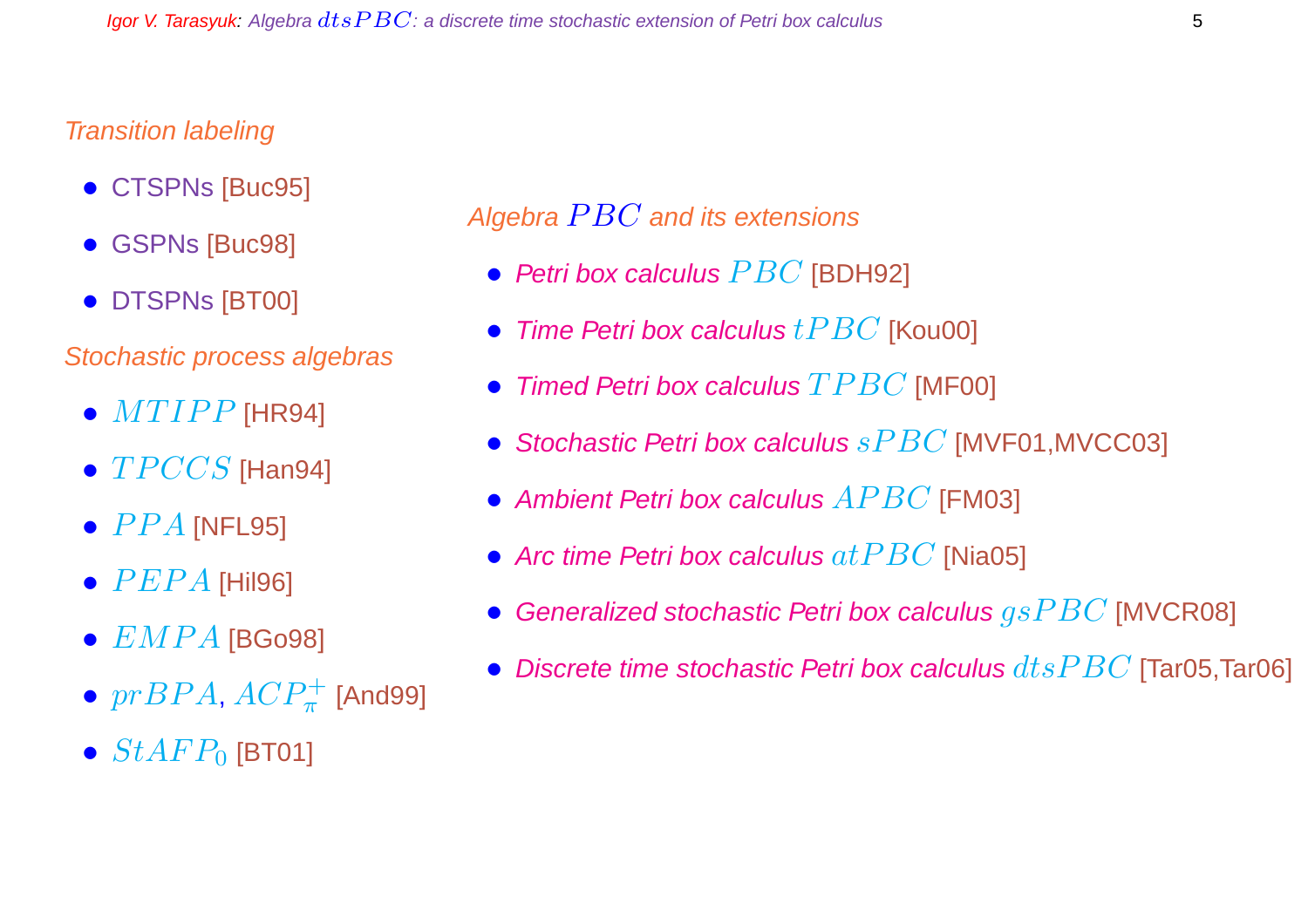#### Stochastic equivalences

- Probabilistic transition systems (PTSs) [BM89,Chr90,LS91,BHe97,KN98]
- CTMCs [HR94,Hil94]
- Markov process algebras (MPAs) [Buc94,BKe01]
- CTSPNs [Buc95]
- GSPNs [Buc98]
- Stochastic automata (SAs) [Buc99]
- Stochastic event structures (SESs) [MCW03]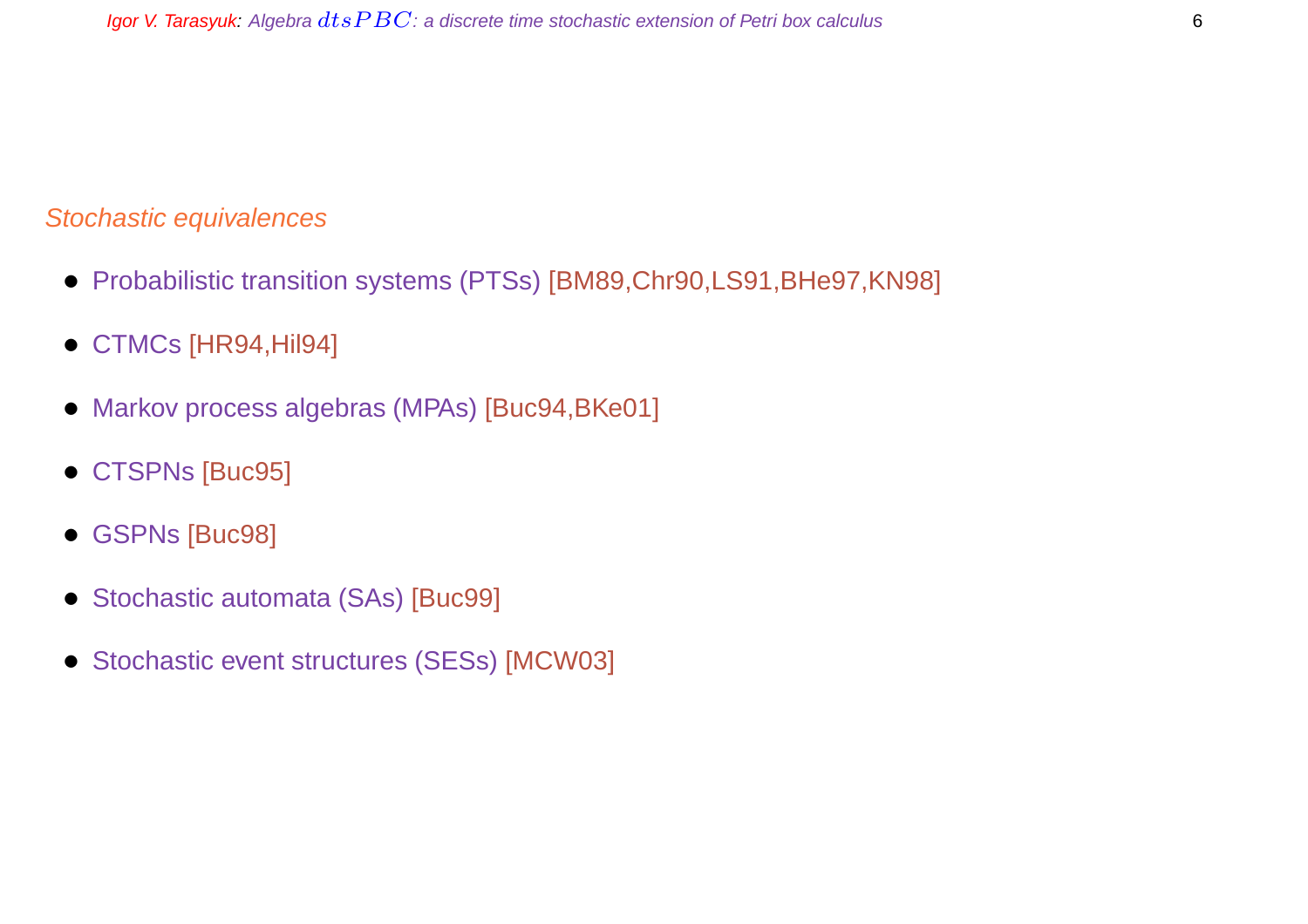#### **Syntax**

The set of all finite multisets over  $X$  is  $I\!\!N_f^X.$ 

The  $\operatorname{\mathsf{set}}$  of all subsets of  $X$  is  $2^X.$ 

 $Act = \{a, b, \ldots\}$  is the set of *elementary actions*.

 $\widehat{Act} = \{\hat a, \hat b, \ldots\}$  is the set of *conjugated actions (conjugates)* s.t.  $a\neq \hat a$  and  $\hat{\hat a}=a.$  $\mathcal{A} = Act \cup \overline{Act}$  is the set of all actions.

 $\mathcal{L} = \textit{IN}^{\mathcal{A}}_{f}$  is the set of *all multiactions*.

The alphabet of  $\alpha \in \mathcal{L}$  is  $\mathcal{A}(\alpha) = \{x \in \mathcal{A} \mid \alpha(x) > 0\}.$ 

An activity (stochastic multiaction) is a pair  $(\alpha, \rho)$ , where  $\alpha \in \mathcal{L}$  and  $\rho \in (0,1)$  is the probability of multiaction  $\alpha$ .

 $SL$  is the set of all activities.

The alphabet of  $(\alpha, \rho) \in \mathcal{SL}$  is  $\mathcal{A}(\alpha, \rho) = \mathcal{A}(\alpha)$ .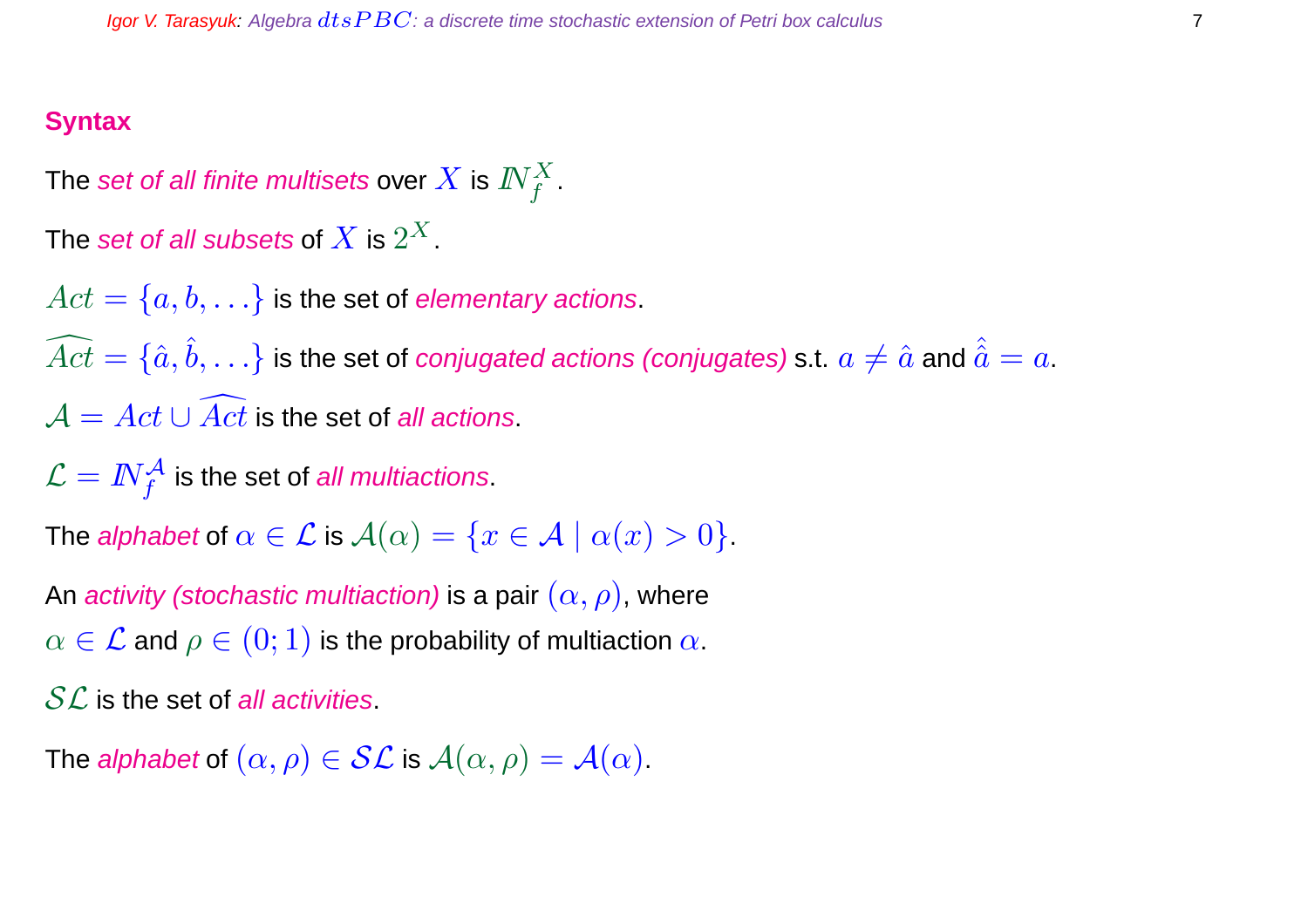The operations: sequential execution;, choice  $[]$ , parallelism  $||$ , relabeling  $[f]$ , restriction rs, synchronizationsy and *iteration* [ $**$ ].

Sequential execution and choice have the standard interpretation.

Parallelism does not include synchronization unlike that in standard process algebras.

Relabeling functions  $f : \mathcal{A} \to \mathcal{A}$  are bijections preserving conjugates:  $\forall x \in \mathcal{A}$   $f(\hat{x}) = f(x)$ . For  $\alpha \in \mathcal{L}$ , let  $f(\alpha) = \sum$  $x \in \alpha$   $f(x)$ .

Restriction over an action  $a$ : any process behaviour containing  $a$  or its conjugate  $\hat{a}$  is not allowed.

Let  $\alpha, \beta \in \mathcal{L}$  be two multiactions s.t. for  $a \in Act$  we have  $a \in \alpha$  and  $\hat{a} \in \beta$  or  $\hat{a} \in \alpha$  and  $a \in \beta$ . Synchronization of  $\alpha$  and  $\beta$  by  $\alpha$  is  $\alpha \oplus_{\alpha} \beta = \gamma$ :

$$
\gamma(x) = \begin{cases} \alpha(x) + \beta(x) - 1, & x = a \text{ or } x = \hat{a}; \\ \alpha(x) + \beta(x), & \text{otherwise}. \end{cases}
$$

In the iteration, the initialization subprocess is executed first,

then the body one is performed zero or more times, finally, the termination one is executed.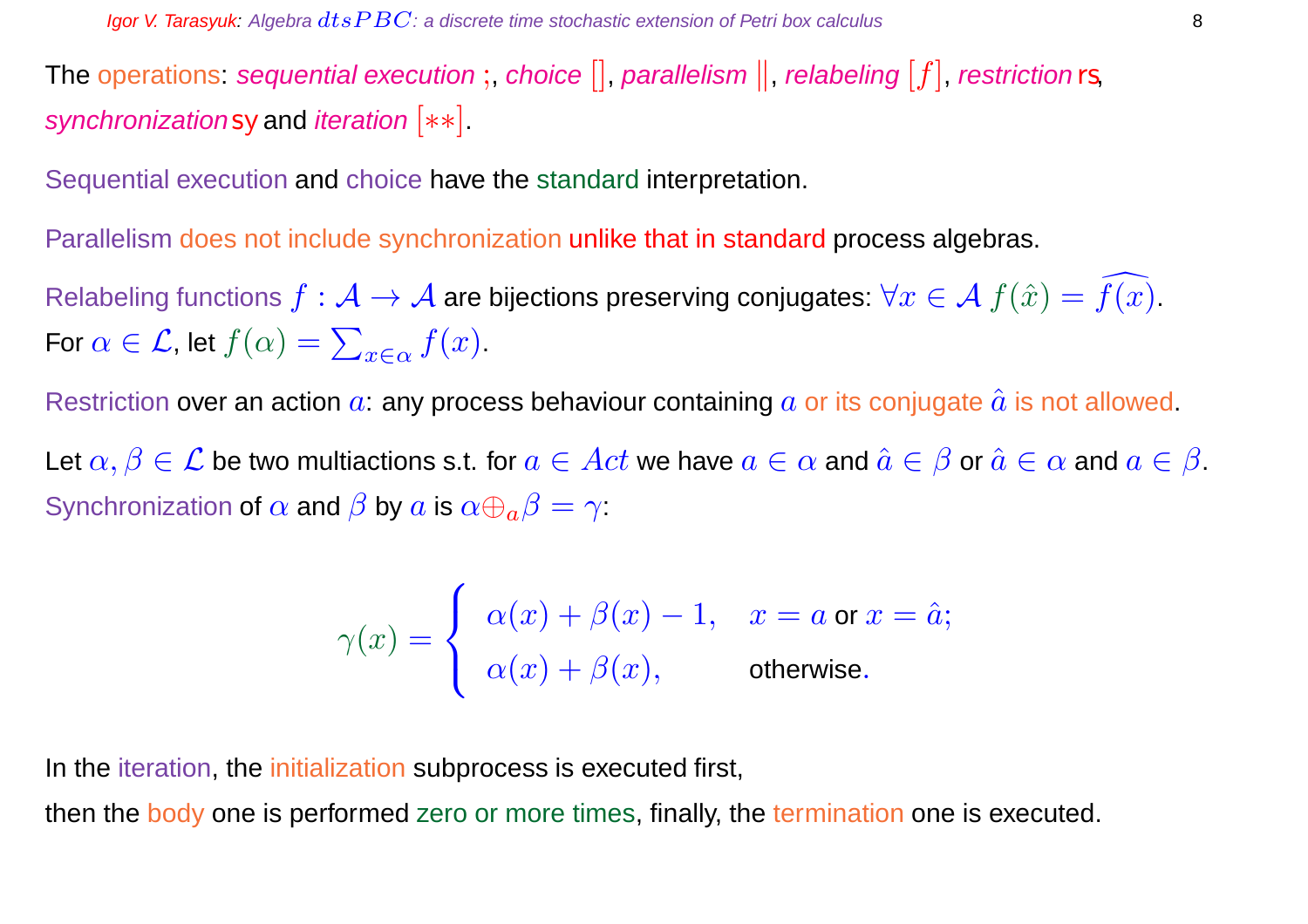Static expressions specify the structure of processes.

**Definition 1** Let  $(\alpha, \rho) \in \mathcal{SL}$  and  $a \in Act$ . A static expression of  $dtsPBC$  is

 $E ::= (\alpha, \rho) | E; E | E | E | E | E | E | E | f | E \text{ is a} | E \text{ sy a} | [E * E * E].$ 

 $StatExpr$  is the set of all static expressions of  $dtsPBC$ .

**Definition** 2 Let  $(\alpha, \rho) \in \mathcal{SL}$  and  $a \in Act$ . A regular static expression of  $dtsPBC$  is

 $E ::= (\alpha, \rho) | E; E | E | E | E | E | E | E | f | | E$  rs  $a | E$  sy  $a | [E*D*E],$ where  $D ::= (\alpha, \rho) | D; E | D[|D | D[|f] | D$  rs  $a | D$  sy  $a | [D*D*E].$ 

 $RegStatexpr$  is the set of all regular static expressions of  $dtsPBC$ .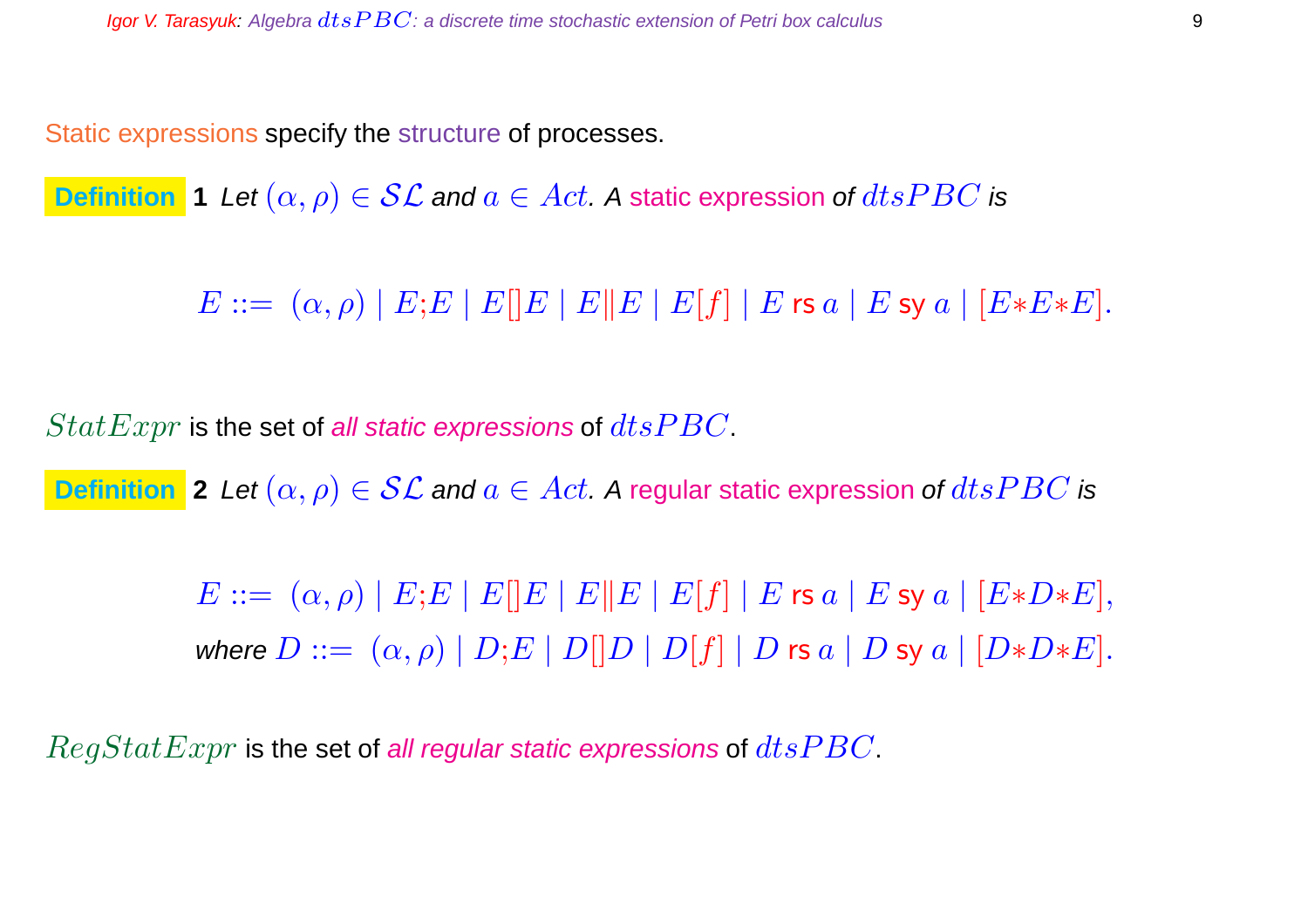Dynamic expressions specify the states of processes.

Dynamic expressions are combined from static ones annotated with upper or lower bars.

The *underlying static expression* of a dynamic one: removing all upper and lower bars.

**Definition** 3 Let  $a \in Act$  and  $E \in StatExpr$ . A dynamic expression of  $dtsPBC$  is

 $G ::= \overline{E} |E| G; E |E; G |G|E |E|E|G |G|G |G|f |G$ rs  $a |G$  sy  $a |$  $[G*E*E] | [E*G*E] | [E*E*G].$ 

 $DynExpr$  is the set of all dynamic expressions of  $dt$ s $PBC$ .

A regular dynamic expression: its underlying static expression is regular.

 $RegDynExpr$  is the set of all regular dynamic expressions of  $dtsPBC$ .

We shall consider regular expressions only and omit the word "regular".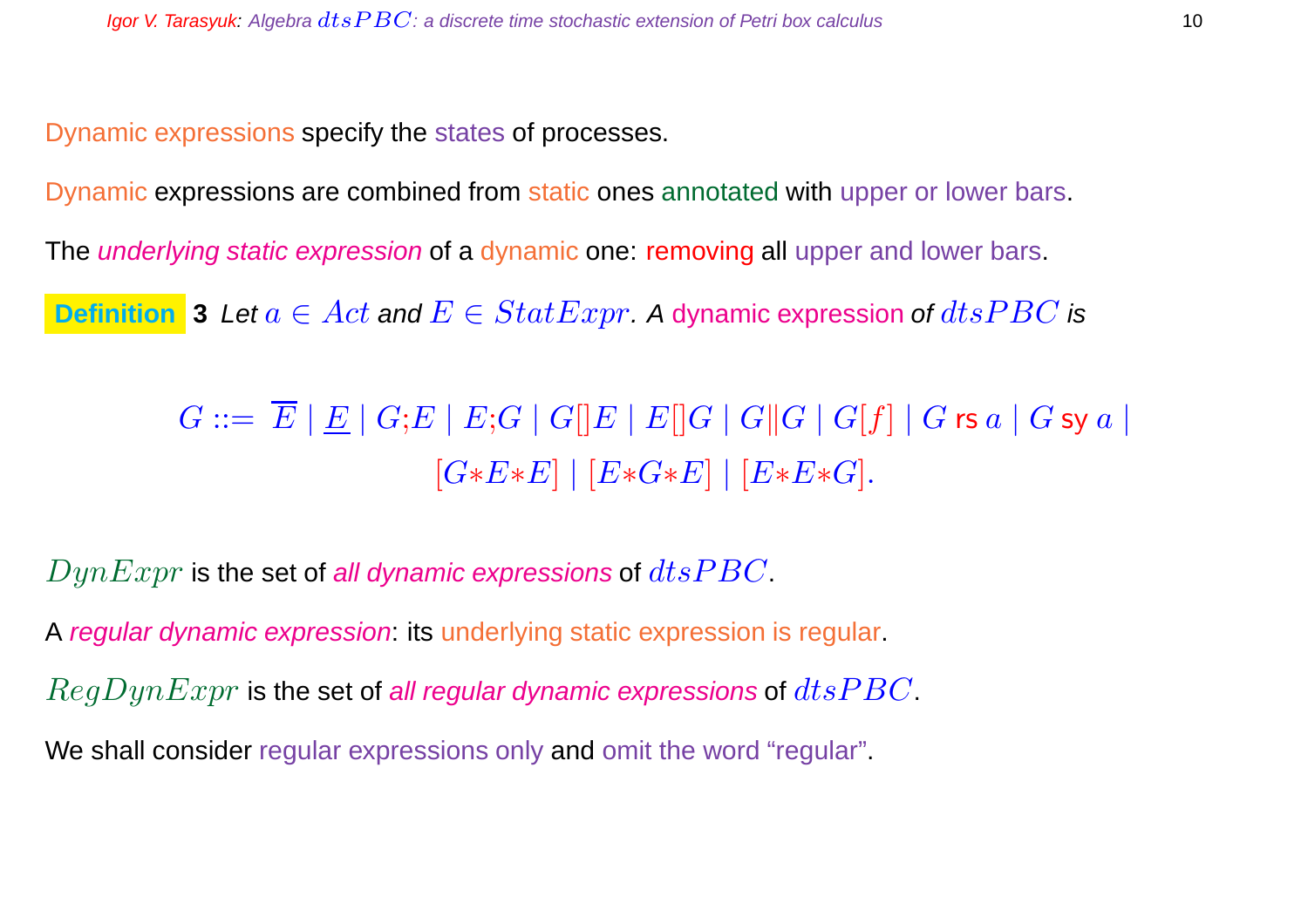#### **Operational semantics**

#### **Inaction rules**

Inaction rules: execution of the empty multiset of activities.

Let  $E, F, K \in RegStatExpr$  and  $a \in Act$ .

| $\overline{E;F}\overset{\emptyset}{\rightarrow}\overline{E};F$                                                                           | $E; F \stackrel{\emptyset}{\rightarrow} E; \overline{F}$               | $E ; \underline{F} \stackrel{\emptyset}{\to} E ; F$                        |
|------------------------------------------------------------------------------------------------------------------------------------------|------------------------------------------------------------------------|----------------------------------------------------------------------------|
| $\overline{E  F} \overset{\emptyset}{\rightarrow} \overline{E  F}$                                                                       | $\overline{E  F} \stackrel{\emptyset}{\to} E  \overline{F}$            | $\underline{E}[[F \stackrel{\emptyset}{\to} E][F$                          |
| $E[\underline{F} \stackrel{\emptyset}{\to} E][F]$                                                                                        | $\overline{E  F} \stackrel{\emptyset}{\to} \overline{E}  \overline{F}$ | $\underline{E} \Vert \underline{F} \stackrel{\emptyset}{\to} E \Vert F$    |
| $\overline{E[f]} \stackrel{\emptyset}{\to} \overline{E}[f]$                                                                              | $\underline{E}[f] \stackrel{\emptyset}{\to} E[f]$                      | $\overline{E$ rs $a \stackrel{\emptyset}{\rightarrow} \overline{E}$ rs $a$ |
| $\underline{E}$ rs $a \stackrel{\emptyset}{\to} \underline{E}$ rs $\underline{a}$                                                        | $\overline{E}$ sy $a \stackrel{\emptyset}{\to} \overline{E}$ sy $a$    | $\underline{E}$ sy $a \stackrel{\emptyset}{\to} E$ sy $a$                  |
| $\overline{[E*F*K]} \stackrel{\emptyset}{\to} \overline{[E*F*K]} \quad [\underline{E}*F*K] \stackrel{\emptyset}{\to} [E*\overline{F}*K]$ |                                                                        | $[E*E*K] \stackrel{\emptyset}{\rightarrow} [E*\overline{F}*K]$             |
| $[E*E*K] \stackrel{\emptyset}{\to} [E*F*\overline{K}] \quad [E*F*\underline{K}] \stackrel{\emptyset}{\to} [E*F*K]$                       |                                                                        |                                                                            |

Inaction rules for overlined and underlined static expressions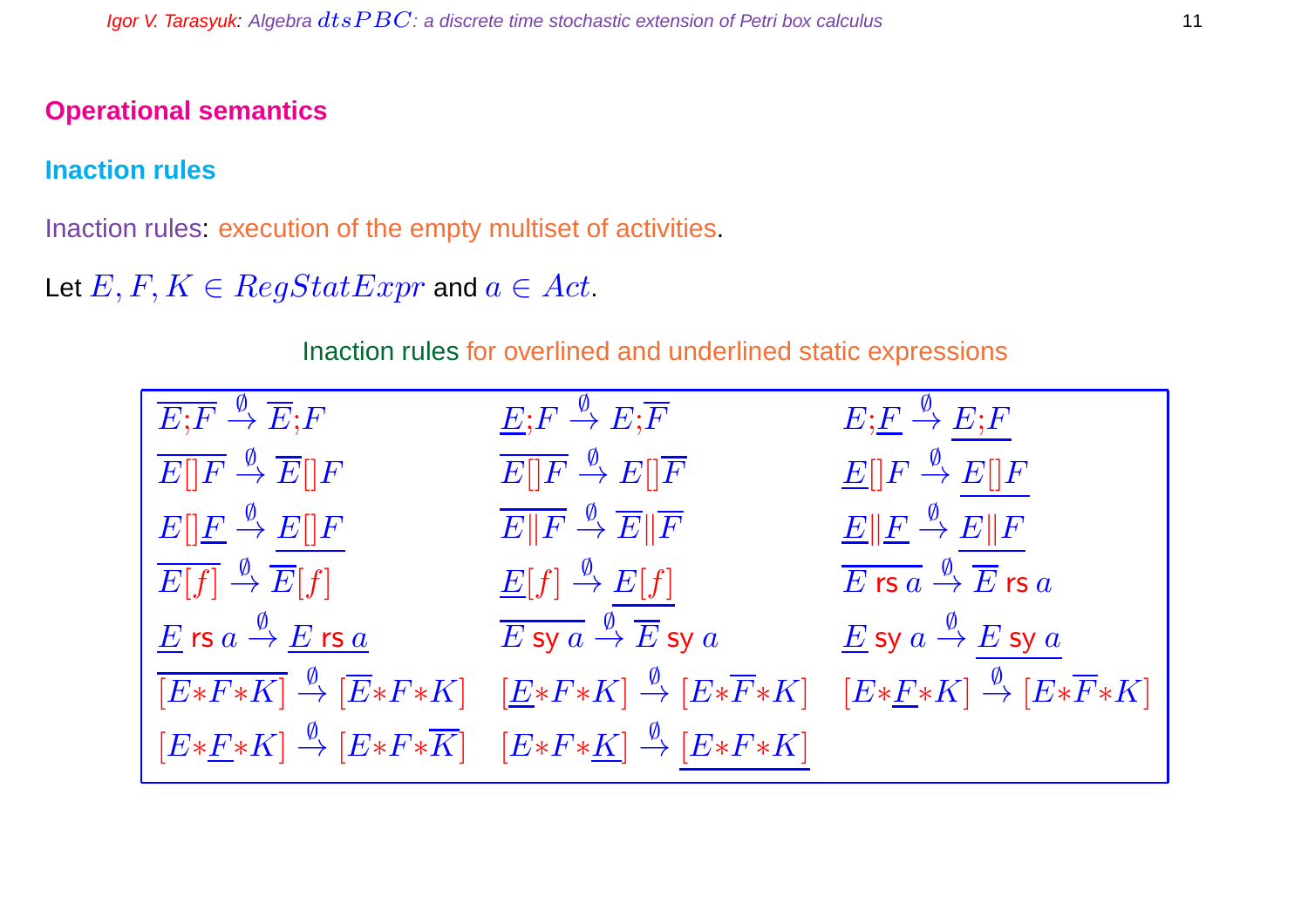## Let  $E, F \in RegStatexpr$ ,  $G, H, \widetilde{G}, \widetilde{H} \in RegDynExpr$  and  $a \in Act$ .

#### Inaction rules for arbitrary dynamic expressions

| $G\stackrel{\emptyset}{\rightarrow}G$                                                            | $G \rightarrow \widetilde{G}$ , o $\in \{ ; , [] \}$                                                             | $G {\mathop{\to }\limits^{\emptyset }}\widetilde{G},$ o ${\in}\{;,\{\}\}$ | $G{\mathop{\to }\limits^\varphi\widetilde G}$                   |
|--------------------------------------------------------------------------------------------------|------------------------------------------------------------------------------------------------------------------|---------------------------------------------------------------------------|-----------------------------------------------------------------|
|                                                                                                  | $G \circ E \rightarrow \widetilde{G} \circ E$                                                                    | $E{\circ}G{\overset{\emptyset}{\to}}E{\circ}\widetilde{G}$                | $G  H \rightarrow \widetilde{G}  H$                             |
| $H \stackrel{\emptyset}{\rightarrow} \widetilde{H}$                                              | $G\overset{\emptyset}\to\widetilde G$                                                                            | $G \rightarrow \widetilde{G}$ , $\circ \in \{rs, sy\}$                    | $G \rightarrow \widetilde{G}$                                   |
| $G  H \frac{\emptyset}{\rightarrow} G  \widetilde{H}$                                            | $G[f] \stackrel{\emptyset}{\rightarrow} \widetilde{G}[f]$                                                        | $Goa \rightarrow \widetilde{G}$ oa                                        | $[G*E*F] \stackrel{\emptyset}{\rightarrow} [\widetilde{G}*E*F]$ |
| $G \rightarrow \widetilde{G}$<br>$[E*G*F] \stackrel{\emptyset}{\rightarrow} [E*\widetilde{G}*F]$ | $G\frac{\emptyset}{\rightarrow}\widetilde{G}$<br>$[E*F*G] \stackrel{\emptyset}{\rightarrow} [E*F*\widetilde{G}]$ |                                                                           |                                                                 |

An operative regular dynamic expression  $G$ : no inaction rule can be applied to it, with the exception of  $G \stackrel{\emptyset}{\rightarrow} G.$ 

 $OpRegDynExpr$  is the set of all operative regular dynamic expressions of  $dtsPBC$ .

Definition  $|$  4  $\approx{}=(\stackrel{\emptyset}{\to}\cup\stackrel{\emptyset}{\leftarrow})^*$  is the structural equivalence of dynamic expressions in  $dtsPBC$ .  $G$  and  $G'$  are structurally equivalent,  $G{\approx}G'$ , if they can be reached each from other by applying inaction rules in forward or backward direction.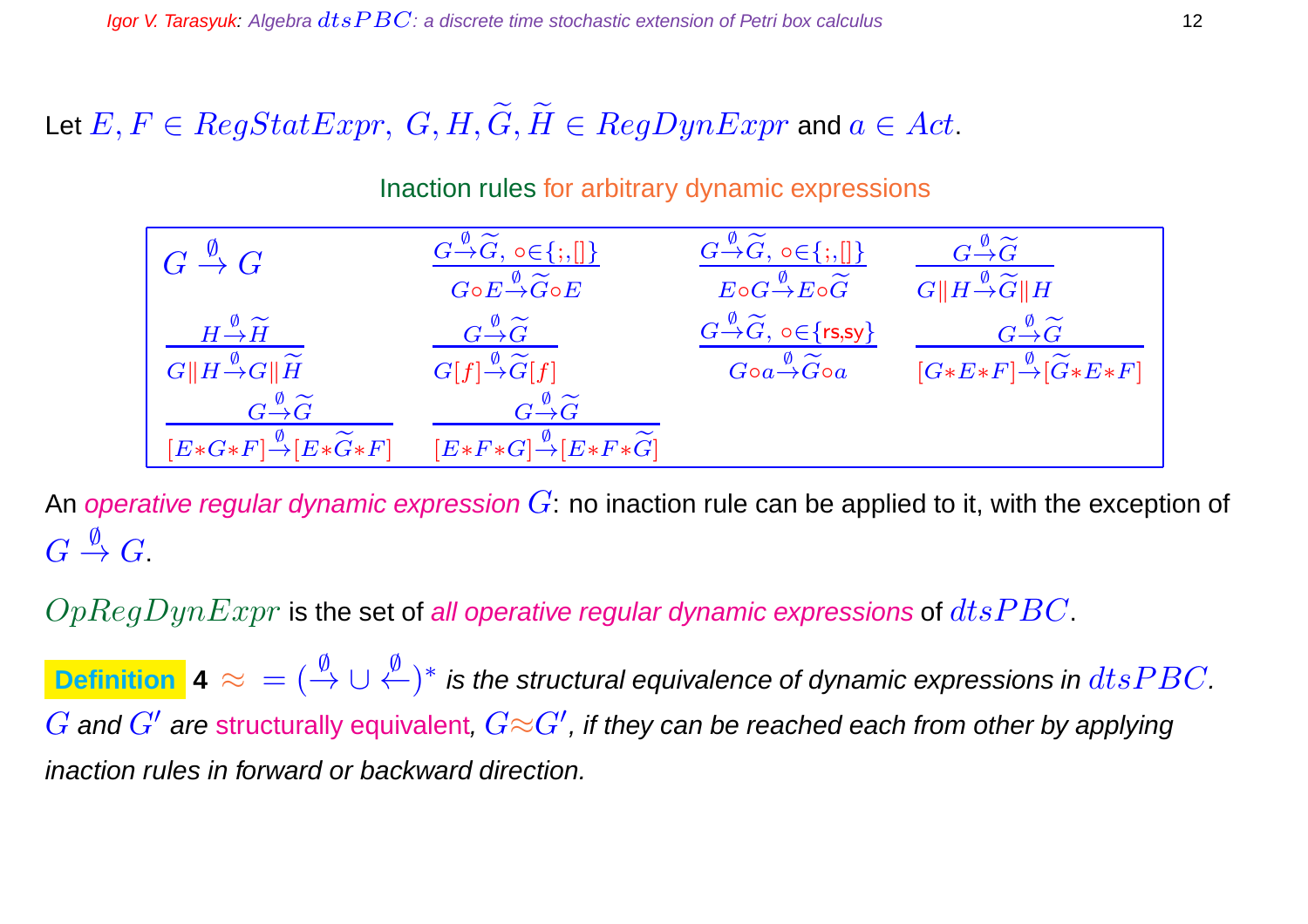#### **Action rules**

Action rules: execution of non-empty multisets of activities.

For  $\Gamma\in I\!\!N_f^{\mathcal{SL}}$ , let  $f(\Gamma)=\sum$  $_{(\alpha,\rho)\in\Gamma}(f(\alpha),\rho).$ 

The *alphabet* of  $\Gamma \in I\!\!N_f^{\mathcal{SL}}$  is  $\mathcal{A}(\Gamma) = \cup_{(\alpha,\rho) \in \Gamma} \mathcal{A}(\alpha).$ 

Let  $(\alpha, \rho),(\beta, \chi) \in \mathcal{SL}, E, F \in RegStatexpr, G, H \in OpRegDynExpr,$  $\widetilde{G},\widetilde{H}\in RegDynExpr, \ a\in Act$  and  $\Gamma,\Delta\in I\!\!N_f^{\mathcal{SL}}\setminus\{\emptyset\}.$ 

#### Action rules

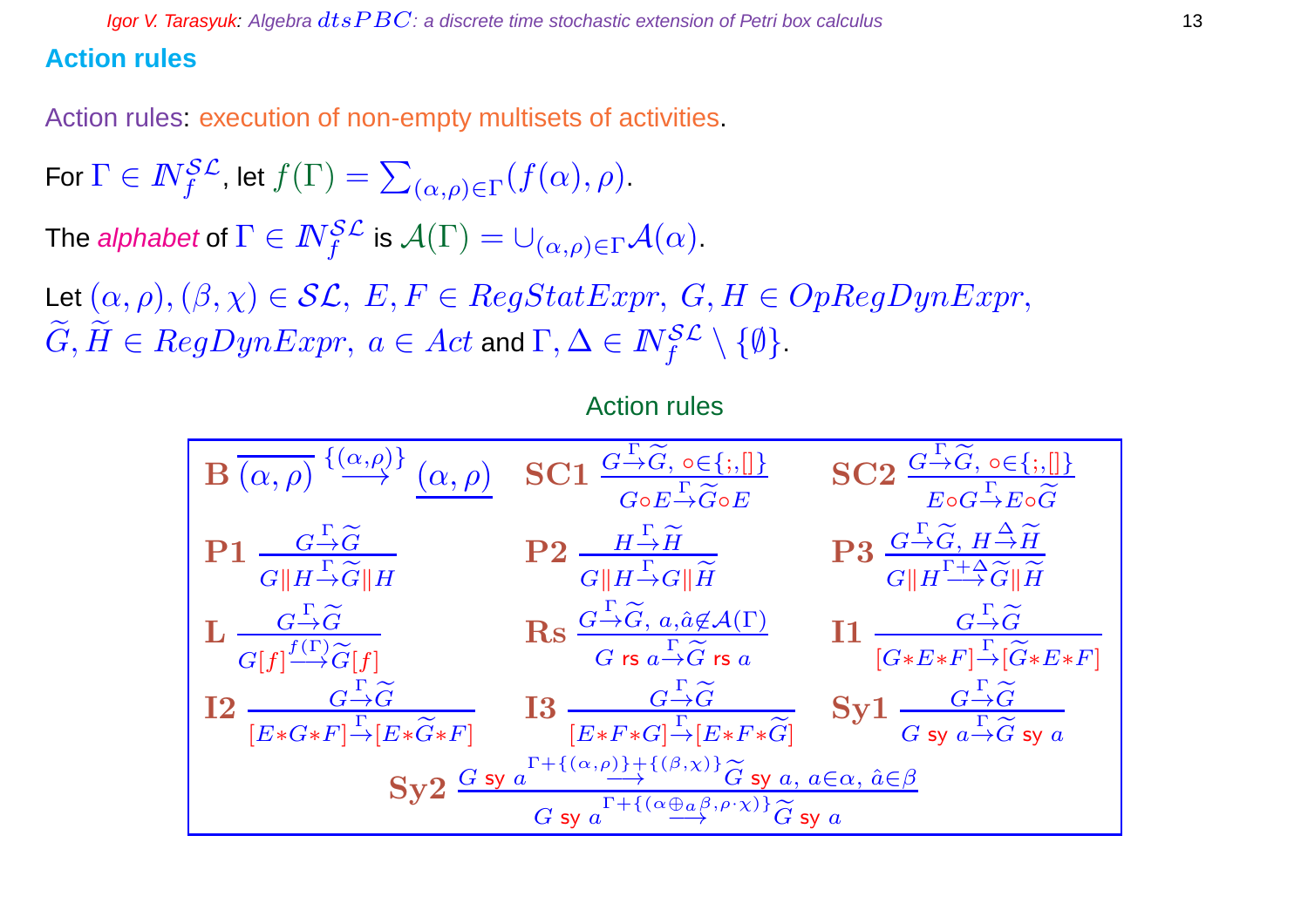Igor V. Tarasyuk: Algebra  $dtsPBC$ : a discrete time stochastic extension of Petri box calculus 14 **Transition systems**

**Definition 5** Let  $\iota \in I\!\!N$ . The numbering of expressions is

 $\iota ::= \iota \mid (\iota)(\iota).$ 

 $Num$  is the set of all numberings of expressions.

The content of a numbering  $\iota \in Num$  is

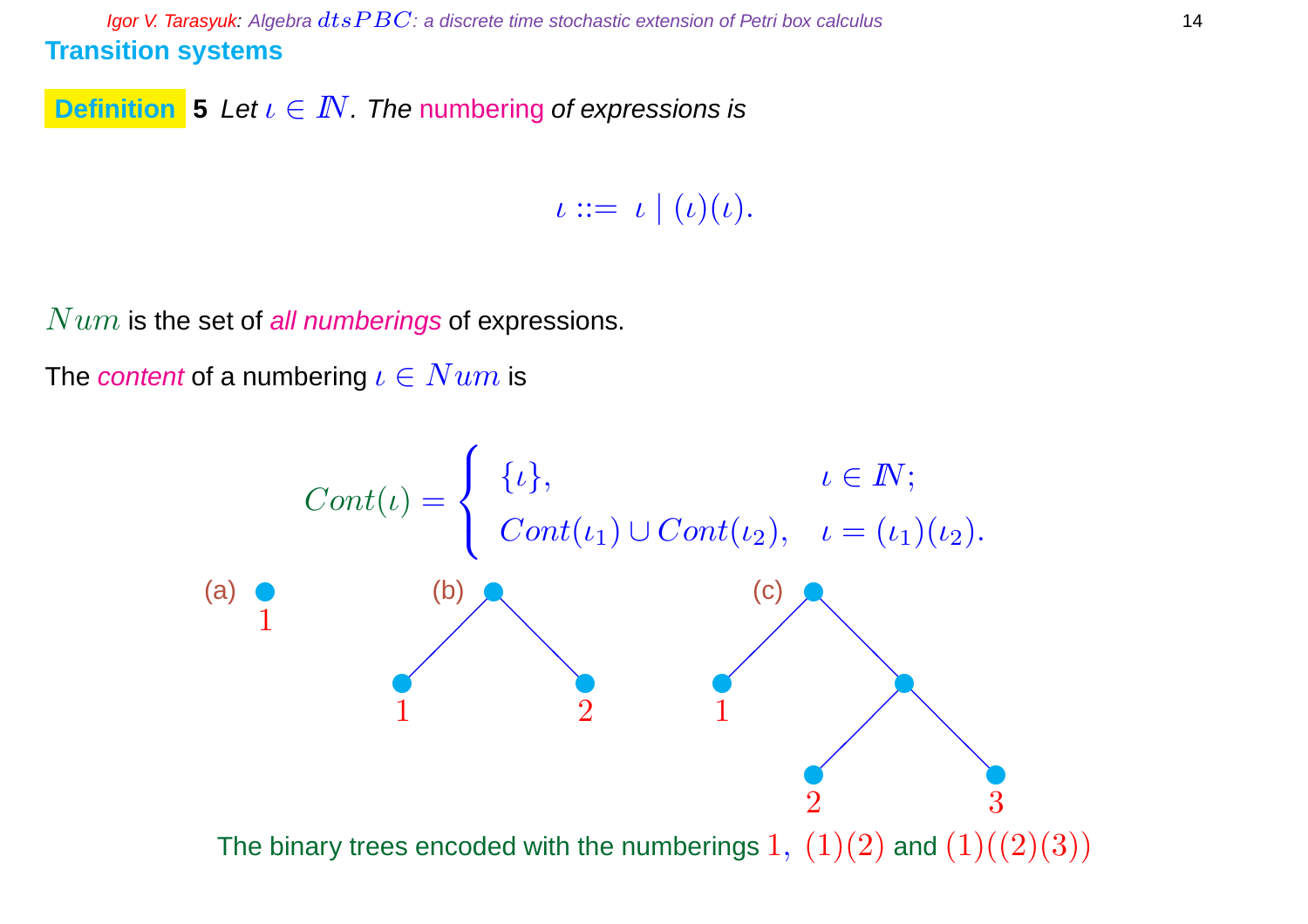**Igor V. Tarasyuk:** Algebra  $dt$ s  $PBC$ : a discrete time stochastic extension of Petri box calculus 15  $[G]_{\approx} = \{H \mid G \approx H\}$  is the equivalence class of  $G$  w.r.t. structural equivalence.

**Definition** 6 The derivation set  $DR(G)$  of a dynamic expression  $G$  is the minimal set:

- $[G]_{\approx} \in DR(G);$
- $\bullet$  if  $[H]_\approx \in DR(G)$  and  $\exists \Gamma~H\stackrel{\Gamma}{\to} \widetilde{H}$  then  $[\widetilde{H}]_\approx \in DR(G).$

Let G be a dynamic expression and  $s, \tilde{s} \in DR(G)$ .

The set of all multisets of activities executable from  $s$  is  $Exec(s)=\{\Gamma \mid \exists H\in s\ \exists \widetilde{H}\ H\stackrel{\Gamma}{\to} \widetilde{H}\}.$ Let  $\Gamma \in Excel(s) \setminus \{\emptyset\}$ . The probability that the multiset of activities  $\Gamma$  is ready for execution in s:

$$
PF(\Gamma, s) = \prod_{(\alpha, \rho) \in \Gamma} \rho \cdot \prod_{\{(\beta, \chi)\} \in E \text{vec}(s) | (\beta, \chi) \notin \Gamma\}} (1 - \chi).
$$

In the case  $\Gamma = \emptyset$  we define

$$
PF(\emptyset, s) = \begin{cases} \prod_{\{(\beta, \chi)\}\in \text{Exec}(s)} (1-\chi), & \text{Exec}(s) \neq \{\emptyset\}; \\ 1, & \text{otherwise.} \end{cases}
$$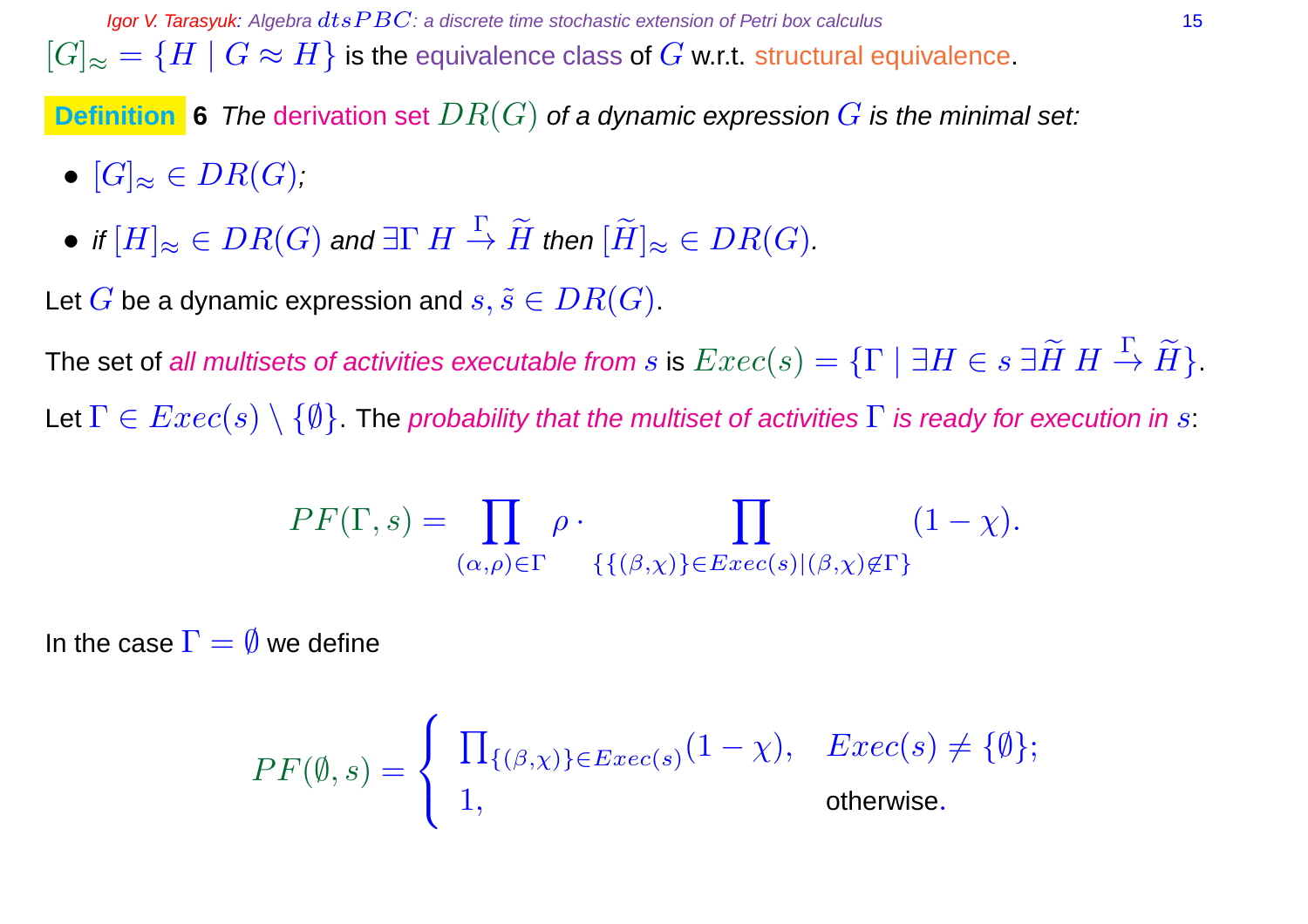Let  $\Gamma \in \text{Exec}(s)$ . The probability to execute the multiset of activities  $\Gamma$  in s:

$$
PT(\Gamma, s) = \frac{PF(\Gamma, s)}{\sum_{\Delta \in Excel(s)} PF(\Delta, s)}.
$$

The probability to move from  $s$  to  $\tilde{s}$  by executing any multiset of activities:

$$
PM(s, \tilde{s}) = \sum_{\{\Gamma \mid \exists H \in s \ \exists \widetilde{H} \in \tilde{s} \ H \to \widetilde{H}\}} PT(\Gamma, s).
$$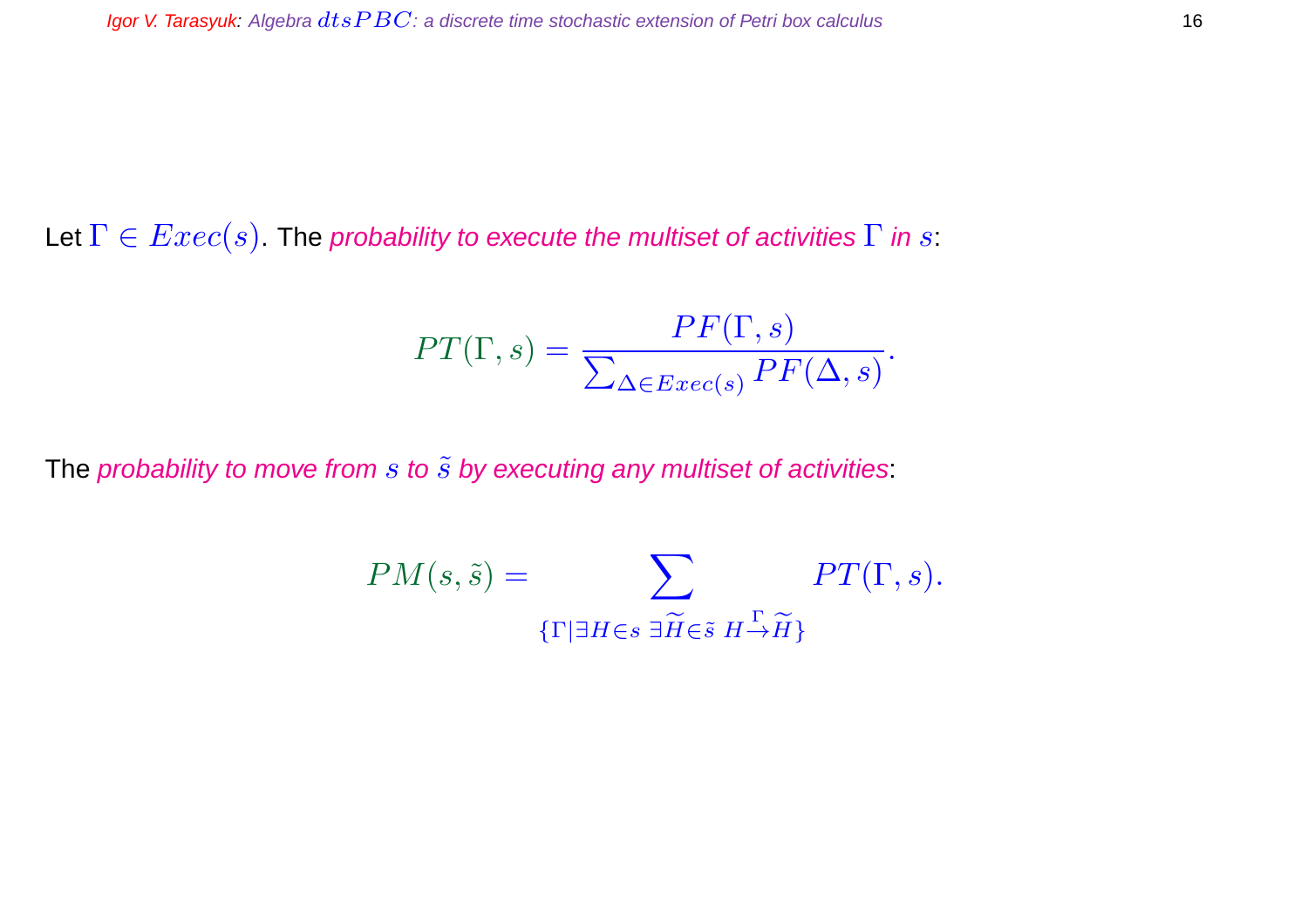**Definition 7** The (labeled probabilistic) transition system of a dynamic expression G is  $TS(G) = (S_G, L_G, \mathcal{T}_G, s_G)$ , where

- the set of states is  $S_G = DR(G)$ ;
- $\bullet \ \textit{ the set of labels is } L_G \subseteq I\!\!N_f^{\mathcal{SL}} \times (0;1],$
- the set of transitions is

 $\mathcal{T}_G = \{ (s, (\Gamma, PT(\Gamma,s)), \tilde{s}) \mid s \in DR(G), \ \exists H \in s \ \exists \tilde{H} \in \tilde{s} \ H \stackrel{\Gamma}{\to} \tilde{H} \},\$ 

• the initial state is  $s_G = [G]_{\approx}$ .

A transition  $(s,(\Gamma,\mathcal{P}),\tilde{s})\in\mathcal{T}_G$  is written as  $s{\displaystyle \mathop{\to}\limits^{\Gamma}}_{\mathcal{P}}\tilde{s}.$ 

We write  $s{\mathop{\to}\limits^{\Gamma}}\tilde s$  if  $\exists {\mathcal{P}}\;s{\mathop{\to}\limits^{\Gamma}}\gamma\;\tilde s$  and  $s{\mathop{\to}\limits^{\to}}\tilde s$  if  $\exists {\Gamma}\;s{\mathop{\to}\limits^{\Gamma}}\tilde s.$ 

**Definition 8** Let  $G, G'$  be dynamic expressions and  $TS(G) = (S_G, L_G, \mathcal{T}_G, s_G),$  $TS(G')=(S_{G'},L_{G'},\mathcal{T}_{G'},s_{G'})$  be their transition systems. A mapping  $\beta:S_G\to S_{G'}$  is an isomorphism *between*  $TS(G)$  *and*  $TS(G'), \ \beta : TS(G) {\simeq} TS(G'),$  *if* 

- 1.  $\beta$  is a bijection s.t.  $\beta(s_G) = s_{G'}$ ;
- 2.  $\forall s, \tilde{s} \in S_G \ \forall \Gamma \ s \stackrel{\Gamma}{\rightarrow} \mathcal{P} \ \tilde{s} \Leftrightarrow \ \beta(s) \stackrel{\Gamma}{\rightarrow} \mathcal{P} \ \beta(\tilde{s}).$

 $TS(G)$  and  $TS(G')$  are isomorphic,  $TS(G) {\simeq} TS(G')$ , if  $\exists \beta: TS(G) \simeq TS(G').$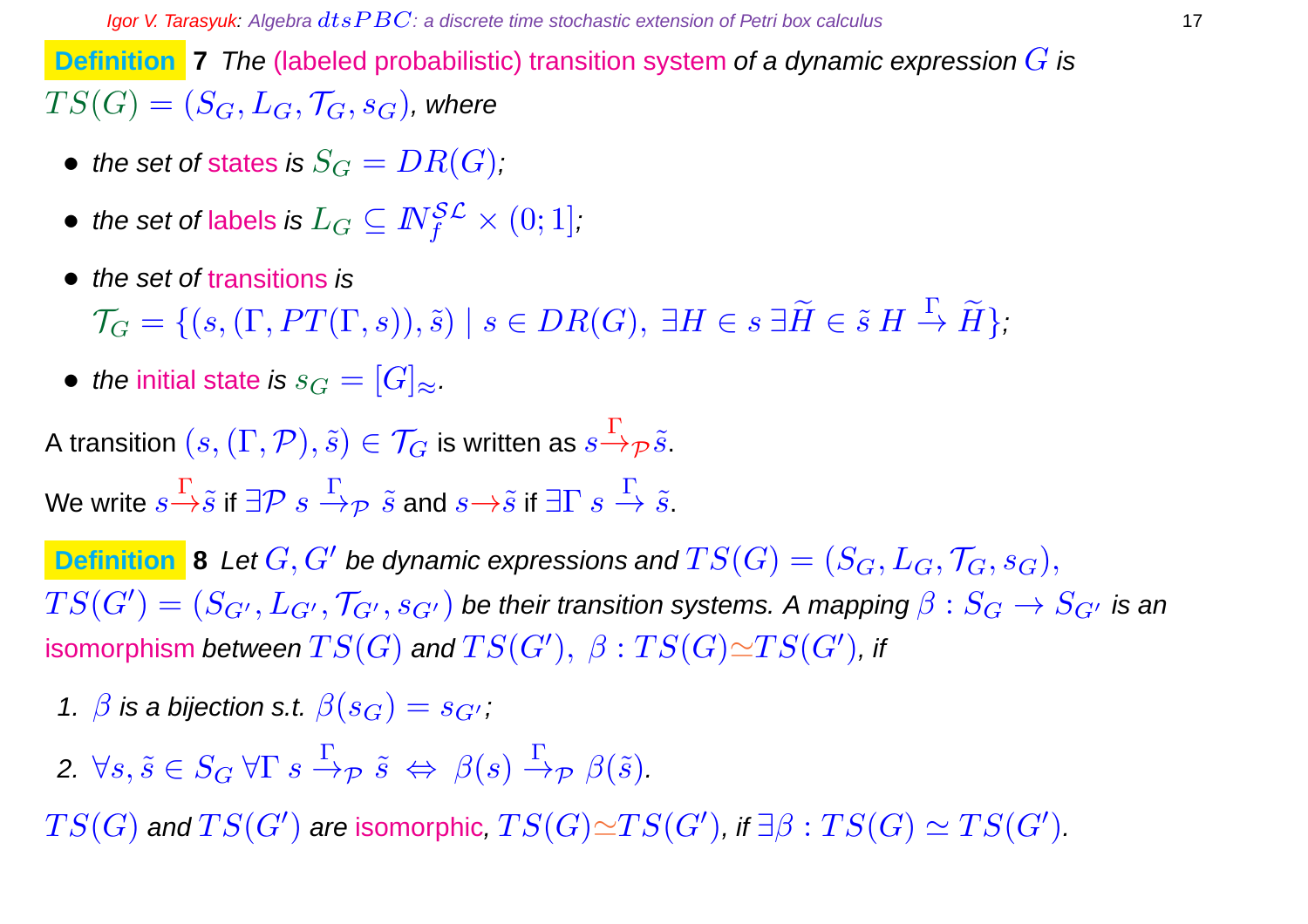## For  $E \in RegStatexpr$ , let  $TS(E) = TS(E)$ .

**Definition 9** G and  $G'$  are equivalent w.r.t. transition systems,  $G=_{ts}G'$ , if  $TS(G) {\simeq} TS(G').$ 

**Definition 10** The underlying discrete time Markov chain (DTMC) of a dynamic expression  $G$ ,  $DTMC(G)$ , has the state space  $DR(G)$  and transitions  $s \rightarrow p \tilde{s}$ , if  $s \rightarrow \tilde{s}$  and  $\mathcal{P} = PM(s, \tilde{s})$ .

For  $E \in RegStatexpr$ , let  $DTMC(E) = DTMC(\overline{E})$ .

For a dynamic expression  $G$ , a discrete random variable is associated with every state of  $DTMC(G)$ .

The random values (residence time in the states) are geometrically distributed:

the probability to stay in the state  $s \in DR(G)$  for  $k-1$  moments and leave it at moment  $k \geq 1$  is  $PM(s, s)^{k-1}(1 - PM(s, s)).$ 

The mean value formula: the *average sojourn time in the state s* is

$$
SJ(s) = \frac{1}{1 - PM(s, s)}.
$$

The average sojourn time vector  $SJ$  of  $G$  is that with the elements  $SJ(s), s \in DR(G)$ .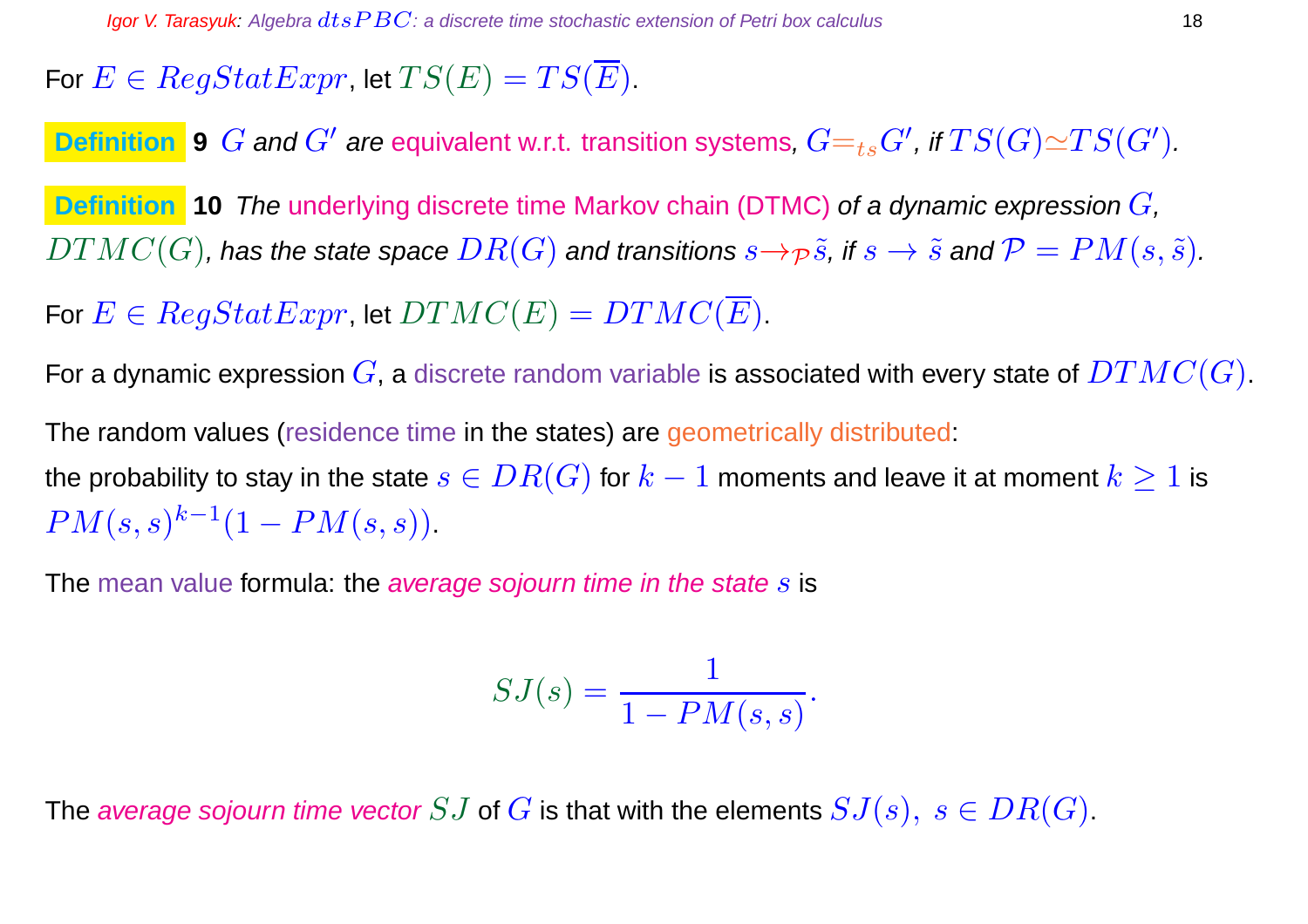

The transition system and the underlying DTMC of  $\overline{E}$  for  $E = ((\{a\}, \rho)_1 \| (\{a\}, \rho)_2)$ ;  $(\{b\}, \chi)$ 

Let  $E_1 = (\{a\}, \rho) [ (\{a\}, \rho), E_2 = (\{b\}, \chi)$  and  $E = E_1; E_2$ .

The identical activities of the composite static expression are enumerated as:  $E = ((\{a\}, \rho)_1 [](\{a\}, \rho)_2); (\{b\}, \chi).$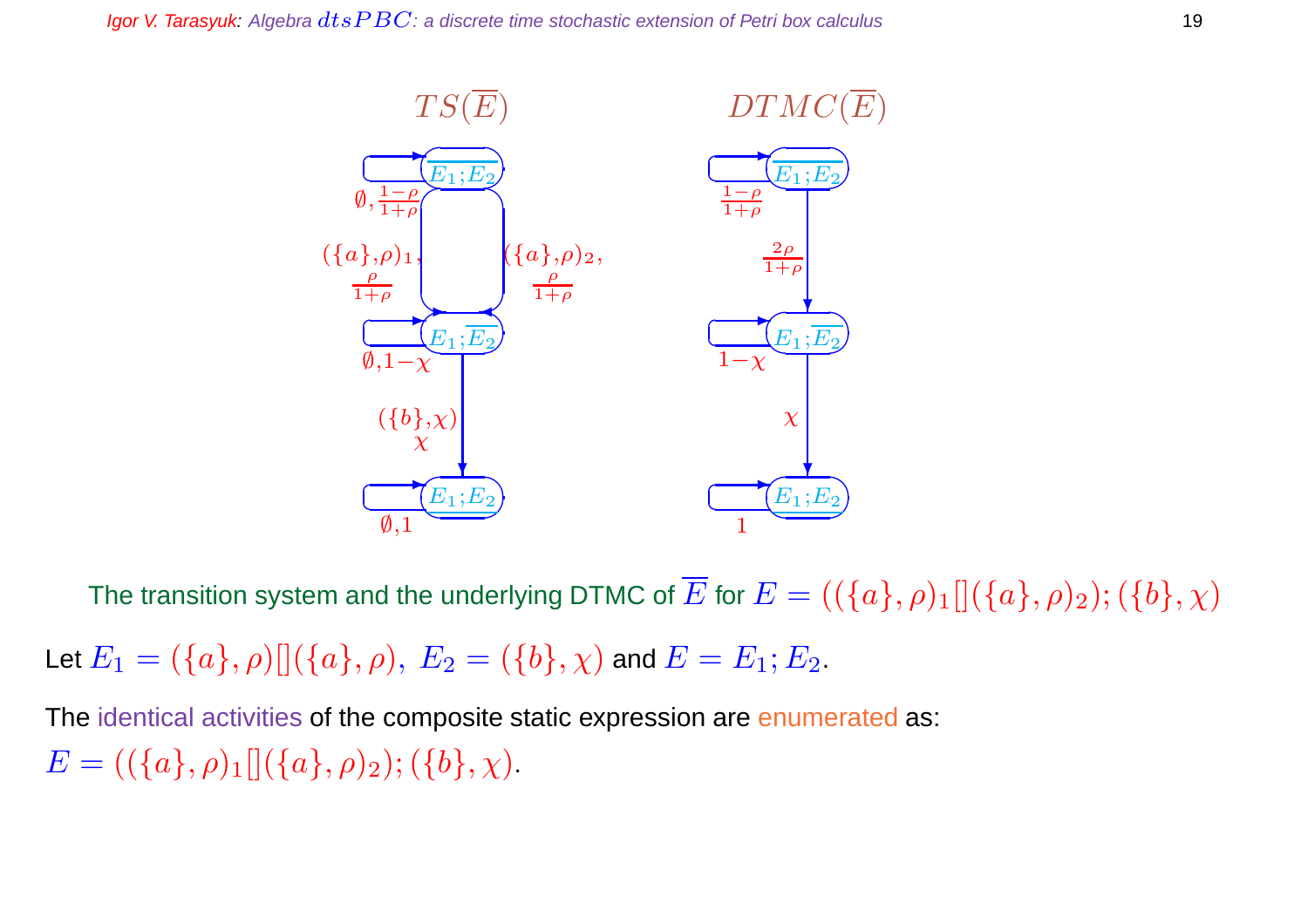**Igor V. Tarasyuk:** Algebra  $dt$ s  $PBC$ : a discrete time stochastic extension of Petri box calculus 20



EXPRIT:The transition system and the underlying DTMC of  $\overline{E}$  for  $E=[((\{a\}, \rho)_1][(\{a\}, \rho)_2)*(\{b\}, \chi)*(\{c\}, \theta)]$ 

Let  $E_1 = (\{a\}, \rho) [(\{a\}, \rho), E_2 = (\{b\}, \chi), E_3 = (\{c\}, \theta)$  and  $E = [E_1 * E_2 * E_3]$ .

The identical activities of the composite static expression are enumerated as:  $E = [((\{a\}, \rho)_1][(\{a\}, \rho)_2) * (\{b\}, \chi) * (\{c\}, \theta)].$  $DR(\overline{E})$  consists of  $s_1 = [\overline{[E_1 * E_2 * E_3]}]_{\approx}, s_2 = [\overline{[E_1 * E_2 * E_3]}]_{\approx}, s_3 = [\overline{[E_1 * E_2 * E_3]}]_{\approx}.$ 

The average sojourn time vector is  $SJ=$  $\left(1+\rho\right)$  $\frac{1+\rho}{2\rho},\,\frac{1-\chi\theta}{\theta(1-\chi)}$  $\frac{1-\chi\theta}{\theta(1-\chi)}, \infty$  $\overline{\phantom{0}}$ .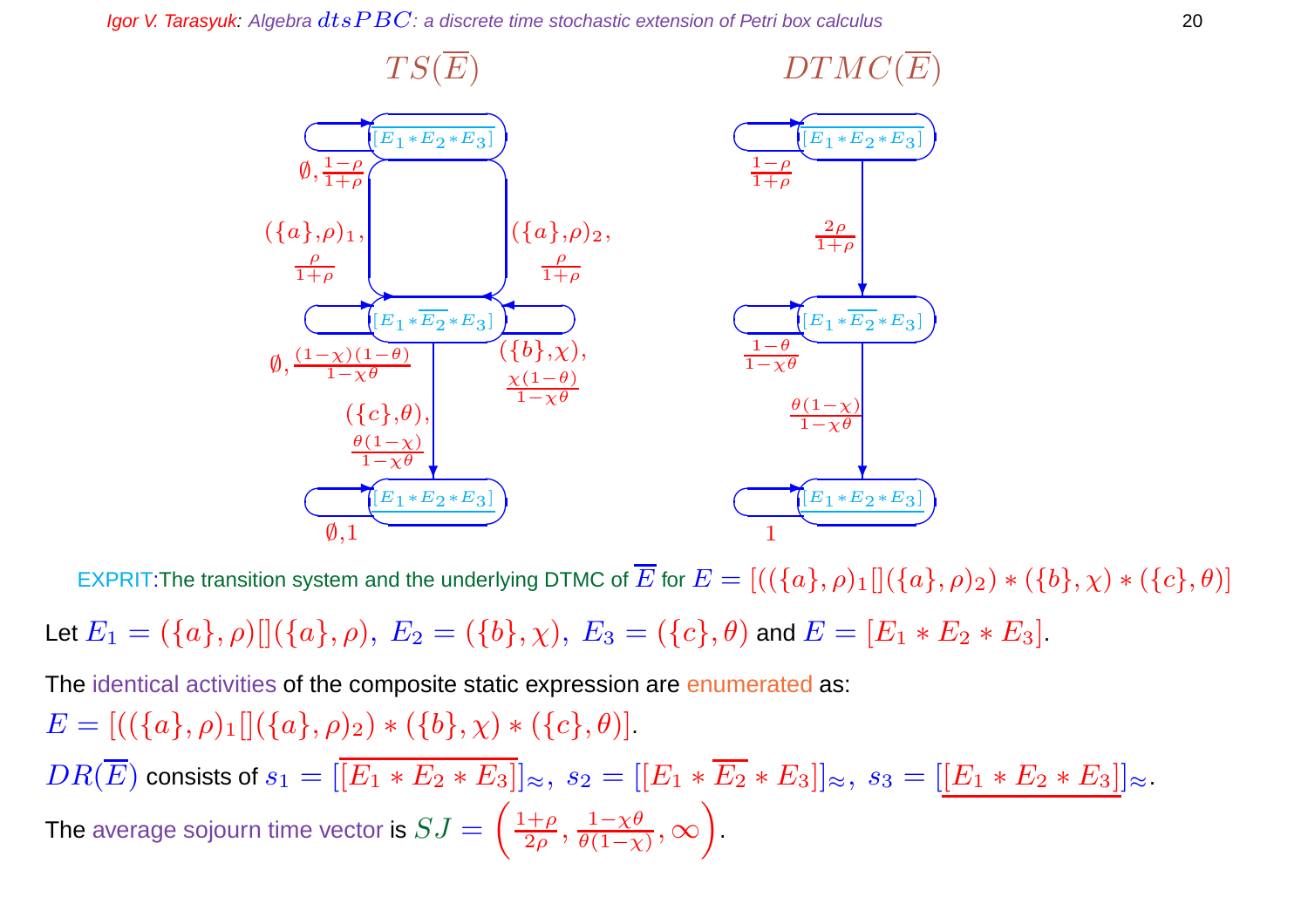#### **Denotational semantics**

#### **Labeled DTSPNs**

**Definition 11** A labeled discrete time stochastic Petri net (LDTSPN) is a tuple  $N = (P_N, T_N, W_N, \Omega_N, L_N, M_N).$ 

- $P_N$  and  $T_N$  are finite sets of places and transitions  $(P_N \cup T_N \neq \emptyset, P_N \cap T_N = \emptyset)$ ;
- $W_N : (P_N \times T_N) \cup (T_N \times P_N) \to \mathbb{N}$  is the arc weight function;
- $\Omega_N : T_N \to (0, 1)$  is the transition probability function;
- $L_N: T_N \to \mathcal{L}$  is the transition labeling function;
- $\bullet \ \ M_N \in I\!\!N_f^{P_N}$  is the initial marking.

Concurrent transition firings at discrete time moments.

LDTSPNs have step semantics.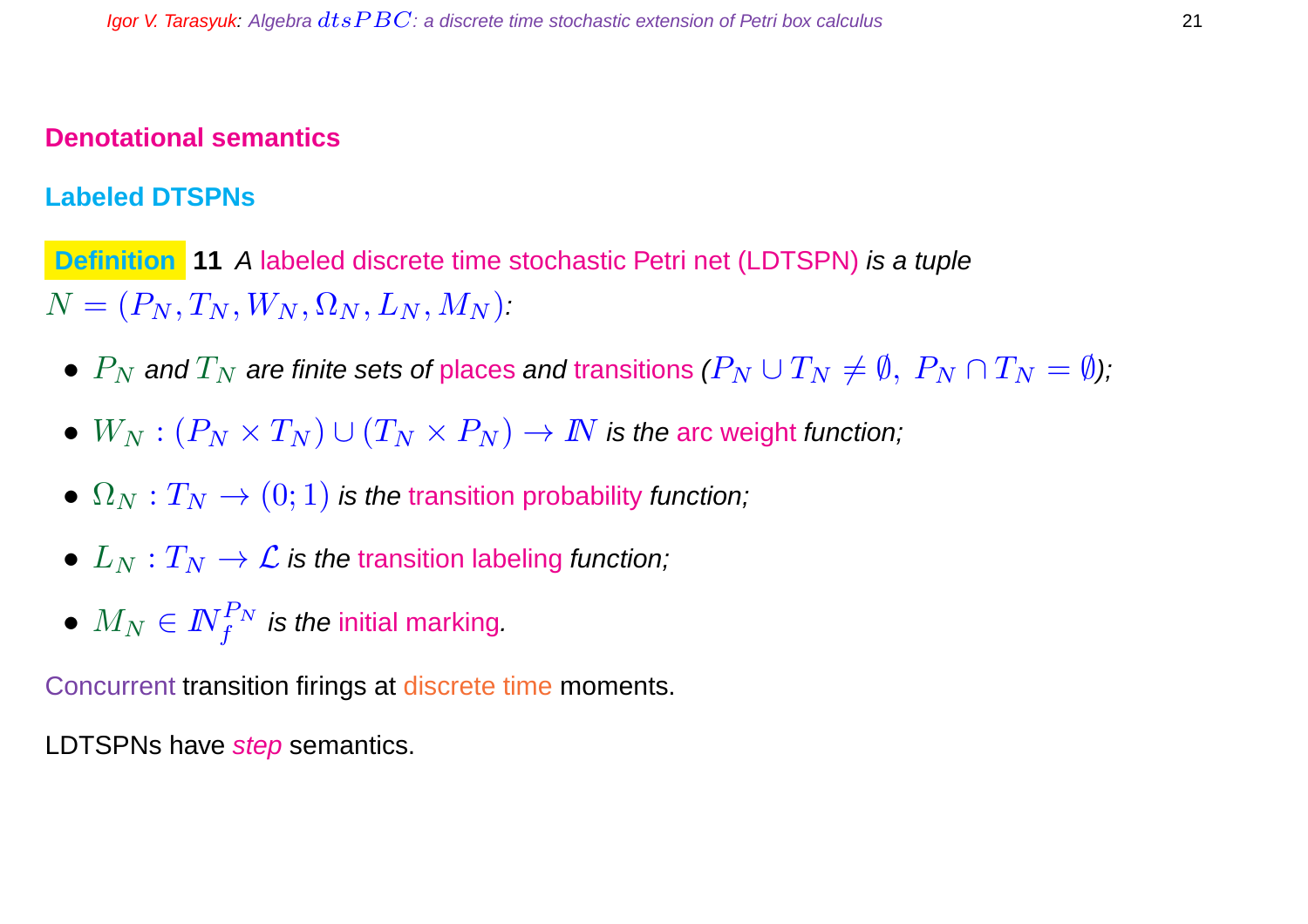Let M be a marking of a LDTSPN  $N = (P_N, T_N, W_N, \Omega_N, L_N, M_N)$ . Then  $t \in Ena(M)$  fires in the next time moment with probability  $\Omega_N(t)$ , if no other transition is enabled in  $M$ .

Let  $U\subseteq Ena(M),\, U\neq \emptyset$  and  ${}^{\bullet}U\subseteq M.$  The probability that the set of transitions  $U$  is ready for firing in  $M$ :

$$
PF(U, M) = \prod_{t \in U} \Omega_N(t) \cdot \prod_{u \in Ena(M) \setminus U} (1 - \Omega_N(u)).
$$

In the case  $U = \emptyset$  we define

$$
PF(\emptyset, M) = \begin{cases} \prod_{u \in Ena(M)} (1 - \Omega_N(u)) & Ena(M) \neq \emptyset; \\ 1 & \text{otherwise.} \end{cases}
$$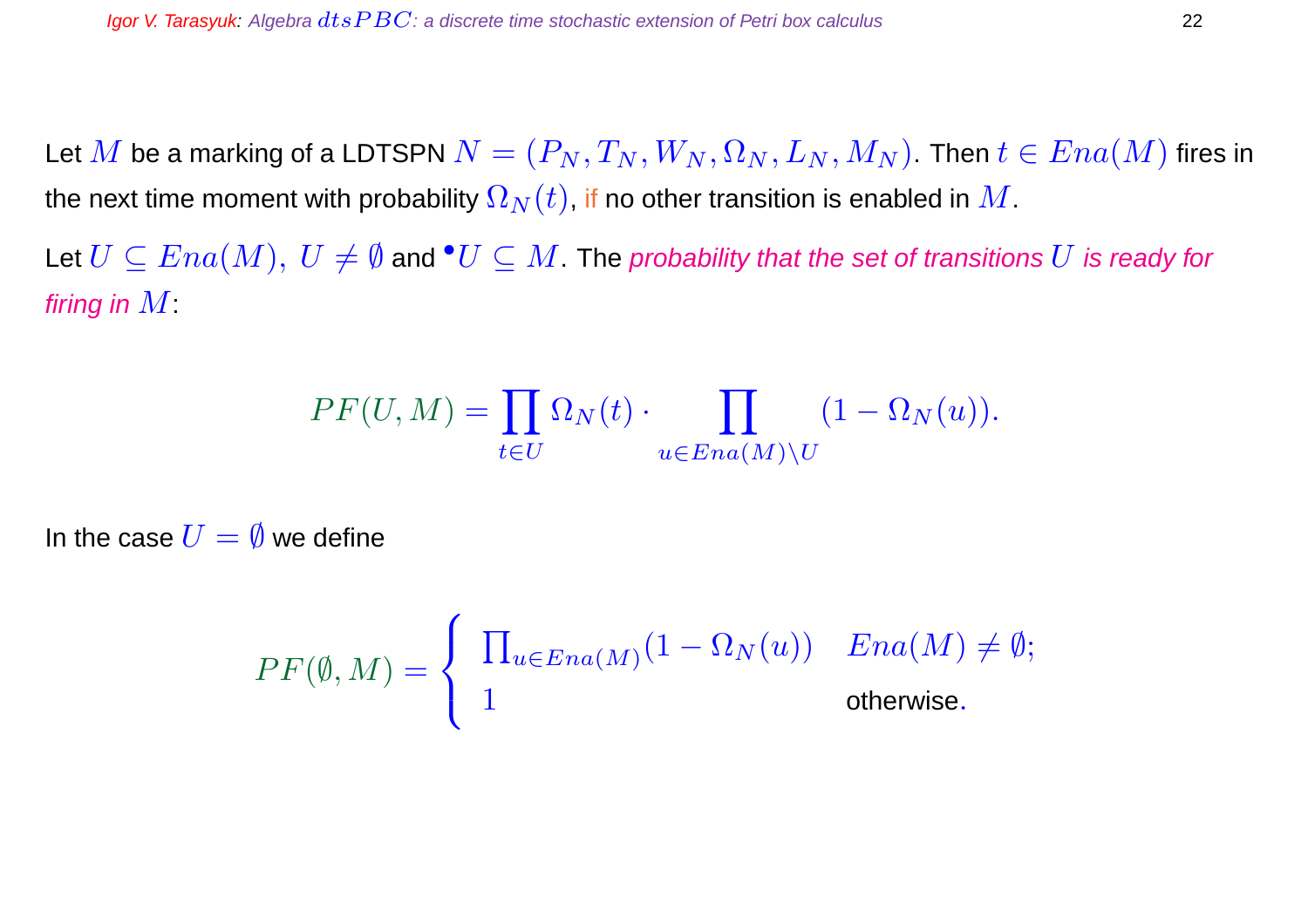Let  $U\subseteq Ena(M),\ U\neq \emptyset$  and  ${}^{\bullet}U\subseteq M.$  The probability that the set of transitions  $U$  fires in  $M:$ 

$$
PT(U, M) = \frac{PF(U, M)}{\sum_{\{V | \bullet V \subseteq M\}} PF(V, M)}.
$$

If  $U = \emptyset$  then  $M = \widetilde{M}$  and

$$
PT(\emptyset, M) = \frac{PF(\emptyset, M)}{\sum_{\{V | \bullet V \subseteq M\}} PF(V, M)}.
$$

Firing of  $U$  changes marking  $M$  to  $\widetilde{M}=M-\bullet U+U^\bullet$  ,  $M{\overset{U}{\to}}_{\mathcal P} \widetilde{M}$ , where  ${\mathcal P}=PT(U,M).$ We write  $M\Huge^{U}\to\widetilde{M}$  if  $\exists\mathcal{P} \ M\Huge^{U}\to_{\mathcal{P}} \widetilde{M}$  and  $M\!\to\!\widetilde{M}$  if  $\exists U\ M\Huge^{U}\to\widetilde{M}.$ For  $U=\{t\}$  we write  $M{\doteqdot \gamma} \widetilde{M}$  and  $M{\doteqdot \widetilde{M}}$ .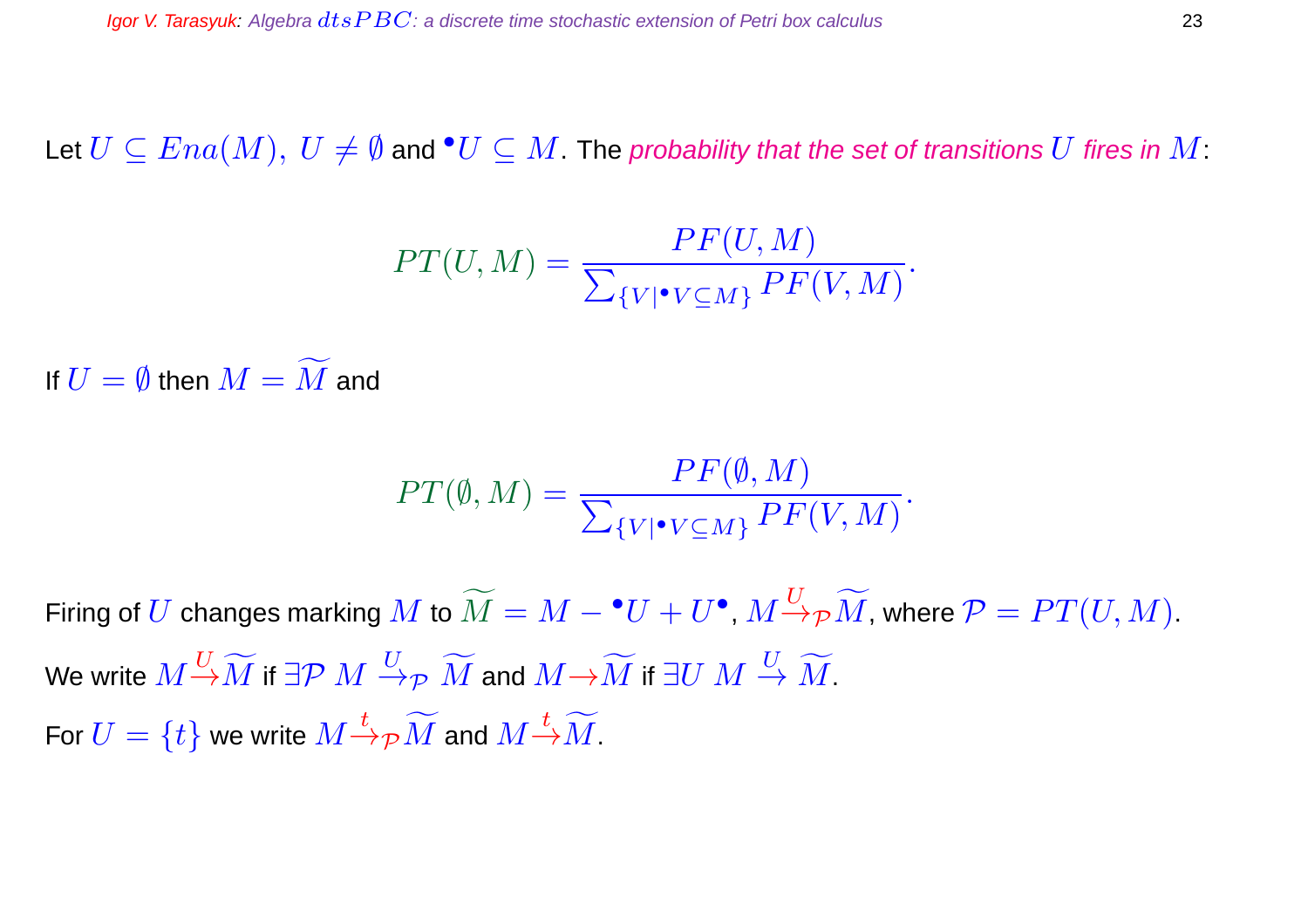### **Definition 12** Let N be an LDTSPN.

- The reachability set  $RS(N)$  is the minimal set of markings s.t.
	- $-M_N \in RS(N);$
	- $-$  if  $M \in RS(N)$  and  $M \to \widetilde{M}$  then  $\widetilde{M} \in RS(N)$ .
- The reachability graph  $RG(N)$  is a directed labeled graph with
	- $-$  the set of nodes  $RS(N);$
	- $-$  an arc labeled by  $(U,\,\mathcal{P})$  between nodes  $M$  and  $\widetilde{M}$  if  $M\stackrel{U}{\to}_\mathcal{P} \widetilde{M}.$
- The underlying Discrete Time Markov Chain (DTMC)  $DTMC(N)$  is a DTMC with
	- **–** the state space  $RS(N)$ ;
	- **−** a transition  $M \rightarrow_{\mathcal{P}} \widetilde{M}$ , where  $\mathcal{P} = PM(M, \widetilde{M})$  is the probability to move from  $M$  to  $\widetilde{M}$  by firing any set of transitions:

$$
PM(M, \widetilde{M}) = \sum_{\{U \mid M \to \widetilde{M}\}} PT(U, M).
$$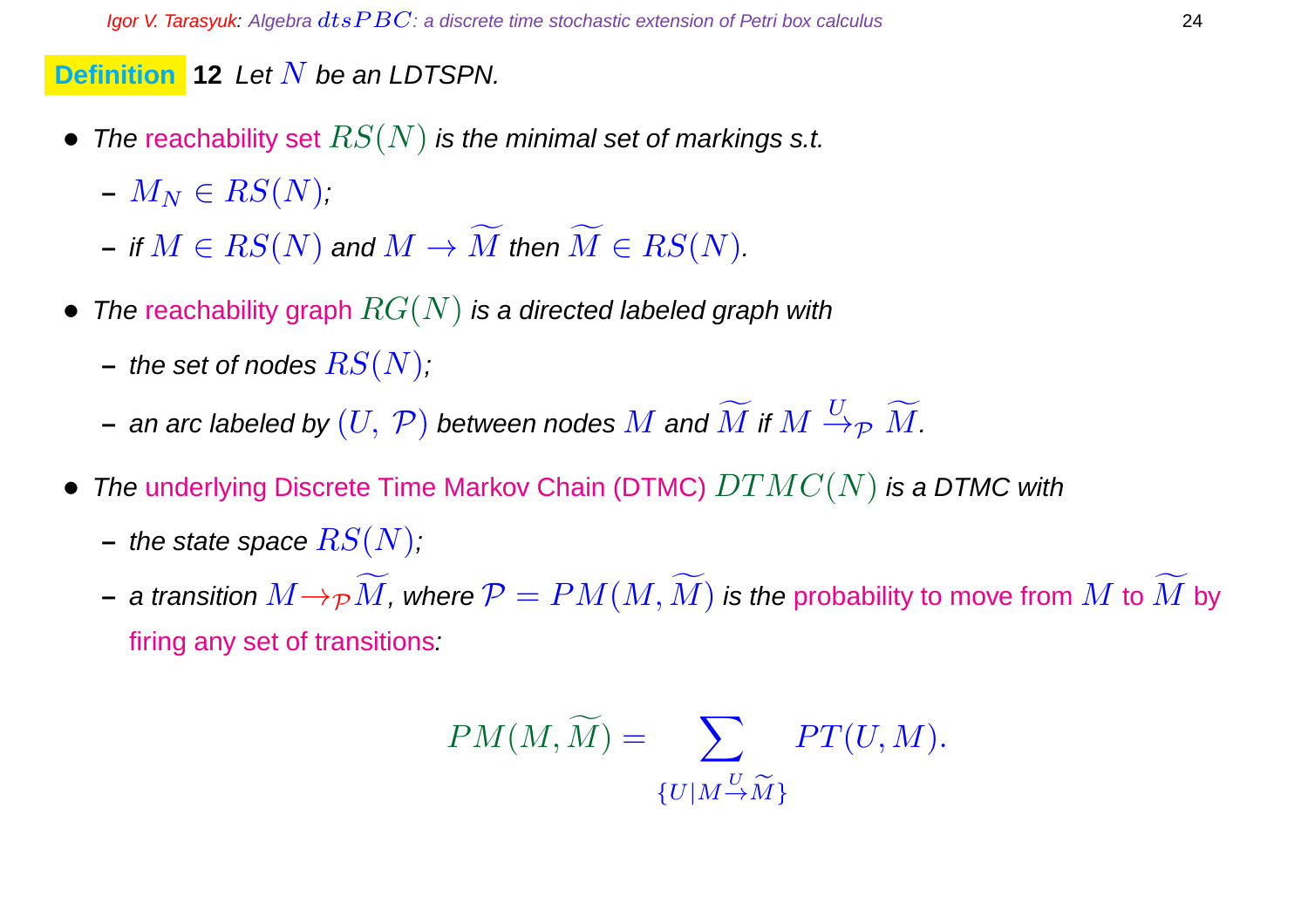Let N be an LDTSPN and  $M \in RS(N)$ . The average sojourn time in the marking M is

$$
SJ(M) = \frac{1}{1 - PM(M, M)}.
$$

The average sojourn time vector SJ of N is that with the elements  $SJ(M), M \in RS(N)$ .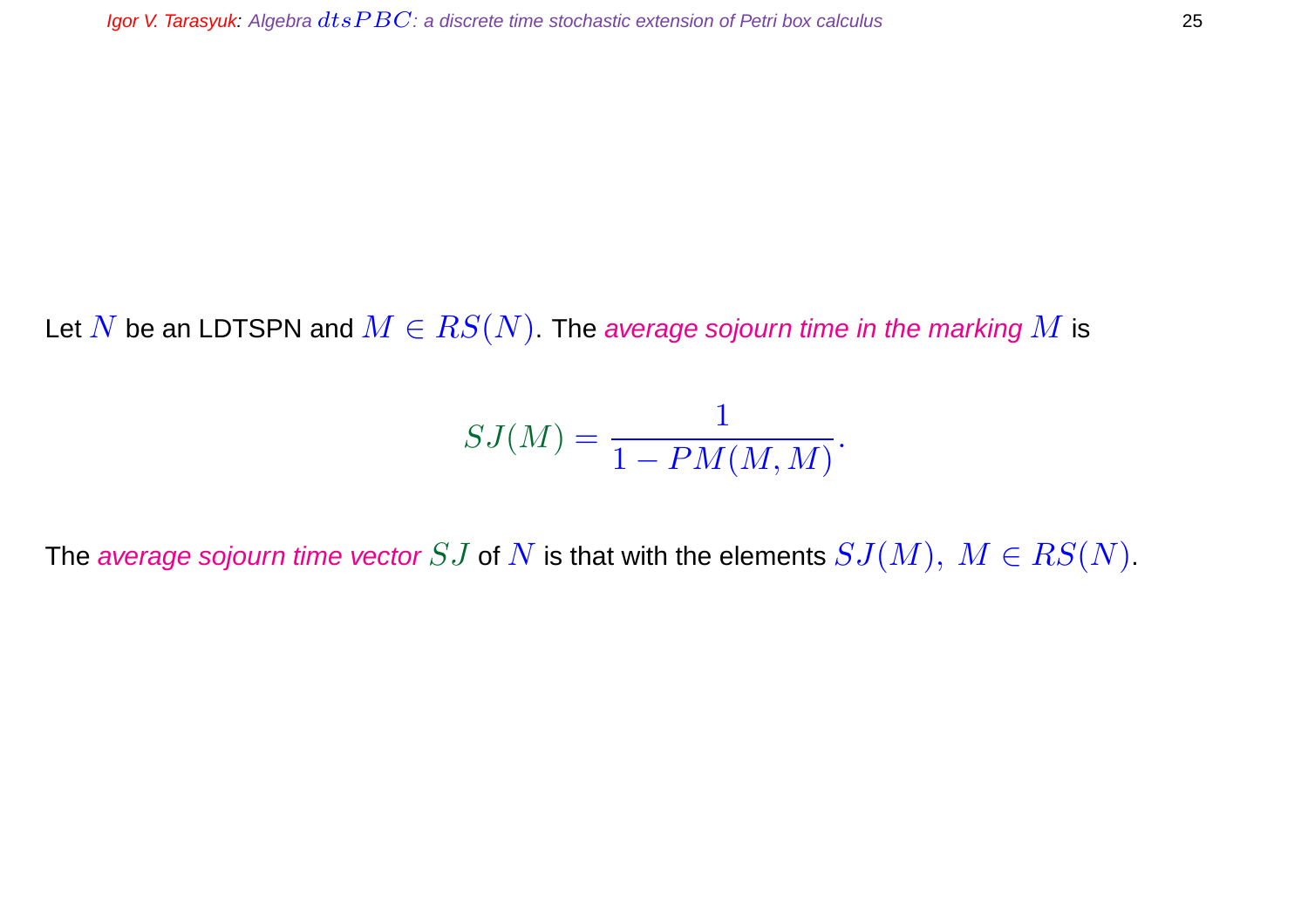

LDTSPN, its reachability graph and the underlying DTMC

The transitions are  $t_1$  (labeled by  $\{a\}$ ),  $t_2$  (labeled by  $\{b\}$ ) and  $t_3$  (labeled by  $\emptyset$ ).

The transition probabilities are  $\rho = \Omega_N(t_1), \ \chi = \Omega_N(t_2), \ \theta = \Omega_N(t_3).$ 

 $RS(N)$  consists of  $M_1 = (1, 1, 0), M_2 = (0, 1, 1), M_3 = (1, 0, 1), M_4 = (0, 0, 2).$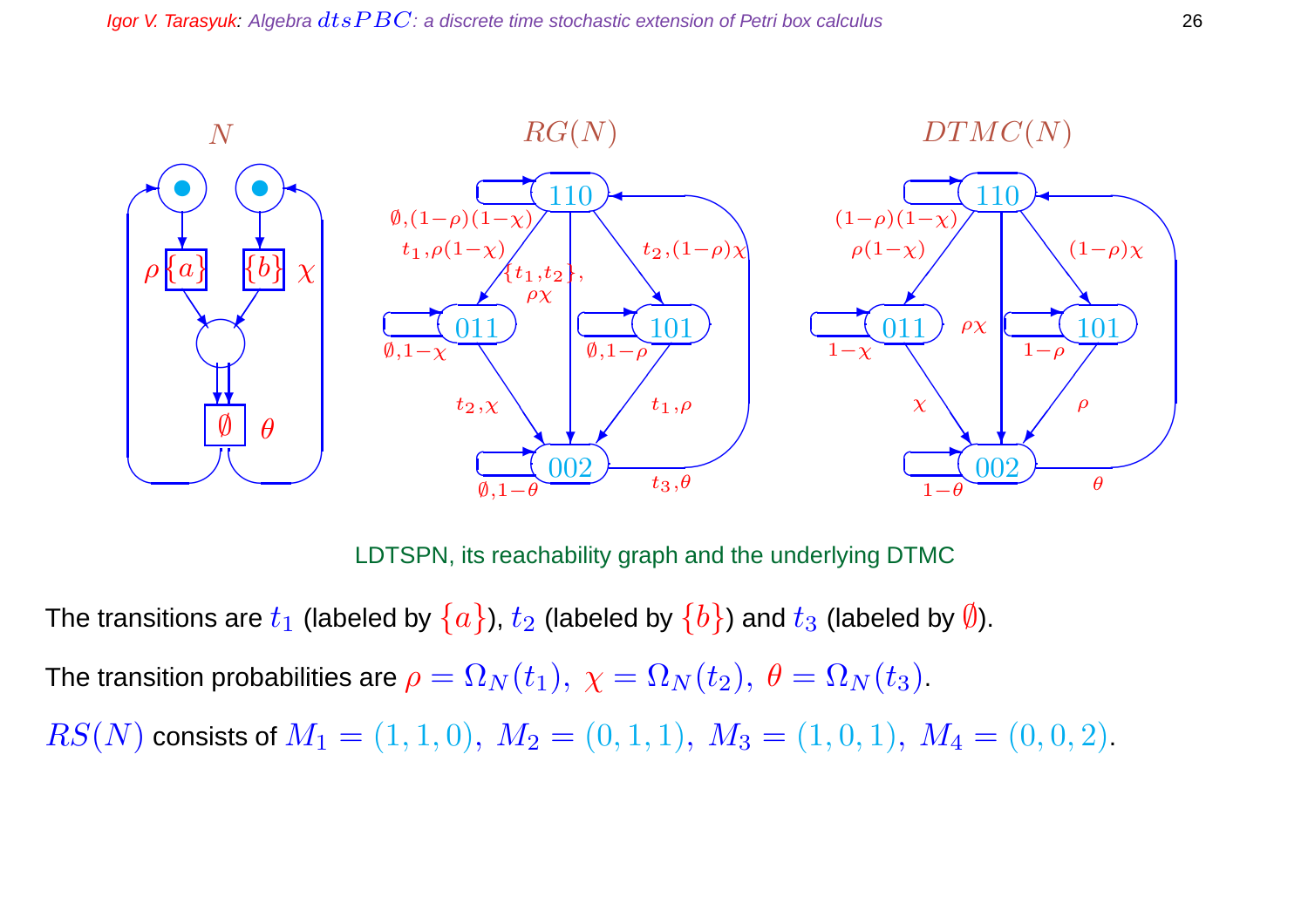The average sojourn time vector for  $DTMC(N)$  is

$$
SJ = \left(\frac{1}{\rho + \chi - \rho\chi}, \frac{1}{\chi}, \frac{1}{\rho}, \frac{1}{\theta}\right).
$$

The elements  $\mathcal{P}_{ij} (1 \leq i,j \leq 4)$  of (one-step) transition probability matrix (TPM) of  $DTMC(N)$  are

$$
\mathcal{P}_{ij} = \left\{ \begin{array}{ll} PM(s_i,s_j) & s_i \rightarrow s_j; \\ 0 & \text{otherwise.} \end{array} \right.
$$

The (one-step) TPM is

$$
\mathbf{P} = \begin{bmatrix} (1 - \rho)(1 - \chi) & \rho(1 - \chi) & \chi(1 - \rho) & \rho \chi \\ 0 & 1 - \chi & 0 & \chi \\ 0 & 0 & 1 - \rho & \rho \\ \theta & 0 & 0 & 1 - \theta \end{bmatrix}
$$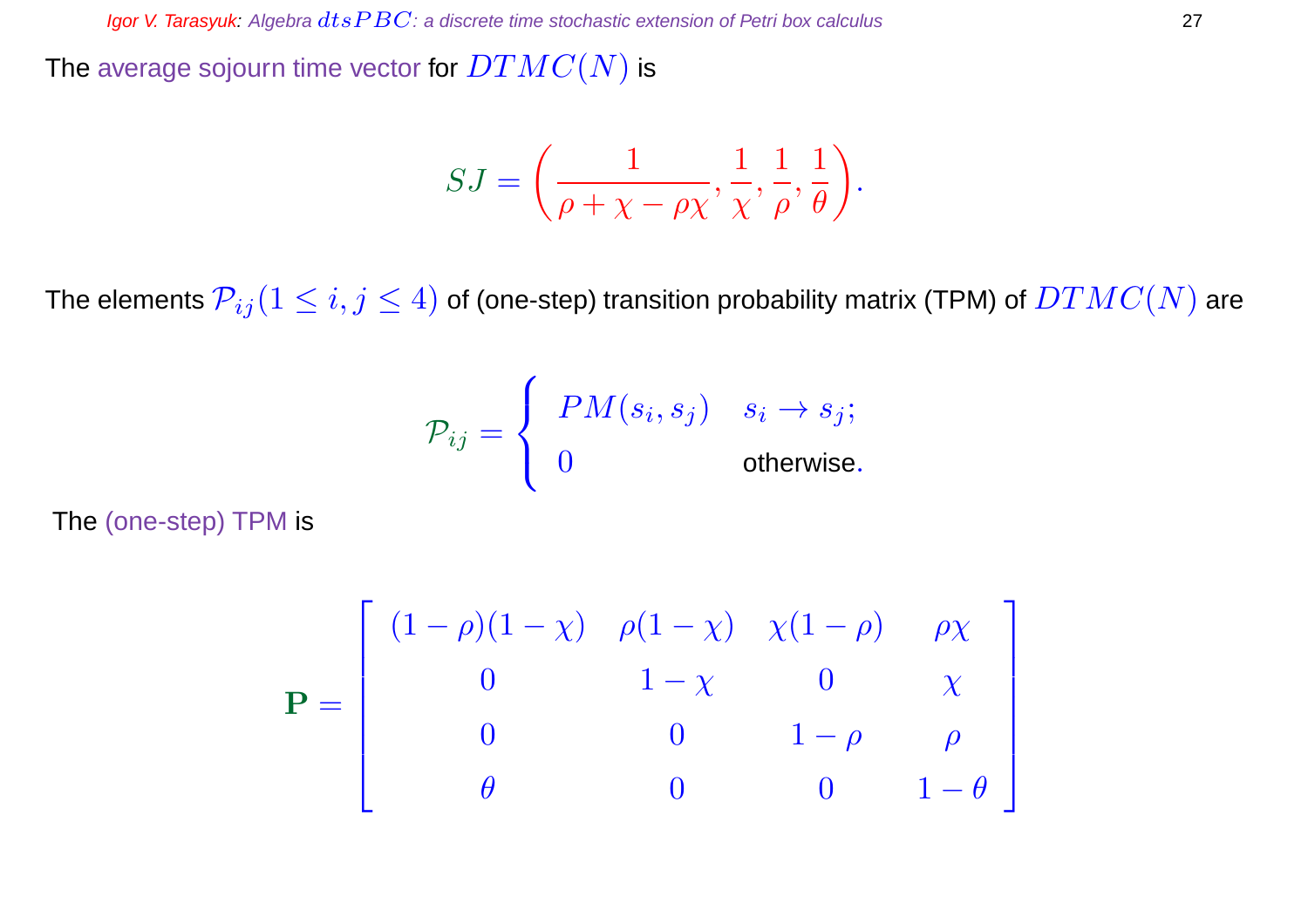$$
\begin{cases}\n\psi(\mathbf{P} - \mathbf{E}) = \mathbf{0} \\
\psi \mathbf{1}^T = 1\n\end{cases}
$$

where **E** is the unitary matrix of dimension four and  $\mathbf{0} = (0, 0, 0, 0), \mathbf{1} = (1, 1, 1, 1).$ For  $\rho = \chi = \theta$ 

$$
\psi = \left(\frac{1}{5-3\rho}, \frac{1-\rho}{5-3\rho}, \frac{1-\rho}{5-3\rho}, \frac{2-\rho}{5-3\rho}\right).
$$

The inverse of the steady-state PMF is the mean recurrence time vector

$$
RC = \left(5 - 3\rho, \frac{5 - 3\rho}{1 - \rho}, \frac{5 - 3\rho}{1 - \rho}, \frac{5 - 3\rho}{2 - \rho}\right).
$$

The average time to come back to the initial marking  $M_N = M_1$  in the long-term behaviour is in  $(2; 5)$ .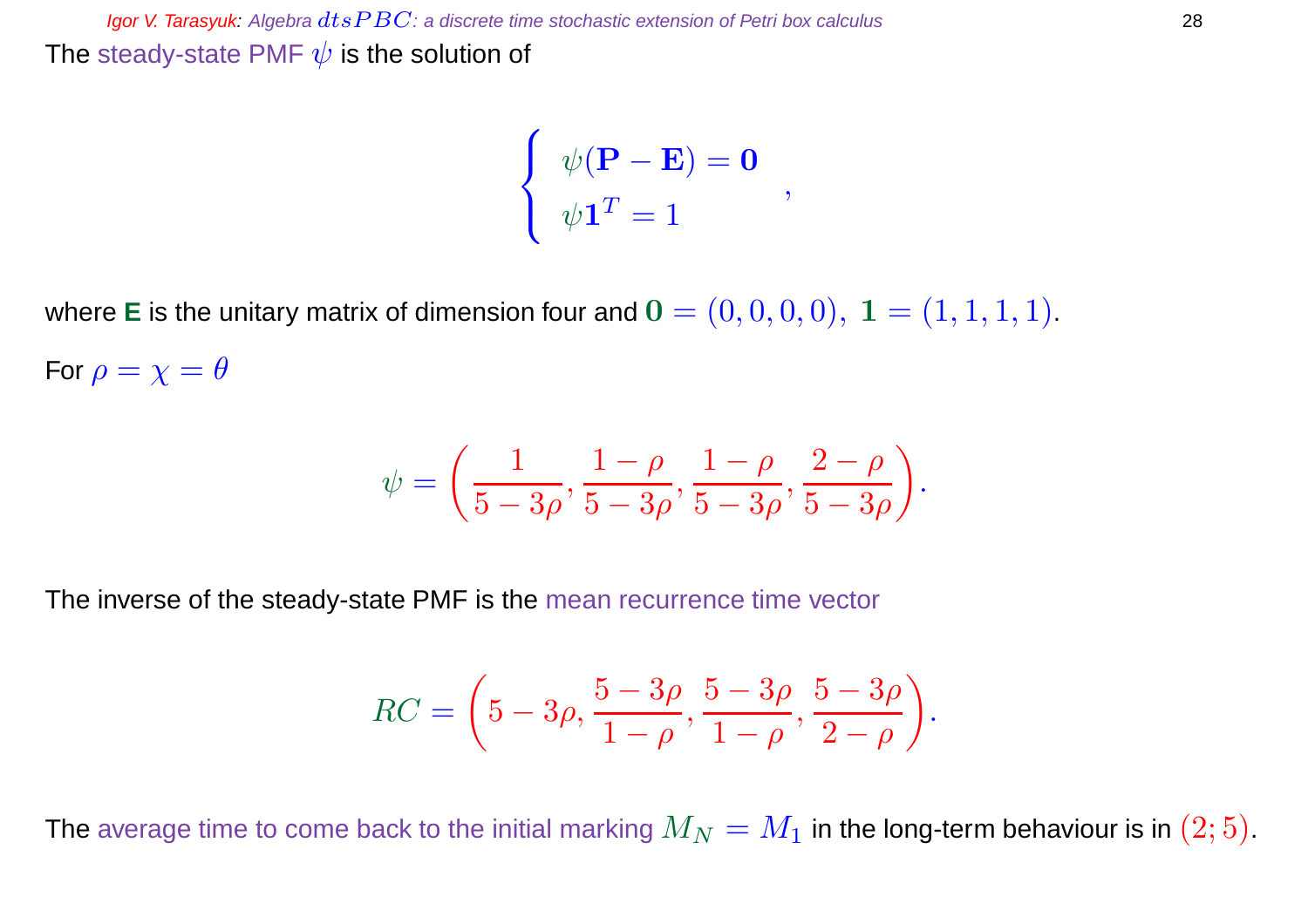**Definition** 13 A discrete time stochastic Petri box (dts-box) is  $N = (P_N, T_N, W_N, \Lambda_N)$ , where

- $P_N$  and  $T_N$  are finite sets of places and transitions, respectively, s.t.  $P_N \cup T_N \neq \emptyset$  and  $P_N \cap T_N = \emptyset$ ;
- $W_N:(P_N\times T_N)\cup (T_N\times P_N)\to I\!\!N$  is a function of the weights of arcs between places and transitions and vice versa;
- $\Lambda_N$  is the place and transition labeling function s.t.
	- $(-|\Lambda_N|_{P_N}:P_N\to\{\text{e},\text{i},\text{x}\}\)$  *(it specifies entry, internal and exit places);*
	- $-|\Lambda_N|_{T_N}:T_N\to\{ \varrho\mid\varrho\subseteq \mathit{N}_f^{\mathcal{SL}}\times\mathcal{SL}\}$  (it associates transitions with the relabeling relations on activities).

Moreover,  $\forall t \in T_N \;^\bullet t \neq \emptyset \neq t^\bullet$ .

For the set of entry places of  $N,~^{\circ}N=\{p\in P_N \mid \Lambda_N(p)=\mathsf{e}\}$ , and the set of exit places of  $N,$  $N^{\circ}=\{p\in P_N\mid \Lambda_N(p)=\mathsf{x}\},$  it holds:  ${}^{\circ}N\neq\emptyset\neq N^{\circ}$  and  ${}^{\bullet}({}^{\circ}N)=\emptyset=(N^{\circ})^{\bullet}.$ 

A dts-box is *plain* if  $\forall t \in T_N \Lambda_N(t) \in \mathcal{SL}$ , i.e.,  $\Lambda_N(t)$  is the constant relabeling.

A *marked plain dts-box* is a pair  $(N,M_N)$ , where  $N$  is a plain dts-box and  $M_N\in I\!\!N_f^{P_N}$  is the *initial* marking. Let  $\overline{N}=(N,{}^{\circ}N)$  and  $\underline{N}=(N,N^{\circ}).$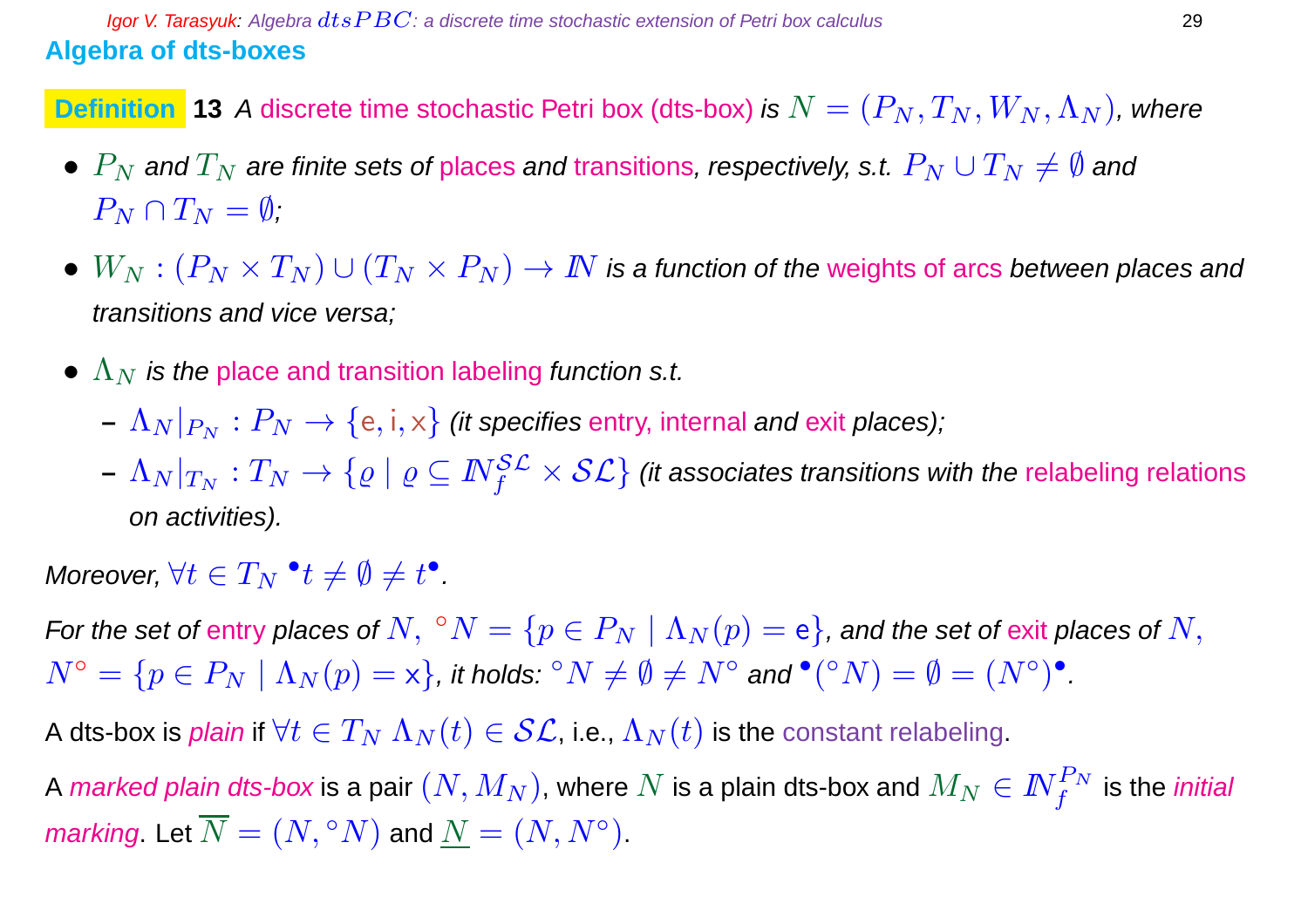Igor V. Tarasyuk: Algebra  $dtsPBC$ : a discrete time stochastic extension of Petri box calculus  $30$ 



The plain and operator dts-boxes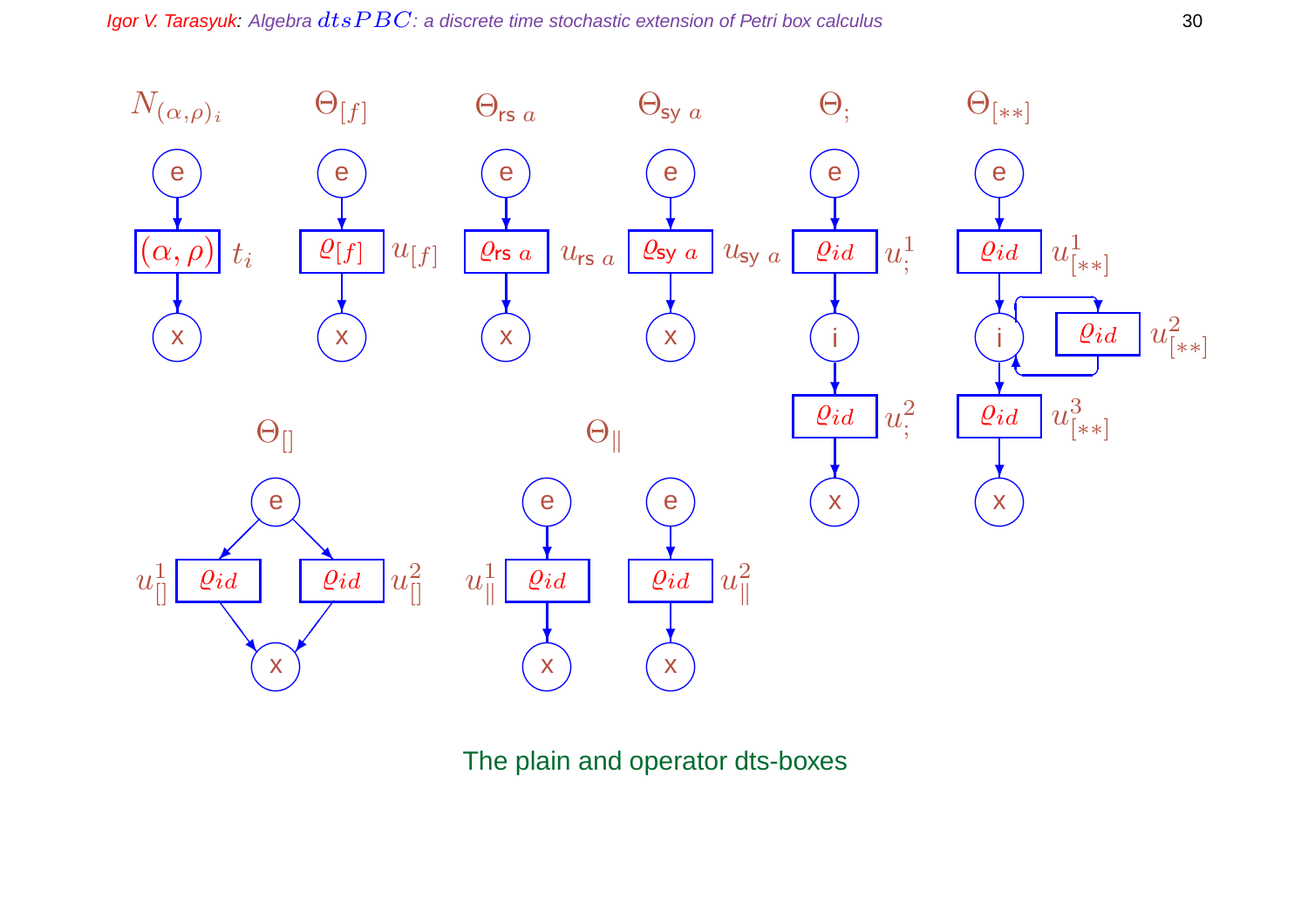**Definition 14** Let  $(\alpha, \rho) \in \mathcal{SL}$ ,  $a \in Act$  and  $E, F, K \in RegStatExpr$ . The denotational semantics of  $dtsPBC$  is a mapping  $Box_{dts}$  from  $RegStatExpr$  into plain dts-boxes:

- 1.  $Box_{dts}((\alpha, \rho)_i) = N_{(\alpha, \rho)_i},$
- 2.  $Box_{dts}(E \circ F) = \Theta_{\circ}(Box_{dts}(E), Box_{dts}(F)), \circ \in \{; , \|, \| \};$
- 3.  $Box_{dts}(E[f]) = \Theta_{[f]}(Box_{dts}(E));$
- 4.  $Box_{dts}(E \circ a) = \Theta_{\circ a}(Box_{dts}(E)), \circ \in \{rs, sy\};$
- 5.  $Box_{dts}([E*F*K]) = \Theta_{[**]}(Box_{dts}(E),Box_{dts}(F),Box_{dts}(K)).$

For  $E \in RegStatexpr$ , let  $Box_{dts}(\overline{E}) = \overline{Box_{dts}(E)}$  and  $Box_{dts}(\underline{E}) = Box_{dts}(E)$ .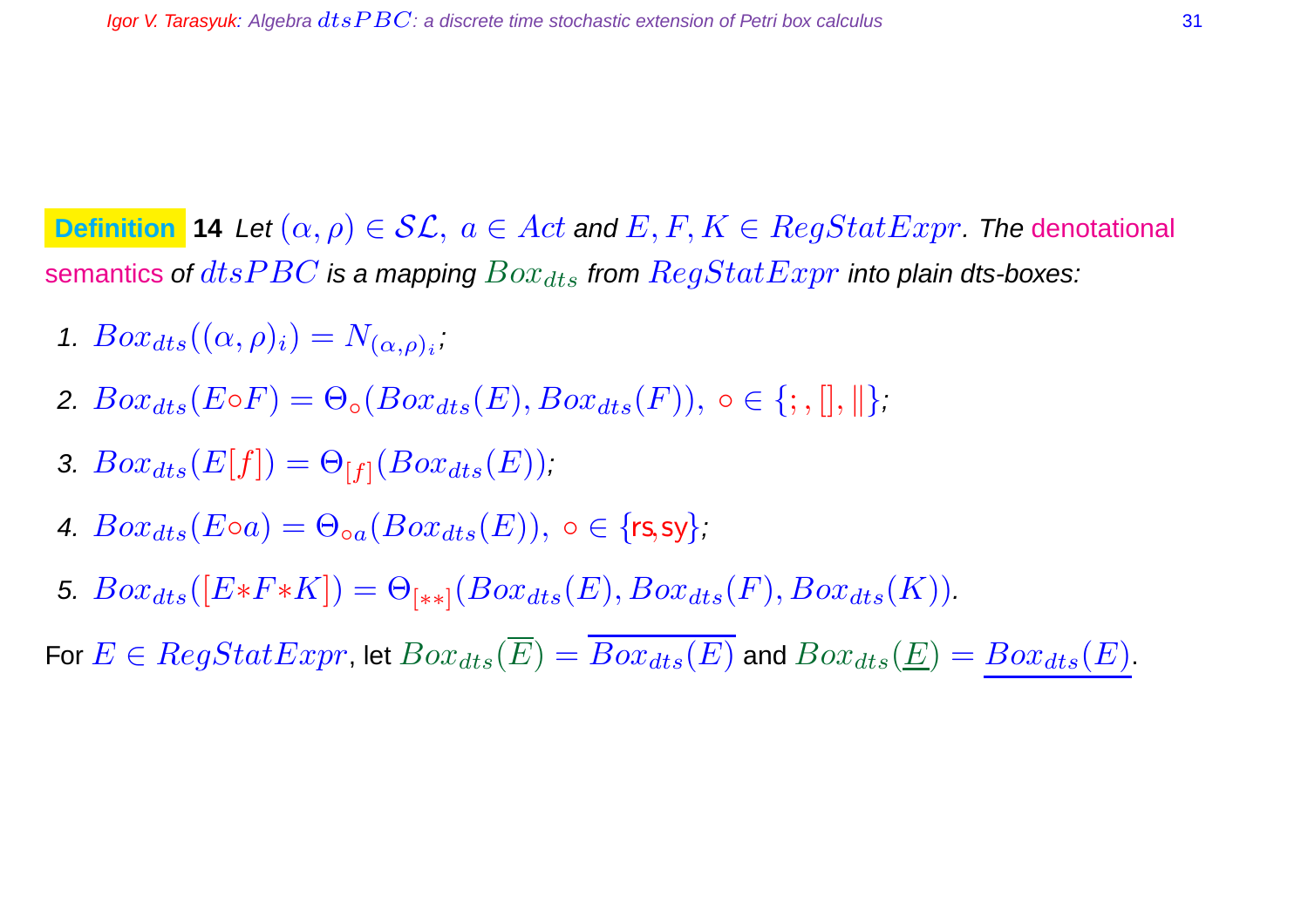We denote isomorphism of transition systems by  $\simeq$ ,

and the same symbol denotes isomorphism of reachability graphs and DTMCs

as well as isomorphism between transition systems and reachability graphs.



 $TS(\overline{E}) \simeq RG(Box_{dts}(\overline{E})).$ 

**Proposition 1** For any static expression E

 $DTMC(\overline{E}) \simeq DTMC(Box_{dts}(\overline{E})).$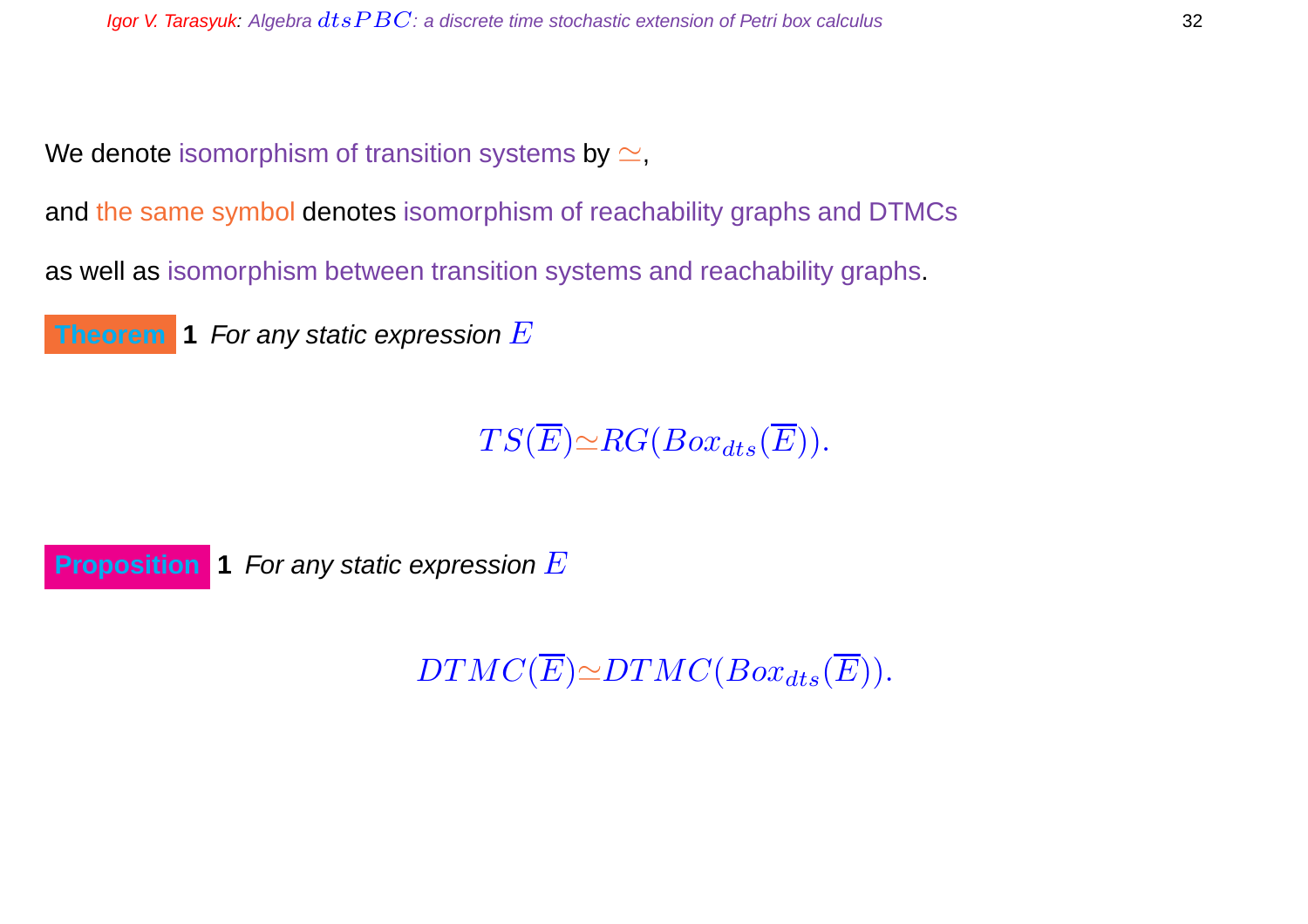

BOXIT:The marked dts-box  $N = Box_{dts}(\overline{E})$  for  $E = [((\{a\}, \rho)_1][(\{a\}, \rho)_2) * (\{b\}, \chi) * (\{c\}, \theta)]$ , its reachability graph and the underlying DTMC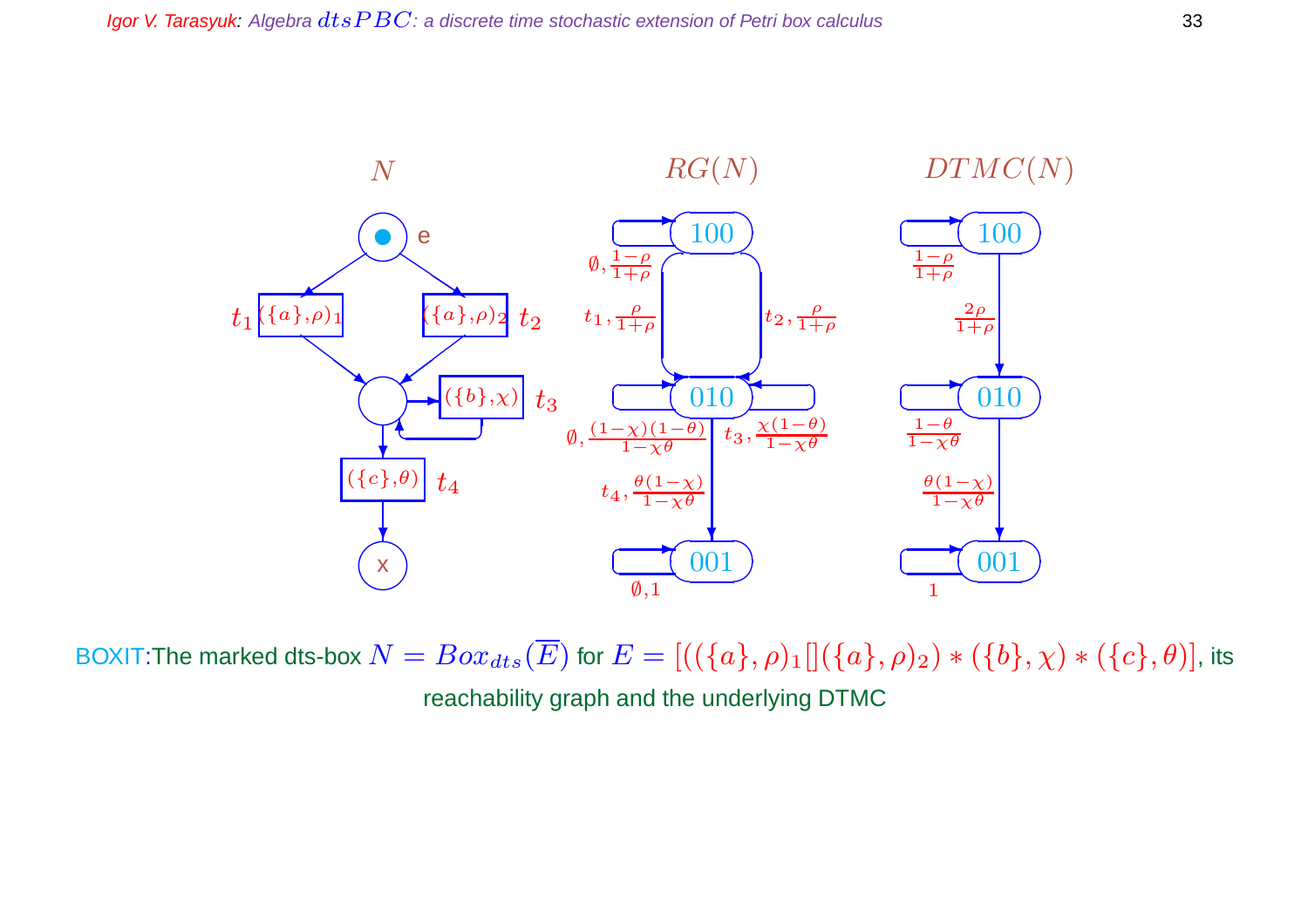

EXPR:The transition system and the underlying DTMC of  $\overline{E}$  for  $E = ((\{a\}, \rho) \| (\{\hat{a}\}, \chi))$  sy  $a$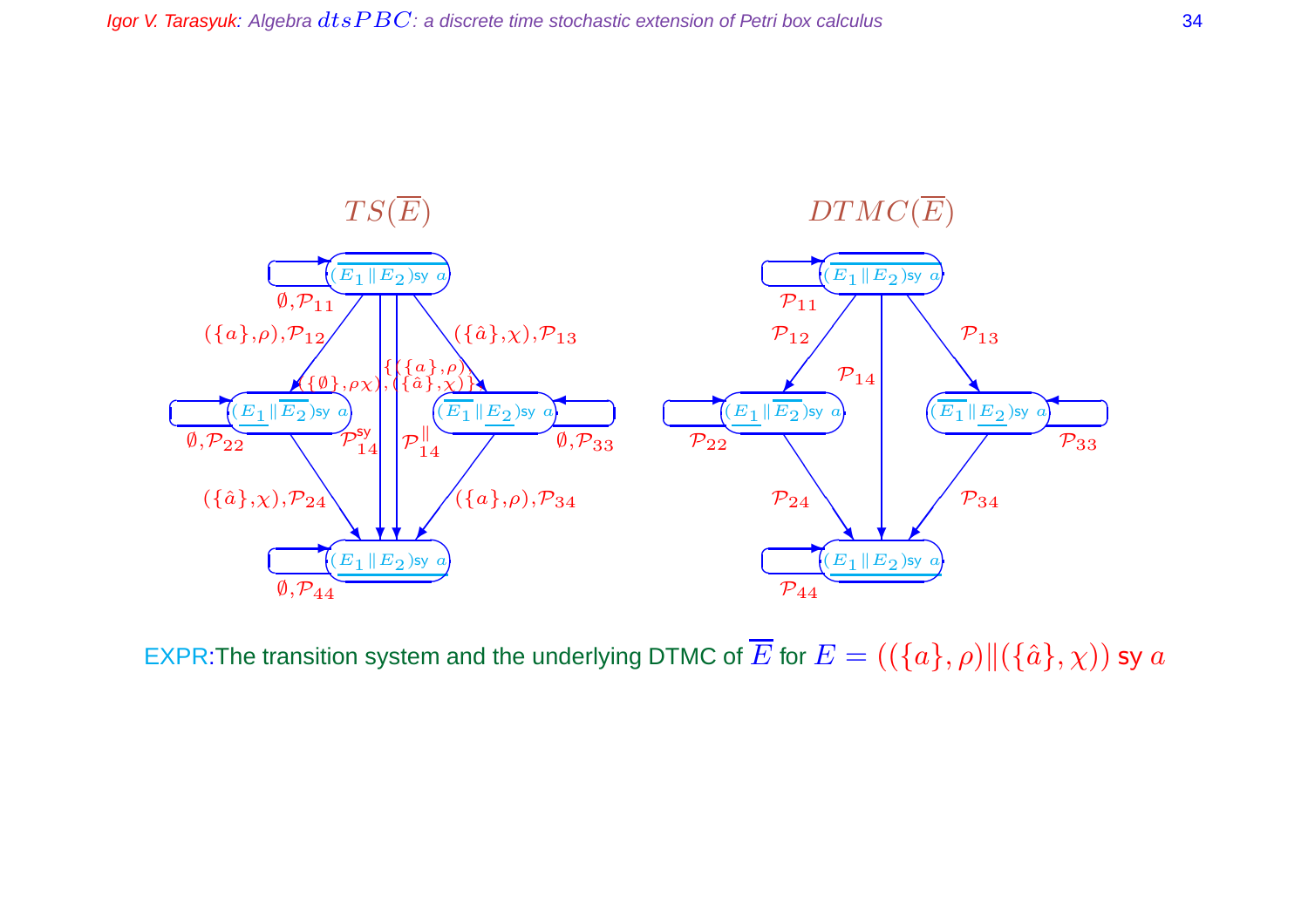

BOX:The marked dts-box  $N = Box_{dts}(\overline{E})$  for  $E = ((\{a\}, \rho) || (\{\hat{a}\}, \chi))$  sy  $a$ , its reachability graph and the underlying DTMC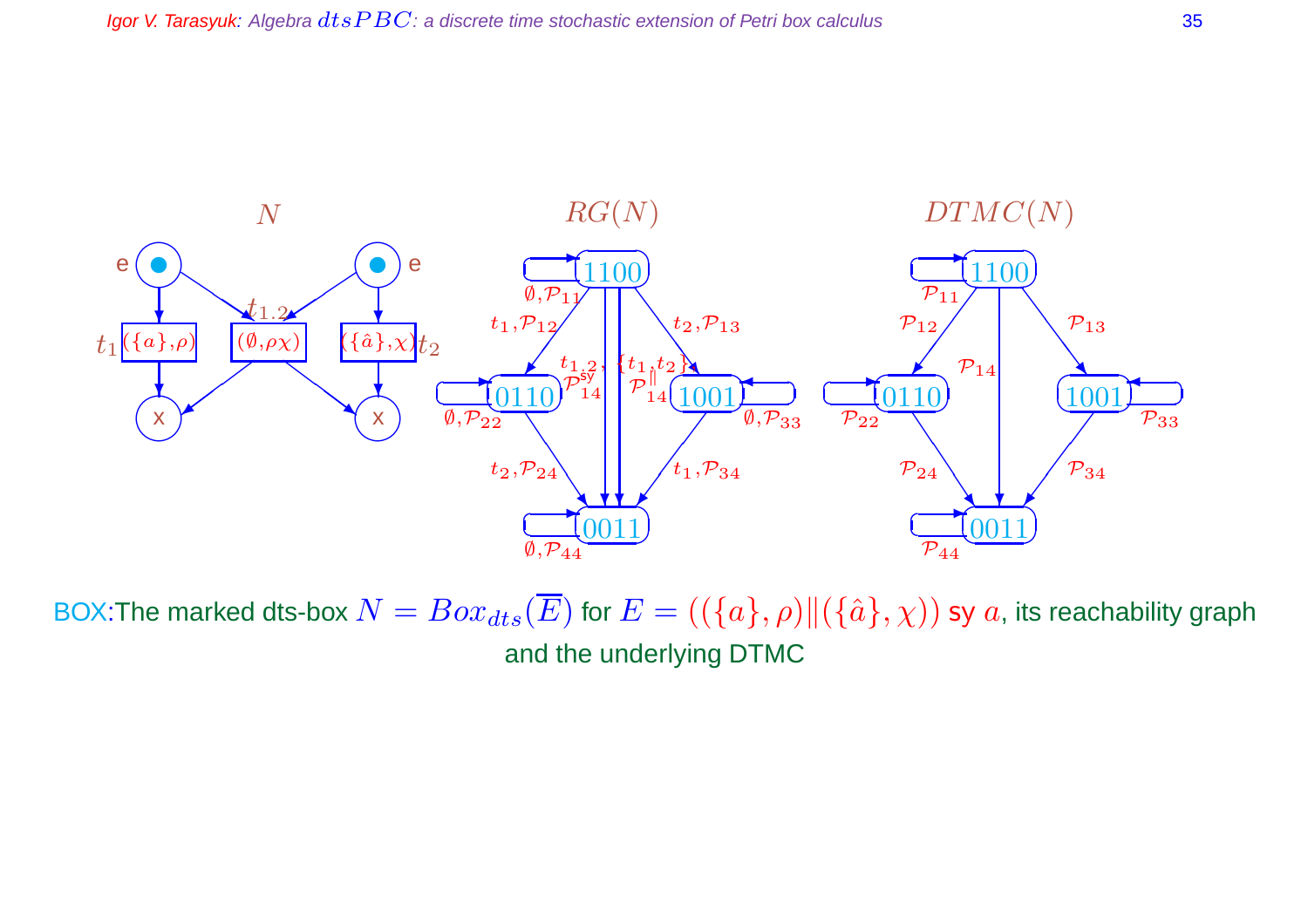Igor V. Tarasyuk: Algebra  $dtsPBC$ : a discrete time stochastic extension of Petri box calculus  $36$ The normalization factor  $\mathcal{N}=\frac{1}{1-\rho^2\chi-\rho\chi^2+\rho^2\chi^2}.$ 

$$
\mathcal{P}_{11} = \mathcal{N}(1 - \rho)(1 - \chi)(1 - \rho \chi) \qquad \mathcal{P}_{12} = \mathcal{N}\rho(1 - \chi)(1 - \rho \chi)
$$
  
\n
$$
\mathcal{P}_{13} = \mathcal{N}\chi(1 - \rho)(1 - \rho \chi) \qquad \mathcal{P}_{14}^{\text{sy}} = \mathcal{N}\rho\chi(1 - \rho)(1 - \chi)
$$
  
\n
$$
\mathcal{P}_{14}^{\parallel} = \mathcal{N}\rho\chi(1 - \rho \chi) \qquad \mathcal{P}_{22} = 1 - \chi
$$
  
\n
$$
\mathcal{P}_{24} = \chi \qquad \mathcal{P}_{33} = 1 - \rho
$$
  
\n
$$
\mathcal{P}_{34} = \rho \qquad \mathcal{P}_{44} = 1
$$
  
\n
$$
\mathcal{P}_{14} = \mathcal{P}_{14}^{\text{sy}} + \mathcal{P}_{14}^{\parallel} = \mathcal{N}\rho\chi(2 - \rho - \chi)
$$

The case  $\rho=\chi=\frac{1}{2}$  $\frac{1}{2}$ :

$$
\mathcal{P}_{11}=\mathcal{P}_{12}=\mathcal{P}_{13}=\mathcal{P}_{14}^{\parallel}=\frac{3}{13},\ \mathcal{P}_{14}^{\text{sy}}=\frac{1}{13},
$$

$$
\mathcal{P}_{22} = \mathcal{P}_{24} = \mathcal{P}_{33} = \mathcal{P}_{34} = \frac{1}{2}, \ \mathcal{P}_{44} = 1, \ \mathcal{P}_{14} = \frac{4}{13}.
$$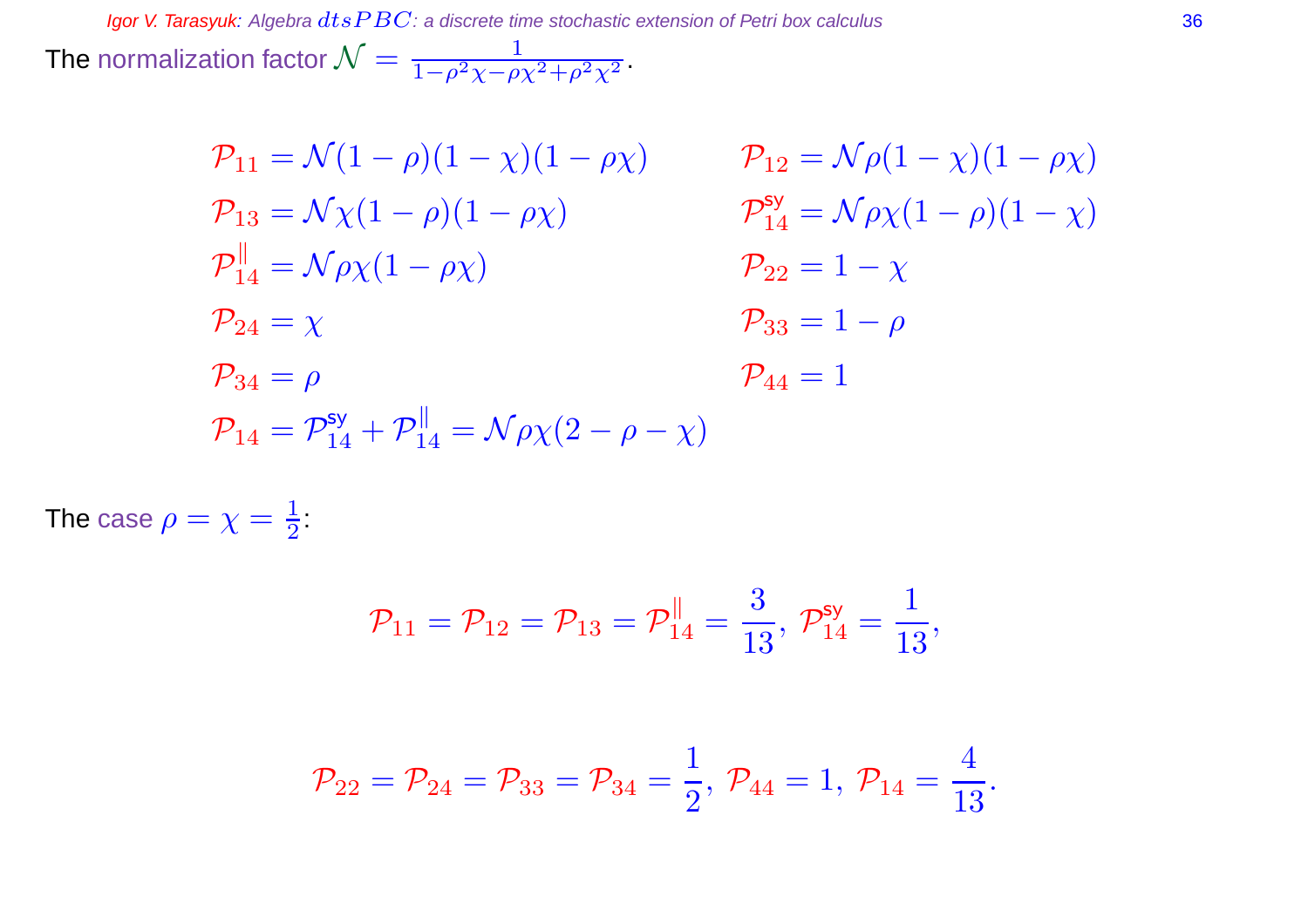### **Igor V. Tarasyuk:** Algebra  $dt$ s  $PBC$ : a discrete time stochastic extension of Petri box calculus  $37$ **Stochastic equivalences**

## **Empty loops in transition systems**

Let G be a dynamic expression and  $s \in DR(G)$ .

The probability to stay in  $s$  due to  $k$   $(k\geq 1)$  empty loops is  $(PT(\emptyset, s))^k$  .

Let  $\Gamma \in Excel(s) \setminus \{\emptyset\}$ . The probability to execute the non-empty multiset of activities  $\Gamma$  in s after possible empty loops:

$$
PT^*(\Gamma,s) = PT(\Gamma,s) \sum_{k=0}^{\infty} (PT(\emptyset,s))^k = \frac{PT(\Gamma,s)}{1 - PT(\emptyset,s)} = EL(s)PT(\Gamma,s),
$$

where  $EL(s)=\frac{1}{1-PT}$  $\frac{1}{1-P T(\emptyset,s)}$  is the empty loops abstraction factor.

The empty loops abstraction vector of  $G, EL$ , is that with the elements  $EL(s), s \in DR(G)$ .

Definition 15 The (labeled probabilistic) transition system without empty loops  $TS^*(G)$  has the state space  $DR(G)$  and the transitions  $s{\xrightarrow[]{\Gamma}}_{{\mathcal{P}}} \tilde{s}$ , if  $s \xrightarrow[]{\Gamma} \tilde{s}, \ \Gamma \neq \emptyset$  and  ${\mathcal{P}}=PT^*(\Gamma,s).$ 

We write  $s{\frac{\Gamma}{\to}}\tilde{s}$  if  $\exists \mathcal{P}\ s{\stackrel{\Gamma}{\to}\!\!\!\rightarrow} \tilde{s}$  and  $s{\to}\!\!\!\rightarrow\tilde{s}$  if  $\exists \Gamma\ s{\stackrel{\Gamma}{\to}\!\!\!\rightarrow} \tilde{s}.$ 

For  $\Gamma=\{(\alpha,\rho)\}$  we write  $s\mathop{\to}\limits^{\left(\alpha,\rho\right)}{}_{\mathcal{P}}\widetilde{s}$  and  $s\mathop{\to}\limits^{\left(\alpha,\rho\right)}\widetilde{s}.$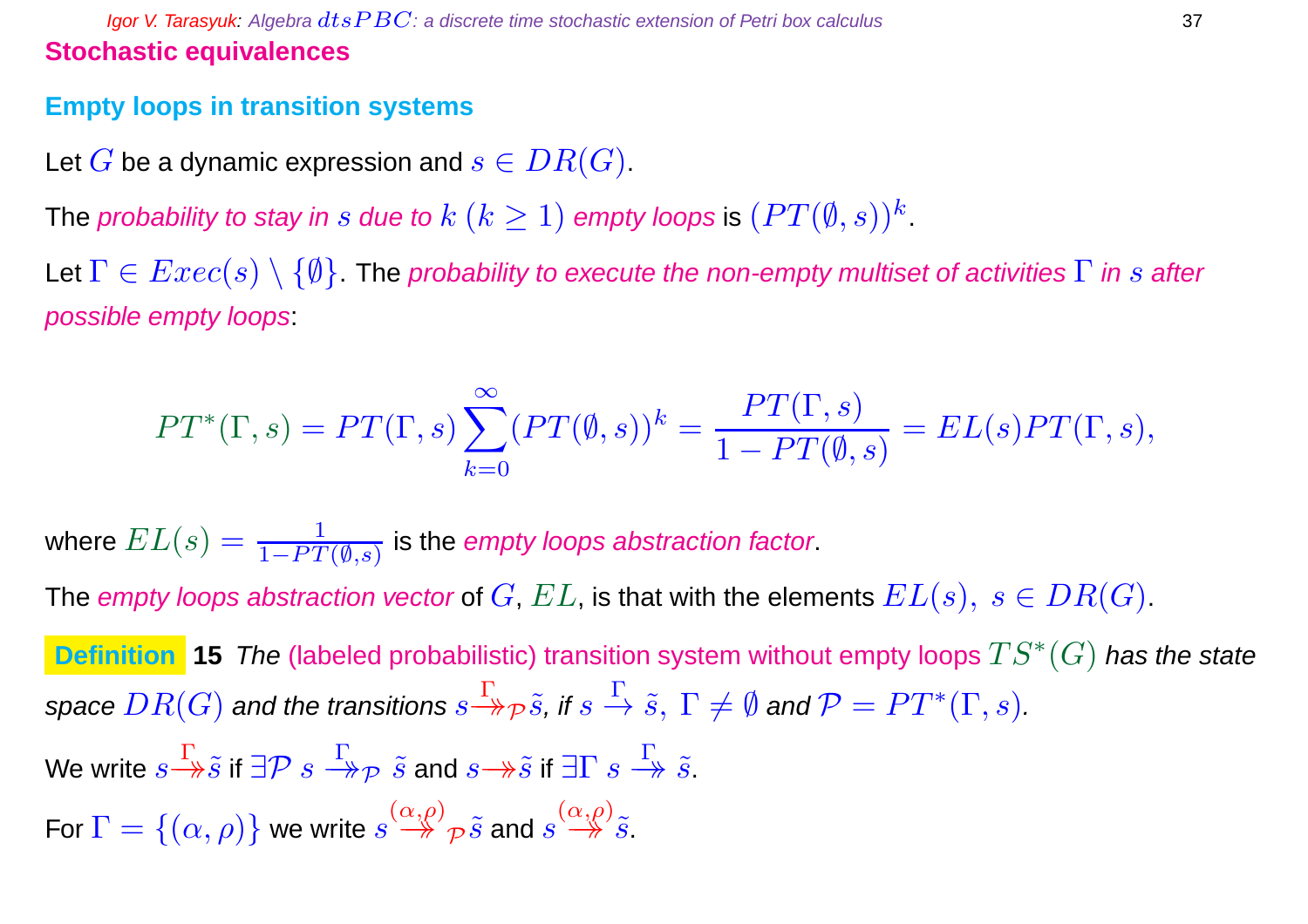# For  $E \in RegStatexpr$ , let  $TS^*(E)=TS^*(\overline{E}).$

**Definition 16**  $G$  and  $G'$  are equivalent w.r.t. transition systems without empty loops,  $G=_{ts*}G'$ , if  $TS^*(G)\widetilde{\simeq} TS^*(G').$ 

**Definition 17** The underlying DTMC without empty loops DTMC<sup>∗</sup> (G) has the state space DR(G) and transitions  $s{\to\!\!\to} \tilde s$ , if  $s\to \tilde s$ , where  ${\cal P}=PM^*(s,\tilde s)$  is the probability to move from  $s$  to  $\tilde s$  by executing any non-empty multiset of activities after possible empty loops:

$$
PM^*(s, \tilde{s}) = \sum_{\{\Gamma \mid s \stackrel{\Gamma}{\twoheadrightarrow} \tilde{s}\}} PT^*(\Gamma, s) = \begin{cases} EL(s)(PM(s, s) - PT(\emptyset, s)), & s = \tilde{s}; \\ EL(s)PM(s, \tilde{s}), & \text{otherwise.} \end{cases}
$$

For  $E \in RegStatexpr$ , let  $DTMC^*(E)=DTMC^*(\overline{E}).$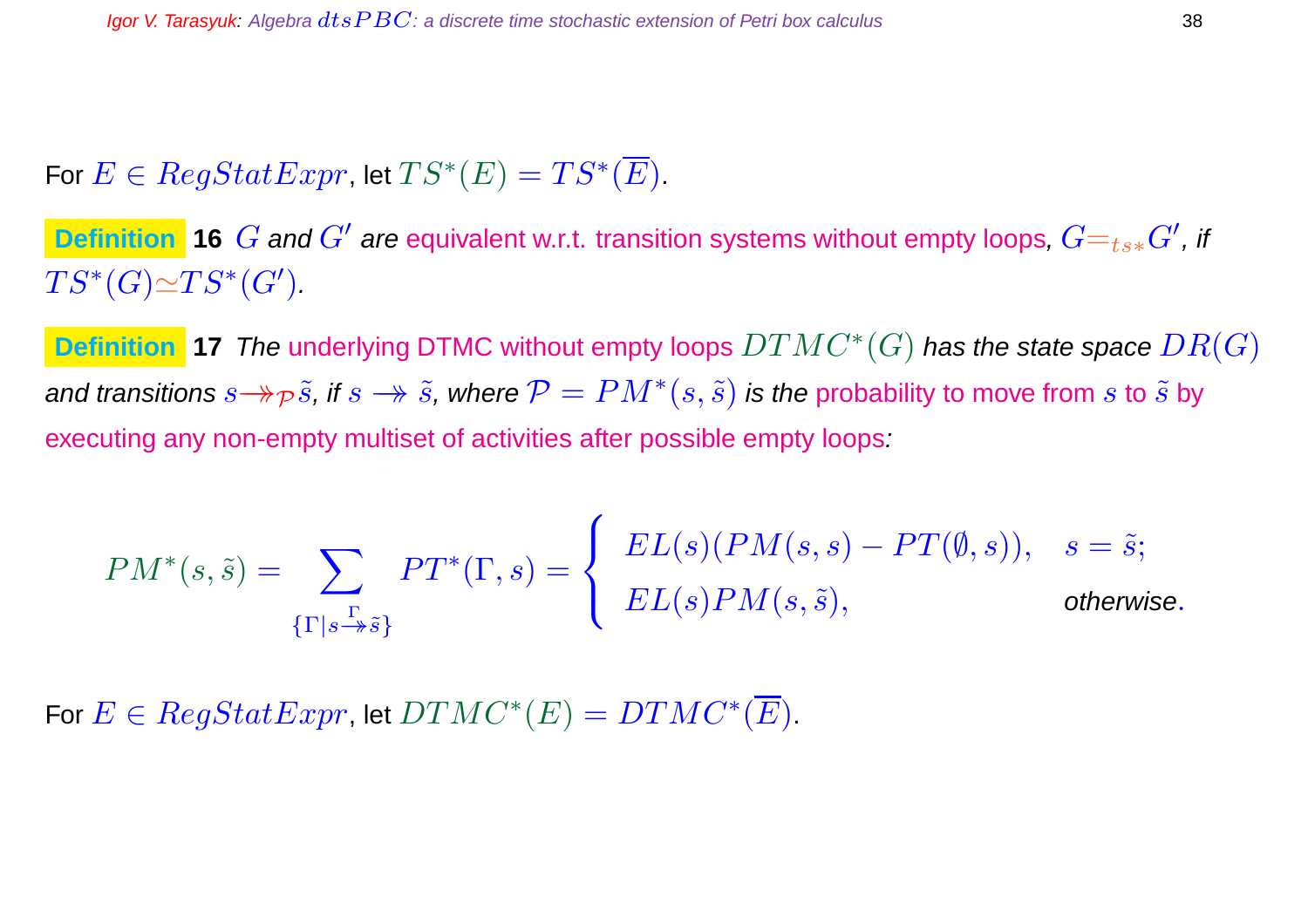

The transition system and the underlying DTMC without empty loops of  $\overline{E}$  from Figure EXPRIT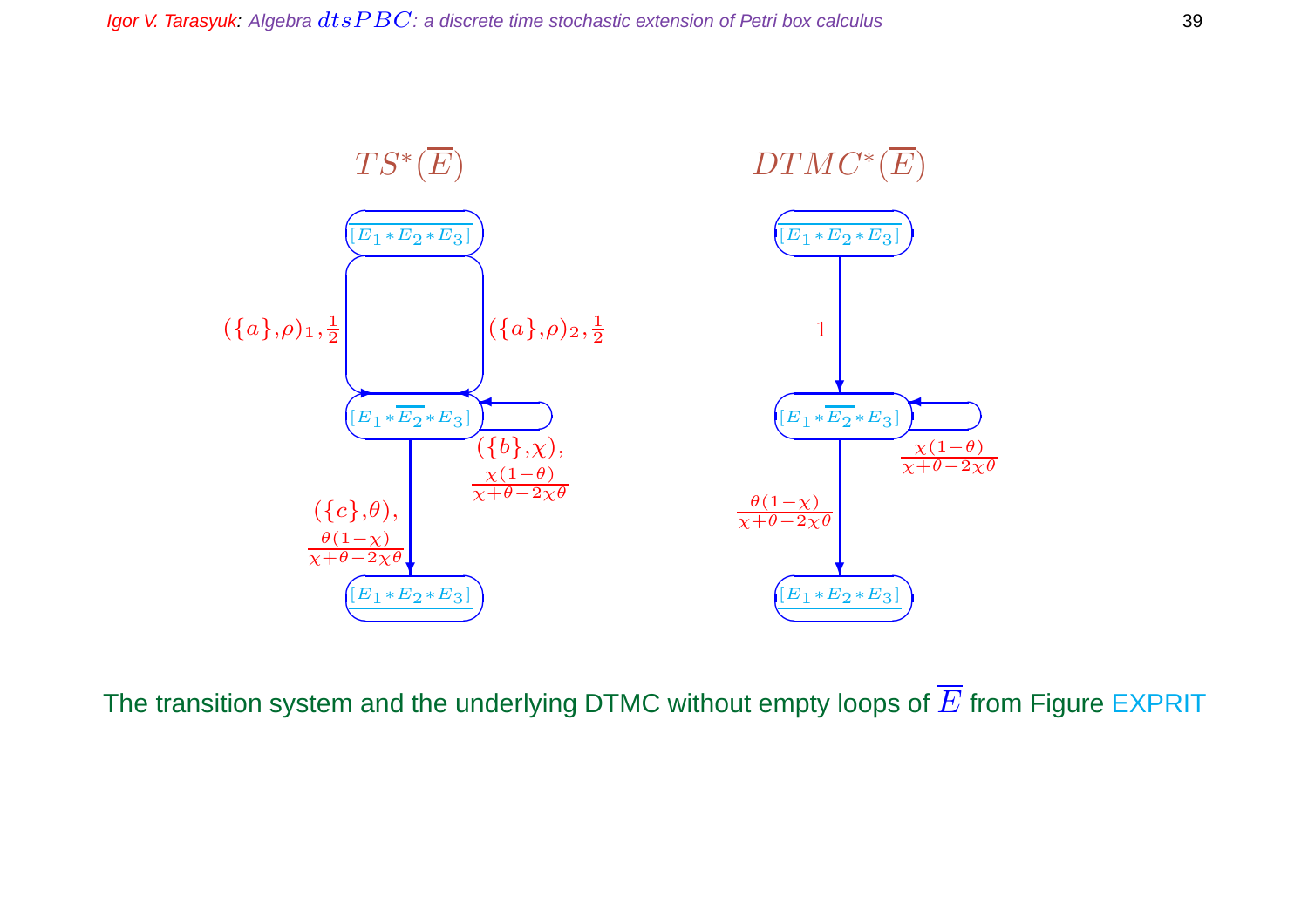**Igor V. Tarasyuk:** Algebra  $dt$ s  $PBC$ : a discrete time stochastic extension of Petri box calculus 40 **Empty loops in reachability graphs**

Let N be an LDTSPN and  $M \in RS(N)$ .

The probability to stay in  $M$  due to  $k$   $(k\geq 1)$  empty loops is  $(PT(\emptyset,M))^k$  .

Let  $U \subseteq Ena(M), U \neq \emptyset$  and  $^{\bullet}U \subseteq M$ . The probability that the non-empty set of transitions  $U$  fires in  $M$  after possible empty loops:

$$
PT^*(U,M) = PT(U,M) \sum_{k=0}^{\infty} (PT(\emptyset,M))^k = \frac{PT(U,M)}{1-PT(\emptyset,M)} = EL(M)PT(U,M),
$$

where  $EL(M)=\frac{1}{1-PT(M)}$  $\frac{1}{1-PT(\emptyset,M)}$  is the empty loops abstraction factor.

The empty loops abstraction vector of  $N$ ,  $EL$ , is that with the elements  $EL(M), M \in RS(N)$ .

**Definition** 18 The reachability graph without empty loops  $RG^*(N)$  with the set of nodes  $RS(N)$ and the set of arcs corresponding to the transitions  $M{\stackrel{U}{\to}}{}_{\cal P} \widetilde{M}$ , if  $M\stackrel{U}{\to}\widetilde{M},\ U\neq\emptyset$  and  $\mathcal{P} = PT^*(U, M).$ 

We write  $M\frac{U}{\twoheadrightarrow M}$  if ∃ ${\cal P}$   $M\stackrel{U}{\twoheadrightarrow} \widetilde{M}$  and  $M{\to} \widetilde{M}$  if ∃ $U$   $M\stackrel{U}{\twoheadrightarrow} \widetilde{M}$ . For  $U=\{t\}$  we write  $M{\mathop{\to }\limits^t} \gamma \widetilde M$  and  $M{\mathop{\to }\limits^t} \widetilde M.$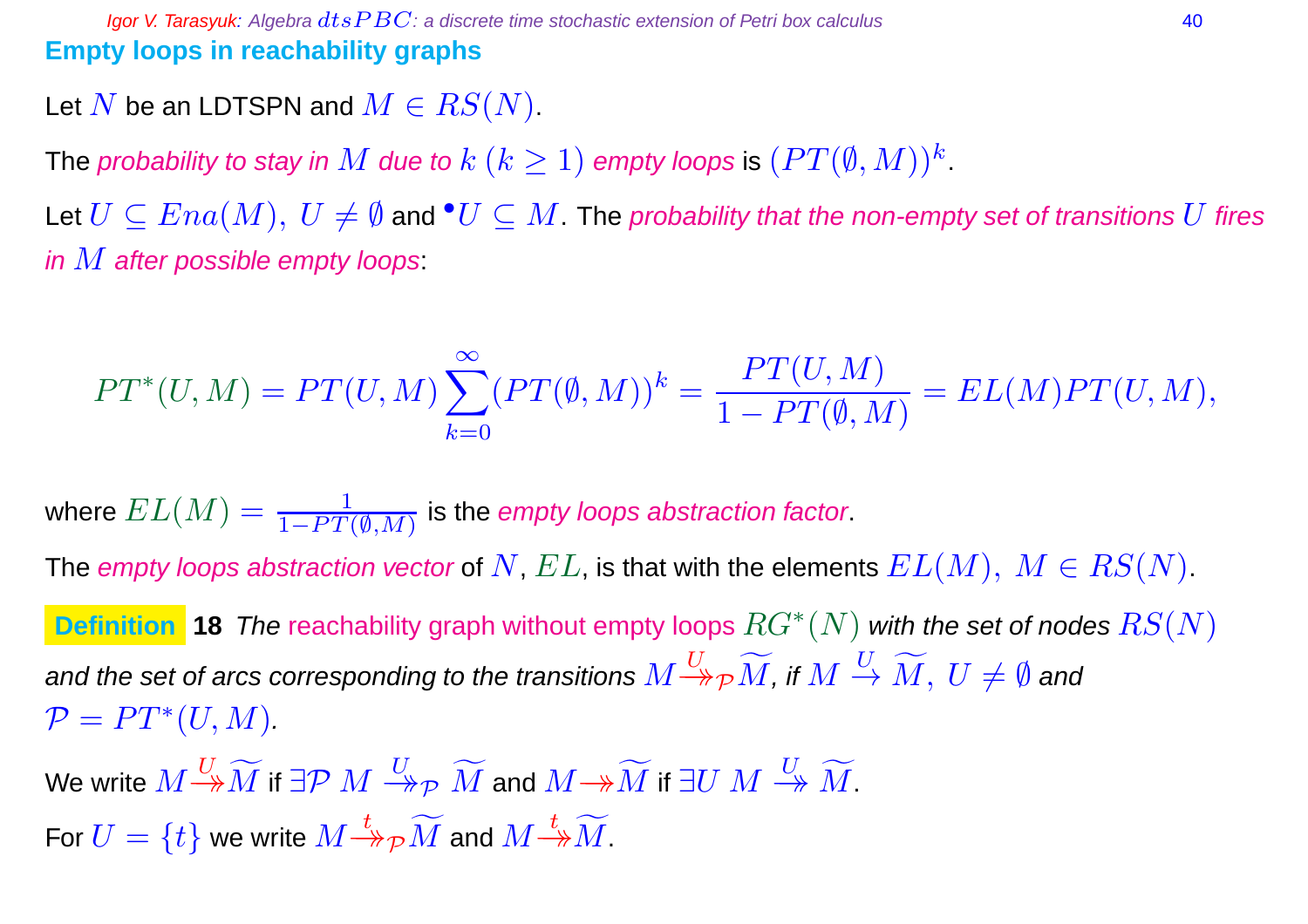**Definition 19 The underlying DTMC without empty loops**  $DTMC^{\ast}(N)$  **has the state space**  $RS(N)$ and transitions  $M \mathbin{\twoheadrightarrow} \rho M$ , if  $M \mathbin{\twoheadrightarrow} \widetilde{M}$ , where  $\mathcal{P} = PM^*(M, \widetilde{M})$  is the probability to move from  $M$ to  $M$  by firing any non-empty set of transitions after possible empty loops:

$$
PM^*(M, \widetilde{M}) = \sum_{\{U \in Ena(M)|M \to \widetilde{M}\}} PT^*(U, M) =
$$
  

$$
\begin{cases} EL(M)(PM(M, M) - PT(\emptyset, M)), & M = \widetilde{M}; \\ EL(M)PM(M, \widetilde{M}), & \text{otherwise.} \end{cases}
$$

Let  $N$  be an LDTSPN,  $M,\widetilde{M}\in RS(N)$  and  $M\stackrel{t}{\twoheadrightarrow}\widetilde{M}.$  We write  $M\stackrel{t}{\twoheadrightarrow}\widetilde{p}\widetilde{M}$ , where  $\mathcal{P}=pt^*(t,M)$ is the probability that the transition  $t$  fires in  $M$  after possible empty loops when only firings of single transitions are allowed:

$$
pt^*(t, M) = \frac{PT^*(\{t\}, M)}{\sum_{u \in Ena(M)} PT^*(\{u\}, M)}.
$$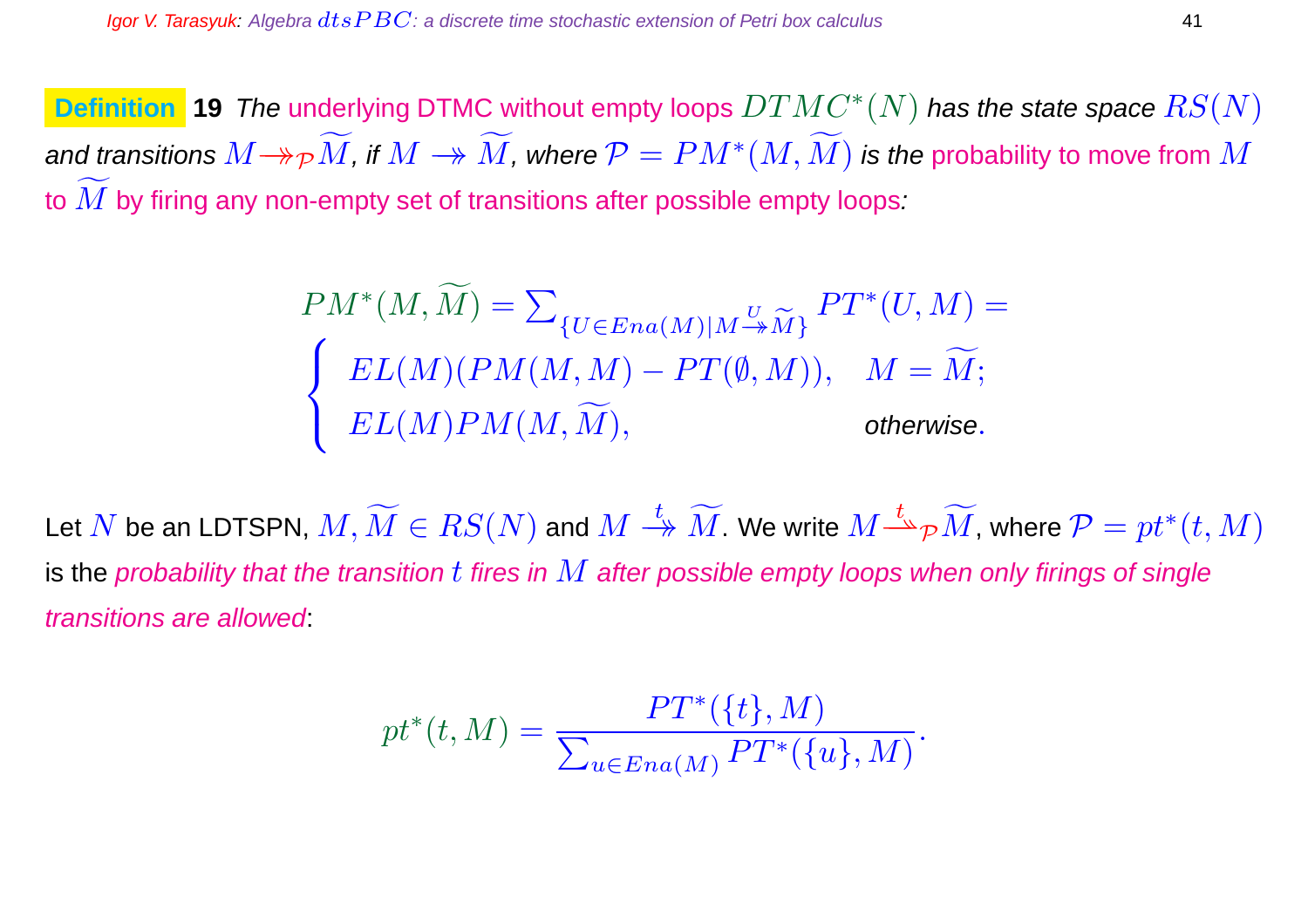**Theorem 2** For any static expression E

 $TS^*(\overline{E}){\simeq}RG^*(Box_{dts}(\overline{E})).$ 

**Proposition** 2 For any static expression E

 $DTMC^*(\overline{E}) \simeq DTMC^*(Box_{dts}(\overline{E})).$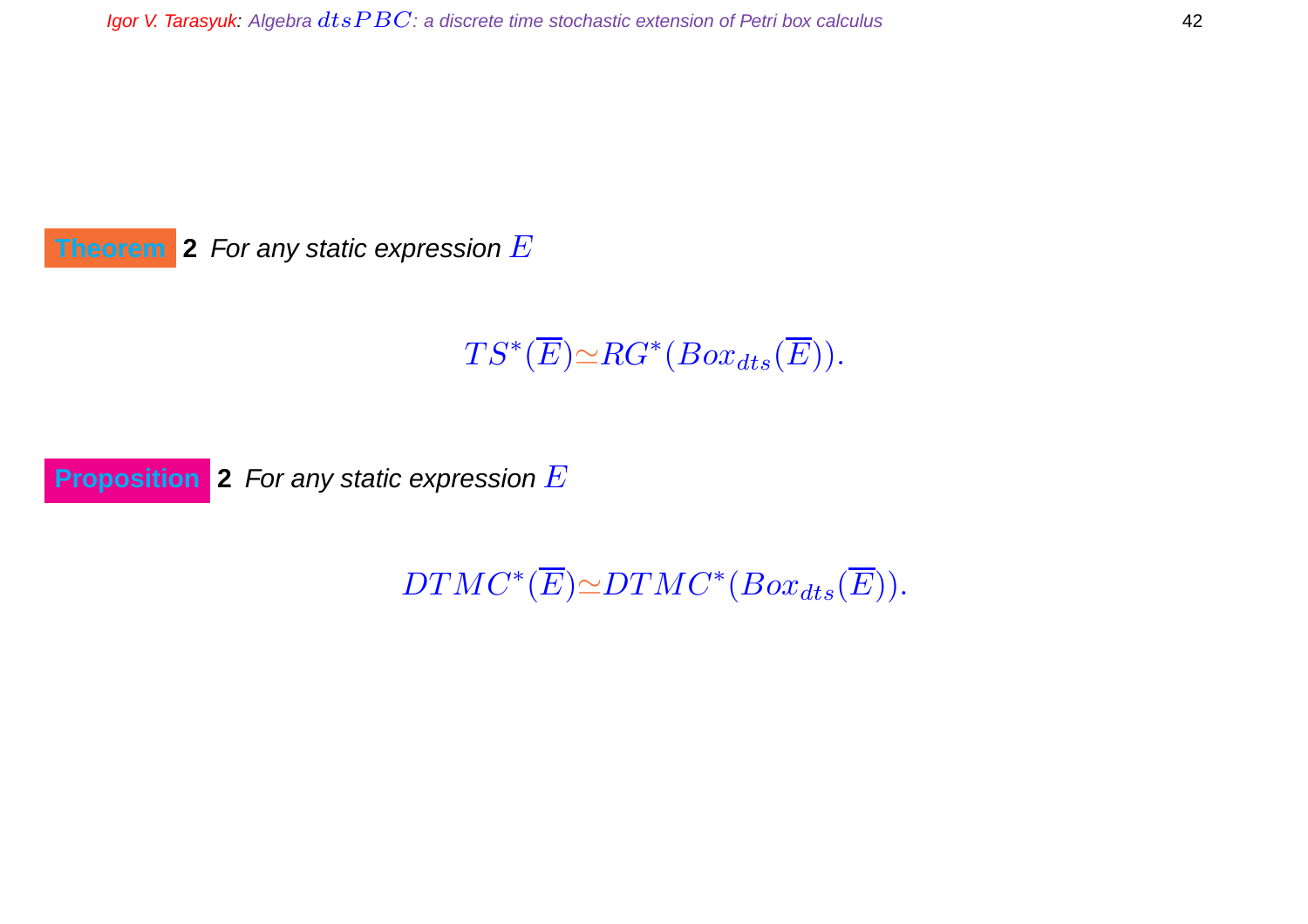

The reachability graph and the underlying DTMC without empty loops of  $N$  from Figure BOXIT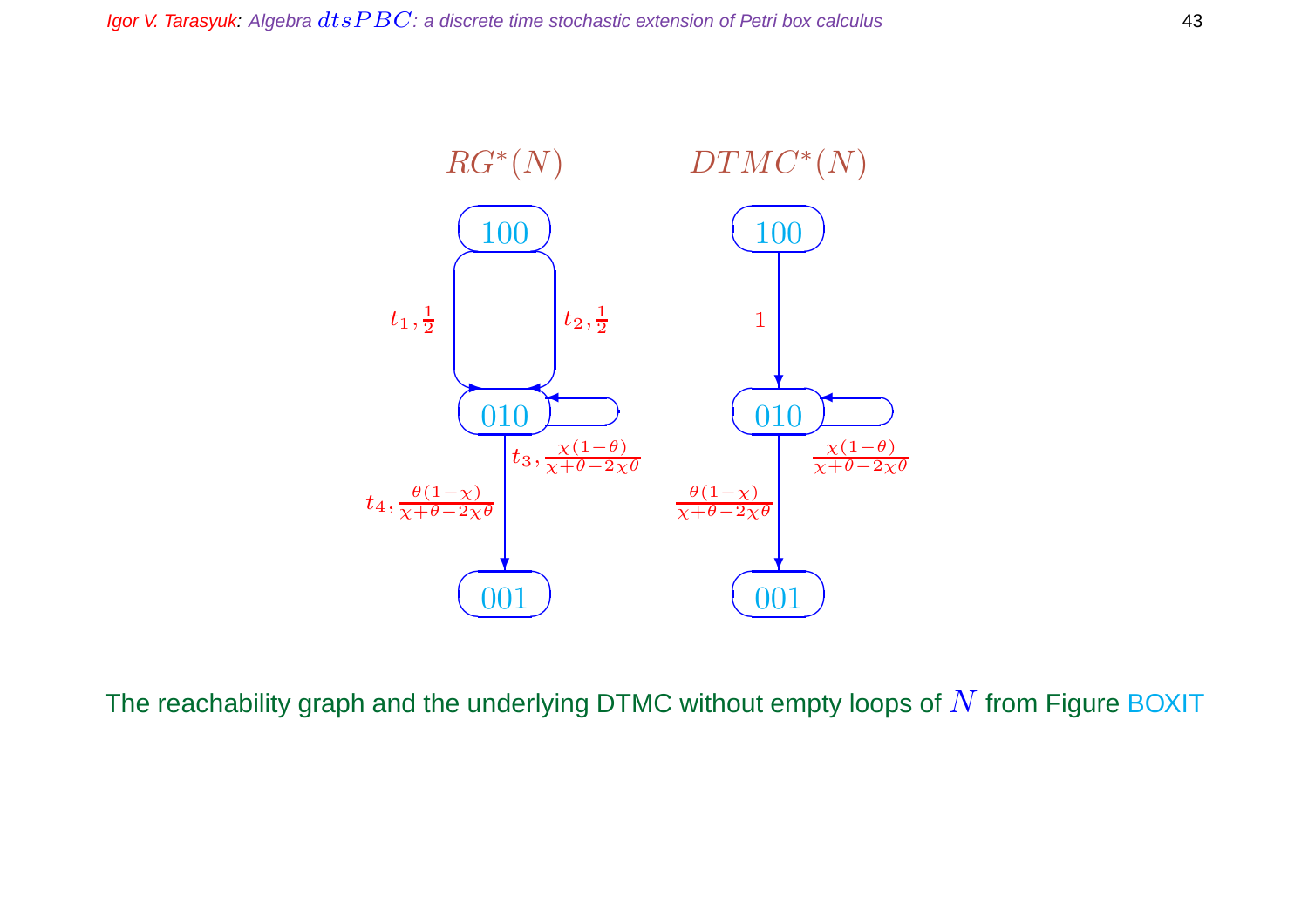

The transition system and the underlying DTMC without empty loops of  $\overline{E}$  from Figure EXPR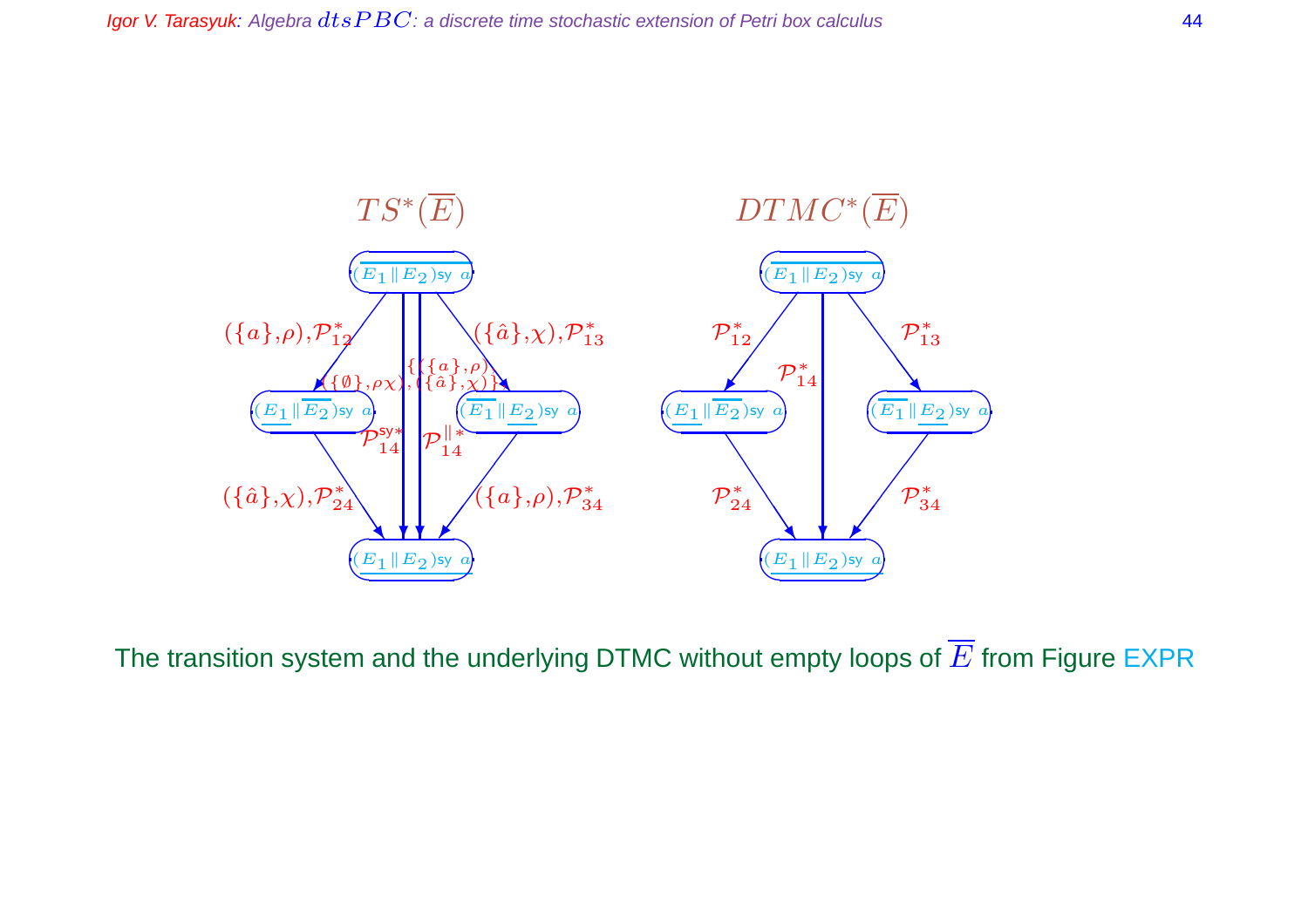

The reachability graph and the underlying DTMC without empty loops of  $N$  from Figure BOX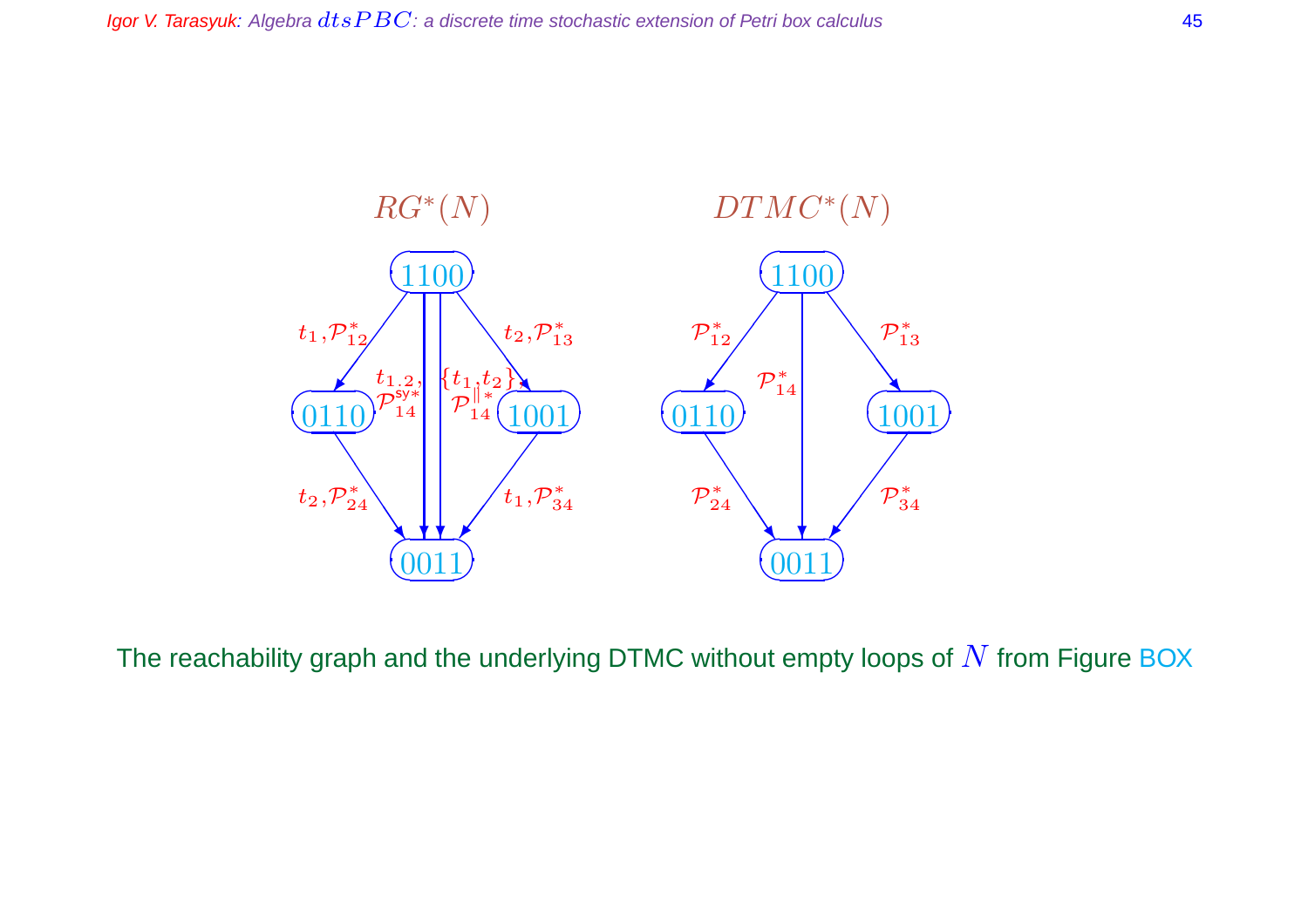The normalization factor  $\mathcal{N}^* = \frac{1}{\rho + \chi - 2\rho^2\chi - 2\rho\chi^2 + 2\rho^2\chi^2}$  .

$$
\mathcal{P}_{12}^{*} = \frac{\mathcal{P}_{12}}{1 - \mathcal{P}_{11}} = \mathcal{N}^{*} \rho (1 - \chi)(1 - \rho \chi)
$$
\n
$$
\mathcal{P}_{13}^{*} = \frac{\mathcal{P}_{13}}{1 - \mathcal{P}_{11}} = \mathcal{N}^{*} \chi (1 - \rho)(1 - \rho \chi)
$$
\n
$$
\mathcal{P}_{14}^{\text{sys}} = \frac{\mathcal{P}_{14}^{\text{sys}}}{1 - \mathcal{P}_{11}} = \mathcal{N}^{*} \rho \chi (1 - \rho)(1 - \chi)
$$
\n
$$
\mathcal{P}_{14}^{\parallel *} = \frac{\mathcal{P}_{14}^{\parallel}}{1 - \mathcal{P}_{11}} = \mathcal{N}^{*} \rho \chi (1 - \rho \chi)
$$
\n
$$
\mathcal{P}_{24}^{*} = \frac{\mathcal{P}_{24}}{1 - \mathcal{P}_{22}} = 1
$$
\n
$$
\mathcal{P}_{34}^{*} = \frac{\mathcal{P}_{34}}{1 - \mathcal{P}_{33}} = 1
$$
\n
$$
\mathcal{P}_{14}^{*} = \mathcal{P}_{14}^{\text{sys} *} + \mathcal{P}_{14}^{\parallel *} = \frac{\mathcal{P}_{14}^{\text{sys} *}}{1 - \mathcal{P}_{11}} = \mathcal{N}^{*} \rho \chi (2 - \rho - \chi)
$$

The case  $\rho=\chi=\frac{1}{2}$  $\frac{1}{2}$ :

$$
\mathcal{P}^*_{12}=\mathcal{P}^*_{13}=\mathcal{P}^{\parallel *}_{14}=\frac{3}{10},\ \mathcal{P}^{\mathsf{sy}*}_{14}=\frac{1}{10},\ \mathcal{P}^*_{24}=\mathcal{P}^*_{34}=1,\ \mathcal{P}^*_{14}=\frac{2}{5}.
$$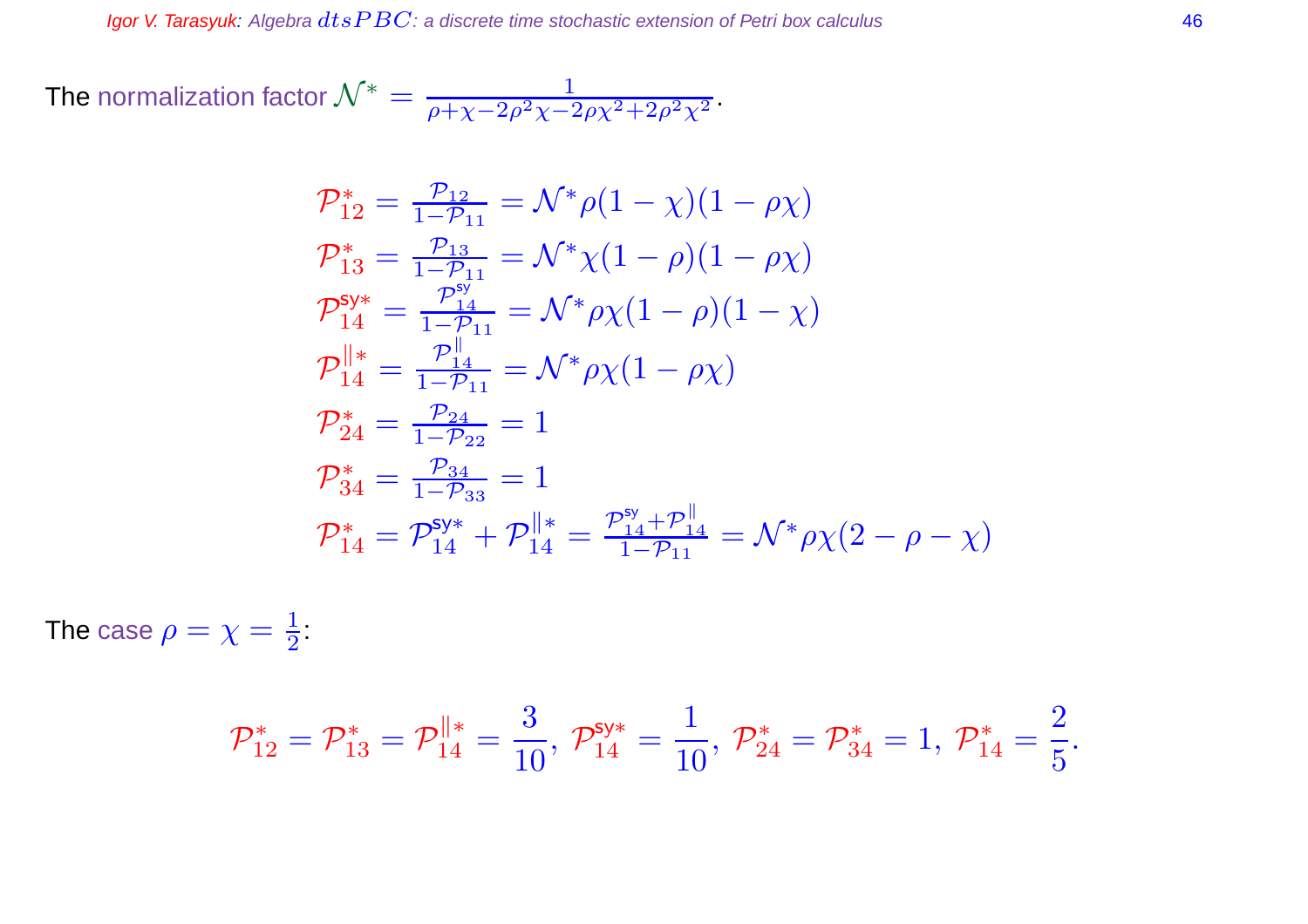#### **Stochastic trace equivalences**

Let  $G$  be a dynamic expression,  $s,\tilde{s}\in DR(G)$  and  $s\stackrel{(\alpha,\rho)}{\twoheadrightarrow}\tilde{s}.$  We write  $s\stackrel{(\alpha,\rho)}{\twoheadrightarrow}\rho\tilde{s},$  where  $\mathcal{P}=pt^*((\alpha,\rho),s)$  is the probability to execute the activity  $(\alpha,\rho)$  in  $s$  after possible empty loops when only one-element steps are allowed:

$$
pt^*((\alpha,\rho),s) = \frac{PT^*(\{(\alpha,\rho)\},s)}{\sum_{\{(\beta,\chi)\}\in Exc(s)}PT^*(\{(\beta,\chi)\},s)}.
$$

The *multiaction part* of  $\Gamma \in I\!\!N_f^{\mathcal{SL}}$  is  $\mathcal{L}(\Gamma) = \sum_{(\alpha,\rho) \in \Gamma} \alpha.$ 

We consider  $\mathcal{L}(\Gamma)\in I\!\!N_f^{\mathcal{L}}\setminus\{\emptyset\}$ , i.e., the non-empty multisets of multiactions.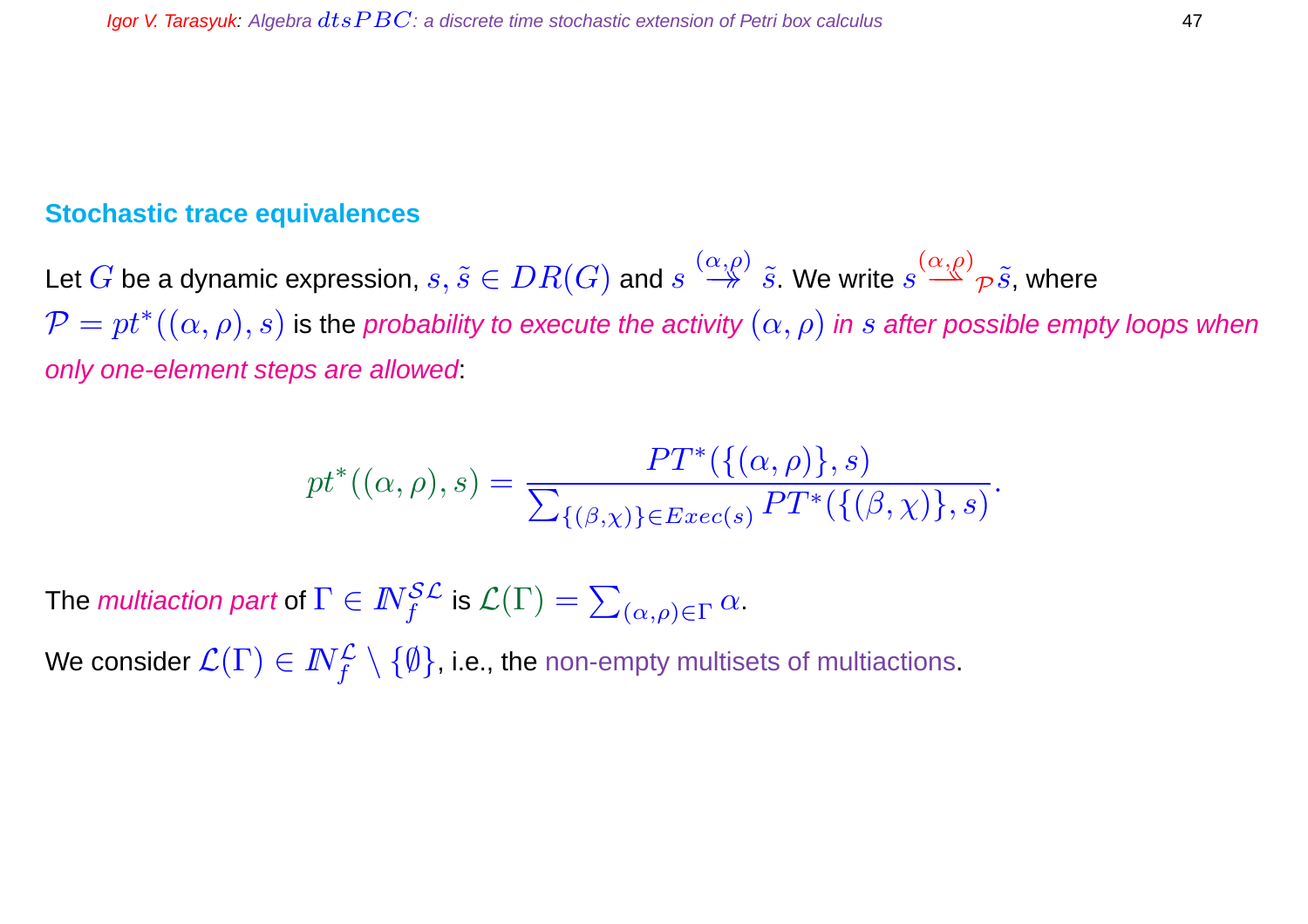**Definition** 20 An interleaving stochastic trace of a dynamic expression  $G$  is a pair  $(\sigma, pt^*(\sigma))$ , where  $\sigma=\alpha_1\cdots\alpha_n\in\mathcal{L}^*$  and

pt<sup>∗</sup> (σ) = P {(α1,ρ1),...,(αn,ρn)|[G]≈=s<sup>0</sup> (α1,ρ1) ⇀⇀ s<sup>1</sup> (α2,ρ2) ⇀⇀ ··· (αn,ρn) ⇀⇀ sn} Q<sup>n</sup> <sup>i</sup>=1 pt<sup>∗</sup> ((α<sup>i</sup> , ρi), si−1).

We denote a set of all interleaving stochastic traces of a dynamic expression  $G$  by  $IntStochTrace(G).$ 

 $G$  and  $G'$  are interleaving stochastic trace equivalent,  $G\!\equiv_{is} \!G'$  , if

 $IntStockTraces(G) = IntStockTraces(G').$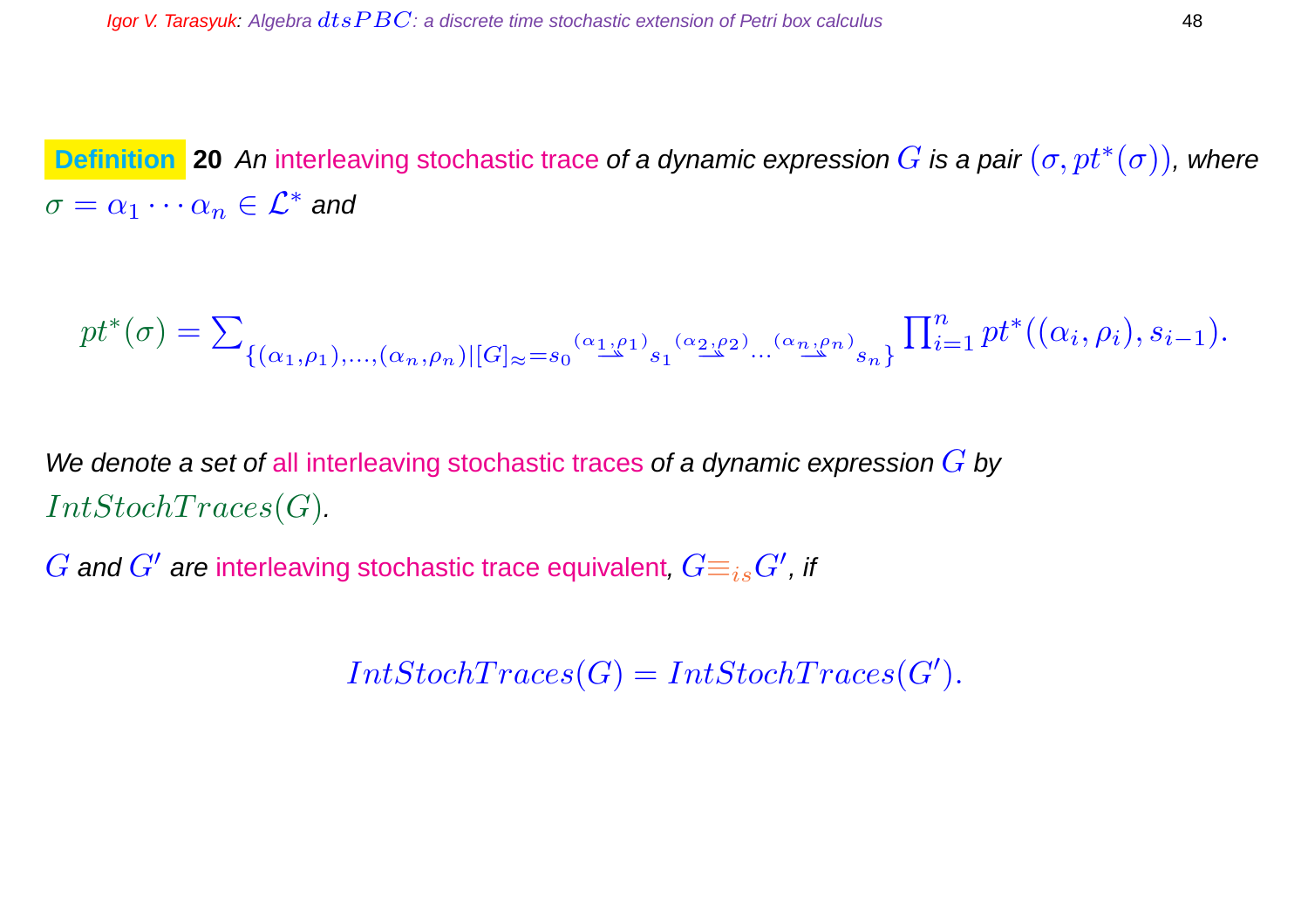**Definition** 21 A step stochastic trace of a dynamic expression  $G$  is a pair  $(\Sigma, PT^*(\Sigma))$ , where  $\Sigma=A_1\cdots A_n\in (I\!\!N_f^{\cal L}\setminus\{\emptyset\})^*$  and

$$
PT^*(\Sigma) = \sum_{\{\Gamma_1,\ldots,\Gamma_n | [G]_\approx = s_0 \stackrel{\Gamma_1}{\twoheadrightarrow} s_1 \stackrel{\Gamma_2}{\twoheadrightarrow} \cdots \stackrel{\Gamma_n}{\twoheadrightarrow} s_n, \mathcal{L}(\Gamma_i) = A_i \ (1 \le i \le n)\} } \prod_{i=1}^n PT^*(\Gamma_i, s_{i-1}).
$$

We denote a set of all step stochastic traces of a dynamic expression G by  $StepStochTrace(G)$ .  $G$  and  $G'$  are step stochastic trace equivalent,  $G\!\equiv_{ss} \!G'$  , if

 $StepStockTrace(G) = StepStockTrace(G').$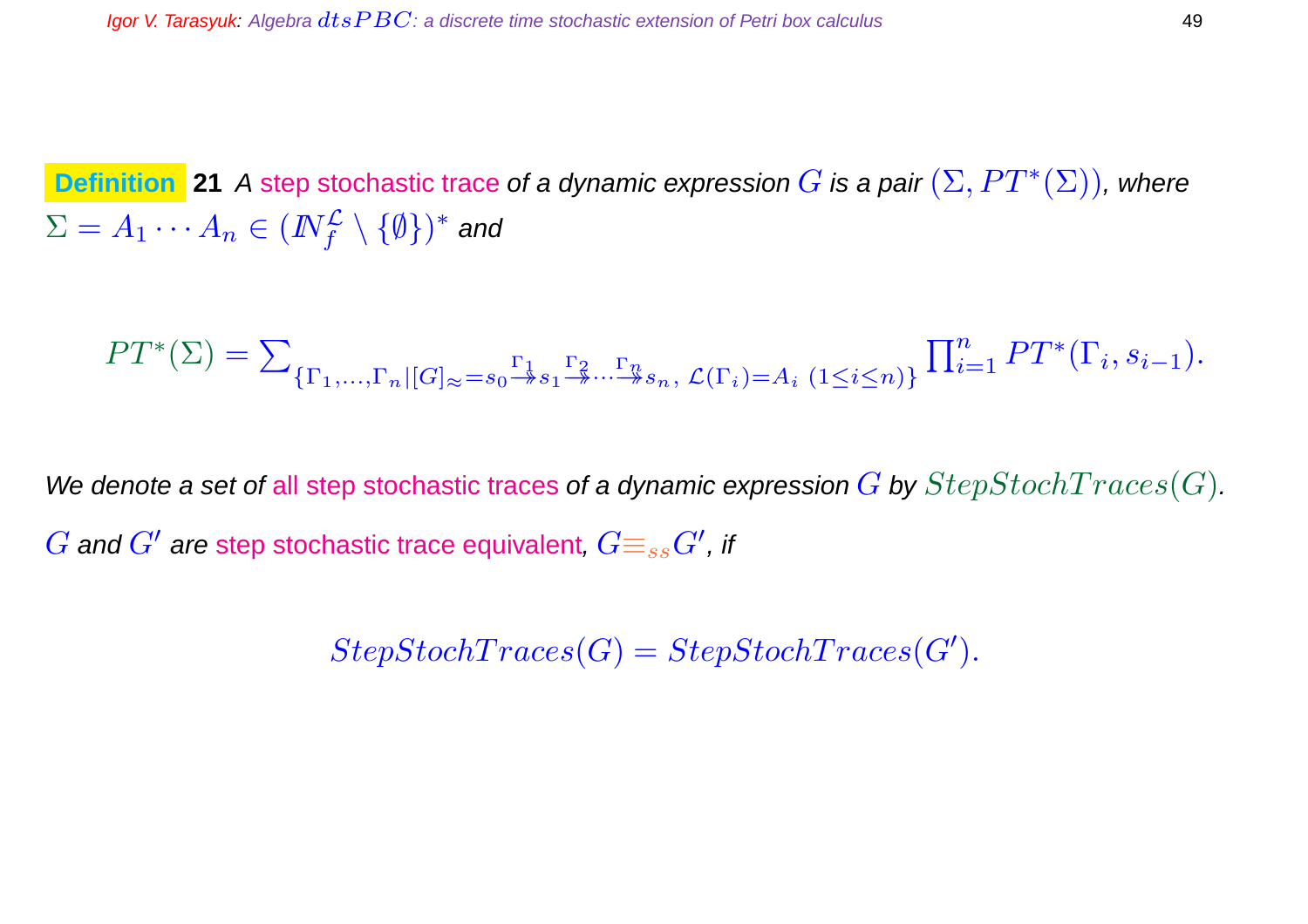#### **Stochastic bisimulation equivalences**

Let  $G$  be a dynamic expression and  $\mathcal{H}\subseteq DR(G).$  For  $s\in DR(G)$  and  $A\in I\!\!N_f^{\mathcal{L}}\setminus\{\emptyset\}$  we write  $s{\overset A \to \overline \to} {\cal H}$ , where  ${\cal P}=PM_A^*(s,{\cal H})$  is the overall probability to move from  $s$  into the set of states  ${\cal H}$  via non-empty steps with the multiaction part  $A$  after possible empty loops:

$$
PM_A^*(s, \mathcal{H}) = \sum_{\{\Gamma \mid \exists \tilde{s} \in \mathcal{H} \ s \stackrel{\Gamma}{\Rightarrow} \tilde{s}, \ \mathcal{L}(\Gamma) = A\}} PT^*(\Gamma, s).
$$

We write  $s{\overset{A}{\to}}{\mathcal H}$  if  $\exists{\mathcal Q}\ s\overset{A}{\twoheadrightarrow}_{\mathcal Q}{\mathcal H}.$ 

We write  $s{\to}\!{_\mathcal{P}}\mathcal{H}$  if  $\exists A\ s\stackrel{A}{\twoheadrightarrow}\mathcal{H}$ , where  $\mathcal{P}=PM^*(s,\mathcal{H})$  is the *overall probability to move from*  $s$  *into* the set of states  $H$  via any non-empty steps after possible empty loops:

$$
PM^*(s, \mathcal{H}) = \sum_{\{\Gamma \mid \exists \tilde{s} \in \mathcal{H}} \ s \stackrel{\Gamma}{\rightarrow} \tilde{s}\}} PT^*(\Gamma, s).
$$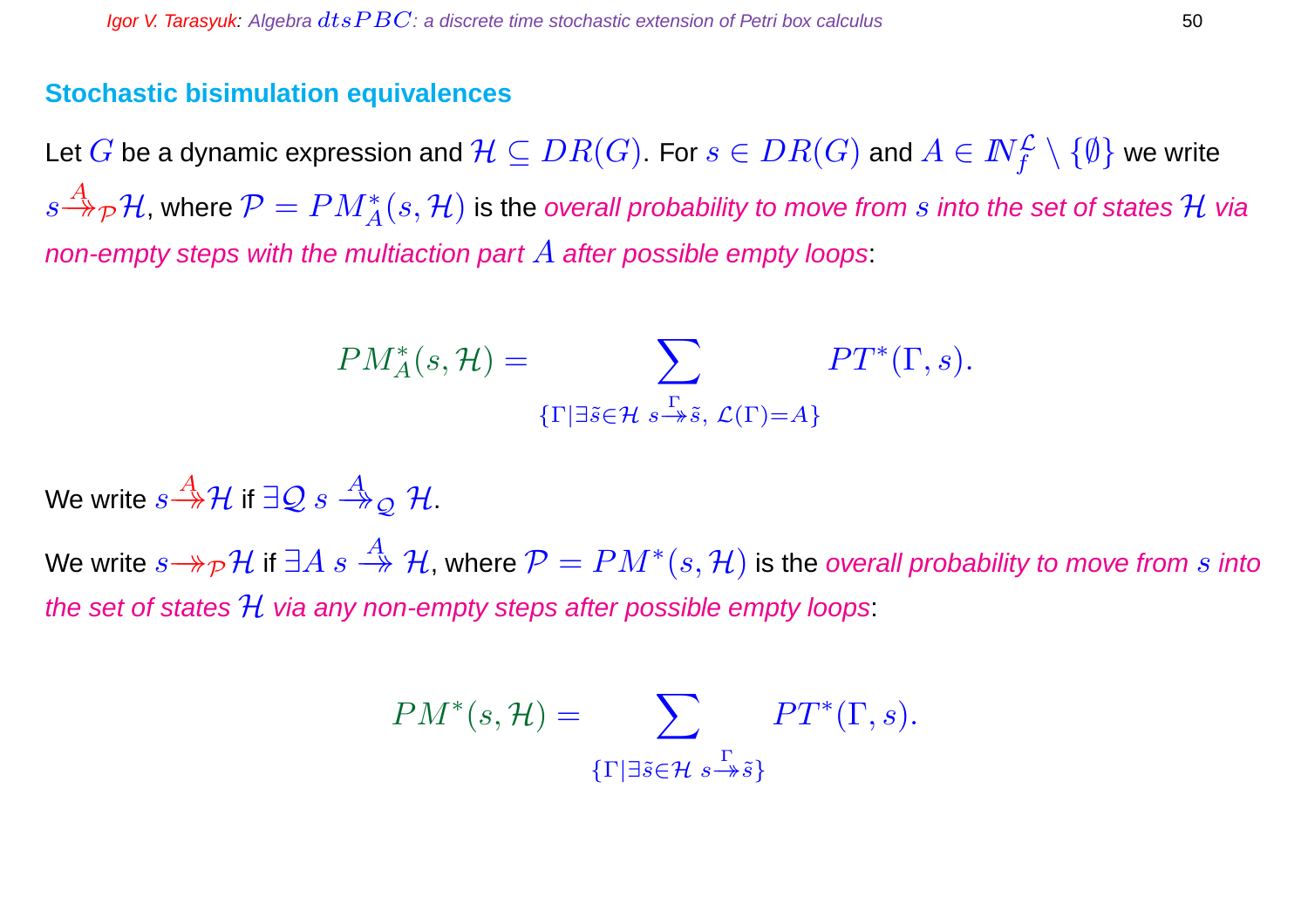We write  $s{\overset\alpha\rightharpoonup} \gamma\mathcal H$ , where  $\mathcal P=pm^*_\alpha(s,\mathcal H)$  is the *overall probability to move from*  $s$  *into the set of states* H via steps with the multiaction part  $\{\alpha\}$  after possible empty loops when only one-element steps are allowed:

$$
pm_{\alpha}^{*}(s,\mathcal{H}) = \sum_{\{(\alpha,\rho) | \exists \tilde{s} \in \mathcal{H} \ s^{\frac{(\alpha,\rho)}{\rightarrow} \tilde{s}\}}} pt^{*}((\alpha,\rho),s).
$$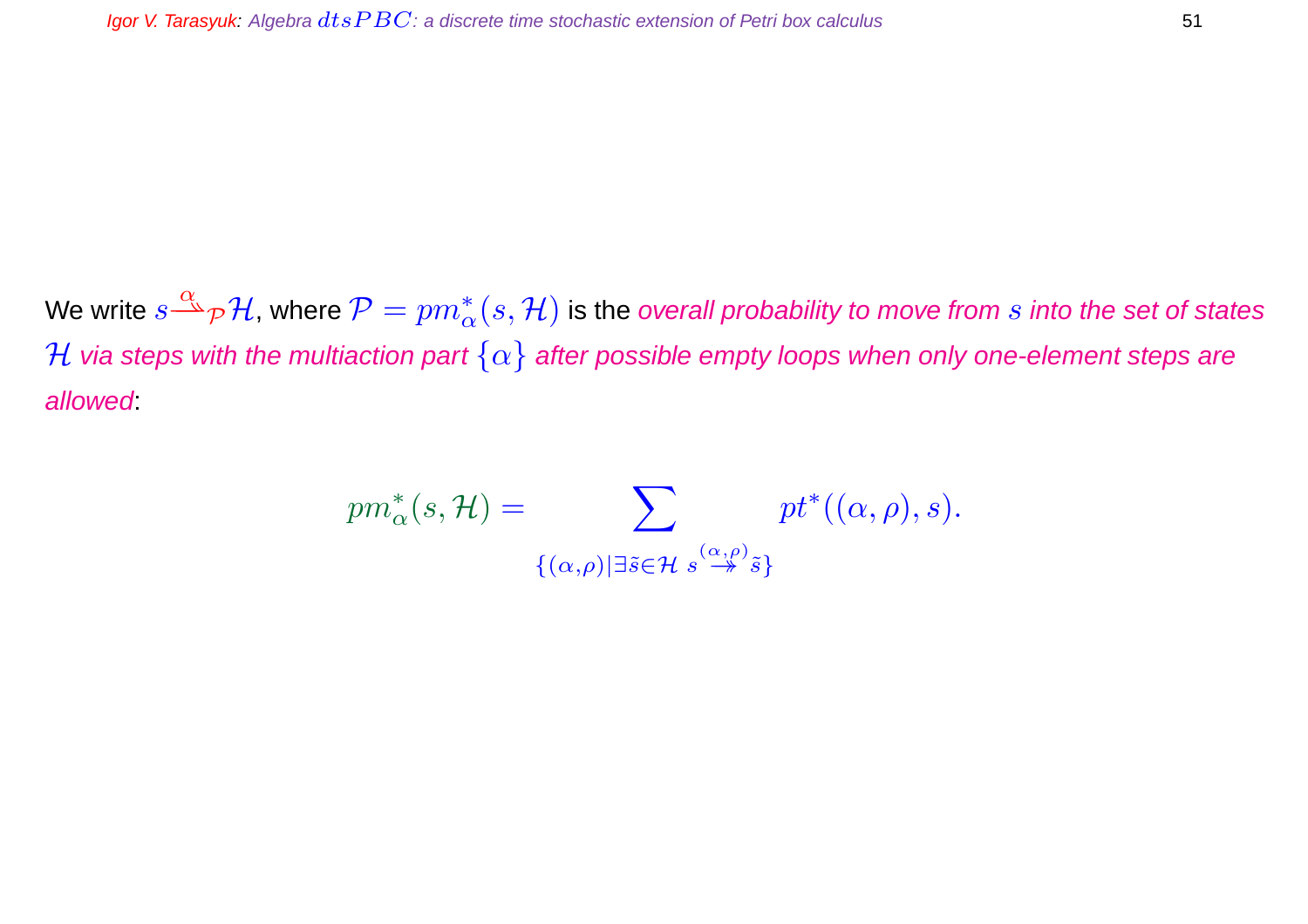**Definition** 22 Let G and G' be dynamic expressions. An equivalence relation  $\mathcal{R}\subseteq (DR(G)\cup DR(G'))^2$  is a  $\star$ -stochastic bisimulation *between*  $G$  *and*  $G',$  $\star\in\{\text{interleaving, step}\}$ ,  $\mathcal{R}: G\underline{\leftrightarrow}_{\star s} G',\ \star\in\{i,s\}$ , if:

- 1.  $([G]_{\approx}, [G']_{\approx}) \in \mathcal{R}$ .
- 2.  $(s_1, s_2) \in \mathcal{R} \Rightarrow \forall \mathcal{H} \in (DR(G) \cup DR(G'))/R$ 
	- $\forall x \in \mathcal{L}$  and  $\hookrightarrow = \rightarrow$ , if  $\star = i$ .
	- $\bullet \ \forall x\in I\!\!N_f^{\mathcal{L}}\setminus\{\emptyset\}$  and  $\hookrightarrow=\to$ , if  $\star=s$ ;

$$
s_1 \stackrel{x}{\hookrightarrow} _{\mathcal{P}} \mathcal{H} \; \Leftrightarrow \; s_2 \stackrel{x}{\hookrightarrow} _{\mathcal{P}} \mathcal{H}.
$$

Two dynamic expressions  $G$  and  $G'$  are  $\star$ -stochastic bisimulation equivalent,  $\star \in$  {interleaving, step},  $G {\leftrightarrow}_{\star s} G'$ , if  $\exists \mathcal{R}: G {\leftrightarrow}_{\star s} G', \ \star \in \{i,s\}.$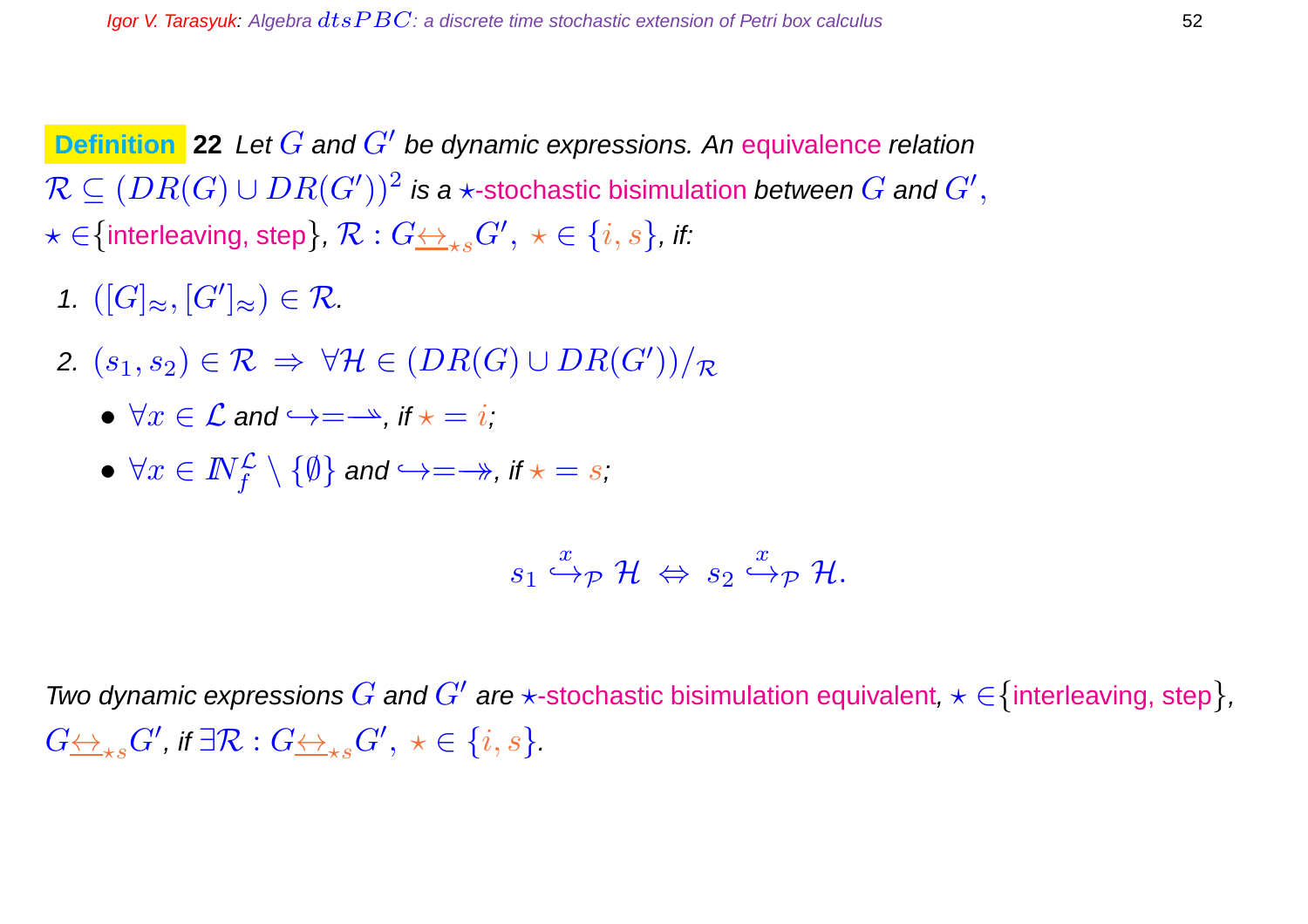### **Stochastic isomorphism**

Let  $G$  be a dynamic expression,  $s, \tilde{s}\in DR(G)$  and  $s\stackrel{A}{\twoheadrightarrow}_{\mathcal{P}}\{\tilde{s}\}$ . We write  $s\stackrel{A}{\twoheadrightarrow}_{\mathcal{P}}\tilde{s}.$ 

**Definition** 23 Let  $G, G'$  be dynamic expressions. A mapping  $\beta: DR(G)\to DR(G')$  is a stochastic isomorphism *between*  $G$  *and*  $G',\beta:G\!\!=_{\mathop{sto}} G',$  *if* 

- 1.  $\beta$  is a bijection s.t.  $\beta([G]_{\approx})=[G']_{\approx}$ ;
- $2. \ \forall s, \tilde{s} \in DR(G) \ \forall A \in \mathbb{N}_f^{\mathcal{L}} \setminus \{\emptyset\} \ s \stackrel{A}{\twoheadrightarrow} _{\mathcal{P}} \tilde{s} \ \Leftrightarrow \ \beta(s) \stackrel{A}{\twoheadrightarrow} _{\mathcal{P}} \beta(\tilde{s}).$

 $G$  and  $G'$  are stochastically isomorphic,  $G{=}_{sto}G'$ , if  $\exists \beta: G{=}_{sto}G'.$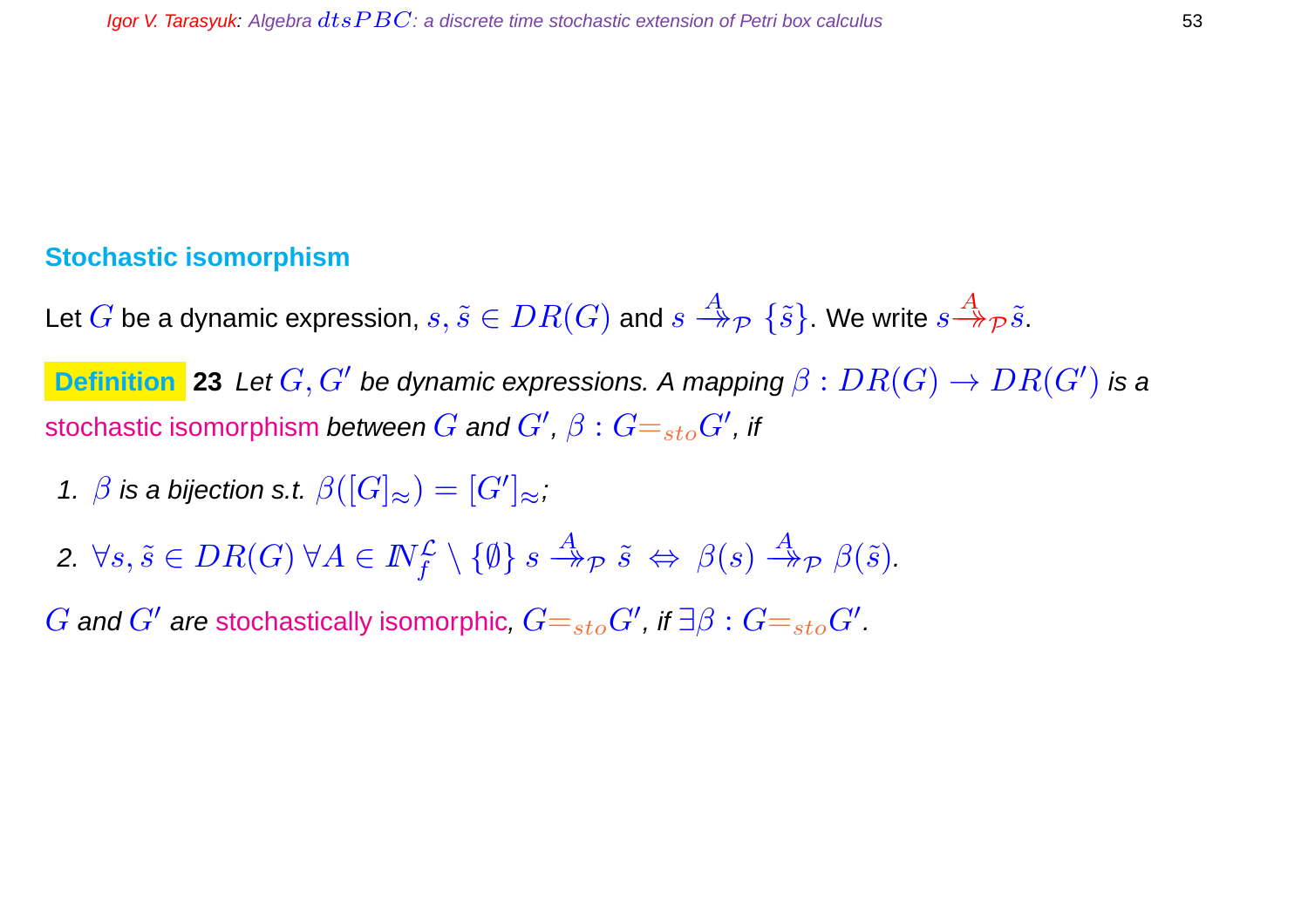

A problem with stochastic isomorphism based on transition systems with empty loops

#### Let  $E=(\{a\},\frac{1}{2})$  $(\frac{1}{2})$  and  $E'=(\{a\},\frac{1}{2})$  $\frac{1}{2})_1[](\{a\},\frac{1}{2})$  $\frac{1}{2}$ )<sub>2</sub>.

Then  $\overline{E}{=}_{sto}\overline{E' }$ , but  $\overline{E}$  is not equivalent to  $\overline{E'}$  w.r.t. the stronger version of stochastic isomorphism, since the probability of the only non-empty transition in  $TS(\overline{E})$  is  $\frac{1}{2}$  whereas the probability of both non-empty transitions in  $TS(\overline{E'})$  is  $\frac{1}{3}$ , and  $\frac{1}{2}\neq\frac{1}{3}+\frac{1}{3}$  $\frac{1}{3}$ .

The probability of the only non-empty transition in  $TS^*(\overline{E})$  is  $1$ , the probability of both non-empty transitions in  $TS^*(\overline{E'})$  is  $\frac{1}{2}$ , and  $1=\frac{1}{2}+\frac{1}{2}$  $\frac{1}{2}$ .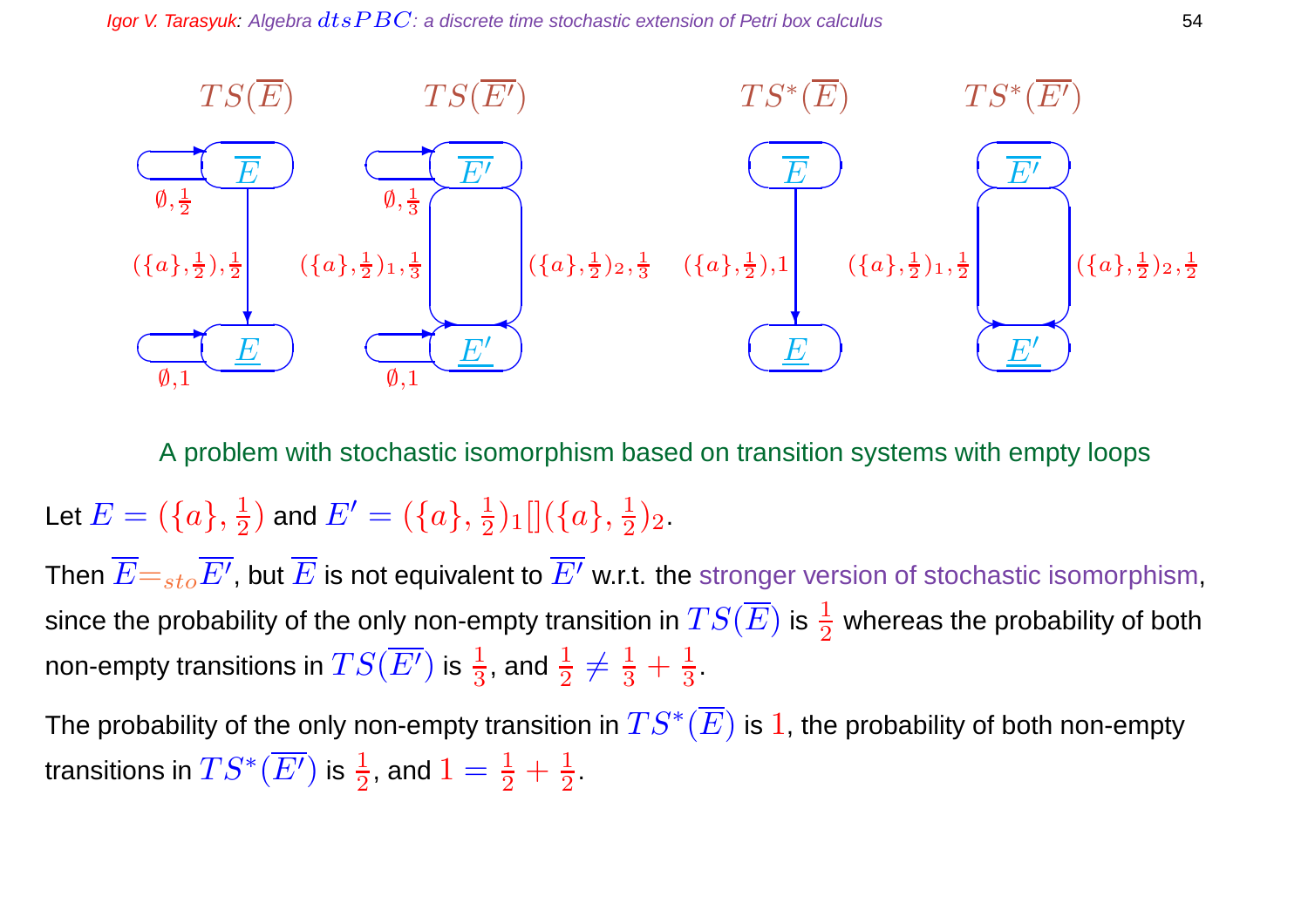Igor V. Tarasyuk: Algebra  $dtsPBC$ : a discrete time stochastic extension of Petri box calculus  $55$ **Interrelations of the stochastic equivalences**



Interrelations of the stochastic equivalences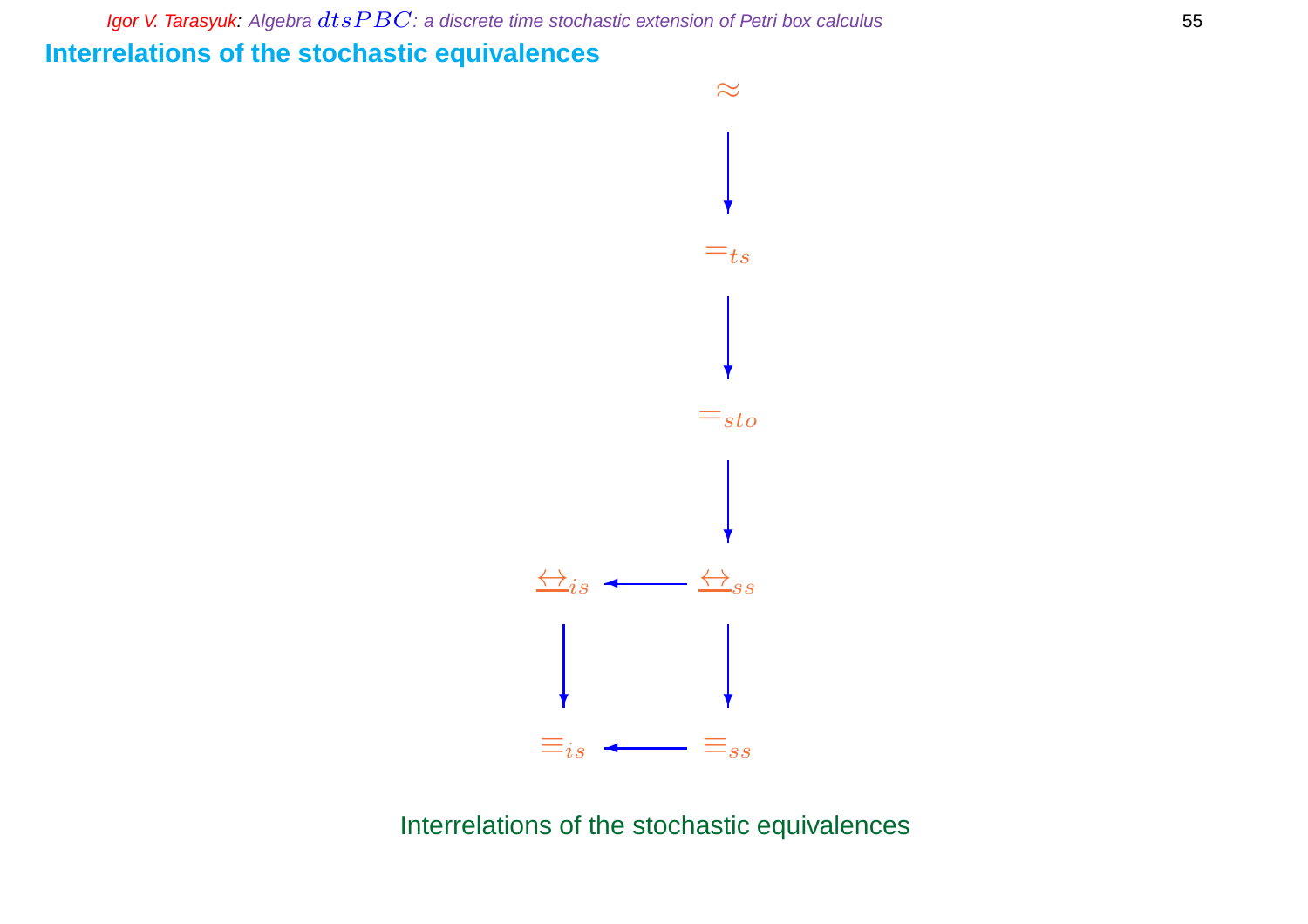# **Proposition** 3 Let  $\star \in \{i, s\}$ . For dynamic expressions  $G$  and  $G'$ :

- 1.  $G \leftrightarrow_{\star s} G' \Rightarrow G \equiv_{\star s} G'$ ,
- 2.  $G=_{ts*}G' \Leftrightarrow G=_{ts}G'.$

 $\bf Theorem$   $\bf 3$  Let  $\leftrightarrow$  ,  $\leftrightarrow$   $\in$   $\{\equiv,\leftrightarrow,=,\approx\}$  and  $\star, \star\star \in$   $\{$   $\!,is,ss,sto,ts\}$  . For dynamic expressions  $G$  and  $G'$ 

 $G {\leftrightarrow_\star} G' \;\Rightarrow\; G {\leftrightarrow\!\!\!\!\!\!\!\!\!\!\!\!\!\!\ {}^{\scriptstyle \star}\times} G'$ 

iff in the graph above there exists a directed path from  $\leftrightarrow_{\star}$  to  $\leftrightarrow_{\star\star}$ .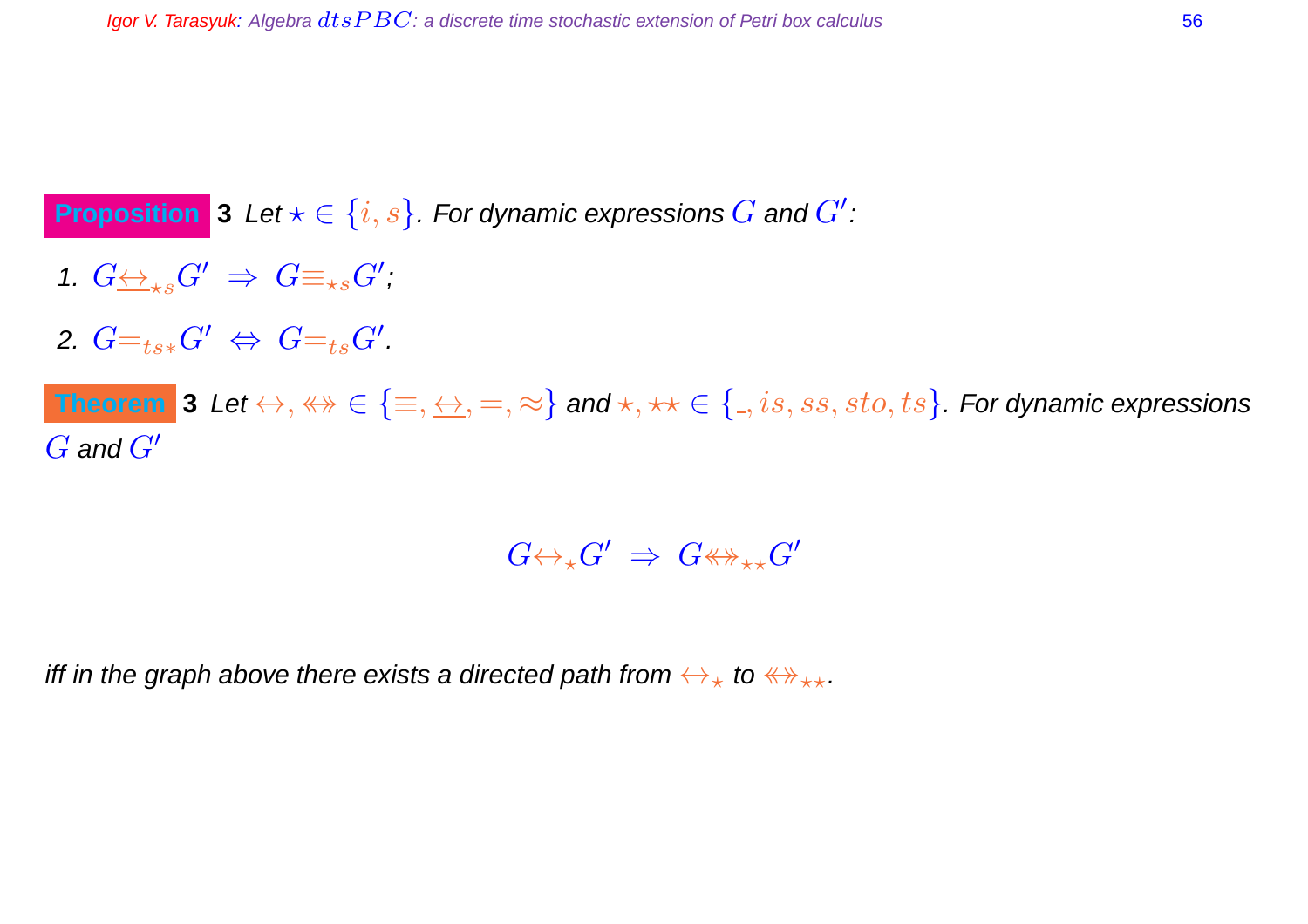#### Validity of the implications

- The implications  $\leftrightarrow_{ss} \to \leftrightarrow_{is}, \leftrightarrow \in \{\equiv,\leftrightarrow\}$  are valid, since single activities are one-element multisets.
- The implications  $\leftrightarrow_{\star s} \rightarrow \equiv_{\star s}, \star \in \{i, s\}$ , are valid by the proposition above.
- $\bullet~$  The implication  $=_{sto}\to\,\leftrightarrow_{ss}$  is proved as follows. Let  $\beta:G=_{sto}G'.$  Then  $\mathcal{S}:G\leftrightarrow_{ss}G'.$  where  $S = \{(s, \beta(s)) \mid s \in DR(G)\}.$
- The implication  $=_{ts} \rightarrow =_{sto}$  is valid, since stochastic isomorphism is that of transition systems without empty loops up to merging of transitions with labels having identical multiaction parts.
- The implication  $\approx$   $\rightarrow$   $=_{ts}$  is valid, since the transition system of a dynamic formula is defined based on its structural equivalence class.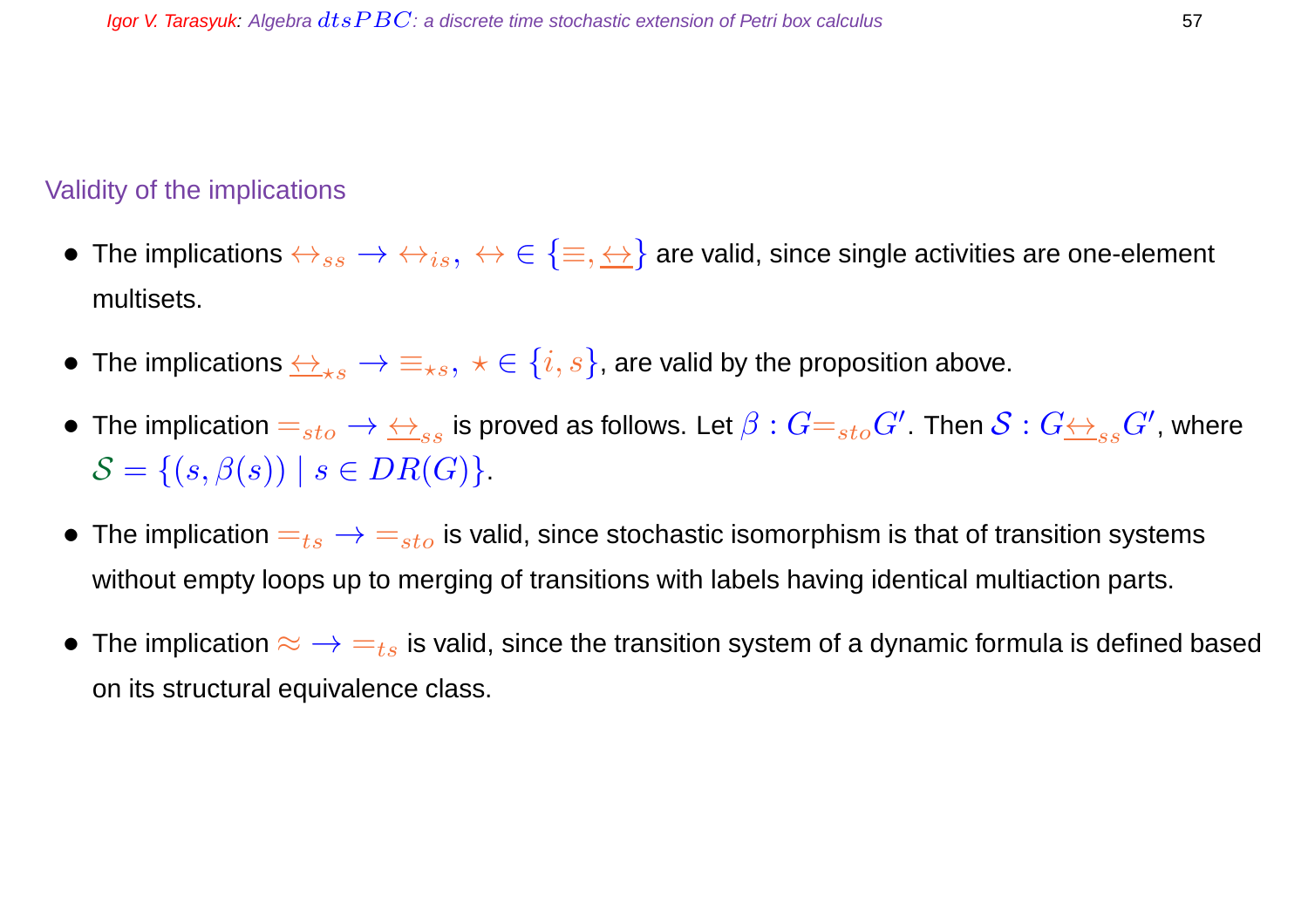### Absence of the additional nontrivial arrows

- $\bullet\,$  Let  $E=(\{a\},\frac{1}{2})$  $\frac{1}{2})\|(\{b\},\frac{1}{2}$  $(\{\overline{a}\},\frac{1}{2})$  and  $E'=((\{a\},\frac{1}{2})$  $(\{b\},\frac{1}{2})$  $(\frac12))[[((\{b\},\frac12$  $(\{a\},\frac{1}{2})$  $(\frac{1}{2})$ ). Then  $\overline{E}\overline{\leftrightarrow}_{is}\overline{E'}$ , but  $\overline{E}\not\equiv_{ss}\overline{E'}$ , since only in  $TS^*(\overline{E'})$  multiactions  $\{a\}$  and  $\{b\}$  cannot be executed concurrently.
- $\bullet\,$  Let  $E=(\{a\},\frac{1}{2})$  $(\{b\},\frac{1}{2})$  $\frac{1}{2}) [ \big] (\big\{ c \big\}, \frac{1}{2}$  $(\{\overline{a}\})$  and  $E' = ((\{a\},\frac{1}{2})$  $(\{b\},\frac{1}{2})$  $(\overline{\{a\}},\frac{1}{2}))[]((\overline{\{a\}},\frac{1}{2}% ,\overline{\{a\}}))[\overline{\{a\}}]$  $(\{c\},\frac{1}{2})$  $\frac{1}{2})$ . Then  $\overline{E}\mathop{\equiv_{ss}}\overline{E'}$ , but  $\overline{E}\mathop{\leftrightarrow}\limits_{is}\overline{E'}$ , since only in  $TS^*(\overline{E'})$  a multiaction  $\{a\}$  can be executed so that no multiaction  ${b}$  can occur afterwards.
- $\bullet\,$  Let  $E=(\{a\},\frac{1}{2})$  $(\{b\},\frac{1}{2})$  $(\frac{1}{2})$  and  $E'=(\{a\},\frac{1}{2})$  $(\{b\},\frac{1}{2})$  $\frac{1}{2}) [ \, ] (\{a\},\frac{1}{2}$  $(\{b\},\frac{1}{2})$  $(\frac{1}{2})$ . Then  $\overline{E{\leftrightarrow_{ss}}}\overline{E'},$ but $\overline{E} \neq_{sto} \overline{E'}$ , since  $TS^*(\overline{E'})$  has more states than  $TS^*(\overline{E})$ .
- $\bullet\,$  Let  $E=(\{a\},\frac{1}{2})$  $(\frac{1}{2})$  and  $E'=(\{a\},\frac{1}{2})$  $\frac{1}{2})_1[](\{a\},\frac{1}{2})$  $(\frac{1}{2})_2$  . Then  $\overline{E}\mathord{=}_{sto}\overline{E'}$ , but  $\overline{E}\mathord{\neq}_{ts}\overline{E'}$ , since only  $TS(\overline{E'})$  has two transitions.
- Let  $E = (\{a\}, \frac{1}{2})$  $(\frac{1}{2})$  and  $E' = ((\{a\},\frac{1}{2})$  $(\{\hat{a}\},\frac{1}{2})$  $(\frac{1}{2}))$  sy  $a$ . Then  $\overline{E}\text{=}_{ts}\overline{E'}$ , but  $\overline{E}\text{\#}\overline{E'}$ , since  $\overline{E}$  and  $\overline{E'}$  cannot be reached each from other by applying inaction rules.

In the figure below  $N = Box_{dts}(\overline{E})$  and  $N' = Box_{dts}(\overline{E'})$  for each picture (a)–(e).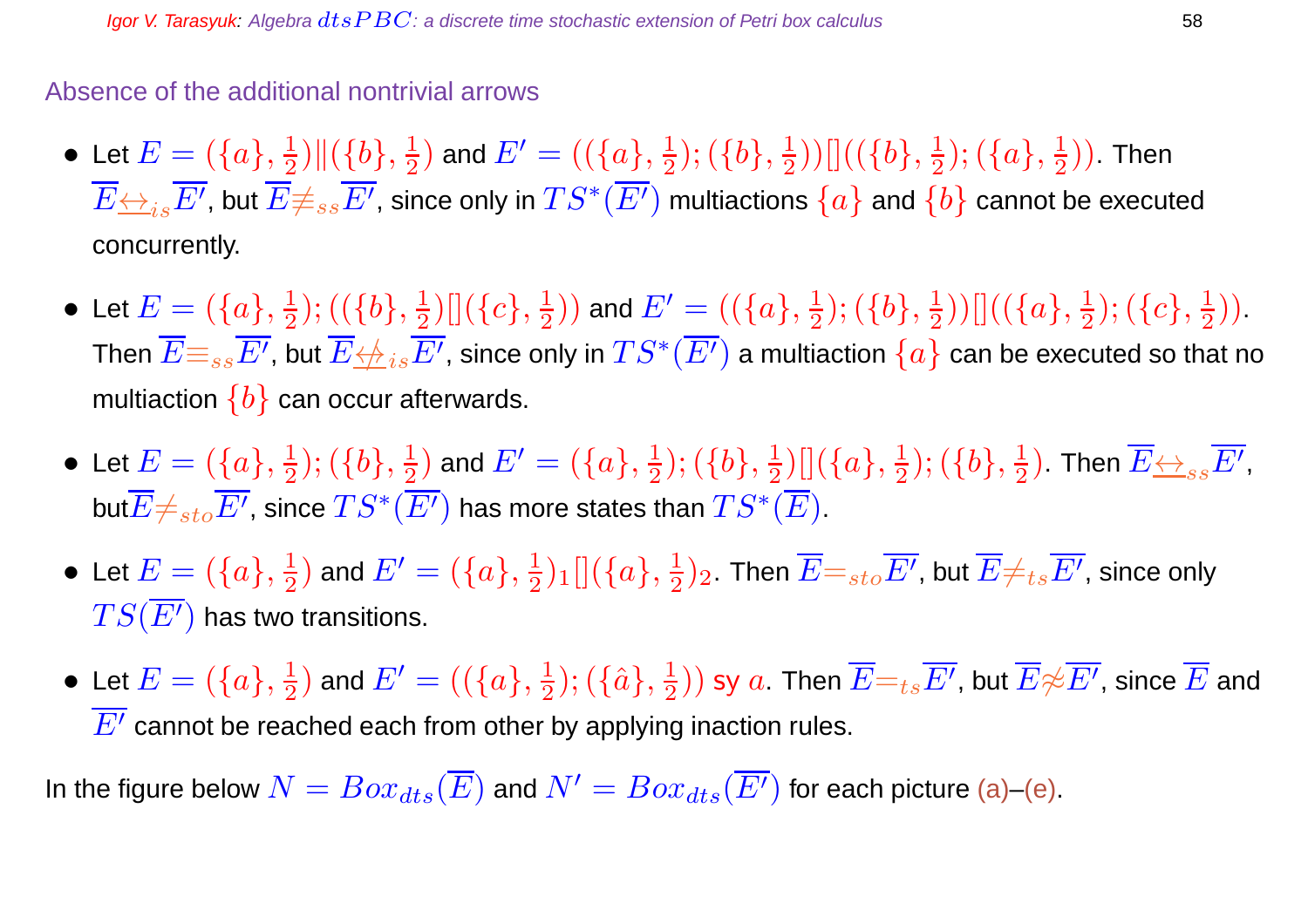Igor V. Tarasyuk: Algebra  $dtsPBC$ : a discrete time stochastic extension of Petri box calculus 59



Dts-boxes of the dynamic expressions from equivalence examples of the theorem above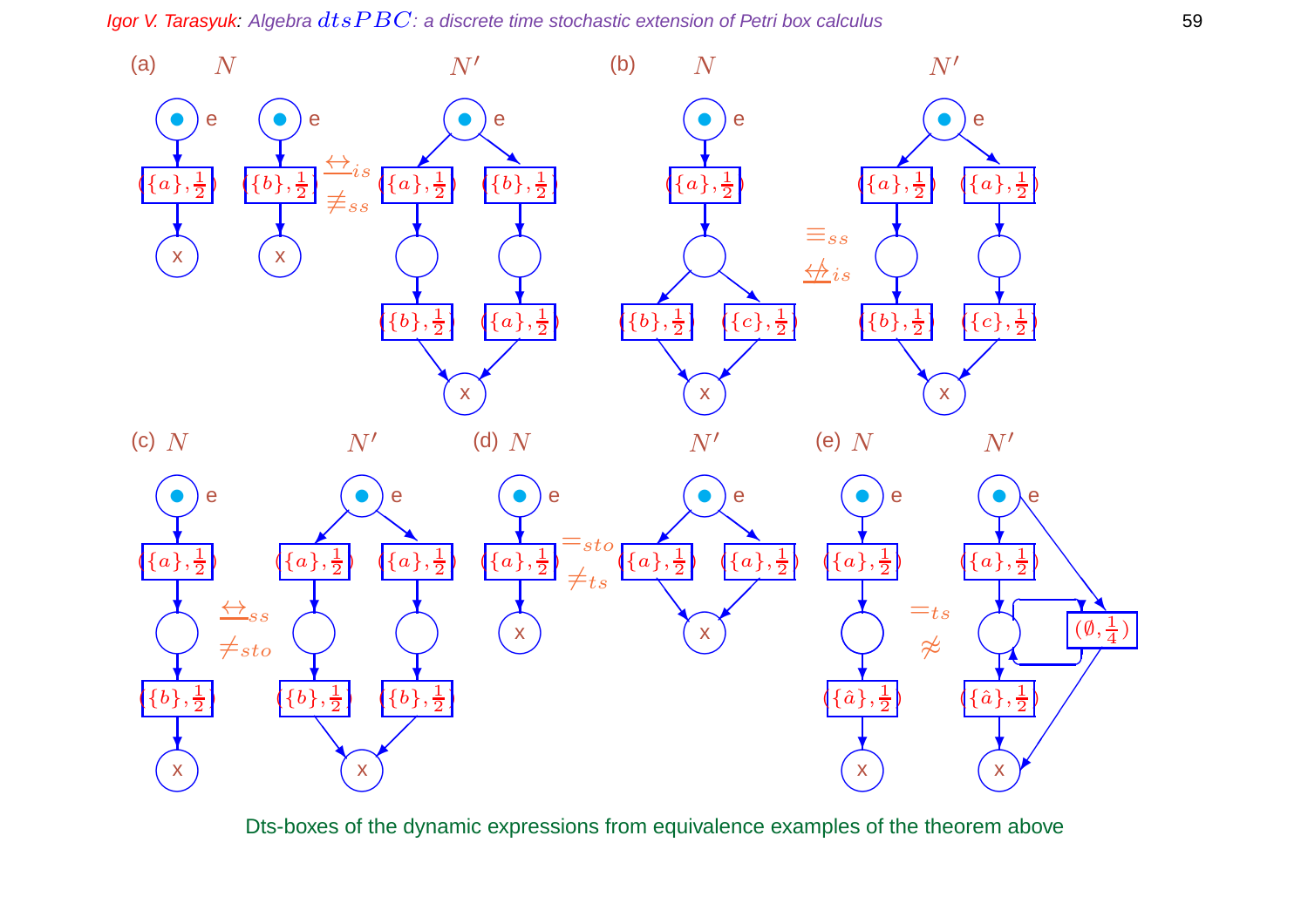## **Reduction modulo equivalences**



Reduction of a dts-box up to  $\overleftrightarrow{\rightarrow}_{ss}$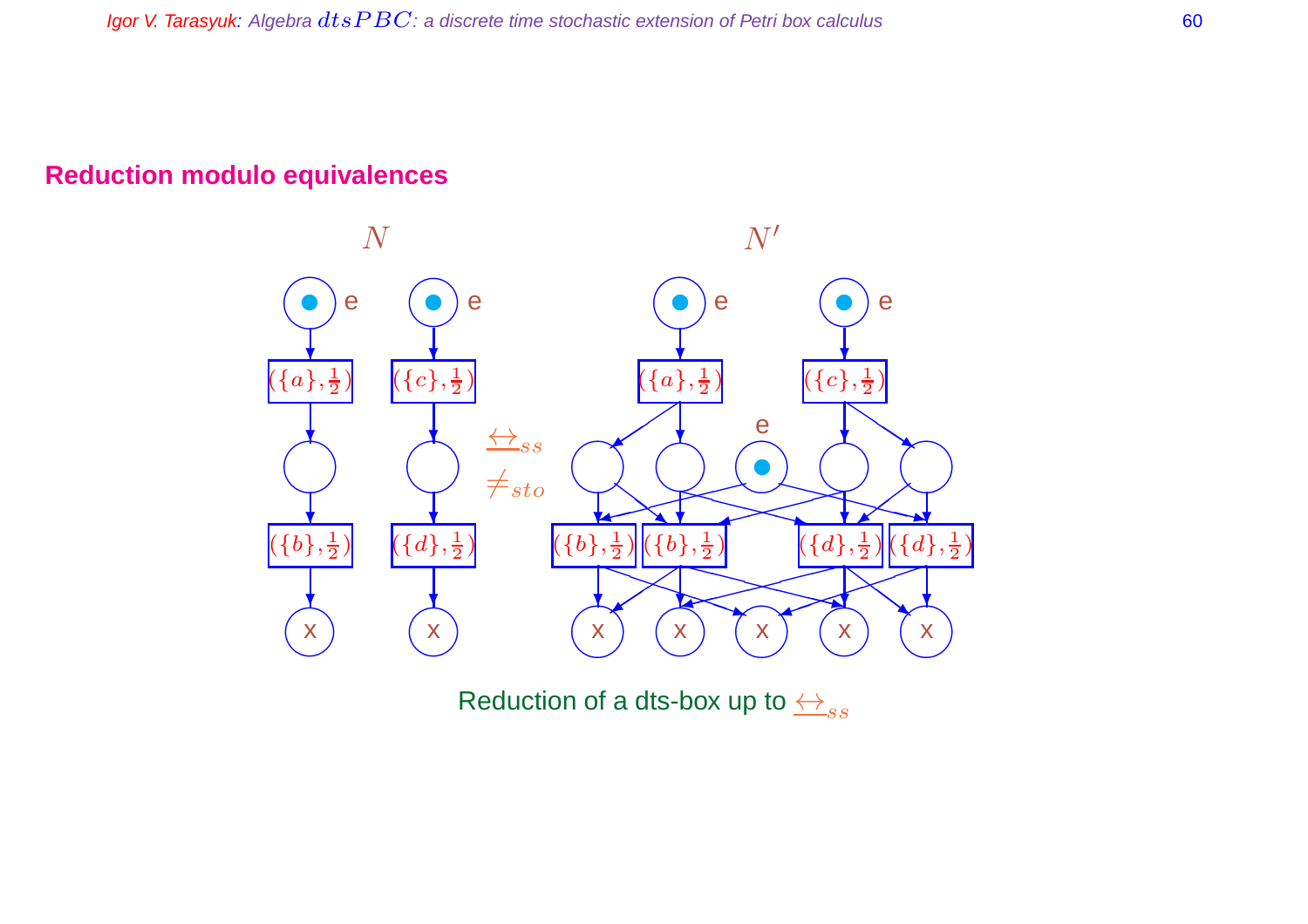Let  $E=((\{a\},\frac{1}{2}% ,\dots,\hat{a})\in\mathcal{C}^{2n})$  $(\{b\},\frac{1}{2})$  $\frac{1}{2})\big)\big\|\big(\big\{c\big\},\frac{1}{2}\big)$  $(\{d\},\frac{1}{2})$  $(\frac{1}{2})$ ) and  $E'=((\{a,x\},\frac{1}{2})$  $(\{\b},y_1\},\frac{1}{2})$  $\frac{1}{2}$ ]  $(\{b,y_2\},\frac{1}{2})$  $(\frac{1}{2}))\big)\|((\{a,\hat{x}\},\frac{1}{2}% ,a)=\{a,b\}$  $(\{\b},\widehat{y_2},y_2'\},\frac{1}{2})$  $\frac{1}{2}) [ \left] (\{d,v_1\},\frac{1}{2}$  $(\frac{1}{2}))\big)\big\|\big(\big\{c,z\big\},\frac{1}{2}\big\}$  $\frac{1}{2}); ((\{b,y^{\prime}_2$  $\{{1\over 2}\},\,{1\over 2}$  $\frac{1}{2}$ ]  $(\{d, \hat{v_1}, v'_1\}, \frac{1}{2})$  $(\frac{1}{2}))\big)\big\|\big(\big\{c,z\big\},\frac{1}{2}\big\}$  $(\{\{d,v_1\},\frac{1}{2})$  $\frac{1}{2}) [ ] (\{ d, v_1'$  $\{{1\over 2}\},\,{1\over 2}$  $(\frac{1}{2}))\big)\|((\{b,\widehat{y_1}\},\frac{1}{2}))$  $\frac{1}{2}) [ ] (\{d, \widehat{v_2}\}, \frac{1}{2}$  $\frac{1}{2})$ sy  $x$  sy  $y_1$  sy  $y_2$  sy  $y_2^\prime$  $v_2'$  sy  $z$  sy  $v_1$  sy  $v_1'$  $_1^{\prime}$  sy  $v_2$  rs  $x$  rs  $y_1$  rs  $y_2$  rs  $y_2^{\prime}$  $\frac{\prime}{2}$  rs  $z$  rs  $v_1$  rs  $v_1'$  $_1^\prime$  rs  $v_2$  . We have  $\overline{E}\overline{\leftrightarrow}_{ss}\overline{E'}$ , but  $\overline{E}\neq_{sto}\overline{E'}$ , since  $TS^*(\overline{E'})$  has more states than  $TS^*(\overline{E})$ . Thus,  $E$  is a reduction of  $E'$  w.r.t.  $\leftrightarrow_{ss}$ .

For  $N=Box_{dts}(\overline{E})$  and  $N'=Box_{dts}(\overline{E'}) ,~N$  is a reduction of  $N'$  w.r.t. the net version of  $\leftrightarrow_{ss}.$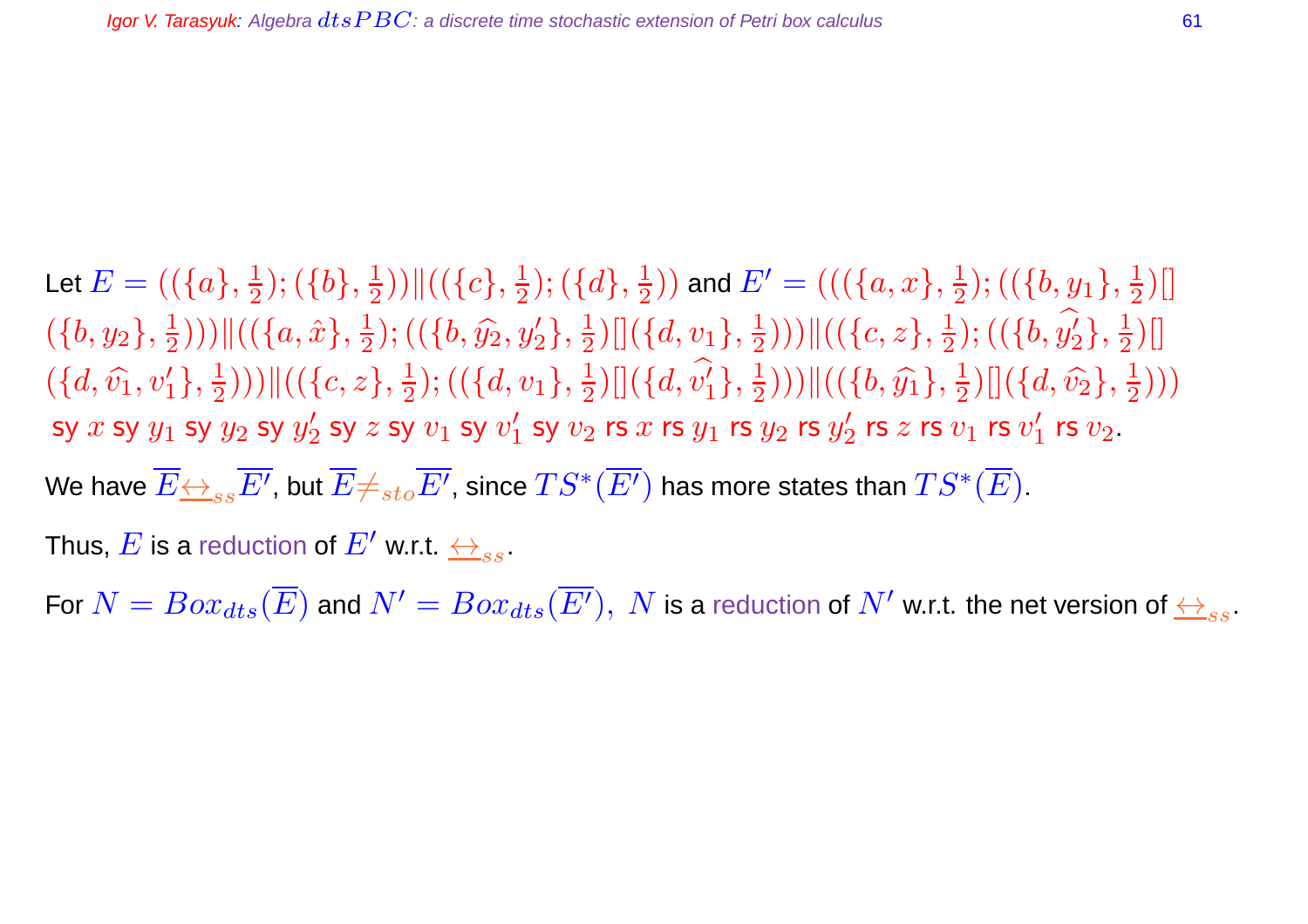An *autobisimulation (equivalence)* is a bisimulation (equivalence) between an expression and itself.

For a dynamic expression G and step stochastic autobisimulation equivalence  $G \leftrightarrow_{ss} G$ , let  $\mathcal{K}\in DR(G)/_{\overline{\leftrightarrow}_{ss}}$  and  $s_1,s_2\in\mathcal{K}.$ 

We have  $\forall \widetilde{\mathcal{K}}\in DR(G)/_{\mathcal{R}}\ \forall A\in I\!\!N_f^{\mathcal{L}}\setminus\{\emptyset\}\ s_1\stackrel{A}{\twoheadrightarrow}_{\mathcal{P}}\widetilde{\mathcal{K}}\ \Leftrightarrow\ s_2\stackrel{A}{\twoheadrightarrow}_{\mathcal{P}}\widetilde{\mathcal{K}}.$ 

The equality is valid for all  $s_1,s_2\in\mathcal{K}$ , hence, we can rewrite it as  $\mathcal{K}\mathop{\to}\limits^{A}\mathcal{P}\widetilde{\mathcal{K}}$ , where  $P = PM_A^*(\mathcal{K}, \tilde{\mathcal{K}}) = PM_A^*(s_1, \tilde{\mathcal{K}}) = PM_A^*(s_2, \tilde{\mathcal{K}}).$ 

We write  $\mathcal{K} \mathop{\to}^A \widetilde{\mathcal{K}}$  if  $\exists \mathcal{P} \ \mathcal{K} \mathop{\to}^A_{\mathcal{P}} \ \widetilde{\mathcal{K}}$  and  $\mathcal{K} \mathop{\to}^A \widetilde{\mathcal{K}}$  if  $\exists A \ \mathcal{K} \mathop{\to}^A \widetilde{\mathcal{K}}.$ 

The similar arguments: we write  $\mathcal{K}\rightarrow\mathcal{P}\mathcal{K}$ , where  $\mathcal{P} = PM^*(\mathcal{K}, \tilde{\mathcal{K}}) = PM^*(s_1, \tilde{\mathcal{K}}) = PM^*(s_2, \tilde{\mathcal{K}}).$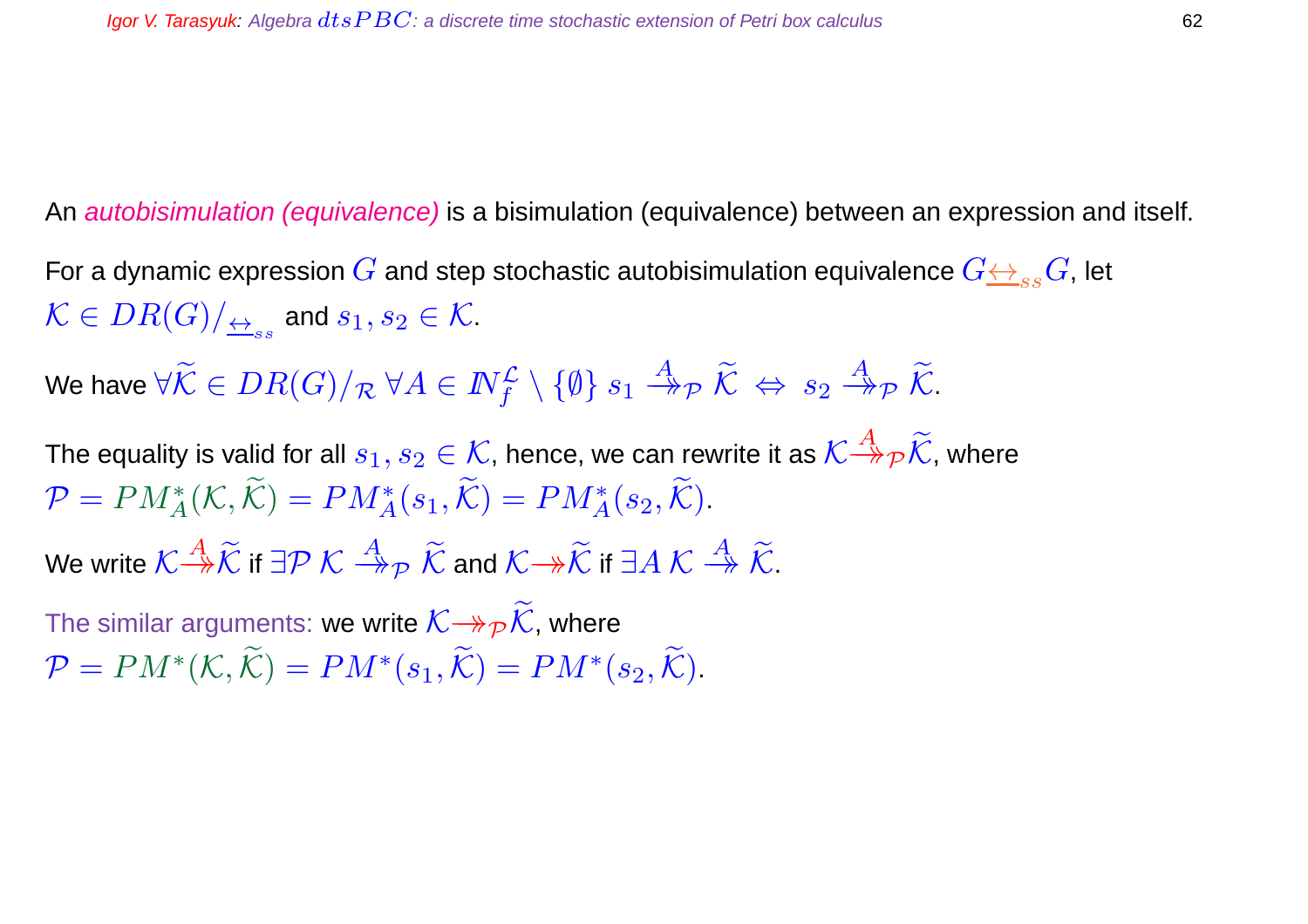**Definition** 24 The quotient (by  $\leftrightarrow_{ss}$ ) (labeled probabilistic) transition system without empty loops of a dynamic expression  $G$  is  $TS^*_{\leftrightarrow_{ss}}(G)=(S_{\leftrightarrow_{ss}},L_{\leftrightarrow_{ss}},\mathcal{T}_{\leftrightarrow_{ss}},s_{\leftrightarrow_{ss}})$ , where

- $\bullet \ \ S_{\overleftarrow{\leftrightarrow}_{ss}}=DR(G)/_{\overleftarrow{\leftrightarrow}_{ss}},$
- $\bullet$   $L_{\overrightarrow{\leftrightarrow}_{ss}}\subseteq (I\!\!N_f^{\mathcal{L}}\setminus\{\emptyset\})\times (0;1],$
- $\mathcal{T}_{\underline{\leftrightarrow}_{ss}} = \{(\mathcal{K}, (A, PM_A^*(\mathcal{K}, \widetilde{\mathcal{K}})), \widetilde{\mathcal{K}}) \mid \mathcal{K} \in DR(G)/_{\overline{\leftrightarrow}_{ss}}, \ \mathcal{K} \stackrel{A}{\rightarrow} \widetilde{\mathcal{K}}\},\$
- $\bullet \; s_{\underbrace{\leftrightarrow}_{ss}} = \{[G]_{\approx}\}.$

The transition  $(\mathcal{K},(A,\mathcal{P}),\widetilde{\mathcal{K}})\in\mathcal{T}_{\overline{\leftrightarrow}_{ss}}$  will be written as  $\mathcal{K}{\overset{A}{\to}}_\mathcal{P} \widetilde{\mathcal{K}}.$ For  $E \in RegStatexpr$ , let  $TS^*_{\leftrightarrow_{ss}}(E)=TS^*_{\leftrightarrow_{ss}}(\overline{E}).$ 

**Definition** 25 The quotient (by  $\leftrightarrow_{ss}$ ) underlying DTMC without empty loops of a dynamic expression  $G,DTMC^*_{\triangleq_{ss}}(G)$ , has the state space  $DR(G)/_{\triangleq_{ss}}$  and the transitions  $\mathcal{K}\twoheadrightarrow_\mathcal{P} \widetilde{\mathcal{K}}$ , where  $\mathcal{P} = PM^{\ast}(\mathcal{K},\mathcal{K}).$ 

For  $E \in RegStatexpr$ , let  $DTMC^*_{\overleftrightarrow{\leftrightarrow}_{ss}}(E)=DTMC^*_{\overleftrightarrow{\leftrightarrow}_{ss}}(\overline{E}).$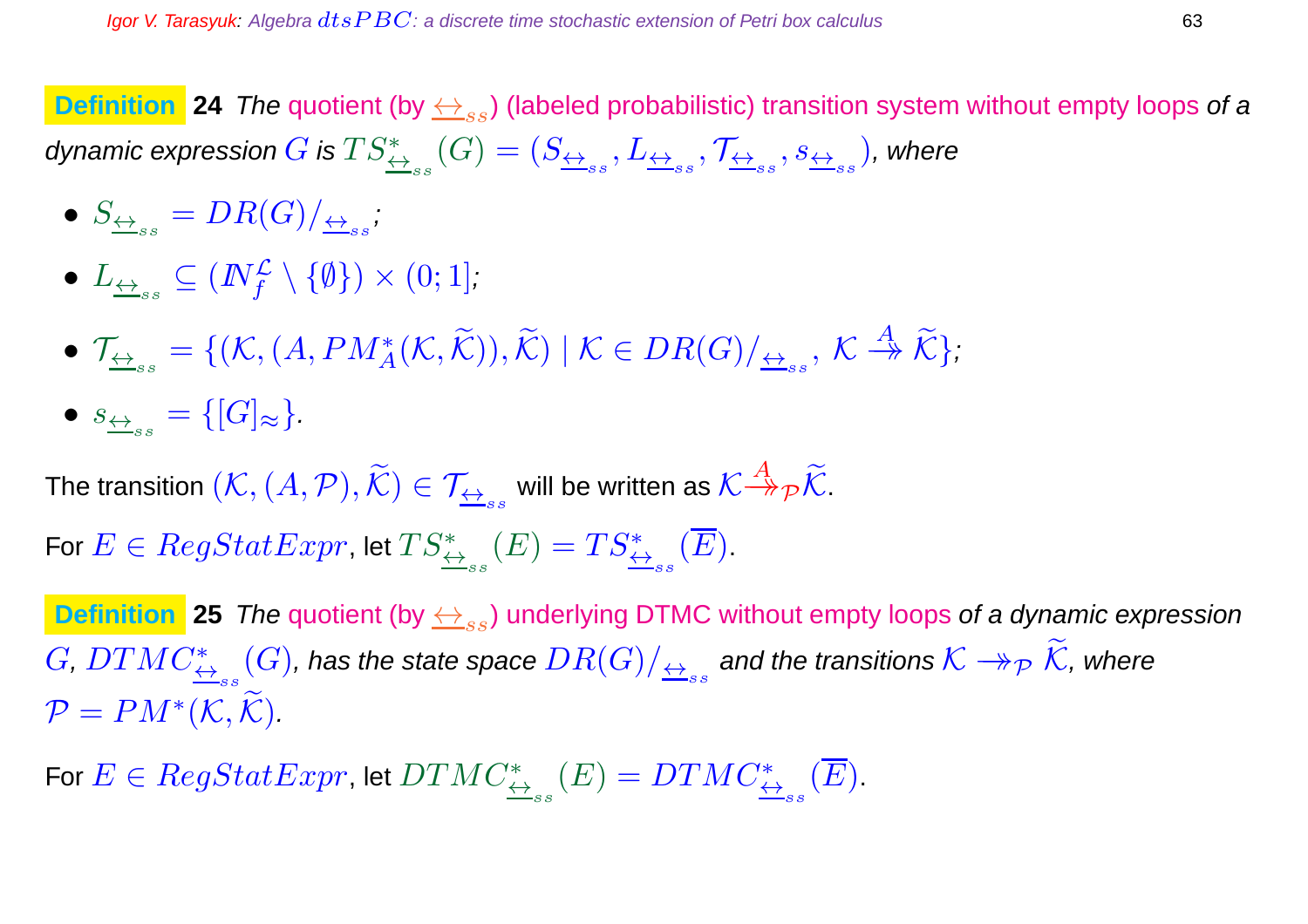**Igor V. Tarasyuk:** Algebra  $dt$ s  $PBC$ : a discrete time stochastic extension of Petri box calculus 64 **Logical characterization**

# **Logic iPML**

**Definition 26**  $\top$  *is the truth,*  $\alpha \in \mathcal{L}$ *,*  $\mathcal{P} \in (0,1]$ *. A formula of*  $iPML$ *:* 

 $\Phi ::= \top | \neg \Phi | \Phi \wedge \Phi | \langle \alpha \rangle_{\mathcal{P}} \Phi$ 

**iPML** is the set of all formulas of the logic  $iPML$ .

**Definition** 27 Let G be a dynamic expression and  $s \in DR(G)$ . The satisfaction relation  $\models_G \subseteq DR(G) \times iPML.$ 

- 1.  $s \models_G \top$  always;
- 2.  $s \models_G \neg \Phi$ , if  $s \not\models_G \Phi$ ;
- 3.  $s \models_G \Phi \land \Psi$ , if  $s \models_G \Phi$  and  $s \models_G \Psi$ ;
- 4.  $s\models_G \langle \alpha \rangle_\mathcal{P} \Phi$ , if  $\exists \mathcal{H}\subseteq DR(G) \ s\stackrel{\alpha}{\rightharpoonup}_\mathcal{Q} \mathcal{H},\ \mathcal{Q}\geq \mathcal{P}$  and  $\forall \widetilde{s}\in \mathcal{H}\ \widetilde{s}\models_G \Phi.$

 $\langle \alpha \rangle \Phi = \exists \mathcal{P} \langle \alpha \rangle_{\mathcal{P}} \Phi$ .  $\langle \alpha \rangle_{\mathcal{Q}} \Phi$  implies  $\langle \alpha \rangle_{\mathcal{P}} \Phi$ , if  $\mathcal{Q} \geq \mathcal{P}$ .  $G \models_G \Phi$ , if  $[G]_{\approx} \models_G \Phi$ .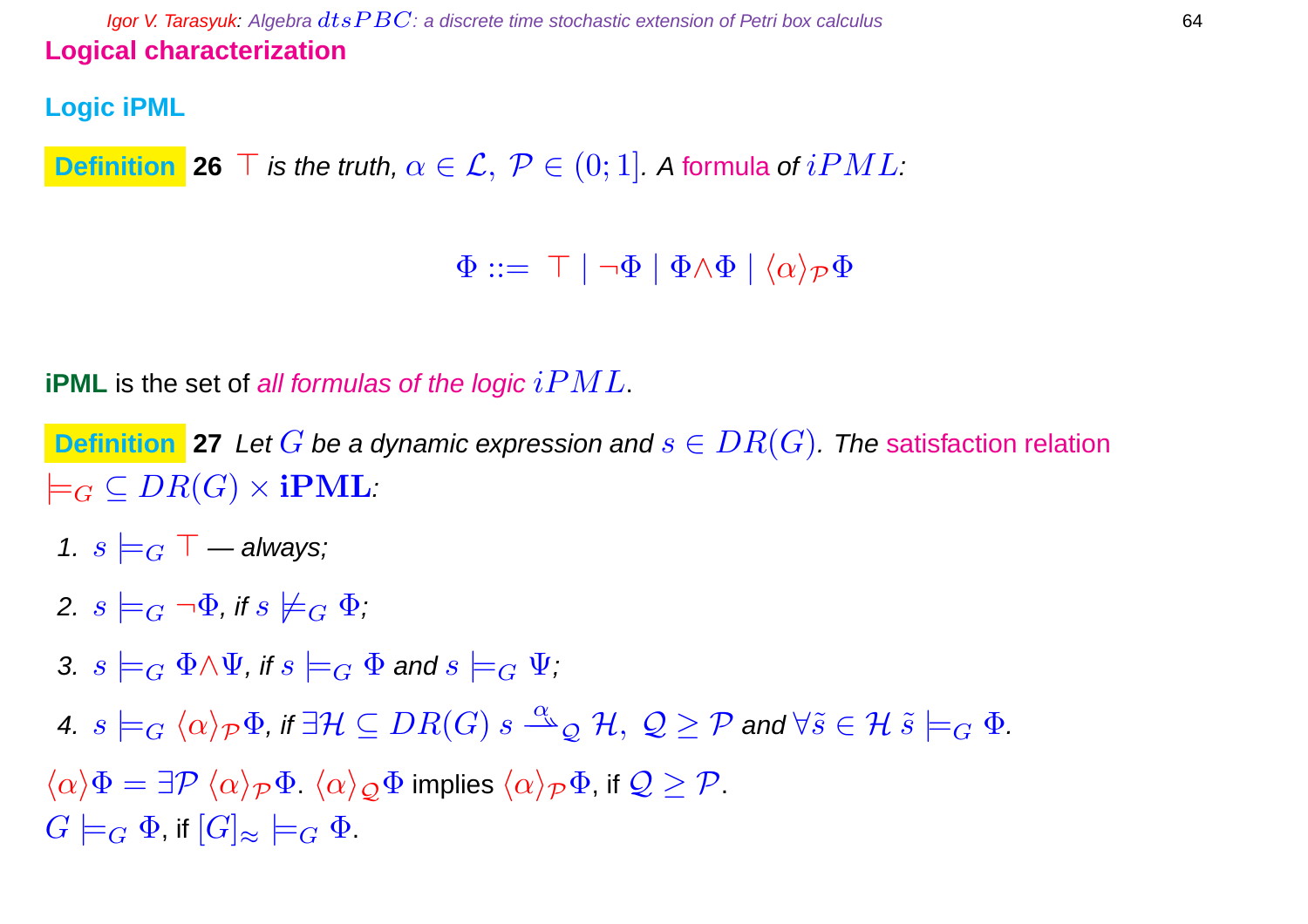**Definition** 28  $G$  and  $G'$  are logically equivalent in  $iPML$ ,  $G=_{iPML}G'$ , if  $\forall \Phi \in \mathbf{iPML} \ G \models_G \Phi \ \Leftrightarrow \ G' \models_{G'} \Phi.$ 

Let G be a dynamic expression and  $s\in DR(G),\ \alpha\in\mathcal{L}.$ 

The set of states reached from s by execution of  $\alpha$ , the *image set*, is

 $Image(s, \alpha) = \{\tilde{s} \mid \exists \{(\alpha, \rho)\}\in Excel(s) \ s \stackrel{(\alpha, \rho)}{\rightarrow} \tilde{s}\}.$ 

A dynamic expression  $G$  is an *image-finite* one, if  $\forall s \in DR(G)$   $\forall \alpha \in \mathcal{L} | Image(s, \alpha)| < \infty$ .

**Theorem** 4 For image-finite dynamic expressions  $G$  and  $G'$ 

 $G\underline{\leftrightarrow}_{is} G' \Leftrightarrow \ G=_{iPML} G'.$ 

Let  $E=(\{a\},\frac{1}{2})$  $(\{b\},\frac{1}{2})$  $\frac{1}{2}) [](\{c\},\frac{1}{2}%$  $(\{\overline{a}\},\frac{1}{2})$  and  $E'=((\{a\},\frac{1}{2})$  $(\{b\},\frac{1}{2})$  $(\overline{\{a\}},\frac{1}{2}))[]((\overline{\{a\}},\frac{1}{2}% ,\overline{\{a\}}))[\overline{\{a\}}]$  $(\{c\},\frac{1}{2})$  $\frac{1}{2})$ ). Then  $\overline{E}\#_{iPML}\overline{E'}$ , because for  $\Phi=\langle\{a\}\rangle_1\langle\{b\}\rangle_{\frac{1}{2}}\top$  we have  $\overline{E}\models_{\overline{E}}\Phi$ , but  $\overline{E'}\not\models_{\overline{E'}}\Phi$ , since in  $TS^*(\overline{E'})$  a multiaction  $\{a\}$  can be executed so that no multiaction  $\{b\}$  can occur afterwards.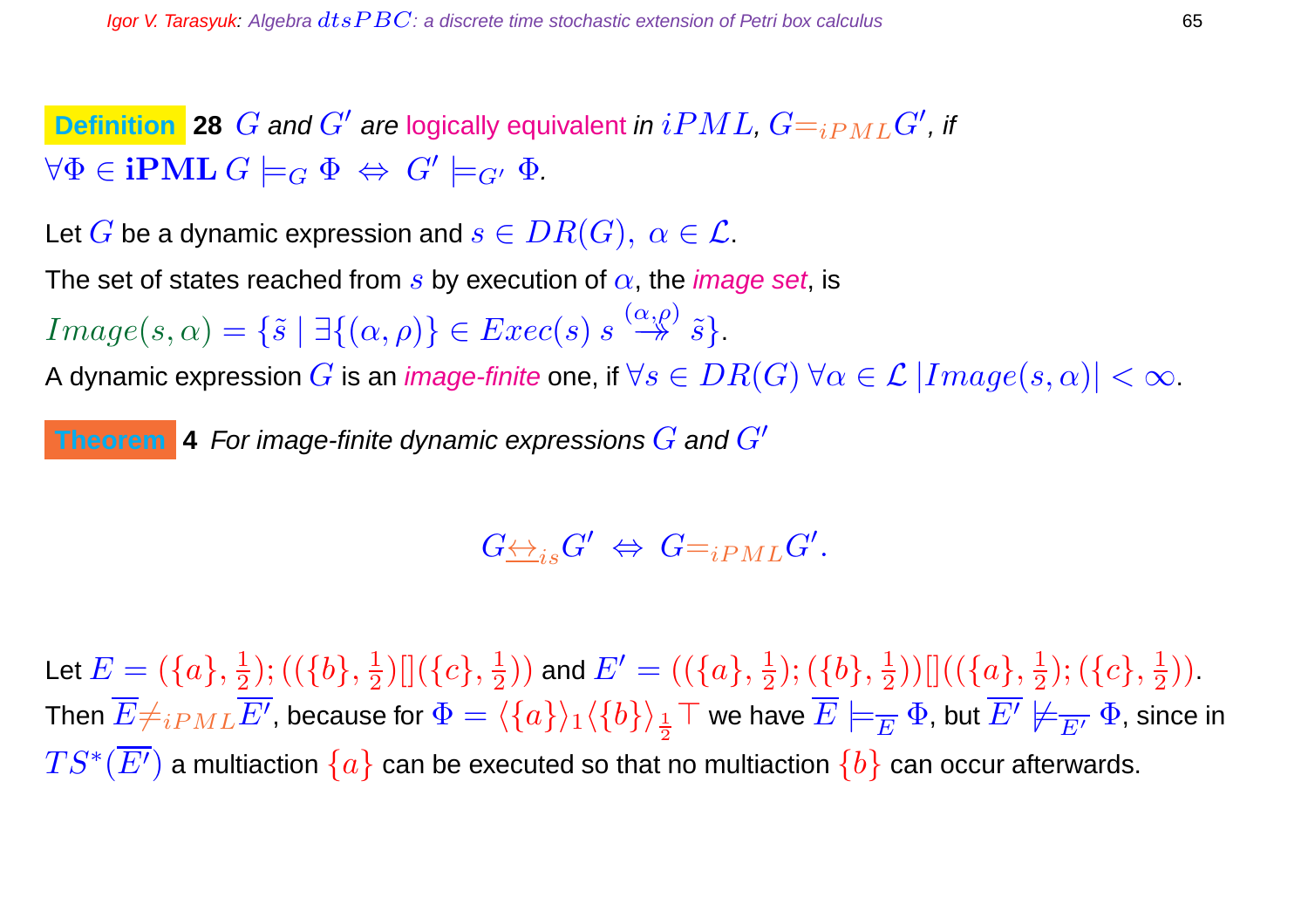**Igor V. Tarasyuk:** Algebra  $dt$ s  $PBC$ : a discrete time stochastic extension of Petri box calculus 66 **Logic sPML**

**Definition** 29  $\top$  *is the truth,*  $A \in I\!\!N_f^{\mathcal{L}} \setminus \{\emptyset\}, \ \mathcal{P} \in (0;1].$ 

A formula of  $sPML$ :

 $\Phi ::= \top | \neg \Phi | \Phi \wedge \Phi | \langle A \rangle_{\mathcal{P}} \Phi$ 

**sPML** is the set of all formulas of the logic  $sPML$ .

**Definition** 30 Let G be a dynamic expression and  $s \in DR(G)$ . The satisfaction relation  $\models_G \subseteq DR(G) \times \mathbf{sPML}.$ 

- 1.  $s \models_G \top$  always;
- 2.  $s \models_G \neg \Phi$ , if  $s \not\models_G \Phi$ ;
- 3.  $s \models_G \Phi \land \Psi$ , if  $s \models_G \Phi$  and  $s \models_G \Psi$ ;
- 4.  $s\models_G\langle A\rangle_\mathcal{P} \Phi$ , if  $\exists \mathcal{H}\subseteq DR(G) \ s\stackrel{A}{\twoheadrightarrow}_\mathcal{Q} \mathcal{H},\ \mathcal{Q}\geq \mathcal{P}$  and  $\forall \widetilde{s}\in \mathcal{H} \ \widetilde{s}\models_G \Phi.$
- $\langle A \rangle \Phi = \exists \mathcal{P} \langle A \rangle_{\mathcal{P}} \Phi$ .  $\langle A \rangle_{\mathcal{O}} \Phi$  implies  $\langle A \rangle_{\mathcal{P}} \Phi$ , if  $\mathcal{Q} \ge \mathcal{P}$ .

 $G \models_G \Phi$ , if  $[G]_{\approx} \models_G \Phi$ .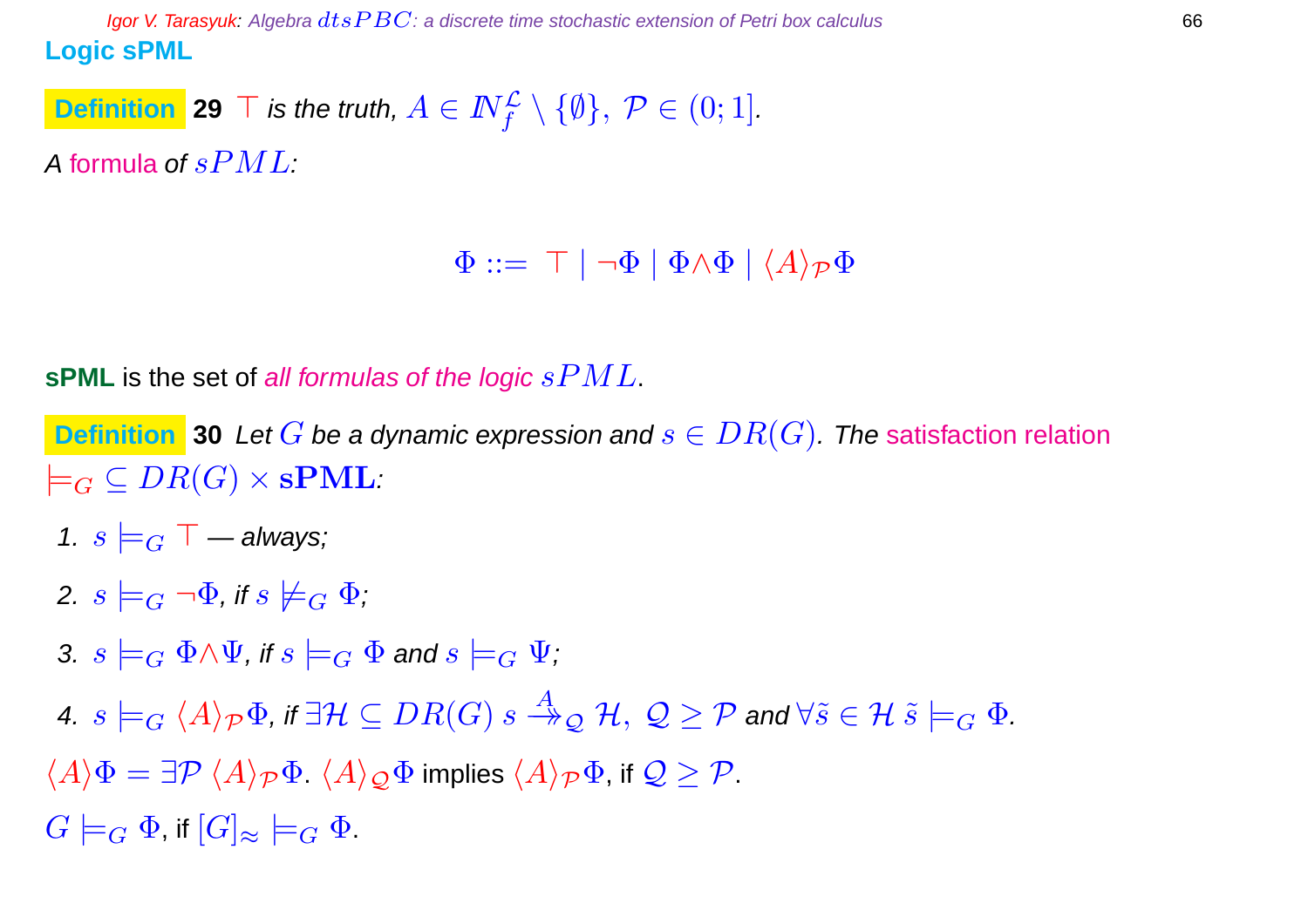**Definition** 31  $G$  and  $G'$  are logically equivalent in  $sPML$ ,  $G=_{sPML}G'$ , if  $\forall \Phi \in \mathbf{sPML} \ G \models_G \Phi \ \Leftrightarrow \ G' \models_{G'} \Phi.$ 

Let  $G$  be a dynamic expression and  $s\in DR(G),\ A\in I\!\!N_f^{\cal L}\setminus\{\emptyset\}.$ 

The set of states reached from s by execution of  $A$ , the *image set*, is  $Image(s, A) = {\tilde{s} \mid \exists \Gamma \in Excel(s) \mathcal{L}(\Gamma) = A, s \stackrel{\Gamma}{\rightarrow} \tilde{s}}.$ 

A dynamic expression  $G$  is an *image-finite* one, if  $\forall s \in DR(G) \ \forall A \in \mathbb{N}_{f}^{\mathcal{L}} \setminus \{\emptyset\} \ | Image(s,A)| < \infty.$ 

**Theorem** 5 For image-finite dynamic expressions  $G$  and  $G'$ 

 $G_{\overline{\leftrightarrow}_{\scriptscriptstyle SS}} G' \ \Leftrightarrow \ G{=_{sPML}} G'.$ 

Let  $E=(\{a\},\frac{1}{2})$  $\frac{1}{2})\|(\{b\},\frac{1}{2}$  $(\{\overline{a}\},\frac{1}{2})$  and  $E'=((\{a\},\frac{1}{2})$  $(\{b\},\frac{1}{2})$  $(\frac12))[[((\{b\},\frac12$  $(\{a\},\frac{1}{2})$  $(\frac{1}{2}))$  .Then  $\overline{E{\leftrightarrow_{i}}_s}\overline{E'}$ but  $\overline{E}\neq_{sPML}\overline{E'}$ , because for  $\Phi=\langle\{a,b\}\rangle_{\frac{1}{3}}\top$  we have  $\overline{E}\models_{\overline{E}}\Phi$ , but  $\overline{E'}\not\models_{\overline{E'}}\Phi$ , since in  $TS^*(\overline{E'})$  multiactions  $\{a\}$  and  $\{b\}$  cannot be executed concurrently.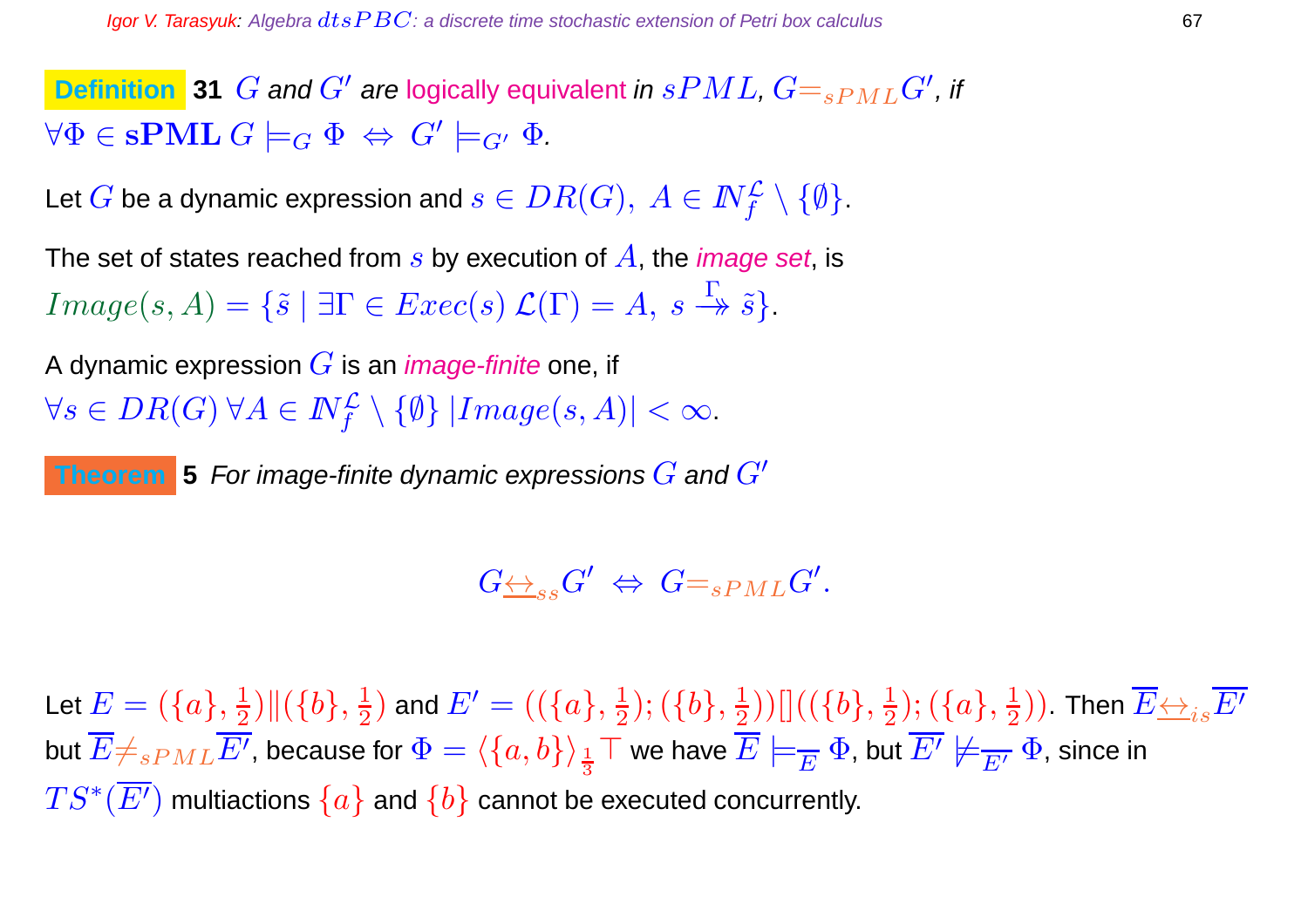#### **Stationary behaviour**

#### **Theoretical background**

The elements  $\mathcal{P}_{ij}^* \ (1\leq i,j\leq n=|DR(G)|)$  of (one-step) transition probability matrix (TPM)  $\mathbf{P}^*$  for  $DTMC^*(G)$ :

$$
\mathcal{P}_{ij}^* = \begin{cases} PM^*(s_i, s_j), & s_i \to s_j; \\ 0, & \text{otherwise.} \end{cases}
$$

The transient ( $k$ -step,  $k\in I\!\!N$ ) probability mass function (PMF)  $\psi^*[k]=(\psi_1^*)$  $_{1}^{\ast}[k],\ldots,\psi_{n}^{\ast}[k])$  for  $\overline{DTMC^{\ast}(N)}$  is the solution of

 $\psi^*[k] = \psi^*[0](\mathbf{P}^*)^k,$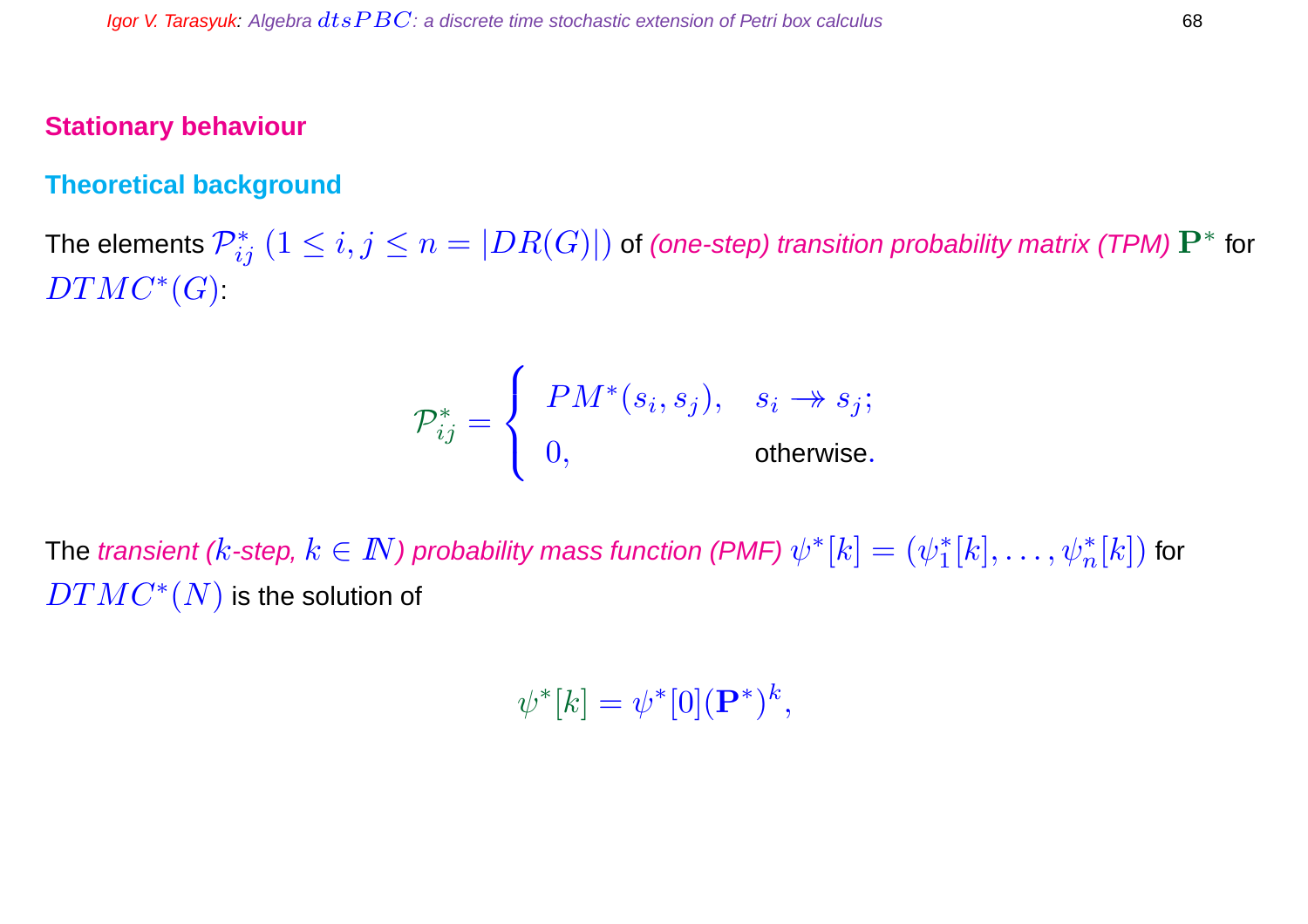where  $\psi^{\ast}[0]=(\psi_{1}^{\ast}% ,\psi_{2}^{\ast})^{2}$  $j_1^{*}[0],\ldots,\psi_{n}^{*}[0])$  is the *initial PMF* 

$$
\psi_i^*[0] = \begin{cases} 1, & s_i = [G]_{\approx}; \\ 0, & \text{otherwise}. \end{cases}
$$

We have  $\psi^*[k+1] = \psi^*[k] \mathbf P^*, ~ k \in I\!\!N$ .

The steady-state PMF  $\psi^*=(\psi_1^*)^*$  $\psi_1^*,\ldots,\psi_n^*)$  for  $DTMC^*(G)$  is the solution of

$$
\begin{cases} \psi^*(\mathbf{P}^* - \mathbf{E}) = \mathbf{0} \\ \psi^* \mathbf{1}^T = 1 \end{cases}
$$

where 0 is a vector with  $n$  values  $0, 1$  is that with  $n$  values 1.

When  $DTMC^*(G)$  has the single steady state,  $\psi^*=\lim_{k\to\infty}\psi^*[k].$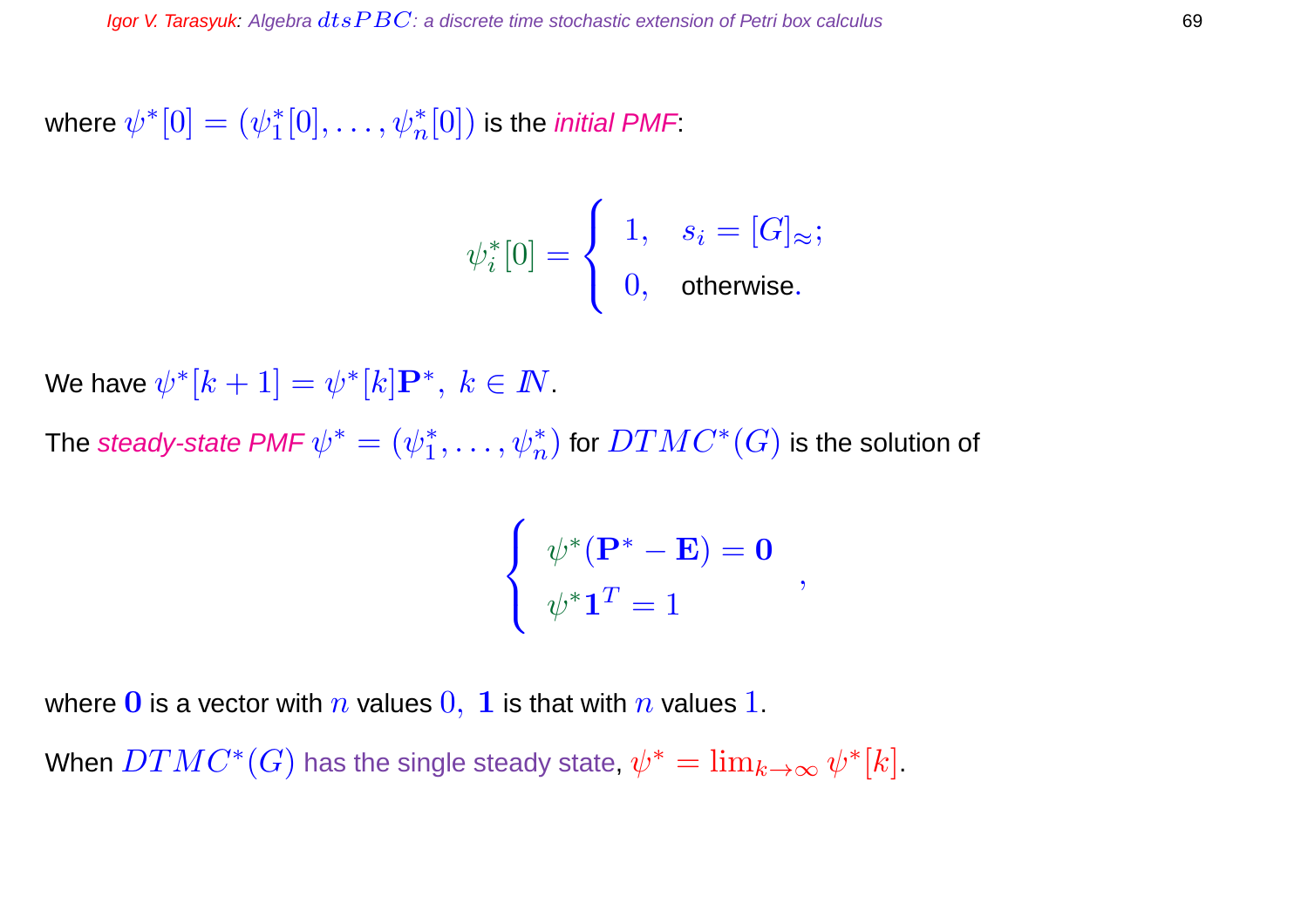## **Steady state and equivalences**

**Proposition** 4 Let  $G, G'$  be dynamic expressions with  $\mathcal{R}: G {\leftrightarrow_{ss} G'}.$  Then  $\forall \mathcal{H} \in (DR(G) \cup DR(G'))/\mathcal{R}$ 

$$
\sum_{s \in \mathcal{H} \cap DR(G)} \psi^*(s) = \sum_{s' \in \mathcal{H} \cap DR(G')} {\psi'}^*(s').
$$

 $\mathsf{Stop} = (\{c\}, \frac{1}{2})$  $\frac{1}{2})$  rs  $c$  is the process that performs empty loops with probability  $1$  and never terminates.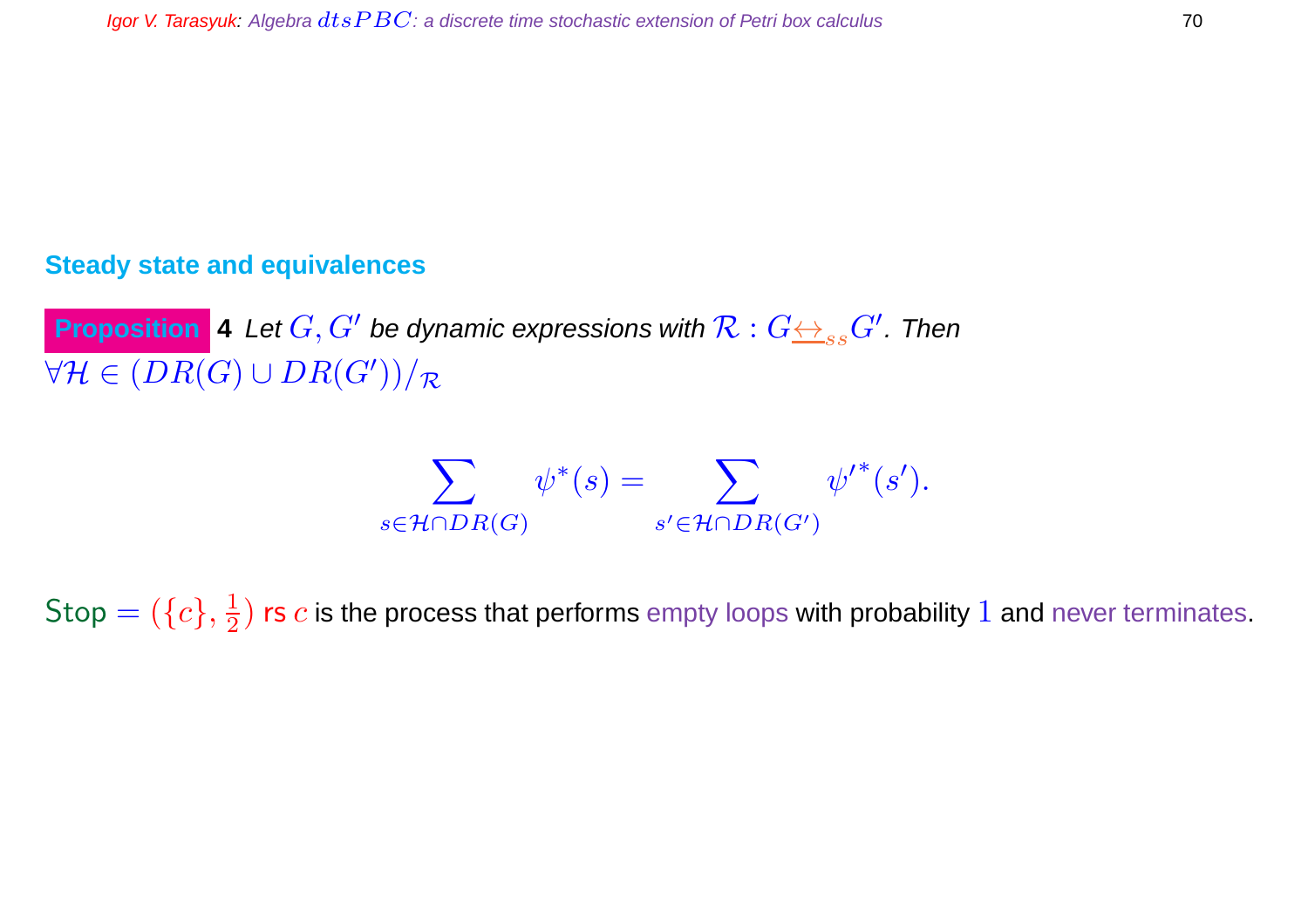

 $\leftrightarrow$ <sub>is</sub> does not guarantee a coincidence of steady-state probabilities to come in an equivalence class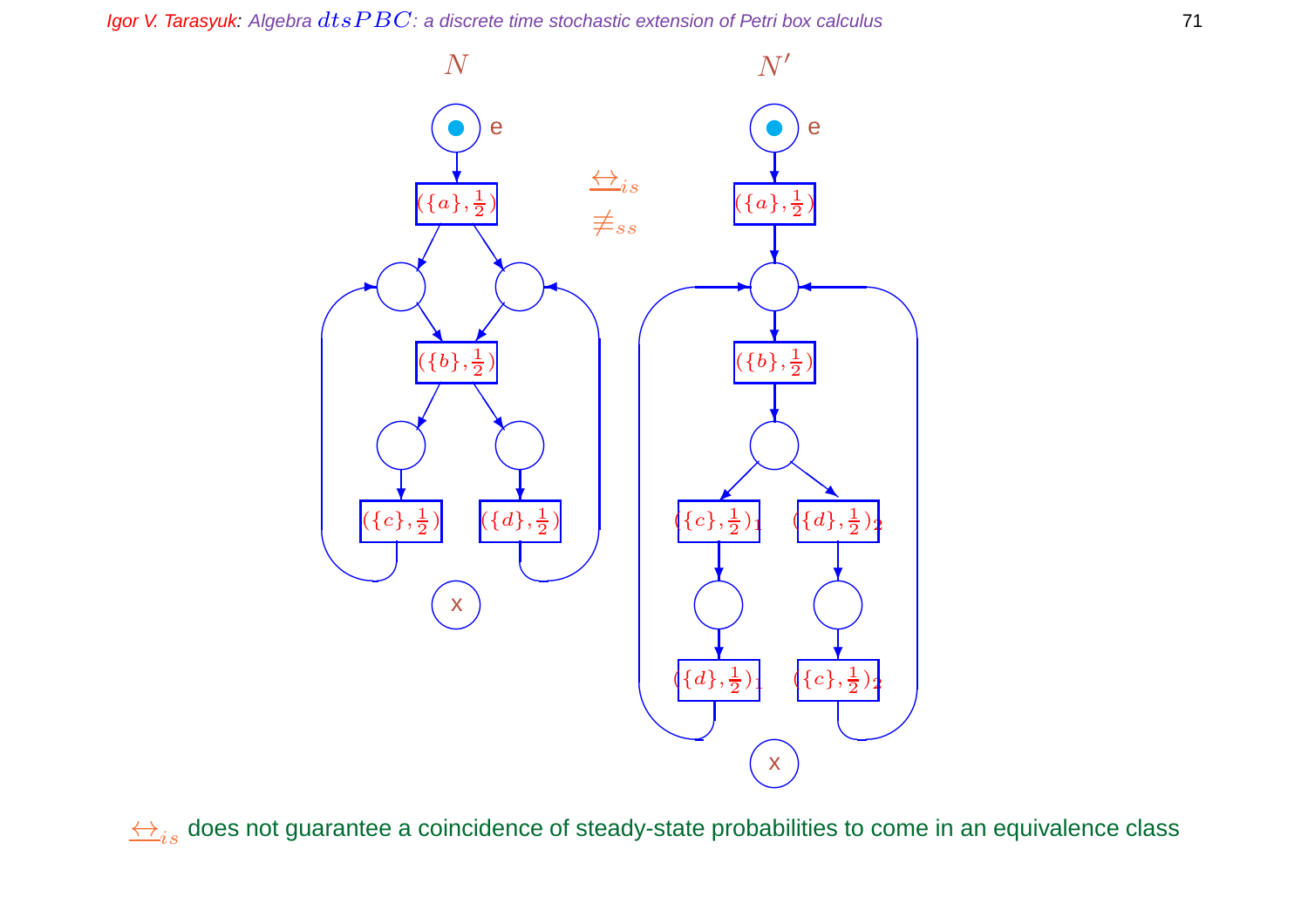Let  $E=[(\{a\},\frac{1}{2}$  $(\frac{1}{2}) * ((\{b\},\frac{1}{2})$  $(\{\overline{c}\},\frac{1}{2})$  $\frac{1}{2})\|(\{d\},\frac{1}{2}$  $(\frac{1}{2}))) * \mathsf{Stop}$  and  $E' = [(\{a\}, \frac{1}{2})]$  $(\{b\},\frac{1}{2})$   $\ast$   $((\{b\},\frac{1}{2})$  $(\frac{1}{2}); ((\{c\},\frac{1}{2}% ,\overline{b})\in ((\{c\},\overline{b})\in (0,1])$  $(\{d\},\frac{1}{2})$ 1;  $(\{d\},\frac{1}{2})$  $(\frac12)_1)[[(\{d\},\frac12$  $(\{c\},\frac{1}{2})$ 2;  $(\{c\},\frac{1}{2})$  $(\frac{1}{2})_2$ ))  $\ast$  Stop]. We have  $\overline{E{\leftrightarrow_i}_s}\overline{E'}$  .

 $DR(\overline{E})$  consists of

 $s_1 = [[(\{a\}, \frac{1}{2}$  $(\frac{1}{2}) * ((\{b\},\frac{1}{2})$  $(\{\overline{c}\},\frac{1}{2})$  $\frac{1}{2})\|(\{d\},\frac{1}{2}$  $(\frac{1}{2}))) * \mathsf{Stop}]]_{\approx},$ 

 $s_2 = [[(\{a\}, \frac{1}{2}$  $(\{b\},\frac{1}{2})$   $\ast$   $((\{b\},\frac{1}{2})$  $(\{\overline{c}\},\frac{1}{2})$  $\frac{1}{2})\|(\{d\},\frac{1}{2}$  $(\frac{1}{2}))) * \mathsf{Stop}]]_{\approx},$ 

 $s_3 = [[(\{a\},\frac{1}{2}$  $(\{b\},\frac{1}{2})$   $\ast$   $((\{b\},\frac{1}{2})$  $(\{\overline{c}\},\frac{1}{2})$  $\frac{1}{2})\|(\{d\},\frac{1}{2}$  $(\frac{1}{2}))) * \mathsf{Stop}]]_{\approx},$ 

 $s_4=[[(\{a\},\frac{1}{2}% ,\{a\},\{a\})^2]\rightarrow[\{a\},\{a\}]$  $(\{b\},\frac{1}{2})$   $\ast$   $((\{b\},\frac{1}{2})$  $(\frac12); ((\{c\},\frac12$  $\frac{1}{2})\|(\{d\},\frac{1}{2}% )\|(\{d\},\{d\})\|$  $(\frac{1}{2}))) * \mathsf{Stop}]]_{\approx},$ 

 $s_5 = [[(\{a\}, \frac{1}{2}$  $(\{b\},\frac{1}{2})$   $\ast$   $((\{b\},\frac{1}{2})$  $(\{\overline{c}\},\frac{1}{2})$  $\frac{1}{2})\|(\{d\},\frac{1}{2}% )\|(\{d\},\{d\})\|$  $(\frac{1}{2})$ )  $\ast$  Stop]] $\approx$ .

# $DR(\overline{E'})$  consists of

 $s'_1 = [[(\{a\}, \frac{1}{2}$  $(\{b\},\frac{1}{2})$   $\ast$   $((\{b\},\frac{1}{2})$  $(\frac{1}{2}); ((\{c\},\frac{1}{2}% ,\overline{b})\in ((\{c\},\overline{b})\in (0,1])$  $(\{d\},\frac{1}{2})$ 1;  $(\{d\},\frac{1}{2})$  $(\frac12)_1)[[(\{d\},\frac12$  $(\{c\},\frac{1}{2})$ 2;  $(\{c\},\frac{1}{2})$  $(\frac{1}{2})_2))) * \mathsf{Stop}]]_{\approx},$  $s'_2 = [[(\{a\}, \frac{1}{2}$  $(\frac{1}{2}) * ((\{b\},\frac{1}{2})$  $(\{\{c\},\frac{1}{2})\}$  $(\{d\},\frac{1}{2})$ 1;  $(\{d\},\frac{1}{2})$  $(\frac12)_1)[[(\{d\},\frac12$  $(\{c\},\frac{1}{2})$ 2;  $(\{c\},\frac{1}{2})$  $(\frac{1}{2})_2))) * \mathsf{Stop}]]_{\approx},$  $s'_3 = [[(\{a\}, \frac{1}{2}$  $(\{b\},\frac{1}{2})$   $\ast$   $((\{b\},\frac{1}{2})$  $(\frac{1}{2});((\{c\},\frac{1}{2}% ,\{c\},\{c\},\{c\})$  $(\{d\},\frac{1}{2})$ 1;  $(\{d\},\frac{1}{2})$  $\frac{1}{2})_1) []( (\{d\},\frac{1}{2})$  $(\{c\},\frac{1}{2})$ 2;  $(\{c\},\frac{1}{2})$  $(\frac{1}{2})_2))) * \mathsf{Stop}]]_{\approx},$  $s'_4= [[(\{a\}, \frac{1}{2}$  $(\{b\},\frac{1}{2})$   $\ast$   $((\{b\},\frac{1}{2})$  $(\{\{c\},\frac{1}{2})\}$  $(\{d\},\frac{1}{2})$ 1;  $(\{d\},\frac{1}{2})$  $(\frac12)_1)[[(\{d\},\frac12$  $(\{c\},\frac{1}{2})$ 2;  $(\{c\},\frac{1}{2})$  $(\frac{1}{2})_2))) * \mathsf{Stop}]]_{\approx},$  $s_5' = [[(\{a\}, \frac{1}{2}$  $(\{b\},\frac{1}{2})$   $\ast$   $((\{b\},\frac{1}{2})$  $(\frac{1}{2}); ((\{c\},\frac{1}{2}% ,\overline{b})\in ((\{c\},\overline{b})\in (0,1])$  $(\{d\},\frac{1}{2})$ 1;  $(\{d\},\frac{1}{2})$  $(\frac12)_1)[[(\{d\},\frac12]$  $(\{c\},\frac{1}{2})$ 2;  $(\{c\},\frac{1}{2})$  $(\frac{1}{2})_2))) * \mathsf{Stop}]]_{\approx}.$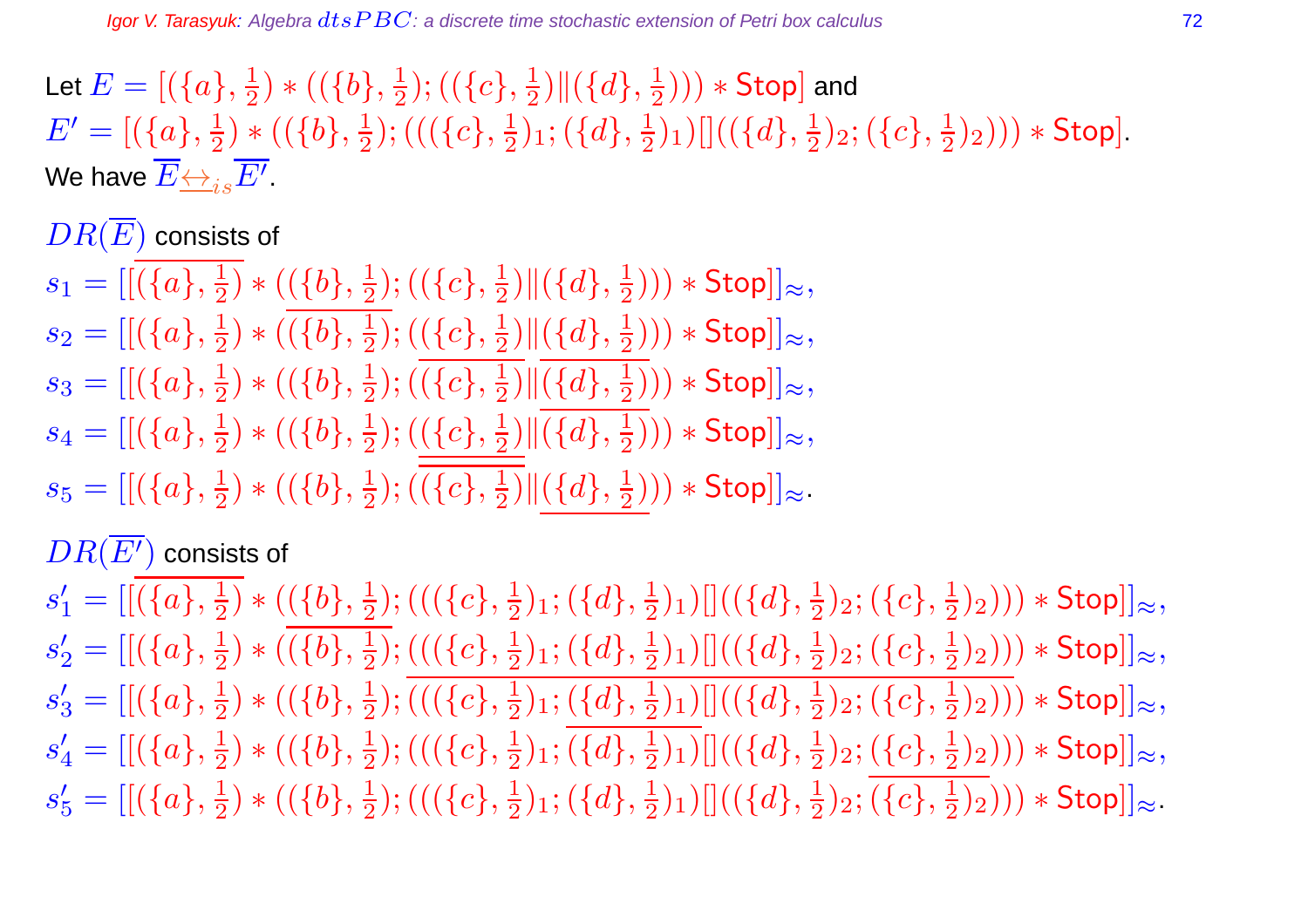The steady-state PMFs  $\psi^*$  for  $DTMC^*(\overline{E})$  and  ${\psi'}^*$  for  $DTMC^*(\overline{E'})$  are

$$
\psi^* = \left(0, \frac{3}{8}, \frac{3}{8}, \frac{1}{8}, \frac{1}{8}\right), \ \psi'^* = \left(0, \frac{1}{3}, \frac{1}{3}, \frac{1}{6}, \frac{1}{6}\right).
$$

Consider  $\mathcal{H}=\{s_3,s'_3\}$ . We have  $\sum_{s\in\mathcal{H}\cap DR(\overline{E})}\psi^*(s)=\psi^*(s_3)=\frac{3}{8}$  whereas  $\sum$  $s'$ ∈H $\cap$ D $R(\overline{E'}) \; {\psi'}^*(s') = {\psi'}^*(s')$  $\zeta_3')=\frac{1}{3}.$  Thus,  $\underset{\leftarrow}{\longleftrightarrow}_{is}$  does not guarantee a coincidence of steady-state probabilities to come in an equivalence class.

In the figure above  $N = Box_{dts}(\overline{E})$  and  $N' = Box_{dts}(\overline{E'}).$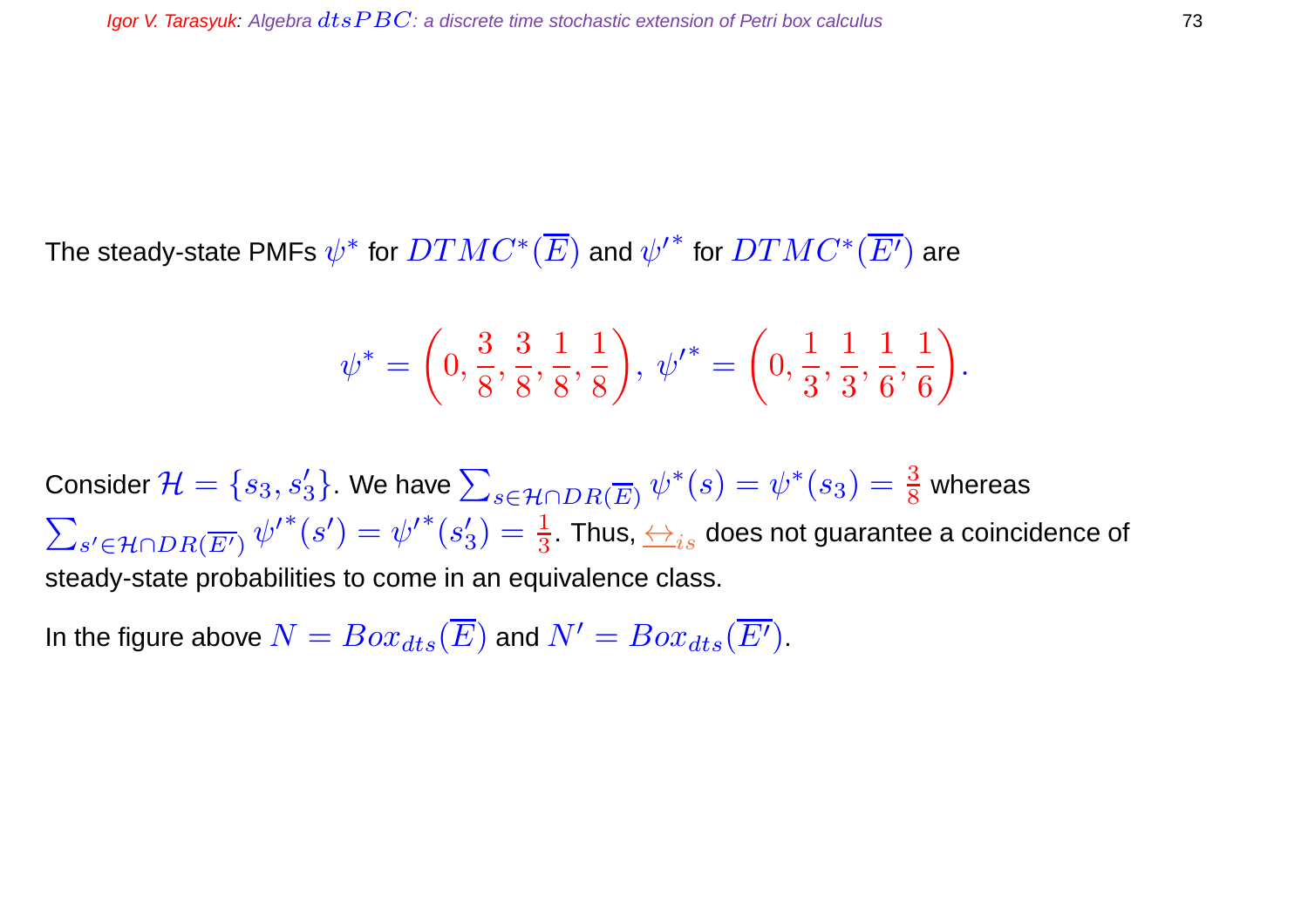

The intersection of  $\leftrightarrow$ <sub>is</sub> and  $\equiv$ <sub>ss</sub> does not guarantee a coincidence of steady-state probabilities to come in an

equivalence class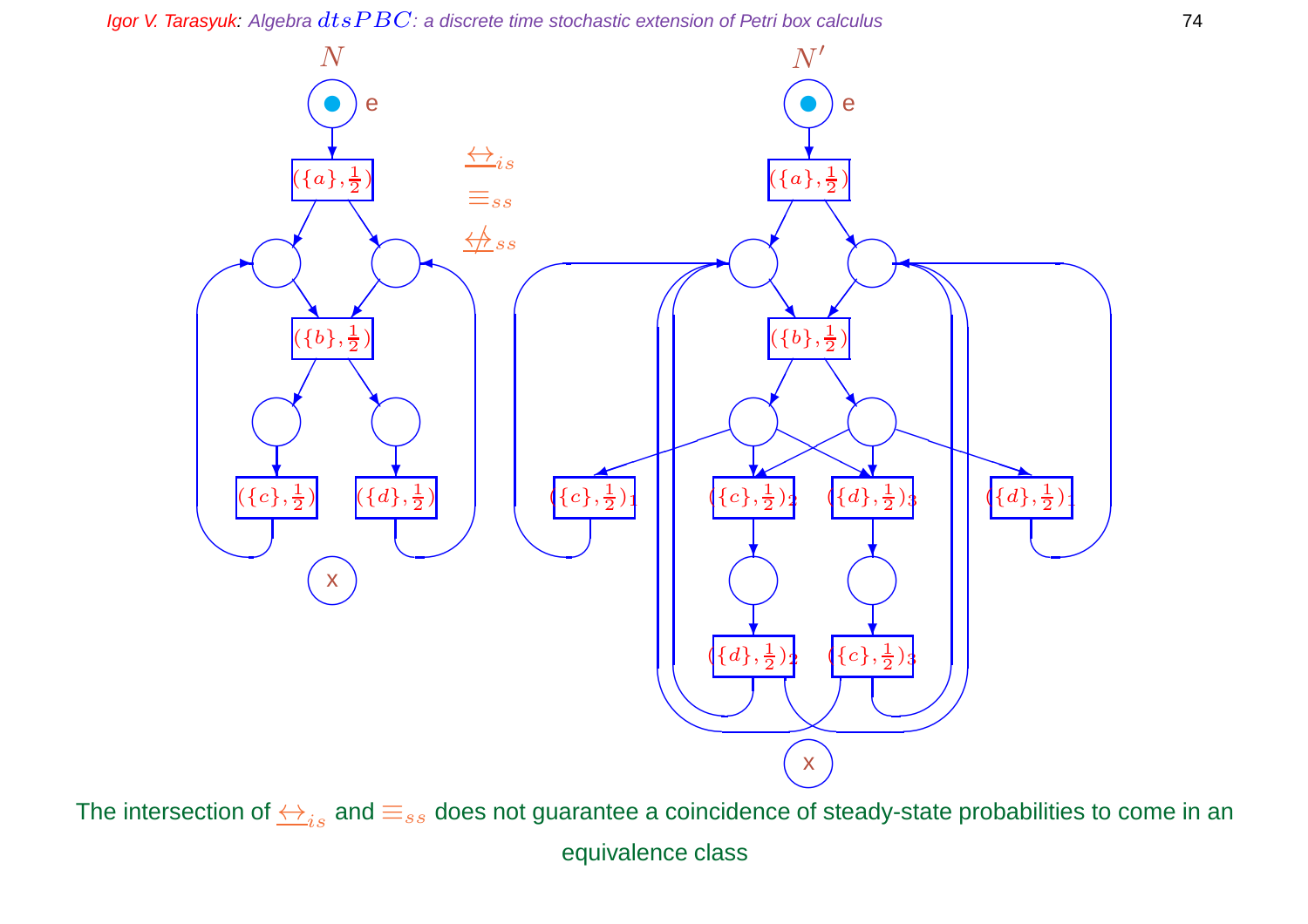#### Let  $E=[(\{a\},\frac{1}{2}$  $(\{b\},\frac{1}{2})$   $\ast$   $((\{b\},\frac{1}{2})$  $(\{\overline{c}\},\frac{1}{2})$  $\frac{1}{2})\|(\{d\},\frac{1}{2}$  $(\frac{1}{2}))) * \mathsf{Stop}$  and  $E' = [(\{a\}, \frac{1}{2})]$  $(\{b\},\frac{1}{2})$   $\ast$   $((\{b\},\frac{1}{2})$  $(\frac{1}{2}); ((\{c\},\frac{1}{2}% ,\overline{b})\in ((\{c\},\overline{b})\in (0,1])$  $\frac{1}{2})_1 \|(\{d\},\frac{1}{2}$  $(\frac12)_1))[[((\{c\},\frac12$  $(\{\frac{1}{2}\}2; (\{d\}, \frac{1}{2})$  $(\frac{1}{2})_2)$ []  $((\{d\},\frac{1}{2})$  $(\{c\},\frac{1}{2})$ 3;  $(\{c\},\frac{1}{2})$  $(\frac{1}{2})_3))))$   $*$  Stop].

We have  $\overline{E{\leftrightarrow_{is}E'}}$  and  $\overline{E}{\equiv_{ss}E'}$  .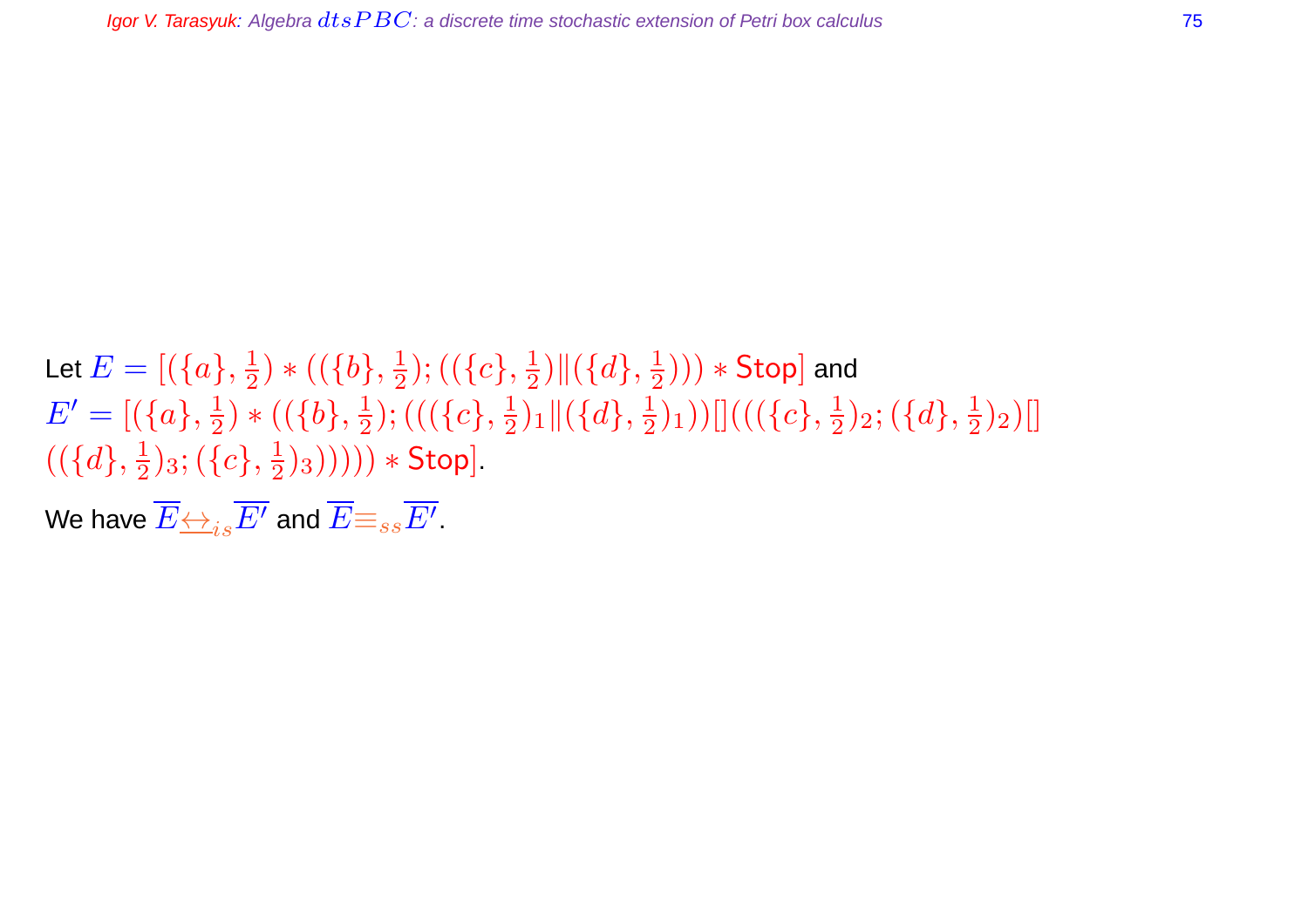$DR(\overline{E})$  is as in the previous example.

 $DR(E')$  consists of  $s'_1 = [[(\{a\}, \frac{1}{2}$  $(\{b\},\frac{1}{2})$   $\ast$   $((\{b\},\frac{1}{2})$  $(\frac{1}{2}); ((\{c\},\frac{1}{2}% ,\overline{b})\in ((\{c\},\overline{b})\in (0,1])$  $\frac{1}{2})_1 \|(\{d\},\frac{1}{2}$  $(\frac12)_1))[[((\{c\},\frac12$  $(\frac{1}{2})_2; (\{d\},\frac{1}{2})$  $(\frac{1}{2})_2)$ []  $((\{d\},\frac{1}{2})$  $(\{c\},\frac{1}{2})$ 3;  $(\{c\},\frac{1}{2})$  $(\frac{1}{2})_3))))))$   $*$  Stop]] $\approx$ ,

 $s'_2 = [[(\{a\}, \frac{1}{2}$  $(\{b\},\frac{1}{2})$   $\ast$   $((\{b\},\frac{1}{2})$  $(\{\{c\},\frac{1}{2})\}$  $\frac{1}{2})_1 \|(\{d\},\frac{1}{2}$  $(\frac12)_1))[[((\{c\},\frac12$  $(\{\frac{1}{2}\})_2; (\{d\},\frac{1}{2})$  $(\frac{1}{2})_2)$ []  $((\{d\},\frac{1}{2})$  $(\{c\},\frac{1}{2})$ 3;  $(\{c\},\frac{1}{2})$  $(\frac{1}{2})_3))))))$   $\ast$  Stop]] $\approx$ ,

 $s'_3 = [[(\{a\}, \frac{1}{2}$  $(\{b\},\frac{1}{2})$   $\ast$   $((\{b\},\frac{1}{2})$  $(\frac{1}{2}); ((\{c\},\frac{1}{2}% ,\overline{b})\in ((\{c\},\overline{b})\in (0,1])$  $\frac{1}{2})_1 \|(\{d\},\frac{1}{2}$  $(\frac12)_1))[[((\{c\},\frac12$  $(\frac{1}{2})_2; (\{d\},\frac{1}{2})$  $(\frac{1}{2})_2)$ []  $((\{d\},\frac{1}{2})$  $(\{c\},\frac{1}{2})$ 3;  $(\{c\},\frac{1}{2})$  $(\frac{1}{2})_3))))))$   $*$  Stop]] $\approx$ ,

 $s'_4= [[(\{a\}, \frac{1}{2}$  $(\{b\},\frac{1}{2})$   $\ast$   $((\{b\},\frac{1}{2})$  $(\frac12);((\overline{\{c\}},\frac12$  $\frac{1}{2})_{1}\Vert(\{d\},\frac{1}{2}% ,\{d\},\{d\})$  $(\frac12)_1))[[((\{c\},\frac12$  $(\{\frac{1}{2}\})_2; (\{d\},\frac{1}{2})$  $(\frac{1}{2})_2)$ []  $((\{d\},\frac{1}{2})$  $(\{c\},\frac{1}{2})$ 3;  $(\{c\},\frac{1}{2})$  $(\frac{1}{2})_3))))))$   $*$  Stop]] $\approx$ ,

 $s_5' = [[(\{a\}, \frac{1}{2}$  $(\{b\},\frac{1}{2})$   $\ast$   $((\{b\},\frac{1}{2})$  $(\frac{1}{2}); ((\{c\},\frac{1}{2}% ,\overline{b})\in ((\{c\},\overline{b})\in (0,1])$  $\frac{1}{2})_1\|(\{d\},\frac{1}{2})$  $(\frac12)_1))[]((\{c\},\frac12)$  $(\{\frac{1}{2}\}2; (\{d\},\frac{1}{2})$  $(\frac{1}{2})_2)$ []  $((\{d\},\frac{1}{2})$  $(\{c\},\frac{1}{2})$ 3;  $(\{c\},\frac{1}{2})$  $(\frac{1}{2})_3))))))$   $*$  Stop]] $\approx$ ,

 $s_6' = [[(\{a\}, \frac{1}{2}$  $(\{b\},\frac{1}{2})$   $\ast$   $((\{b\},\frac{1}{2})$  $(\frac{1}{2}); ((\{c\},\frac{1}{2}% ,\overline{b})\in ((\{c\},\overline{b})\in (0,1])$  $\frac{1}{2})_1 \|(\{d\},\frac{1}{2}$  $(\frac12)_1))[[((\{c\},\frac12$  $(\{\frac{1}{2}\})_2; (\{d\},\frac{1}{2})$  $(\frac{1}{2})_2)$ []  $((\{d\},\frac{1}{2})$  $(\{c\},\frac{1}{2})$ 3;  $(\{c\},\frac{1}{2})$  $(\frac{1}{2})_3))))))$   $*$  Stop]] $\approx$ ,

 $s'_7 = [[(\{a\}, \frac{1}{2}$  $(\{b\},\frac{1}{2})$   $\ast$   $((\{b\},\frac{1}{2})$  $(\frac{1}{2}); ((\{c\},\frac{1}{2}% ,\overline{b})\in ((\{c\},\overline{b})\in (0,1])$  $\frac{1}{2})_1 \|(\{d\},\frac{1}{2}$  $(\frac12)_1))[[((\{c\},\frac12$  $(\{\frac{1}{2}\})_2; (\{d\},\frac{1}{2})$  $(\frac{1}{2})_2)$ []  $((\{d\},\frac{1}{2})$  $(\c), \frac{1}{2})_3; (\{c\}, \frac{1}{2})$  $(\frac{1}{2})_3))))))$   $*$  Stop]] $\approx$ .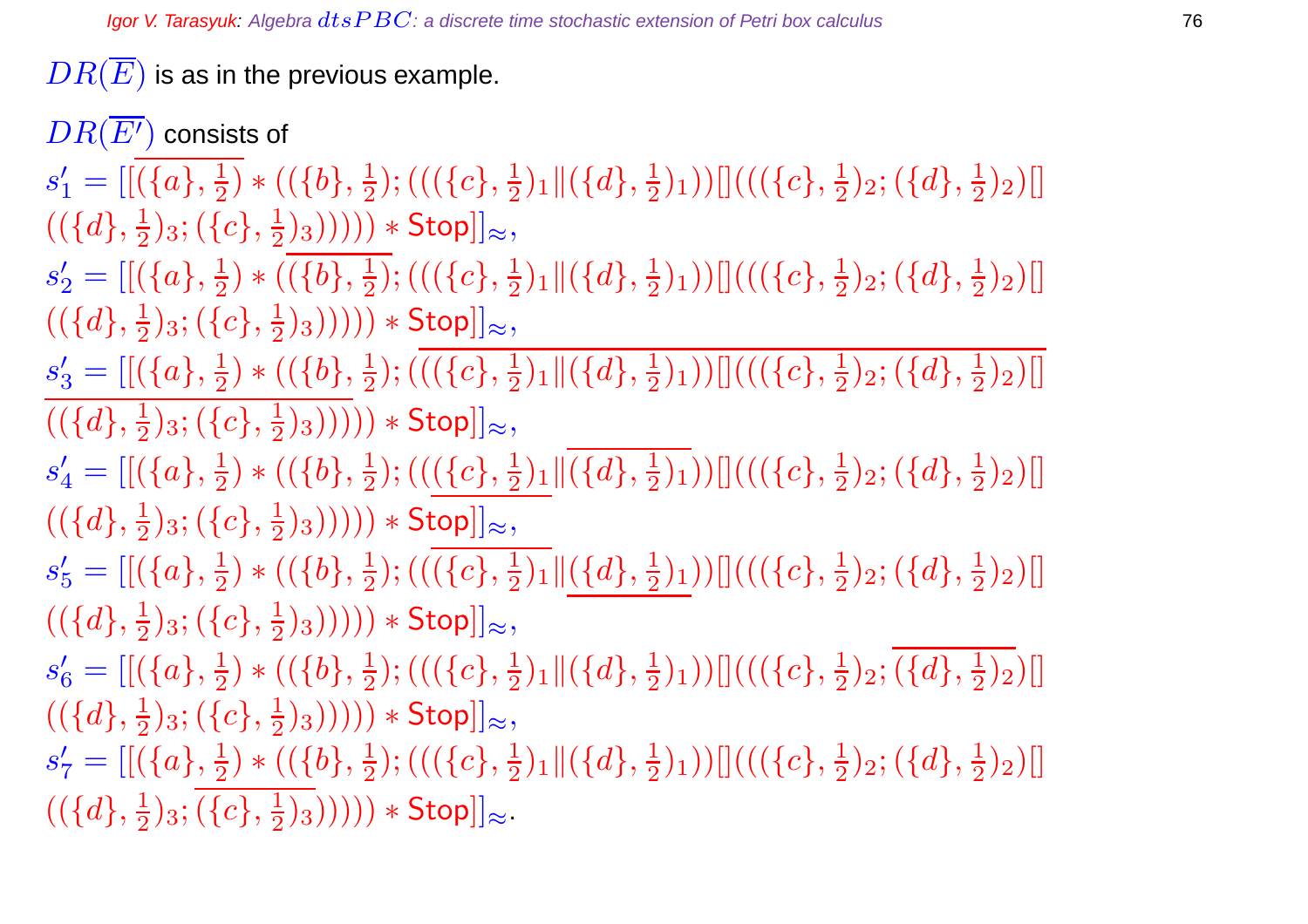The steady-state PMFs  $\psi^*$  for  $DTMC^*(\overline{E})$  and  ${\psi'}^*$  for  $DTMC^*(\overline{E'})$  are

$$
\psi^* = \left(0, \frac{3}{8}, \frac{3}{8}, \frac{1}{8}, \frac{1}{8}\right), \ \psi'^* = \left(0, \frac{13}{38}, \frac{13}{38}, \frac{3}{38}, \frac{3}{38}, \frac{3}{38}, \frac{3}{38}\right).
$$

Consider  $\mathcal{H}=\{s_3,s'_3\}$ . We have  $\sum_{s\in\mathcal{H}\cap DR(\overline{E})}\psi^*(s)=\psi^*(s_3)=\frac{3}{8}$  whereas  $\sum$  $s'$ ∈H $\cap$ D $R(\overline{E'}) \; {\psi'}^*(s') = {\psi'}^*(s')$  $\zeta_3')=\frac{13}{38}.$  Thus,  $\underset{\sim}{\leftrightarrow}_{is}$  plus  $\equiv_{ss}$  do not guarantee a coincidence of steady-state probabilities to come in an equivalence class.

In the figure above  $N = Box_{dts}(\overline{E})$  and  $N' = Box_{dts}(\overline{E'}).$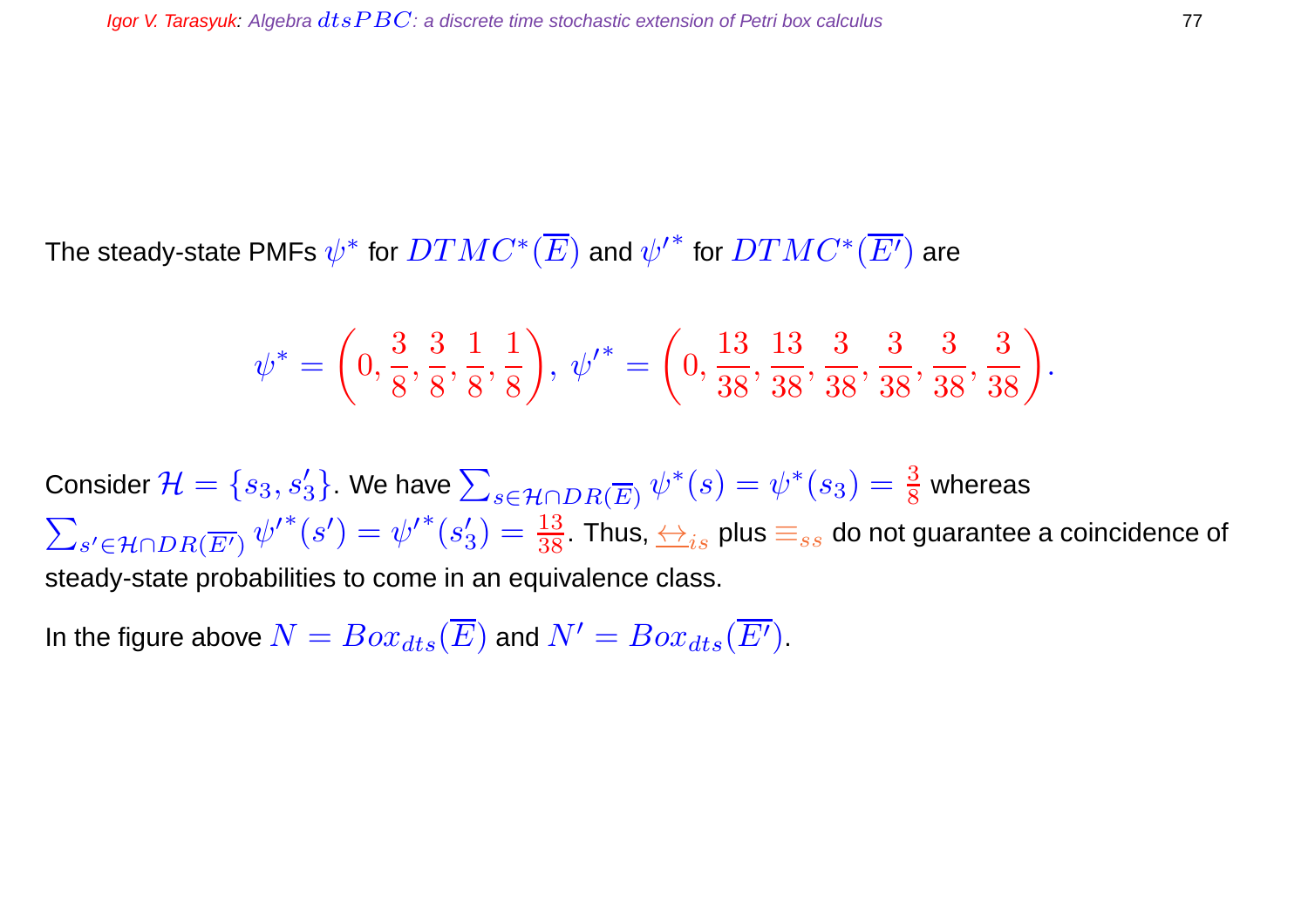**Definition 32** A step trace of a dynamic expression  $G$  is  $\Sigma = A_1 \cdots A_n \in (I\!\!N_f^{\mathcal{L}} \setminus \{\emptyset\})^*$  where  $\exists s \in DR(G) \ s \stackrel{\Gamma_1}{\twoheadrightarrow} s_1 \stackrel{\Gamma_2}{\twoheadrightarrow} \cdots \stackrel{\Gamma_n}{\twoheadrightarrow} s_n, \ \mathcal{L}(\Gamma_i) = A_i \ (1 \leq i \leq n).$ 

The probability to execute the step trace  $\Sigma$  in s:

$$
PT^{*}(\Sigma, s) = \sum_{\{\Gamma_{1}, ..., \Gamma_{n} | s = s_{0} \stackrel{\Gamma_{1}}{\to} s_{1} \stackrel{\Gamma_{2}}{\to} ... \stackrel{\Gamma_{n}}{\to} s_{n}, \ L(\Gamma_{i}) = A_{i} \ (1 \leq i \leq n) \}} \prod_{i=1}^{n} PT^{*}(\Gamma_{i}, s_{i-1}).
$$

Theorem  $\,$  **6** Let  $G, G'$  be dynamic expressions with  $\mathcal{R}: G {\leftrightarrow_{ss} G'}$  and  $\Sigma$  be a step trace. Then  $\forall \mathcal{H} \in (DR(G) \cup DR(G'))/\mathcal{R}$ 

$$
\sum_{s \in \mathcal{H} \cap DR(G)} \psi^*(s) PT^*(\Sigma, s) = \sum_{s' \in \mathcal{H} \cap DR(G')} \psi'^*(s') PT^*(\Sigma, s').
$$

The result of the theorem above is valid if we replace steady-state probabilities with transient ones.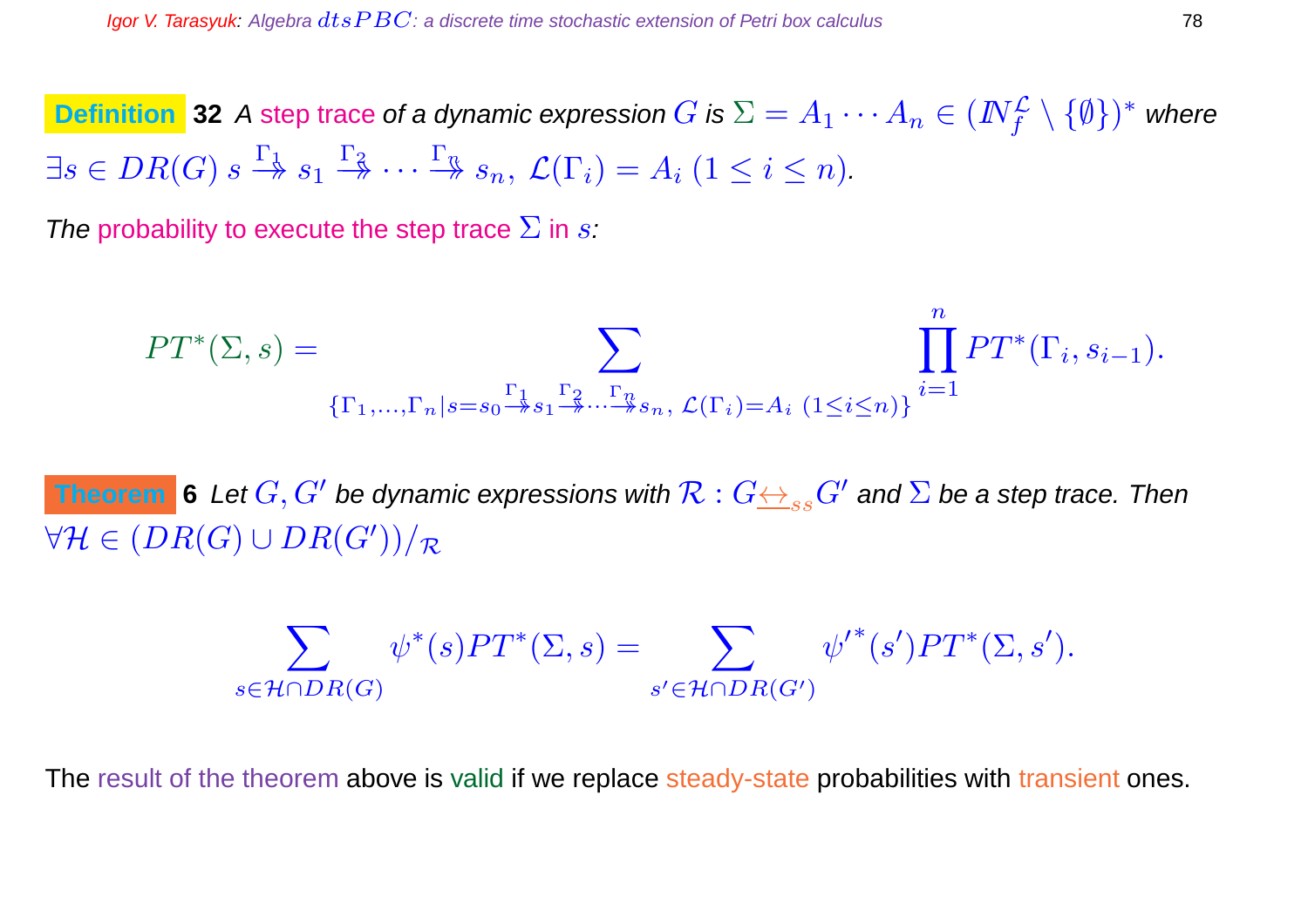Igor V. Tarasyuk: Algebra  $dtsPBC$ : a discrete time stochastic extension of Petri box calculus  $79$ 



 $\leftrightarrow$ <sub>ss</sub> implies coincidence of step trace probabilities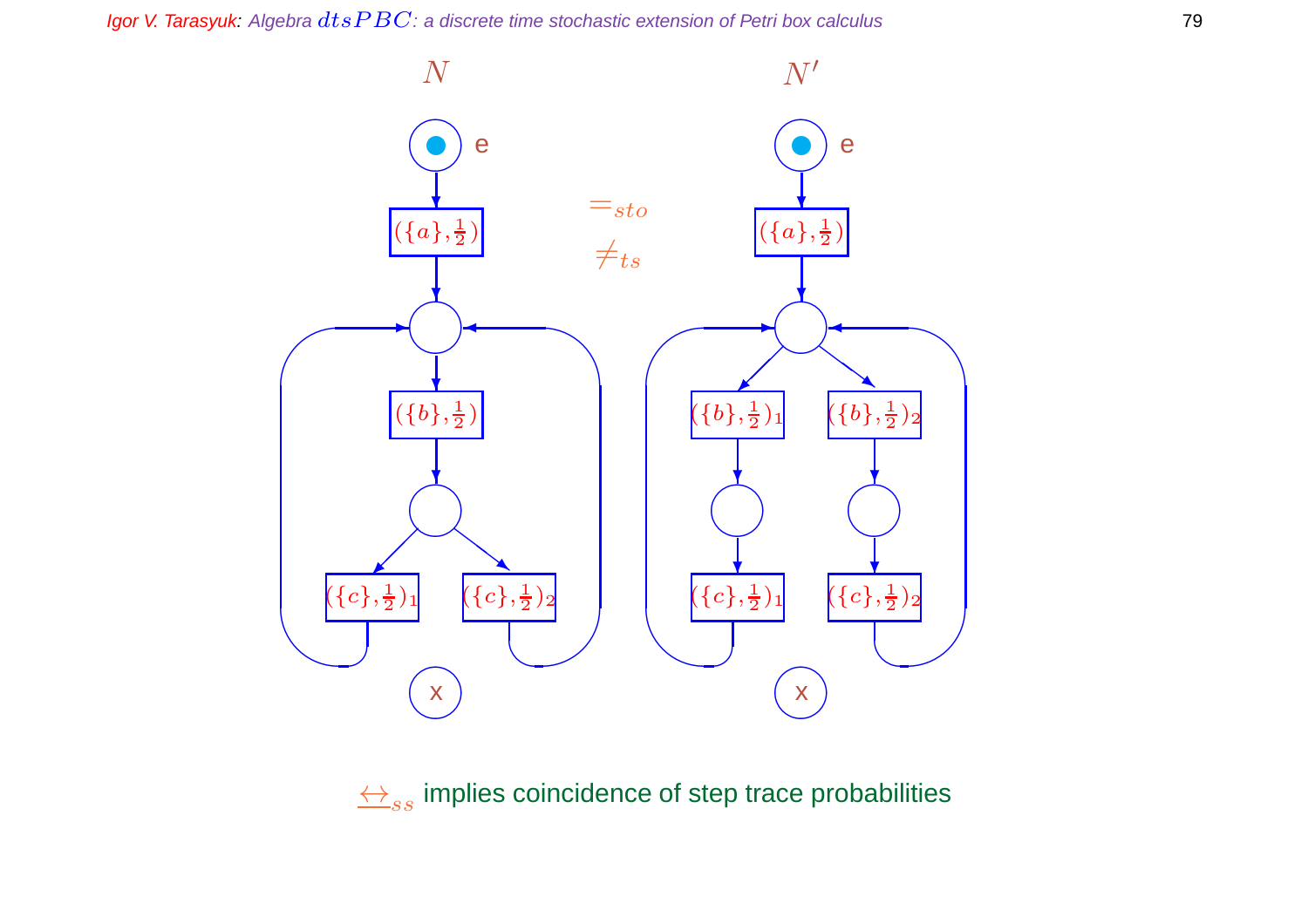Let  $E=[(\{a\},\frac{1}{2}$  $(\{b\},\frac{1}{2})$   $\ast$   $((\{b\},\frac{1}{2})$  $(\{\overline{c}\},\frac{1}{2})$  $\frac{1}{2})_1[](\{c\},\frac{1}{2})$  $(\frac{1}{2})_2)) *$  Stop] and  $E' = [(\{a\}, \frac{1}{2})]$  $(\{\{b\},\frac{1}{2}\})$  \*  $((\{b\},\frac{1}{2})$  $(\c), \frac{1}{2})$ 1;  $(\{c\}, \frac{1}{2})$  $\frac{1}{2})_1) []( (\{b\},\frac{1}{2}$  $(\{c\},\frac{1}{2})$ 2;  $(\{c\},\frac{1}{2})$  $(\frac{1}{2})_2$ )  $*$  Stop]. We have  $\overline{E}{=}_{sto}\overline{E'},$  hence,  $\overline{E}{\leftrightarrow}_{ss}\overline{E'}.$ 

 $DR(\overline{E})$  consists of  $s_1 = [[(\{a\},\frac{1}{2}$  $(\{b\},\frac{1}{2})$   $\ast$   $((\{b\},\frac{1}{2})$  $(\{\overline{c}\},\frac{1}{2})$  $\frac{1}{2})_1[](\{c\},\frac{1}{2})$  $(\frac{1}{2})_2)) * \mathsf{Stop}]]_{\approx},$  $s_2 = [[(\{a\}, \frac{1}{2}$  $(\{b\},\frac{1}{2})$   $\ast$   $((\{b\},\frac{1}{2})$  $(\{\overline{c}\},\frac{1}{2})$  $\frac{1}{2})_1[](\{c\},\frac{1}{2}$  $(\frac{1}{2})_2)) * \mathsf{Stop}]]_{\approx},$  $s_3 = [[(\{a\}, \frac{1}{2}$  $(\{b\},\frac{1}{2})$   $\ast$   $((\{b\},\frac{1}{2})$  $(\{\overline{c}\},\frac{1}{2})$  $\frac{1}{2})_1[](\{c\},\frac{1}{2}$  $(\frac{1}{2})_2$ )  $\ast$  Stop]] $\approx$ .  $DR(\overline{E'})$  consists of  $s'_1 = [[(\{a\}, \frac{1}{2}$  $(\{\{b\},\frac{1}{2}\})$  \*  $((\{b\},\frac{1}{2})$  $(\c), \frac{1}{2})$ 1;  $(\{c\}, \frac{1}{2})$  $\frac{1}{2})_1) [ ] ((\{b\},\frac{1}{2}$  $(\{c\},\frac{1}{2})$ 2;  $(\{c\},\frac{1}{2})$  $(\frac{1}{2})_2)) * \mathsf{Stop}]]_{\approx},$  $s'_2 = [[(\{a\}, \frac{1}{2}$  $(\{\{b\},\frac{1}{2}\})$  \*  $((\{b\},\frac{1}{2})$  $(\{c\},\frac{1}{2})$ 1;  $(\{c\},\frac{1}{2})$  $\frac{1}{2})_1) []( (\{b\},\frac{1}{2}$  $(\{c\},\frac{1}{2})$ 2;  $(\{c\},\frac{1}{2})$  $(\frac{1}{2})_2)) * \mathsf{Stop}]]_{\approx},$  $s'_3 = [[(\{a\}, \frac{1}{2}$  $(\{\{b\},\frac{1}{2}\})$  \*  $((\{b\},\frac{1}{2})$  $(\c), \frac{1}{2})$ 1;  $(\{c\}, \frac{1}{2})$  $\frac{1}{2})_1) [ ] ((\{b\},\frac{1}{2}$  $(\{c\},\frac{1}{2})$ 2;  $(\{c\},\frac{1}{2})$  $(\frac{1}{2})_2)) * \mathsf{Stop}]]_{\approx},$  $s'_4 = [[(\{a\}, \frac{1}{2}$  $(\{\{b\},\frac{1}{2}\})$  \*  $((\{b\},\frac{1}{2})$  $(\{c\},\frac{1}{2})$ 1;  $(\{c\},\frac{1}{2})$  $\frac{1}{2})_1) []( (\{b\},\frac{1}{2}$  $(\{c\},\frac{1}{2})$ 2;  $(\{c\},\frac{1}{2})$  $(\frac{1}{2})_2)) * \mathsf{Stop}]]_{\approx}.$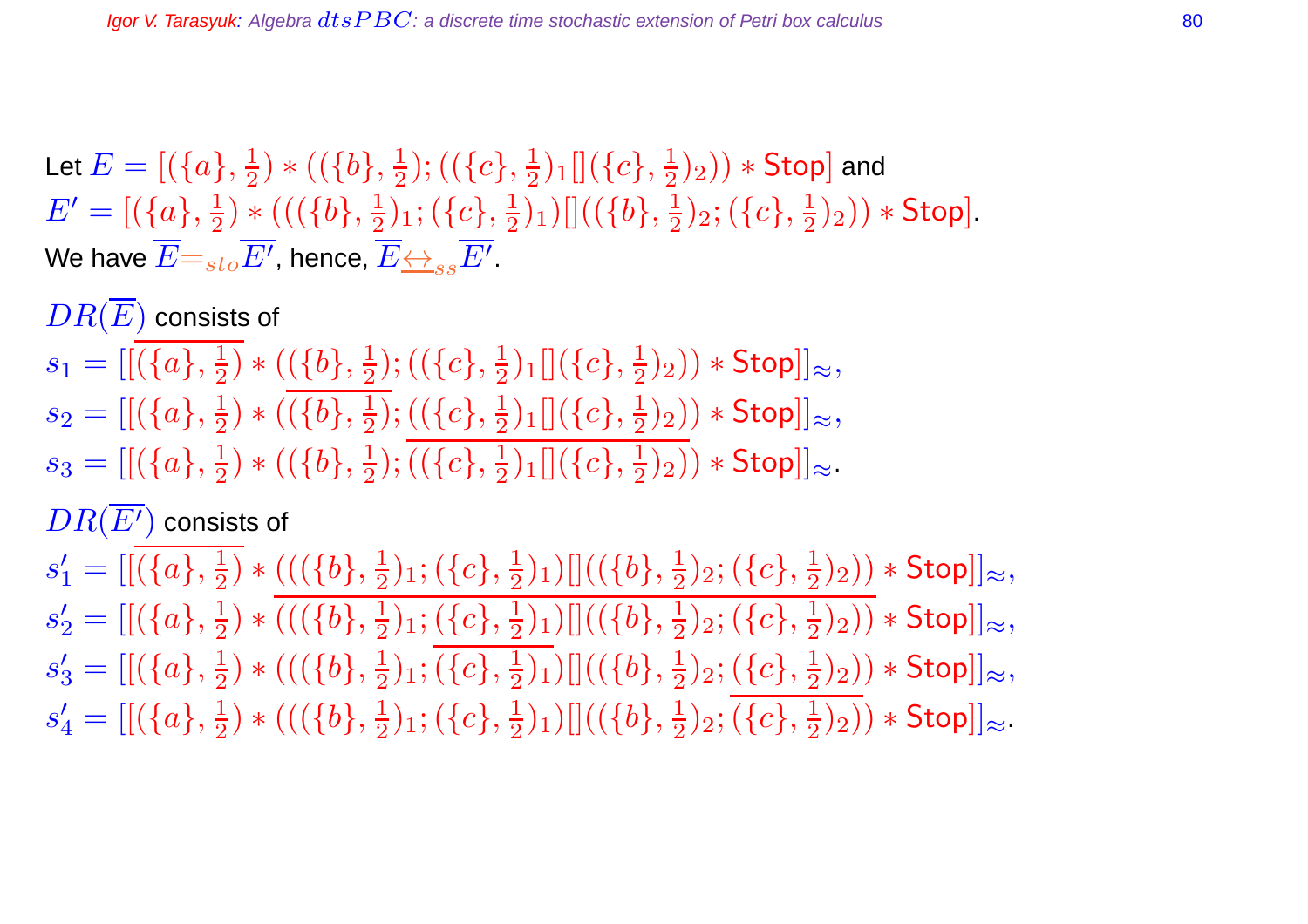The steady-state PMFs  $\psi^*$  for  $DTMC^*(\overline{E})$  and  ${\psi'}^*$  for  $DTMC^*(\overline{E'})$  are

$$
\psi^* = \left(0, \frac{1}{2}, \frac{1}{2}\right), \psi'^* = \left(0, \frac{1}{2}, \frac{1}{4}, \frac{1}{4}\right).
$$

Consider  $\mathcal{H}=\{s_3,s'_3,s'_4\}$ . The steady-state probabilities for  $\mathcal H$  coincide:  $\sum$  $s \in \mathcal{H} \cap DR(\overline{E}) \; \psi^*(s) = \psi^*(s_3) = \frac{1}{2} = \frac{1}{4} + \frac{1}{4}$  $\frac{1}{4} = {\psi^\prime}^*(s^\prime_3)$  $s_3'$  ) +  ${\psi'}^*(s_4'')$  $\mathcal{L}'_4$ ) =  $\sum_{s' \in \mathcal{H} \cap DR(\overline{E'})} {\psi'}^*(s').$ Let  $\Sigma = \{\{c\}\}\.$  The steady-state probabilities to come in the equivalence class  $\mathcal H$  and start the step trace  $\Sigma$  from it coincide as well:  $\psi^*(s_3)(PT^*(\{(\{c\},\frac{1}{2}$  $\{\frac{1}{2})_1\}, s_3) + PT^*(\{(\{c\},\frac{1}{2})\}$  $(\frac{1}{2})_2\}, s_3)) =$  $\overline{1}$ 2  $\left(\frac{1}{2} + \frac{1}{2}\right)$ 2  $=\frac{1}{2}$  $\frac{1}{2}=\frac{1}{4}$  $\frac{1}{4} \cdot 1 + \frac{1}{4} \cdot 1 =$  ${\psi^\prime}^*(s^{\prime}_3)$  $\binom{3}{3} PT^* (\{(\{c\},\frac{1}{2})$  $(\frac{1}{2})_1\},s'_3)+{\psi'}^*(s'_4)$  $\binom{4}{4} PT^* (\{(\{c\},\frac{1}{2})$  $\frac{1}{2}$ <sub>2</sub>,  $s'_4$ <sup>)</sup>. In the figure above  $N = Box_{dts}(\overline{E})$  and  $N' = Box_{dts}(\overline{E'}).$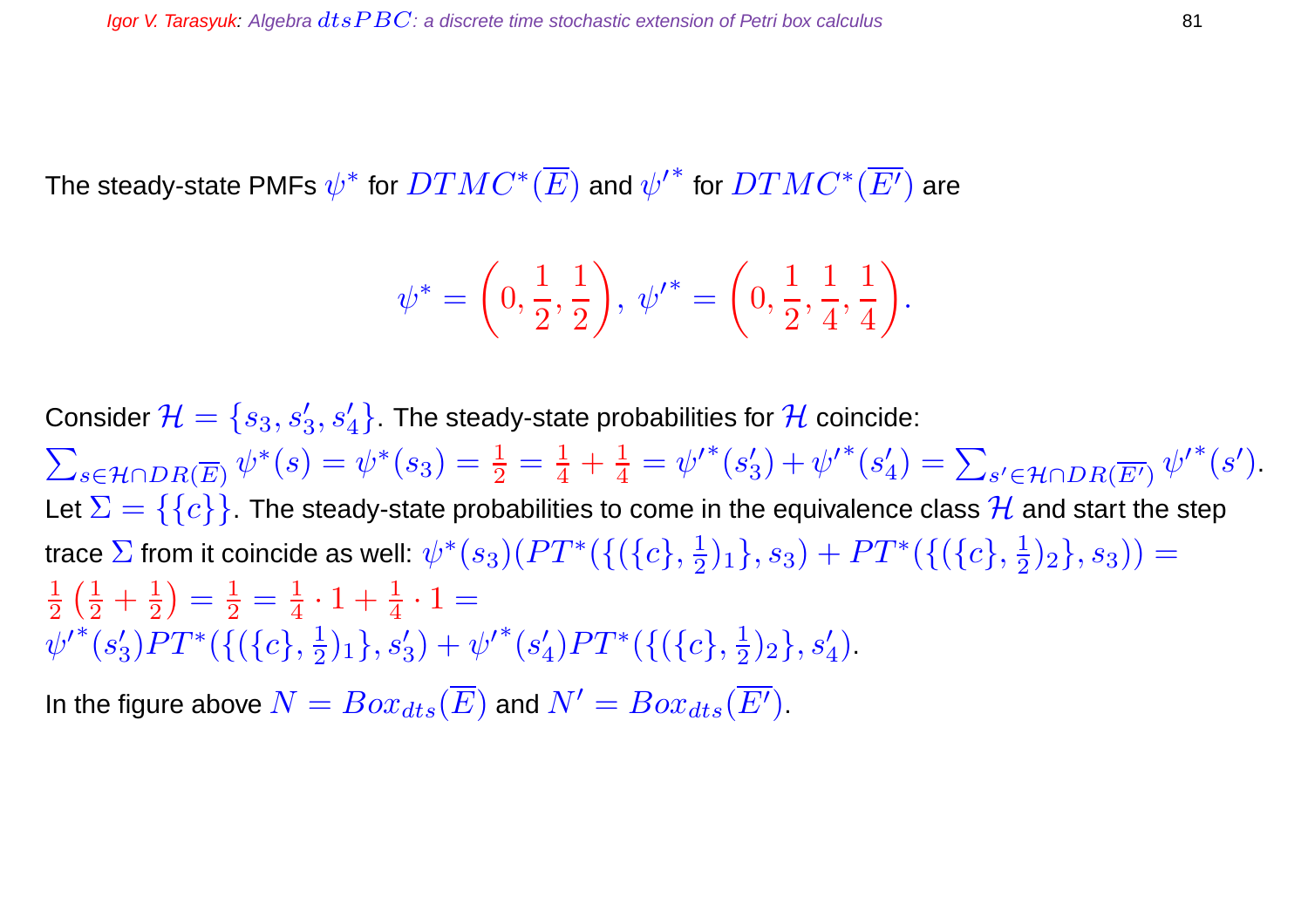The method of performance analysis simplification.

- 1. The system under investigation is specified by a static expression of  $dtsPBC$ .
- 2. The transition system without empty loops of the expression is constructed.
- 3. After examining this transition system for self-similarity and symmetry, a step stochastic autobisimulation equivalence for the expression is determined.
- 4. The quotient underlying DTMC without empty loops of the expression is constructed.
- 5. The steady-state probabilities and performance indices based on this DTMC are calculated.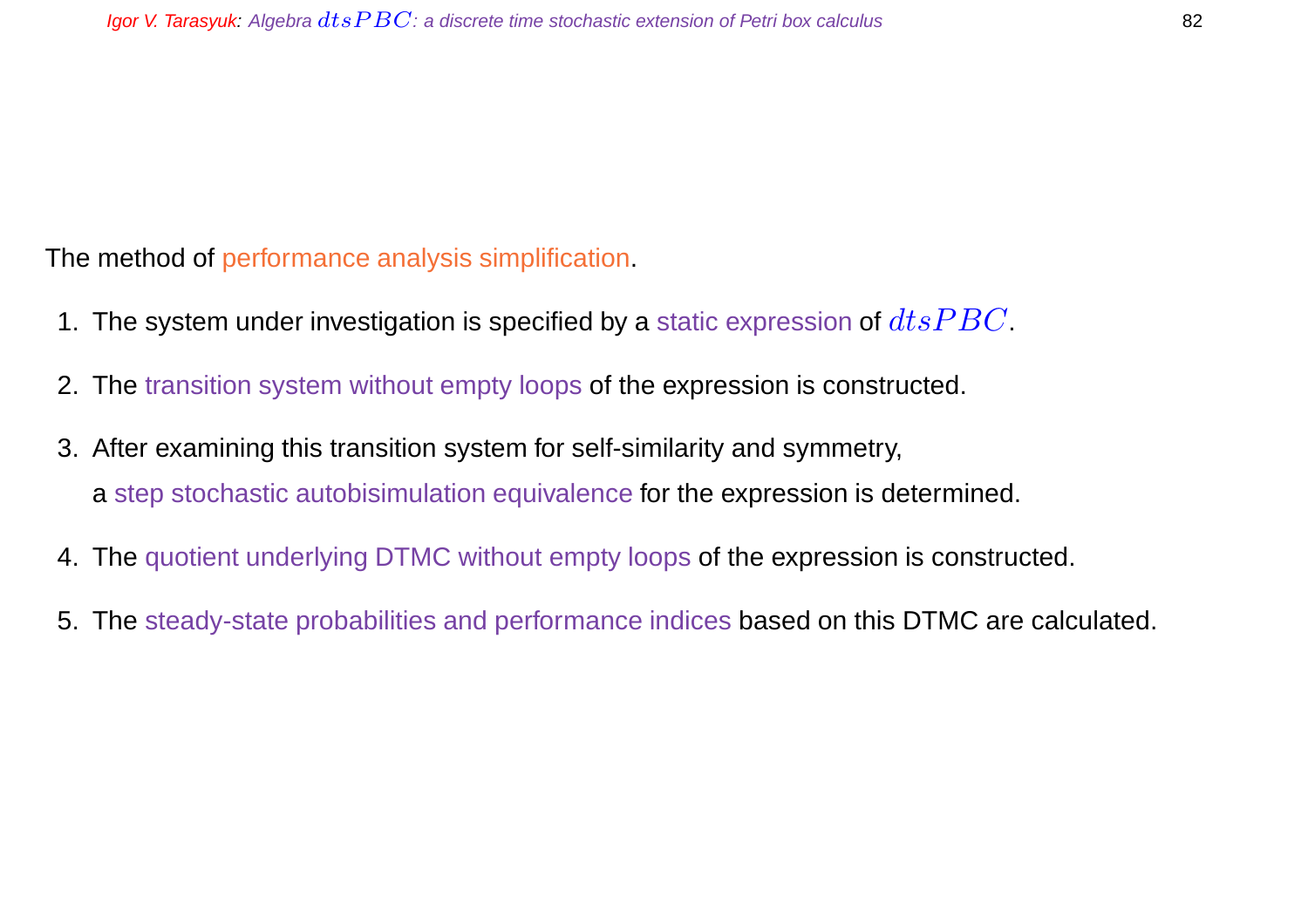# **Preservation by algebraic operations**

**Definition** 33 Let  $\leftrightarrow$  be an equivalence of dynamic expressions. Static expressions  $E$  and  $E'$  are equivalent w.r.t.  $\leftrightarrow$ ,  $E{\leftrightarrow}E',$  if  $\overline{E}{\leftrightarrow}\overline{E'}.$ 

**Proposition** 5 Let  $\star\in\{i,s\},\;\star\star\in\{sto,ts\}$ . The equivalences  $\equiv_\star,\,\Leftrightarrow_\star,\,=_{\star\star}$  are not preserved by algebraic operations.

**Proposition** 6 The equivalence  $\approx$  is preserved by algebraic operations.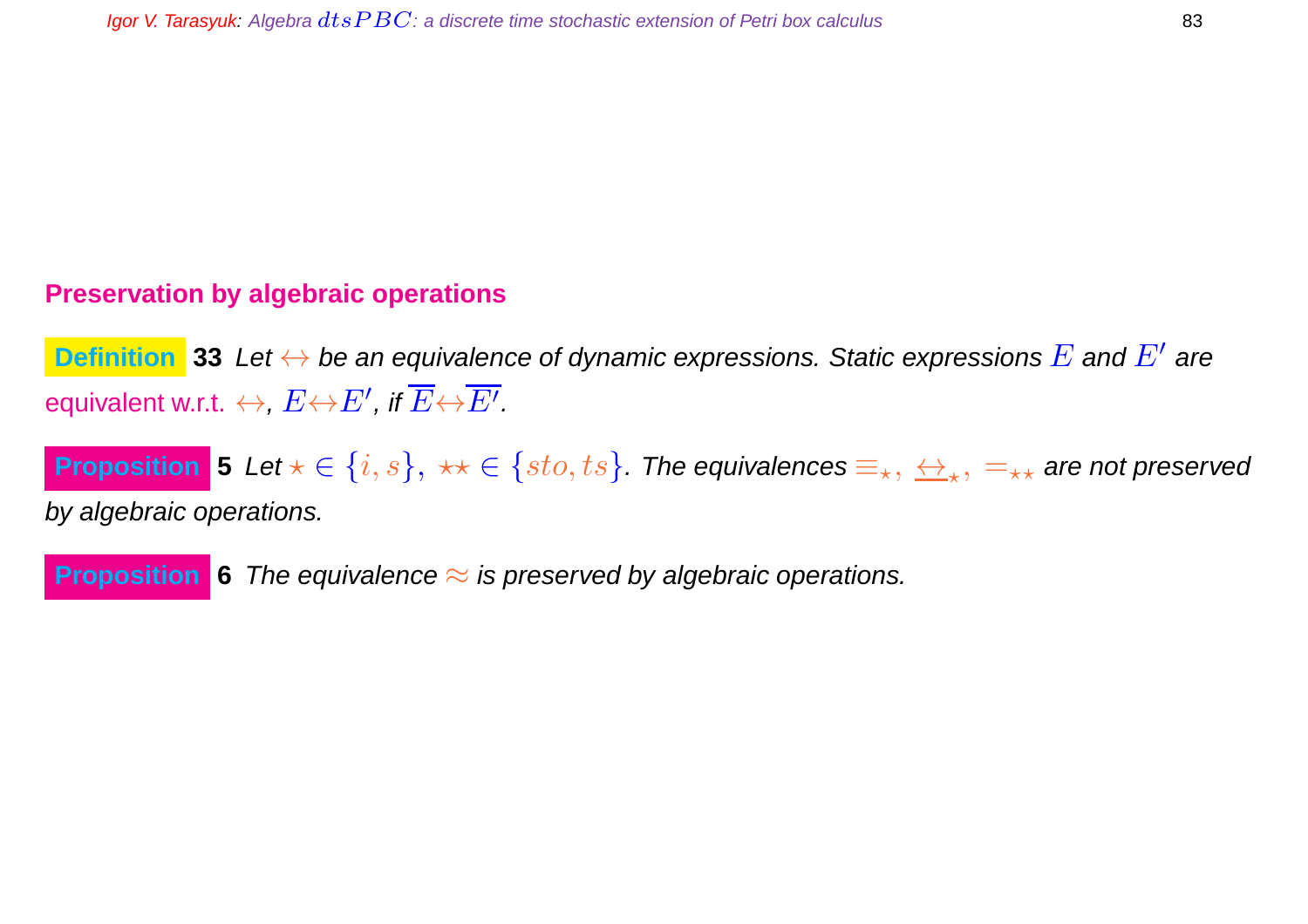

SC1: The equivalences between  $\equiv_{is}$  and  $=_{sto}$  are not congruences

Let  $E=(\{a\},\frac{1}{2})$  $(\frac{1}{2}), E' = (\{a\}, \frac{1}{3})$  $\frac{1}{3})$  and  $F=(\{b\},\frac{1}{2}$  $(\frac{1}{2})$ . We have  $\overline{E}\mathbf{=}_{sto}\overline{E^{\prime}}$ , since  $TS^*(\overline{E})$  and  $TS^*(\overline{E'})$  have the transitions with the multiaction part of labels  $\{a\}$  and probability  $1.$   $\overline{E[]F} {\not\equiv}_{is} \overline{E'[]F},$ since only in  $TS^*(\overline{E'[[F]}$  the probabilities of the transitions with the multiaction parts of labels  $\{a\}$  and  $\{b\}$  are different ( $\frac{1}{3}$  and  $\frac{2}{3}$ , respectively). Thus, no equivalence between  $\equiv_{is}$  and  $=_{{sto}}$  is a congruence. In the figure above  $N_1 = Box_{dts}(\overline{E}),\ N_1' = Box_{dts}(\overline{E'}),\ N_2 = Box_{dts}(\overline{F})$  and  $N = Box_{dts}(\overline{E[|F|}), N' = Box_{dts}(\overline{E'[|F|}).$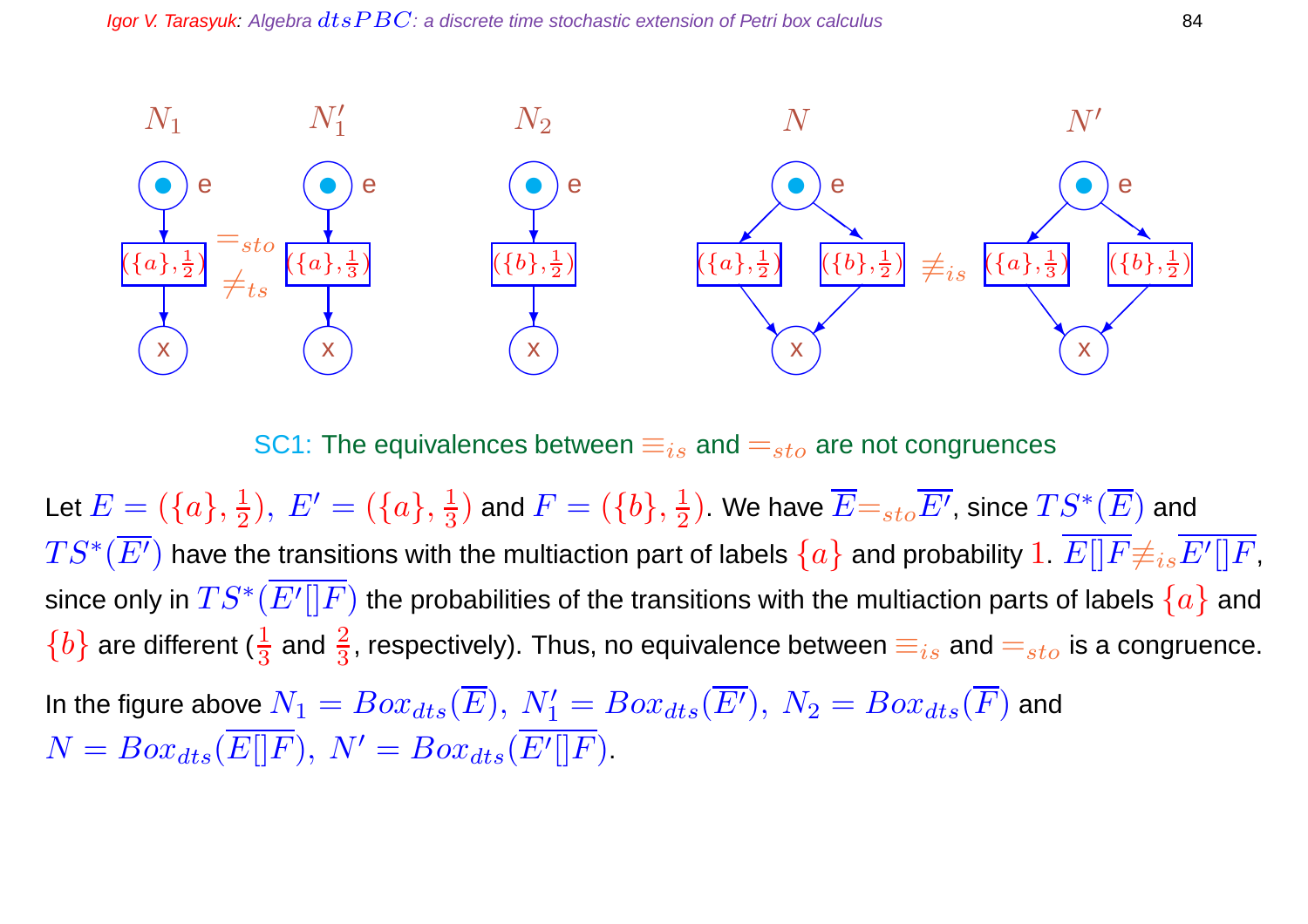Igor V. Tarasyuk: Algebra  $dtsPBC$ : a discrete time stochastic extension of Petri box calculus 85



SC2: The equivalences between  $\equiv_{is}$  and  $=t_s$  are not congruences

Let  $E=(\{a\},\frac{1}{2})$  $(\frac{1}{2}), E' = (\{a\}, \frac{1}{2})$  $(\frac{1}{2});$  Stop and  $F=(\{b\},\frac{1}{2})$  $(\frac{1}{2})$ . We have  $E{=}_{ts}E'$ , since both  $TS(E)$  and  $TS(\overline{E'})$  have the transitions with the multiaction part of labels  $\{a\}$  and probability  $\frac{1}{2}$ .  $\overline{E;F}{\not\equiv_{is}\overline{E';F}}$ , since only in  $TS^*(\overline{E';F})$  no other transition can fire after the transition with the multiaction part of label  $\{a\}.$  Thus, no equivalence between  $\equiv_{is}$  and  $=_{ts}$  is a congruence. In the figure above  $N_1 = Box_{dts}(E),$  $N_1'=Box_{dts}(\overline{E'}),~N_2=Box_{dts}(\overline{F})$  and  $N=Box_{dts}(\overline{E;F}),~N'=Box_{dts}(\overline{E';F}).$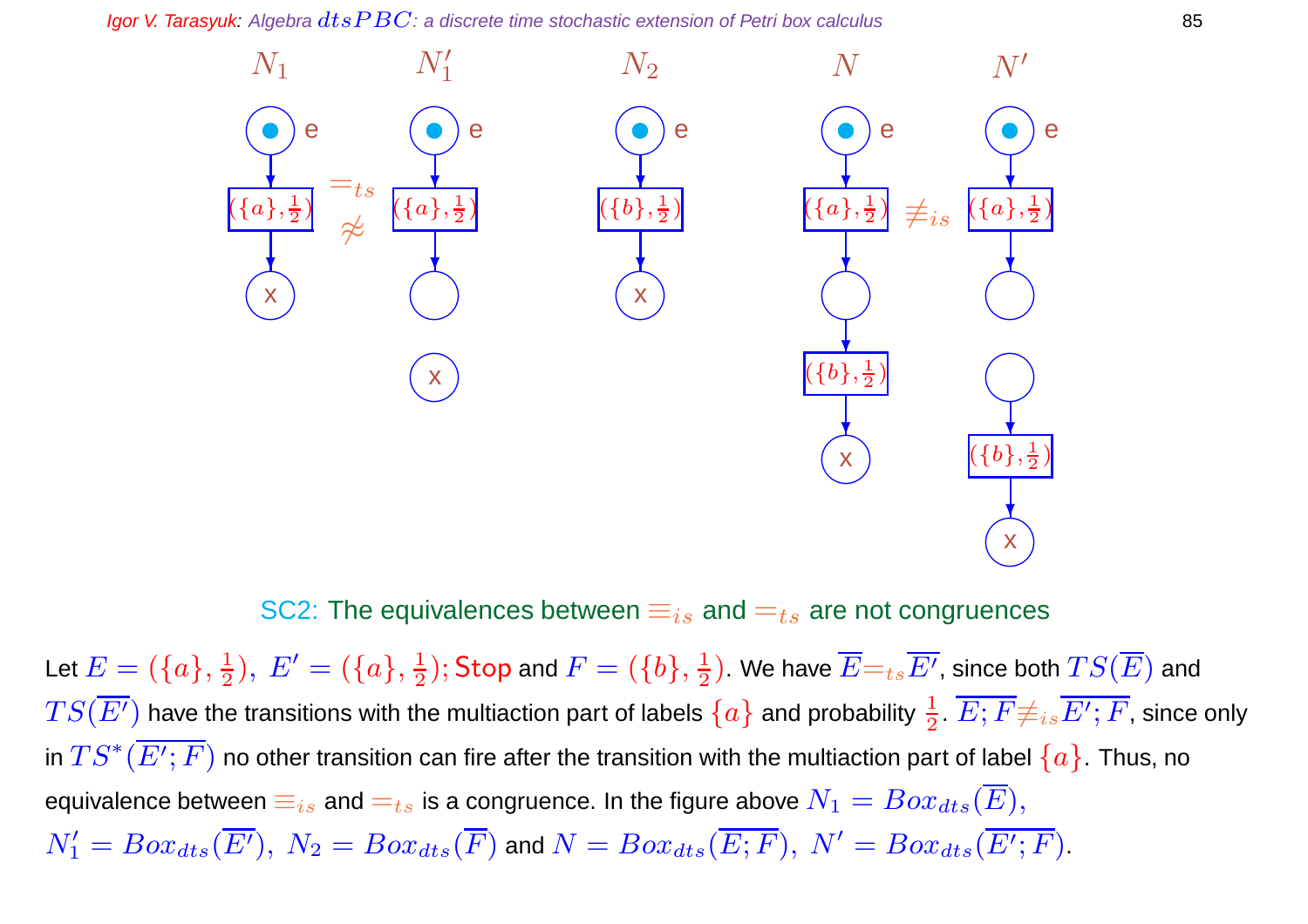For an analogue of  $t_{ts}$  to be a congruence, we have to equip transition systems with two extra transitions skip and redo as in [MVC02].

The equivalences between  $\equiv_{is}$  and  $=_{sto}$  defined on the basis of the enriched transition systems will still be non-congruences by Example SC1.

Let  $E \in RegStatExpr$ .

$$
\overline{E} \stackrel{\text{skip}}{\to} \underline{E} \qquad \qquad \underline{E} \stackrel{\text{redo}}{\to} \overline{E}
$$

**Definition** 34 Let E be a static expression and  $TS(\overline{E}) = (S, L, T, s)$ . The (labeled probabilistic) sr-transition system of  $\overline{E}$  is a quadruple  $TS_{sr}(\overline{E}) = (S_{sr}, L_{sr}, \mathcal{T}_{sr}, s_{sr})$ :

- $S_{sr} = S \cup \{[\underline{E}]_{\approx}\};$
- $\bullet$   $L_{sr} \subseteq (I\!\!N_f^{\mathcal{SL}} \times (0;1]) \cup \{(\textsf{skip},0),(\textsf{redo},1)\},$
- $\mathcal{T}_{sr} = \mathcal{T} \setminus \{([\underline{E}]_{\approx},(\emptyset,1),[\underline{E}]_{\approx})\} \cup \{([\overline{E}]_{\approx},(\text{skip},0),[\underline{E}]_{\approx}),([\underline{E}]_{\approx},(\text{redo}, 1),[\overline{E}]_{\approx})\};$
- $S_{sr} = S$ .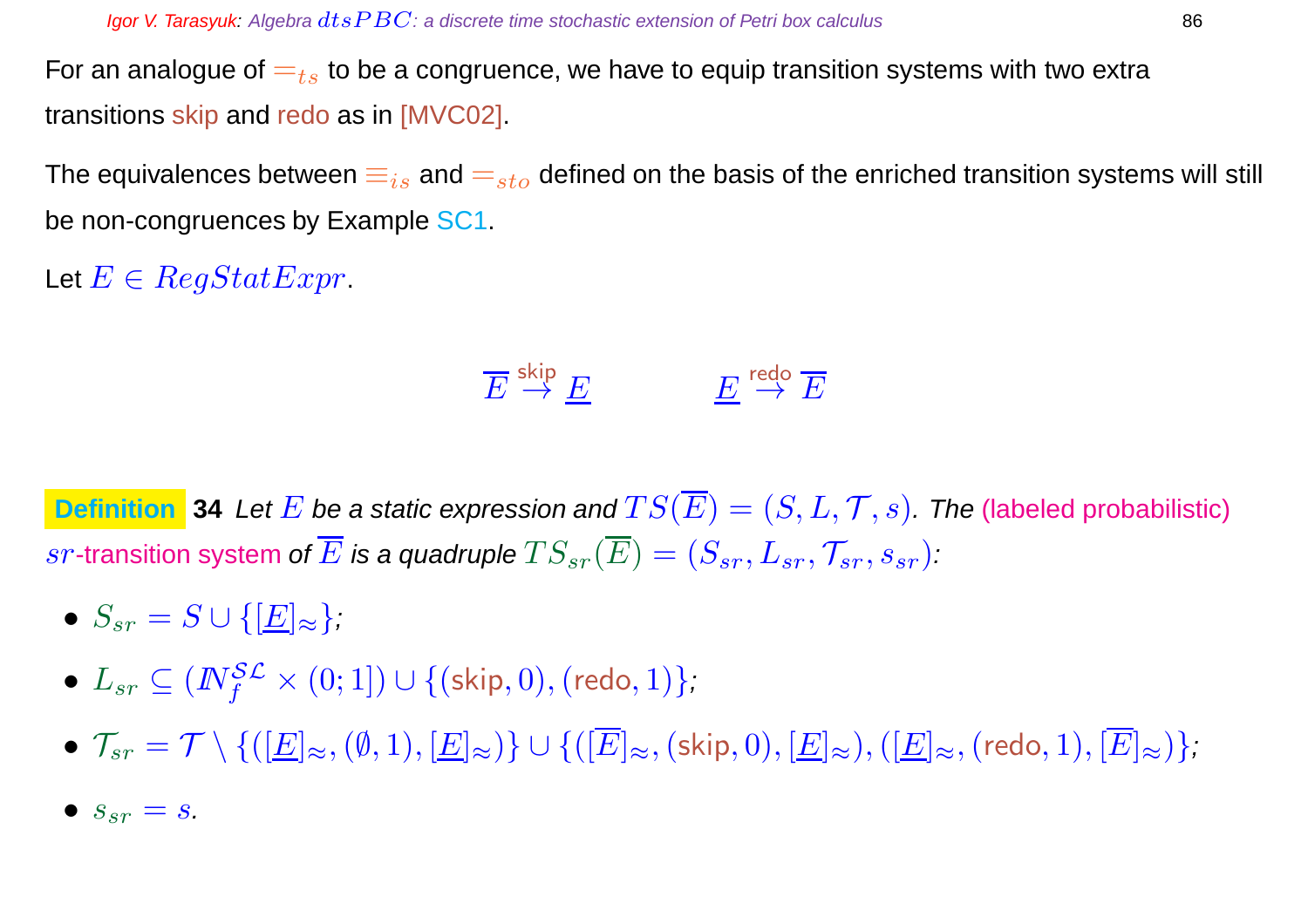**Definition** 35 Let  $E, E'$  be static expressions and  $TS_{sr}(\overline{E}) = (S_{sr}, L_{sr}, \mathcal{T}_{sr}, s_{sr}),$  $TS_{sr}(\overline{E'})=(S'_{sr},L'_{sr},\mathcal{T}'_{sr},s'_{sr})$  be their  $sr$ -transition systems. A mapping  $\beta:S_{sr}\to S'_{sr}$  is an isomorphism between  $TS_{sr}(\overline{E})$  and  $TS_{sr}(\overline{E'})$ ,  $\beta:TS_{sr}(\overline{E})\simeq TS_{sr}(\overline{E'})$ , if

- 1.  $\beta$  is a bijection s.t.  $\beta(s_{sr})=s'_{sr}$  and  $\beta([\underline{E}]_{\approx})=[\underline{E'}]_{\approx}$ ;
- 2.  $\forall s, \tilde{s} \in S_{sr} \forall \Gamma s \stackrel{\Gamma}{\rightarrow} p \tilde{s} \Leftrightarrow \beta(s) \stackrel{\Gamma}{\rightarrow} p \beta(\tilde{s})$ .

Two  $sr$ -transition systems  $TS_{sr}(\overline{E})$  and  $TS_{sr}(\overline{E'})$  are isomorphic,  $TS_{sr}(\overline{E}){\simeq}TS_{sr}(\overline{E'})$ , if  $\exists \beta : TS_{sr}(\overline{E}) \simeq TS_{sr}(\overline{E'}).$ 

For  $E \in RegStatexpr$ , let  $TS_{sr}(E) = TS_{sr}(E)$ .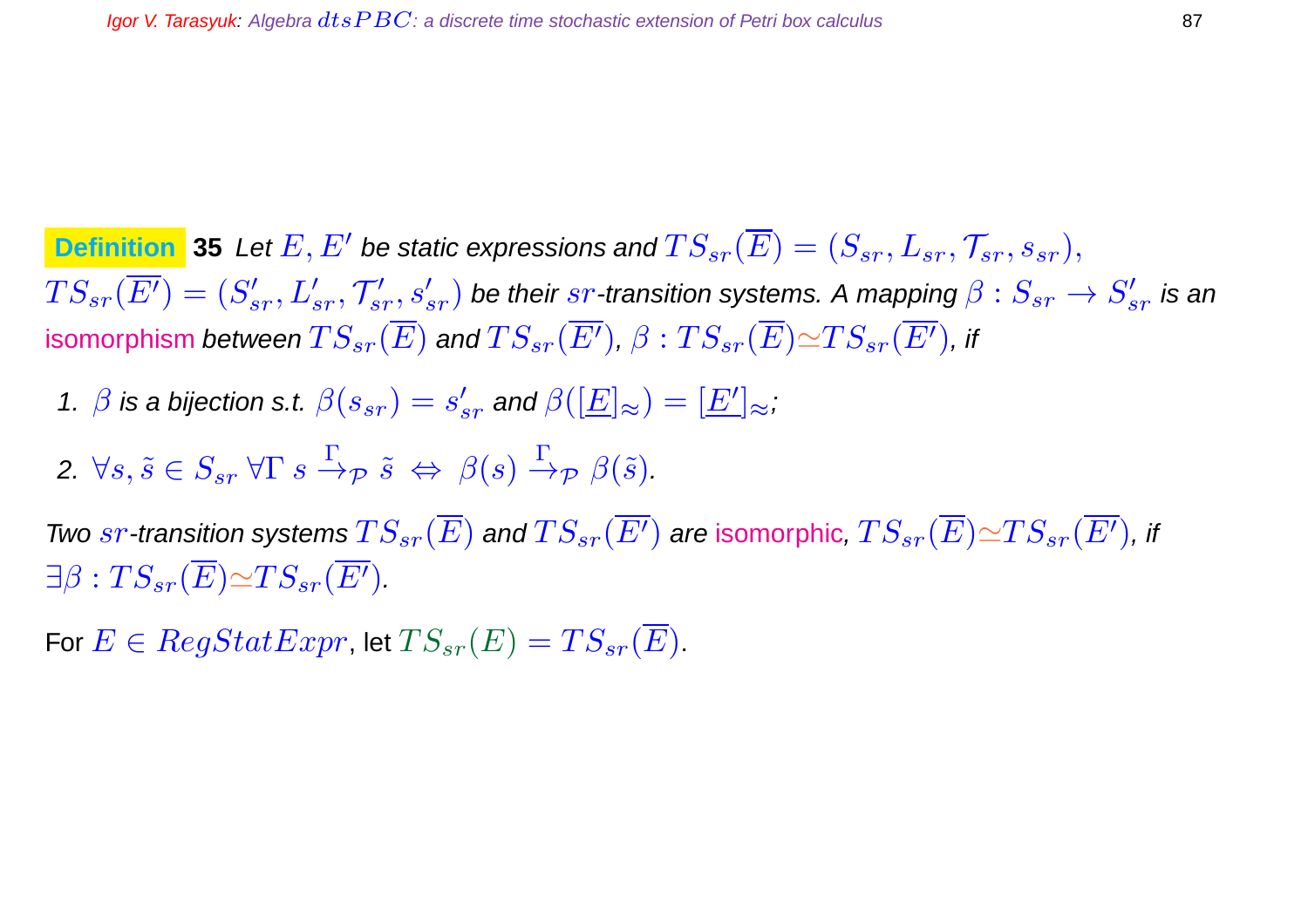Igor V. Tarasyuk: Algebra  $dt$ s  $PBC$ : a discrete time stochastic extension of Petri box calculus 88



TSSR: The  $sr$ -transition systems of  $\overline{E}$  and  $\overline{E;}$  Stop for  $E=(\{a\},\frac{1}{2})$  $\frac{1}{2})$ 

Let  $E=(\{a\},\frac{1}{2})$  $\frac{1}{2}).$  In the figure above the transition systems  $TS_{sr}(E)$  and  $TS_{sr}(E; \mathsf{Stop})$  are presented.

In the latter  $sr$ -transition system the final state can be reached by the transition  $(\textsf{skip}, 0)$  only from the initial state .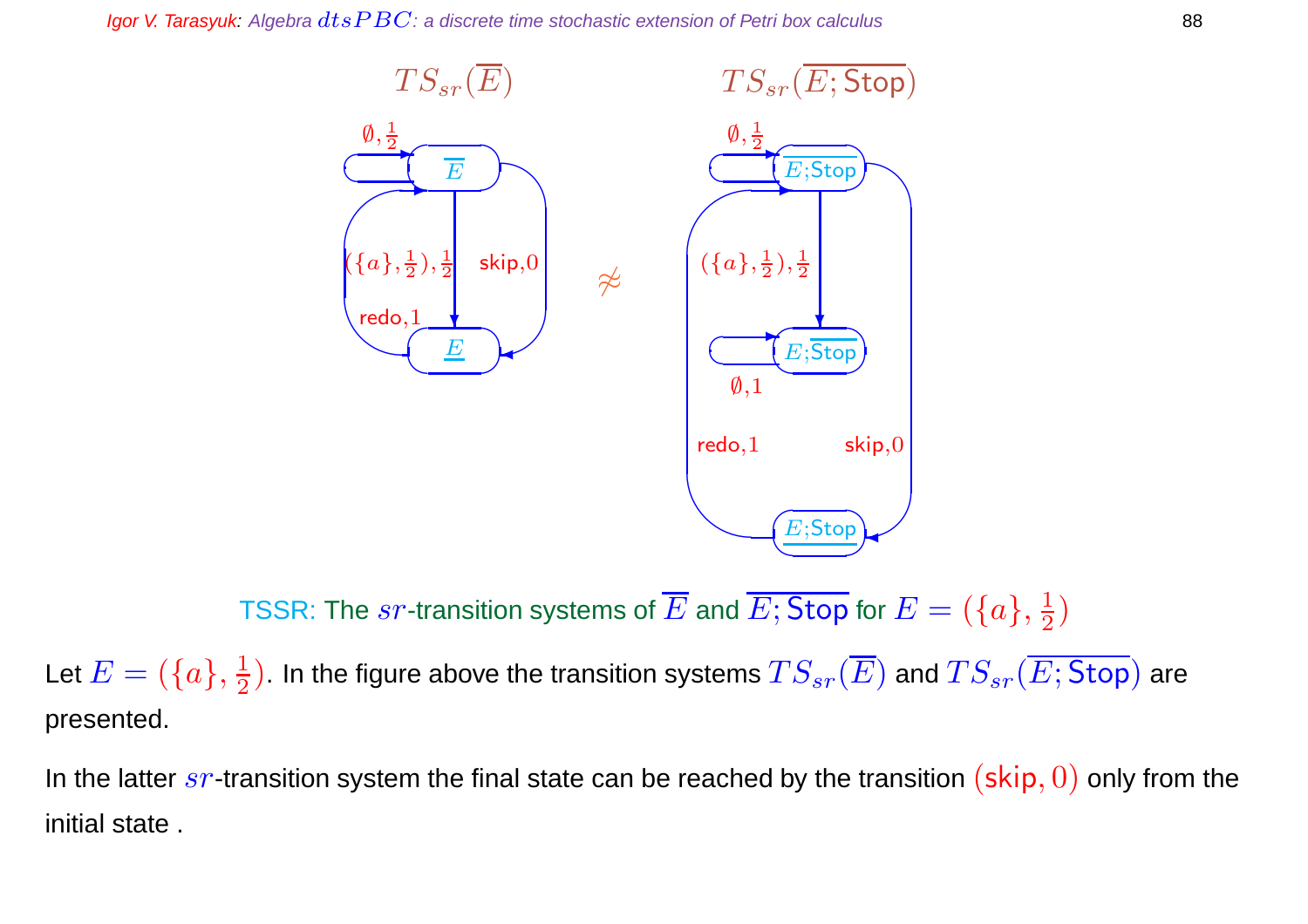# **Definition**  $\overline{\bf 36}$  $\overline{E}$  **and**  $\overline{E'}$  **are isomorphic w.r.t.**  $sr$ **-transition systems,**  $\overline{E} {=} _{tssr} \overline{E'},$  **if**  $TS_{sr}(\overline{E}) \simeq TS_{sr}(\overline{E'}).$

sr-transition systems without empty loops can be defined and the equivalence  $=_{tssr*}$  based on them.

The coincidence of  $=_{tssr}$  and  $=_{tssr*}$  can be proved as for  $=_{ts}$  and  $=_{ts*}$ .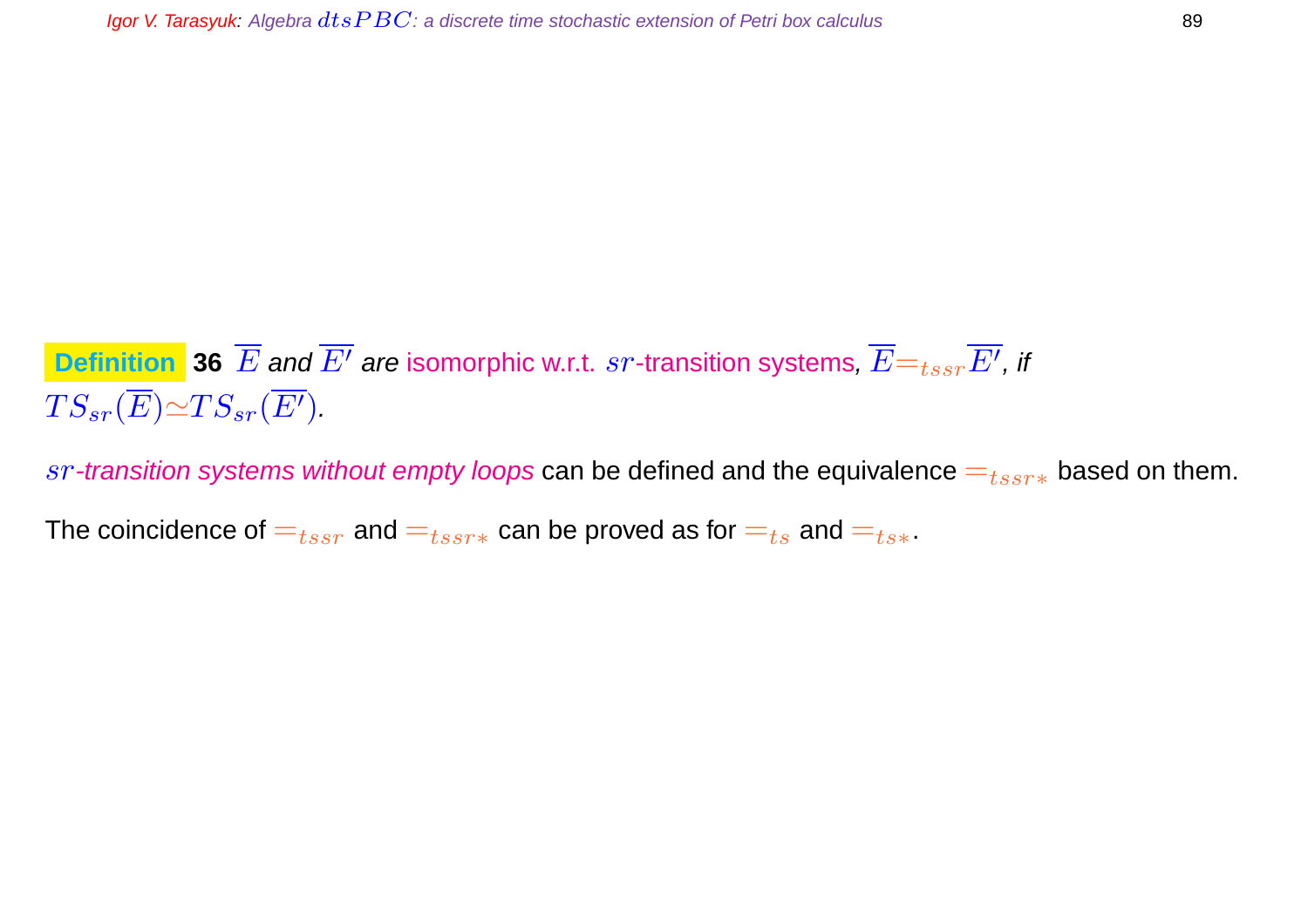

Interrelations of the stochastic equivalences and the new congruence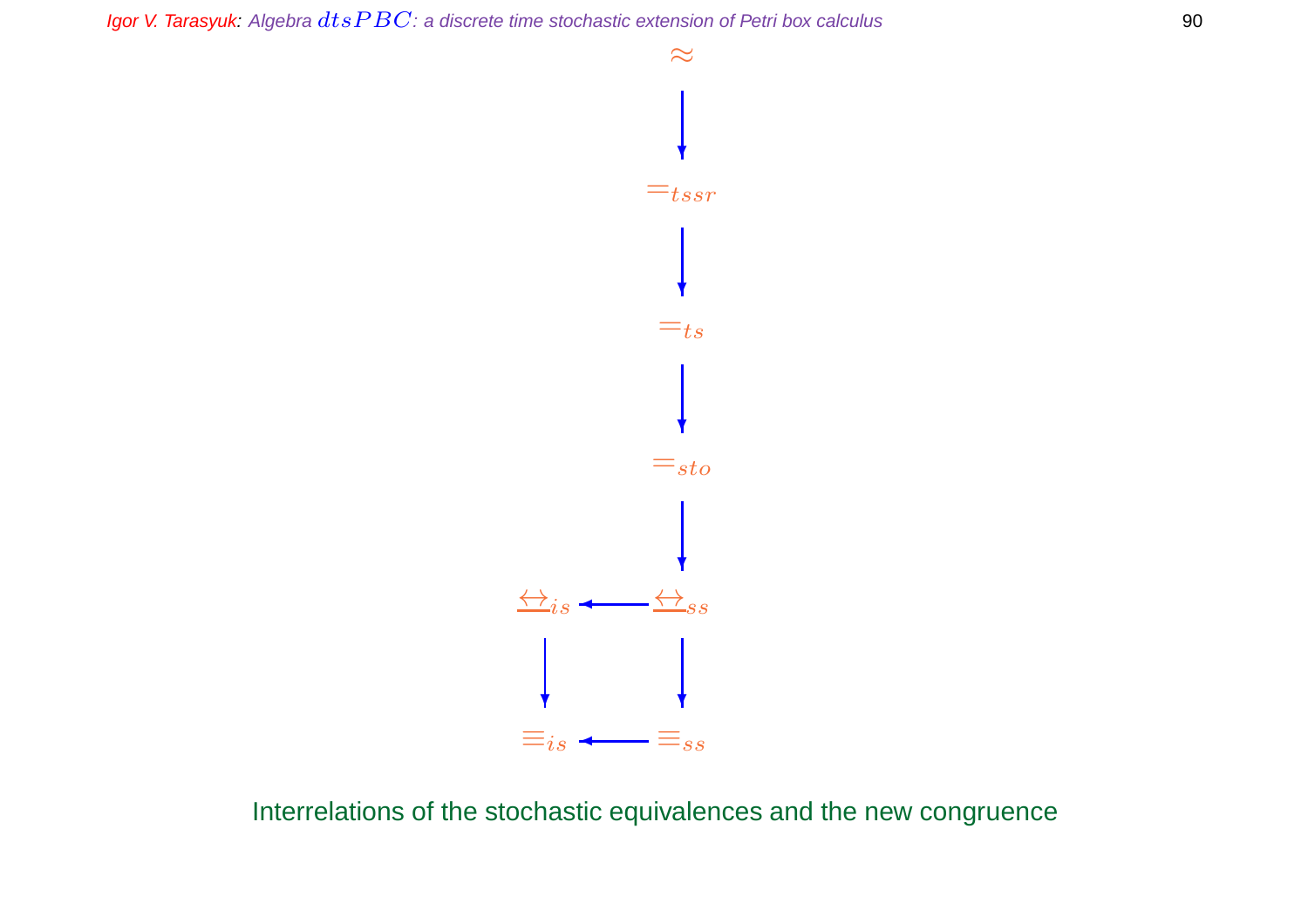# $\bf{Theorem\,\,}$   $\bf{7}$   $\bf{Let} \leftrightarrow, \leftrightarrow\in \{\equiv,\Leftrightarrow,=,\approx\}$  and  $\star,\star\star\in\{.,is,ss,sto,ts,tssr\}.$  For dynamic expressions  $G$  and  $G'$

 $G {\leftrightarrow_\star} G' \;\Rightarrow\; G {\leftrightarrow\!\!\!\!\!\!\!\!\!\!\!\!\!\ {}^{\scriptstyle \star}\times} G'$ 

iff in the graph in figure above there exists a directed path from  $\leftrightarrow_{\star}$  to  $\leftrightarrow_{\star\star}$ .

Validity of the implications

- The implication  $=_{tssr} \rightarrow =_{ts}$  is valid, since  $sr$ -transition systems have more states and transitions than usual ones.
- The implication  $\approx \rightarrow \pm_{ssr}$  is valid, since the  $sr$ -transition system of a dynamic formula is defined based on its structural equivalence class.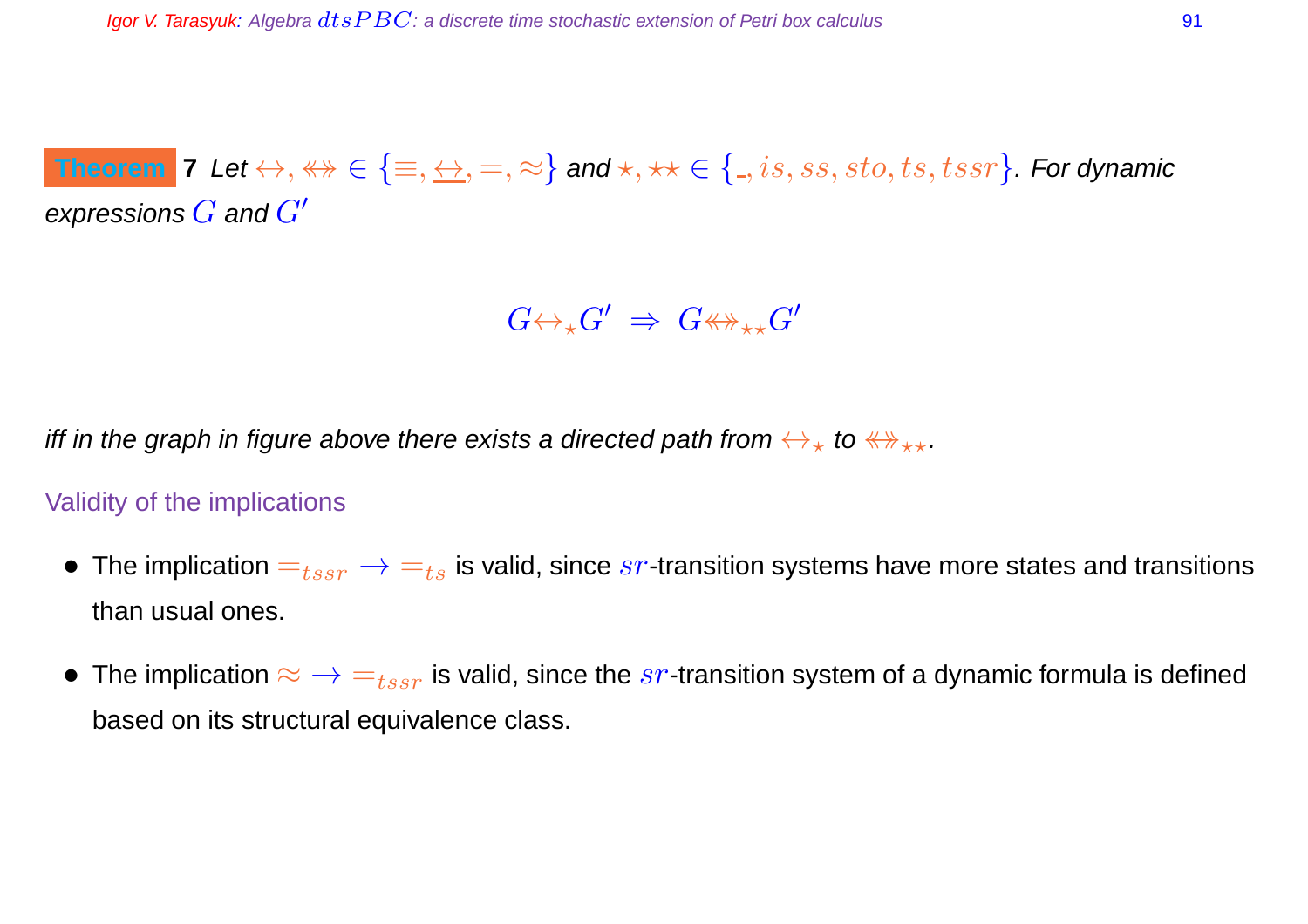### Absence of the additional nontrivial arrows

- $\bullet\,$  Let  $E=(\{a\},\frac{1}{2})$  $(\frac{1}{2})$  and  $E'=(\{a\},\frac{1}{2})$  $\frac{1}{2});$  Stop. We have  $\overline{E}{=}_{ts}\overline{E^{\prime}}$ , see example with Figure SC2. On the other hand,  $\overline{E}\neq_{tssr}\overline{E'}$ , since only in  $TS_{sr}(\overline{E'})$  after the transition with multiaction part of label  $\{a\}$  we do not reach the final state, see Figure TSSR.
- $\bullet\,$  Let  $E=(\{a\},\frac{1}{2})$  $(\{\overline{a}\},\frac{1}{2})$  and  $E'=((\{a\},\frac{1}{2})$  $(\{\hat{a}\},\frac{1}{2})$  $(\frac{1}{2}))$  sy  $a$ . Then  $\overline{E}\mathord=_{tssr}\overline{E'}$ , since  $\overline{E}\mathord=_{ts}\overline{E'}$  by the last example from the equivalence interrelations theorem, and the final states of both  $TS_{sr}(\overline{E'})$  and  $TS_{sr}(E')$  are reachable from the others with "normal" transitions (not with skip only). On the other hand,  $\overline{E}{\not\approx}\overline{E^{\prime}}.$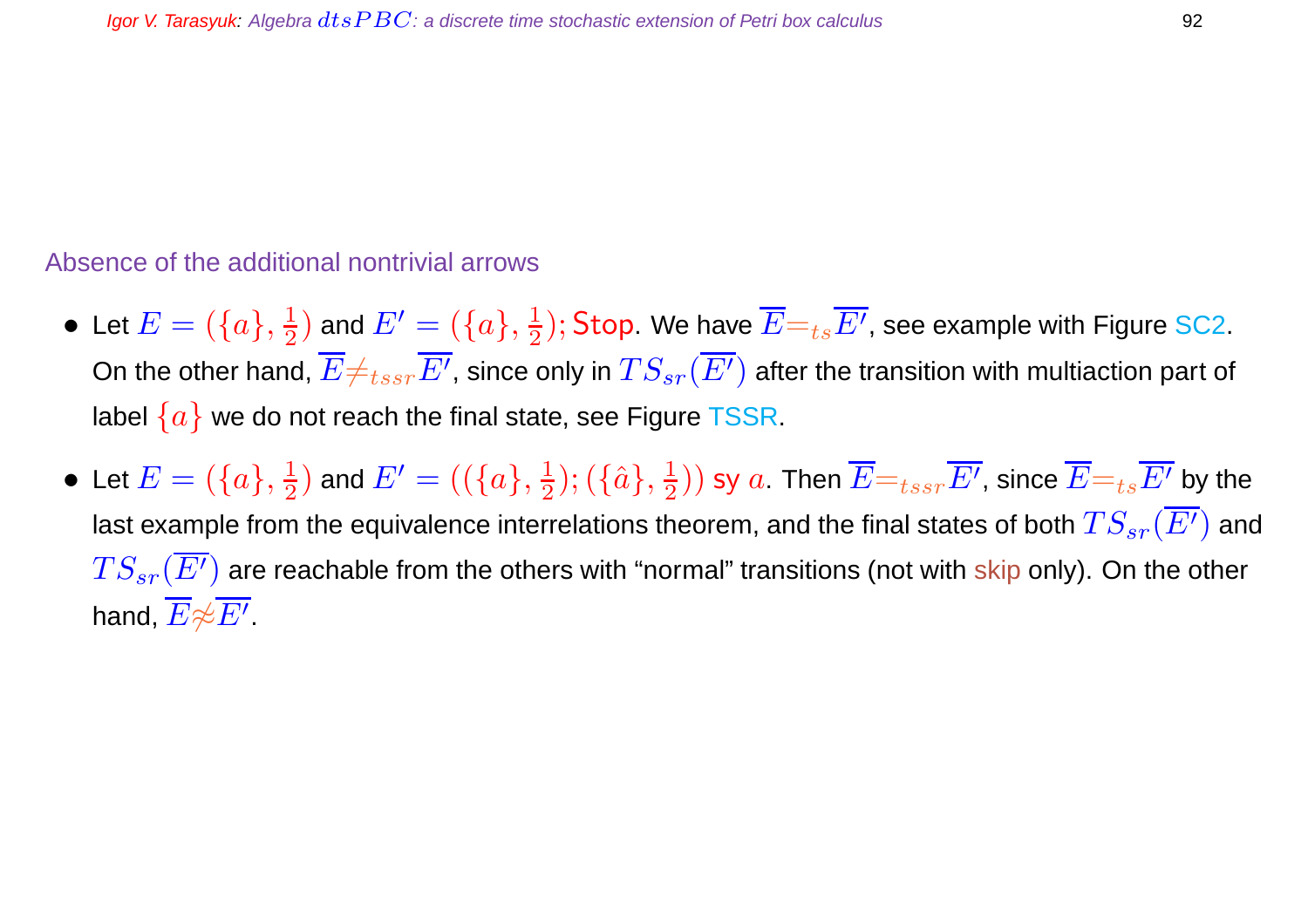# **Theorem**  $\vert$  **8** Let  $a \in Act$  and  $E, E', F \in RegStatExpr.$  If  $\overline{E} =_{tssr}\overline{E'}$  then

- 1.  $\overline{E\circ F} =_{tssr} \overline{E'\circ F}$ ,  $\overline{F\circ E} =_{tssr} \overline{F\circ E'}$ ,  $\circ \in \{\,;\,|\},\|$ ;
- 2.  $E[f]{=}_{tssr}E^{\prime}[f]$ ,
- 3.  $\overline{E \circ a} =_{tssr} \overline{E' \circ a}$ ,  $\circ \in \{rs, sy\}$ ;
- 4.  $[E*F*K]=_{tssr}[E'*F*K], [F*E*K]=_{tssr}[F*E'*K], [F*K * E]=_{tssr}[F*K * E'].$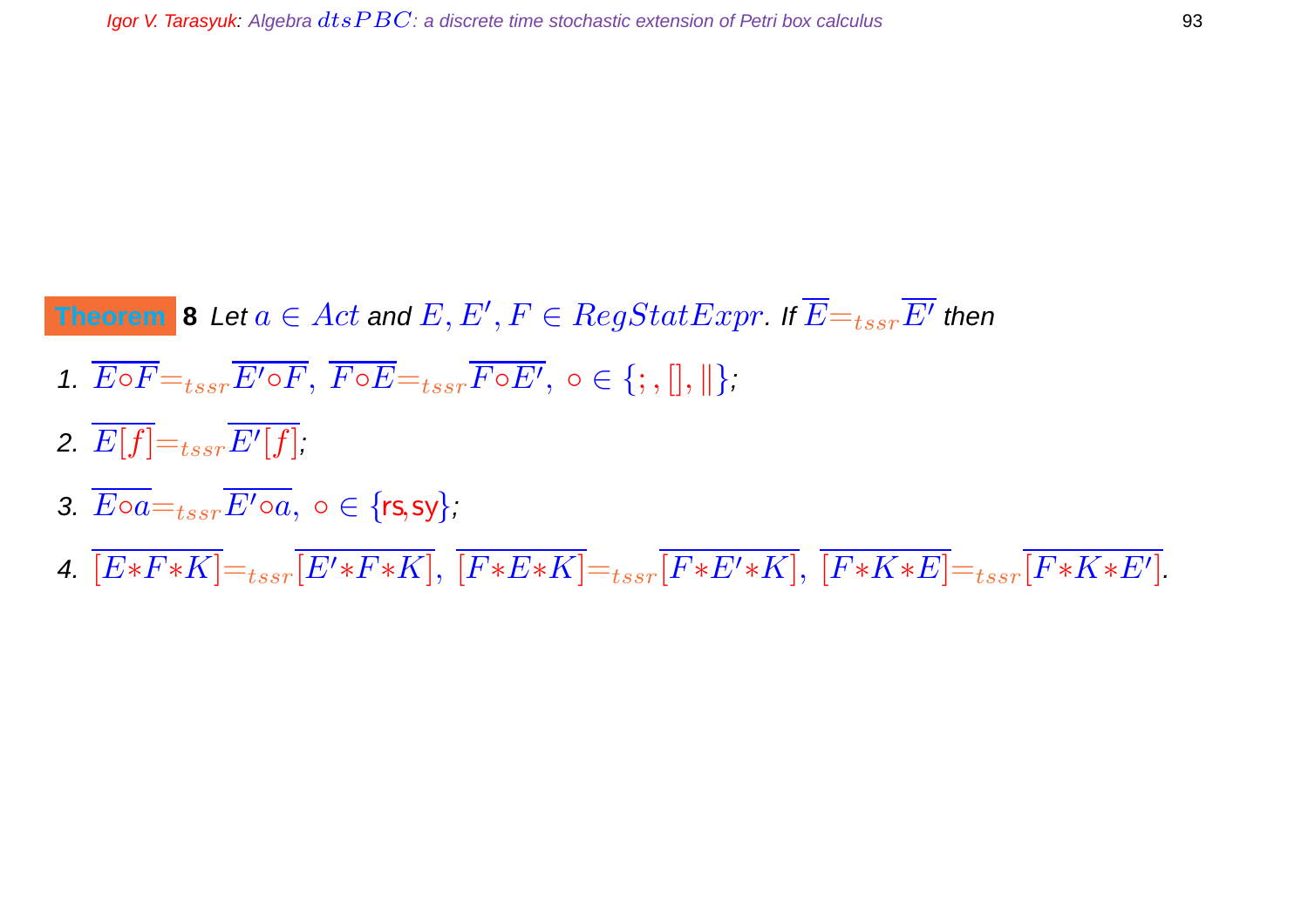# **Shared memory system**

# The standard system

# A model of two processors accessing a common shared memory [MBCDF95]



# The diagram of the shared memory system

After activation of the system, two processors are active, and the common memory is available. Each processor can request an access to the memory.

When a processor starts an acquisition of the memory, another processor waits until the former one ends its operations, and the system returns to the state with both active processors and the available memory.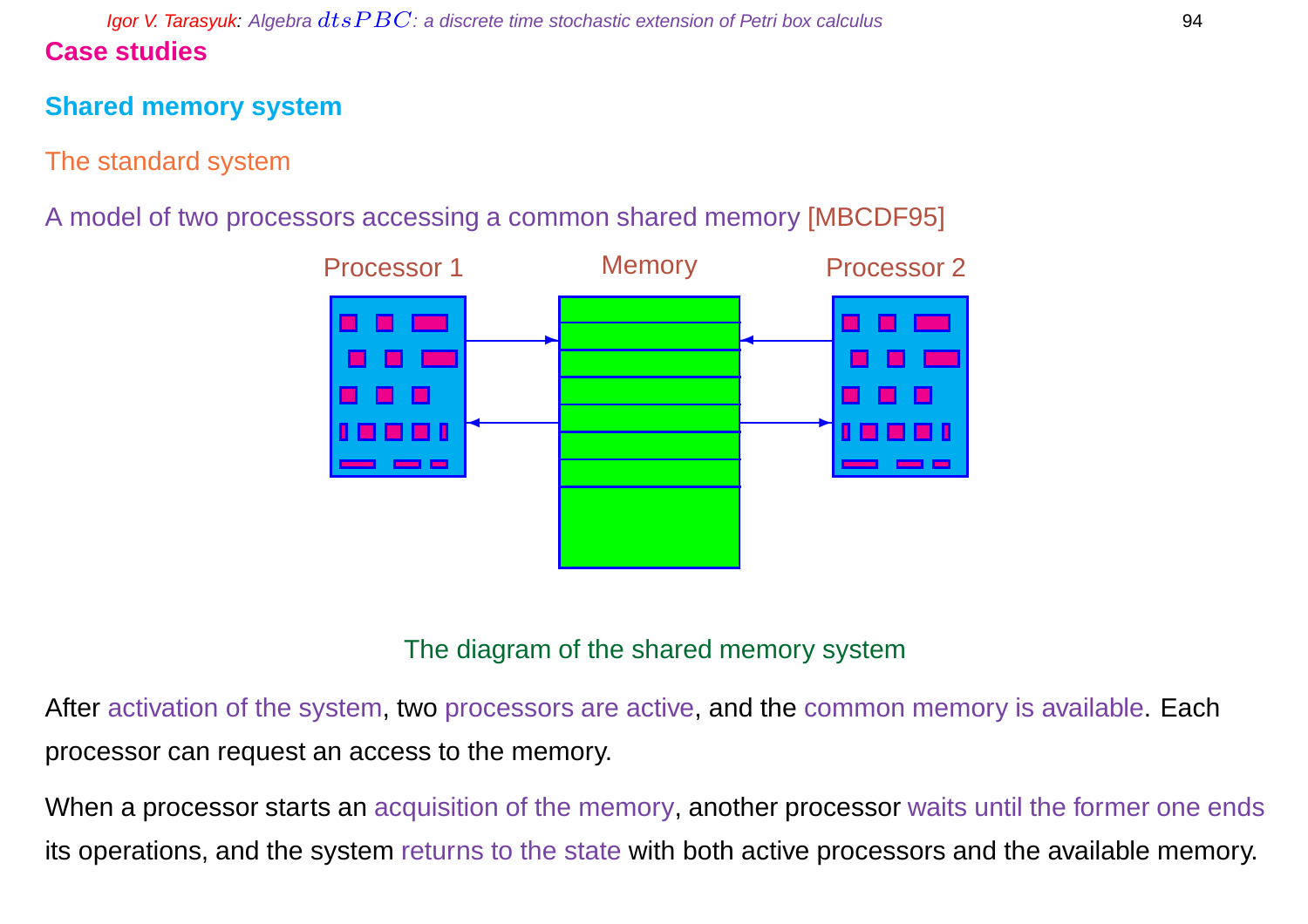a corresponds to the system activation.

 $r_i$   $(1 \leq i \leq 2)$  represent the common memory request of processor i.

 $b_i$  and  $e_i$  correspond to the beginning and the end of the common memory access of processor i.

The other actions are used for communication purpose only.

The static expression of the first processor is

 $E_1 = [(\{x_1\}, \frac{1}{2}]$  $\frac{1}{2}$ ) \* (( $\{r_1\}, \frac{1}{2}$  $(\{b_1,y_1\},\frac{1}{2})$  $(\{e_1,z_1\},\frac{1}{2})$  $(\frac{1}{2})$   $*$  Stop].

The static expression of the second processor is

 $E_2=[(\{x_2\},\frac{1}{2}$  $\frac{1}{2}$ ) \* (( $\{r_2\},\frac{1}{2}$  $(\{b_2,y_2\},\frac{1}{2})$  $(\{e_2,z_2\},\frac{1}{2})$  $(\frac{1}{2})$   $*$  Stop].

The static expression of the shared memory is

 $E_3 = [(\lbrace a, \widehat{x_1}, \widehat{x_2} \rbrace, \frac{1}{2}]$  $(\{ \widehat{y_1} \}, \frac{1}{2})$  \*  $(((\{\widehat{y_1}\}, \frac{1}{2})$  $(\{\hat{z_1}\},\{\{2\}\})$  $(\frac{1}{2}))[[((\{\hat{y_2}\},\frac{1}{2}% )^{2}](\vec{y_1}+\vec{y_2})^2]$  $(\{\hat{z_2}\},\frac{1}{2})$  $(\frac{1}{2}))) *$  Stop].

The static expression of the shared memory system with two processors is

 $E = (E_1||E_2||E_3)$  sy  $x_1$  sy  $x_2$  sy  $y_1$  sy  $y_2$  sy  $z_1$  sy  $z_2$  rs  $x_1$  rs  $x_2$  rs  $y_1$  rs  $y_2$  rs  $z_1$  rs  $z_2$ .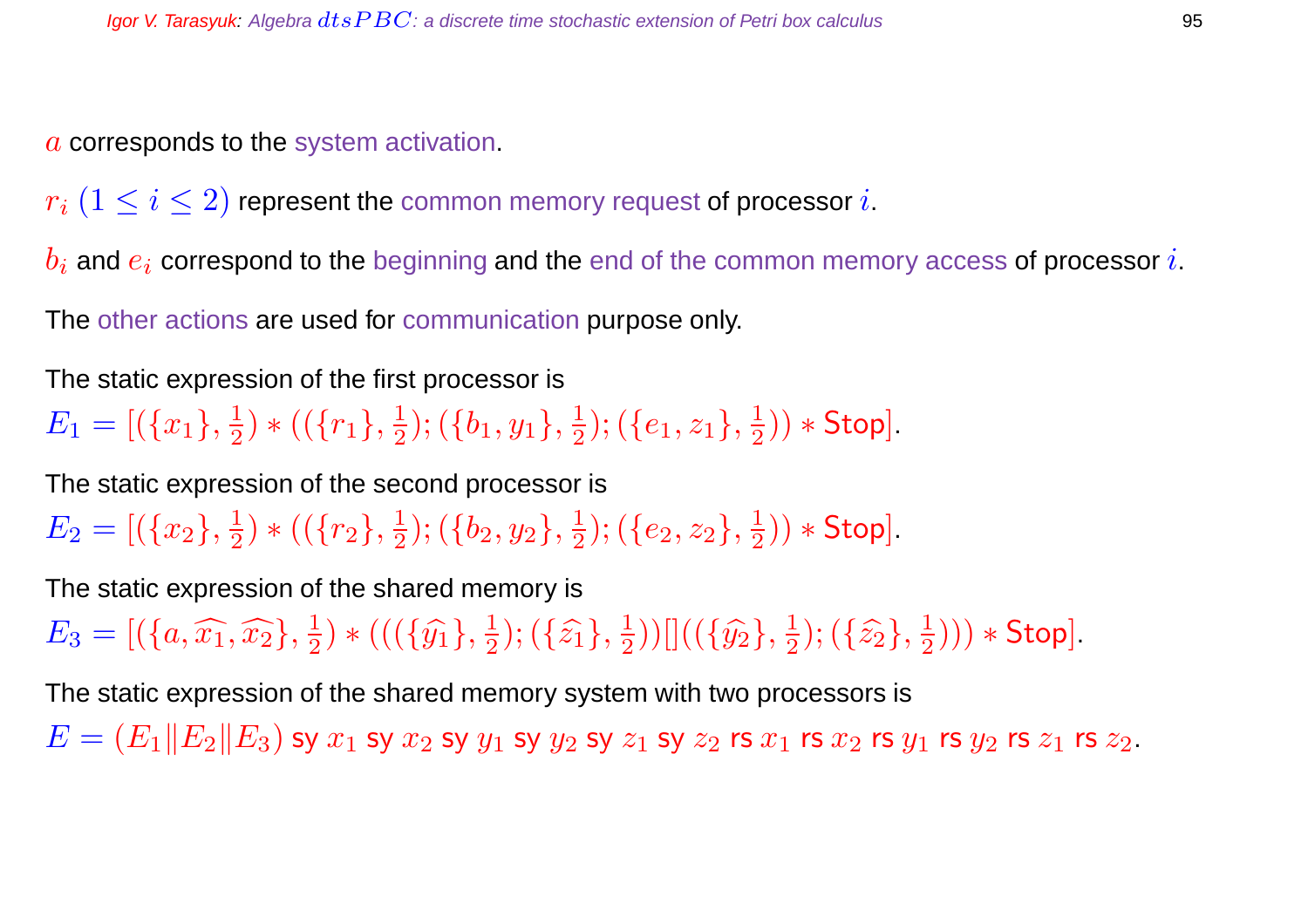$DR(\overline{E})$  consists of

 $s_1 = [([({x_1}, {x_1})^2$  $\frac{1}{2}$ ) \* (( $\{r_1\},\frac{1}{2}$  $(\frac{1}{2}); (\{b_1, y_1\}, \frac{1}{2})$  $(\{e_1,z_1\},\frac{1}{2})$  $(\frac{1}{2})$   $*$  Stop]  $\|[(x_2], \frac{1}{2}]$  $\frac{1}{2}$ ) \* (( $\{r_2\},\frac{1}{2}$  $(\{b_2,y_2\},\frac{1}{2})$  $(\{e_2,z_2\},\frac{1}{2})$  $(\frac{1}{2})$   $*$  Stop]  $\| [ (\{a, \widehat{x_1}, \widehat{x_2}\}, \frac{1}{2}]$  $(\{\hat{y_1}\},\frac{1}{2})$  \* (( $(\{\hat{y_1}\},\frac{1}{2})$  $(\{\hat{z_1}\},\{\{2\}\})$  $(\frac{1}{2}))[[((\{\hat{y_2}\},\frac{1}{2}% )^{2}](\vec{y_1}+\vec{y_2})]$  $(\{\hat{z_2}\},\frac{1}{2})$  $(\frac{1}{2}))) * \mathsf{Stop}])$ sy  $x_1$  sy  $x_2$  sy  $y_1$  sy  $y_2$  sy  $z_1$  sy  $z_2$  rs  $x_1$  rs  $x_2$  rs  $y_1$  rs  $y_2$  rs  $z_1$  rs  $z_2|_{\approx}$ ,  $s_2 = [([({x_1}, \frac{1}{2}$  $\frac{1}{2}$ ) \* (( $\{r_1\},\frac{1}{2}$  $(\{b_1,y_1\},\frac{1}{2})$  $(\{e_1,z_1\},\frac{1}{2})$  $(\frac{1}{2})$   $*$  Stop]  $\|[(x_2], \frac{1}{2}]$  $\frac{1}{2}$ ) \* (( $\{r_2\},\frac{1}{2}$  $(\{b_2,y_2\},\frac{1}{2})$  $(\{e_2,z_2\},\frac{1}{2})$  $(\frac{1}{2})$   $*$  Stop]  $\| [ (\{a, \widehat{x_1}, \widehat{x_2}\}, \frac{1}{2}]$  $(\{\hat{y_1}\},\frac{1}{2})$  \* (( $(\{\hat{y_1}\},\frac{1}{2})$  $(\{\hat{z_1}\},\{\{2\}\})$  $(\frac{1}{2})) [ ] (({\hat{y_2}}, \frac{1}{2})$  $(\{\hat{z_2}\},\frac{1}{2})$  $(\frac{1}{2}))) * \mathsf{Stop}])$ sy  $x_1$  sy  $x_2$  sy  $y_1$  sy  $y_2$  sy  $z_1$  sy  $z_2$  rs  $x_1$  rs  $x_2$  rs  $y_1$  rs  $y_2$  rs  $z_1$  rs  $z_2]_{\approx}$ ,

 $s_3 = [([({x_1}, {x_2})$  $(\{r_1\},\frac{1}{2})$  $(\{b_1,y_1\},\frac{1}{2})$  $(\{e_1,z_1\},\frac{1}{2})$  $(\frac{1}{2})$   $*$  Stop]  $\|[(x_2], \frac{1}{2}]$  $\frac{1}{2}$ ) \* (( $\{r_2\},\frac{1}{2}$  $(\{b_2,y_2\},\frac{1}{2})$  $(\{e_2,z_2\},\frac{1}{2})$  $(\frac{1}{2})$   $*$  Stop]  $\| [ (\{a, \widehat{x_1}, \widehat{x_2}\}, \frac{1}{2}]$  $(\{\hat{y_1}\},\frac{1}{2})$  \*  $(((\{\hat{y_1}\},\frac{1}{2})$  $(\{\hat{z_1}\},\{\{2\}\})$  $(\frac{1}{2}))[[((\{\hat{y_2}\},\frac{1}{2}% )^{2}](\vec{y_1}+\vec{y_2})^2]$  $(\{\hat{z_2}\},\frac{1}{2})$  $(\frac{1}{2}))) * \mathsf{Stop}])$ sy  $x_1$  sy  $x_2$  sy  $y_1$  sy  $y_2$  sy  $z_1$  sy  $z_2$  rs  $x_1$  rs  $x_2$  rs  $y_1$  rs  $y_2$  rs  $z_1$  rs  $z_2|_{\approx}$ ,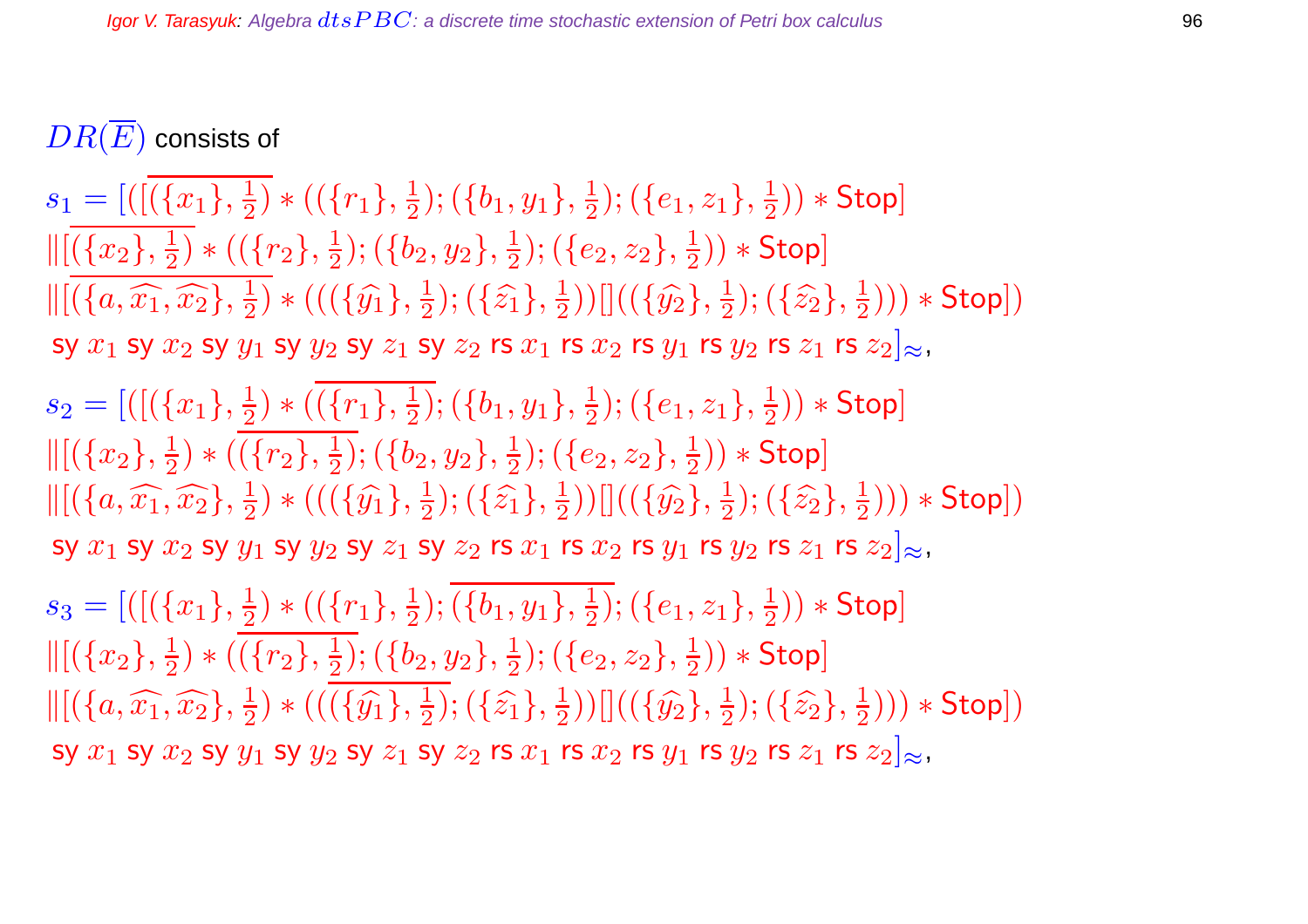$s_4 = [([({x_1}, {x_1})^2$  $(\{r_1\},\frac{1}{2})$  $(\{b_1,y_1\},\frac{1}{2})$  $(\{e_1,z_1\},\frac{1}{2})$  $(\frac{1}{2})$   $*$  Stop]  $\|[(x_2], \frac{1}{2}]$  $\frac{1}{2}$ ) \* (( $\{r_2\},\frac{1}{2}$  $(\{b_2,y_2\},\frac{1}{2})$  $(\{e_2,z_2\},\frac{1}{2})$  $(\frac{1}{2})$   $*$  Stop]  $\| [ (\{a, \widehat{x_1}, \widehat{x_2}\}, \frac{1}{2}]$  $(\{\hat{y_1}\},\frac{1}{2})$  \* (( $(\{\hat{y_1}\},\frac{1}{2})$  $(\{\hat{z_1}\},\{\{2\}\})$  $(\frac{1}{2}))[[((\{\hat{y_2}\},\frac{1}{2}% )^{2}](\vec{y_1}+\vec{y_2})^2]$  $(\{\hat{z_2}\},\frac{1}{2})$  $(\frac{1}{2}))) * \mathsf{Stop}])$ sy  $x_1$  sy  $x_2$  sy  $y_1$  sy  $y_2$  sy  $z_1$  sy  $z_2$  rs  $x_1$  rs  $x_2$  rs  $y_1$  rs  $y_2$  rs  $z_1$  rs  $z_2|_{\approx}$ ,  $s_5 = [([({x_1}, \frac{1}{2}$  $\frac{1}{2}$ ) \* (( $\{r_1\},\frac{1}{2}$  $(\frac{1}{2}); (\{b_1, y_1\}, \frac{1}{2})$  $(\{e_1,z_1\},\frac{1}{2})$  $(\frac{1}{2})$   $*$  Stop]  $\|[(x_2], \frac{1}{2}]$  $(\overline{\{r_2\}},\frac{1}{2})$  $(\{b_2,y_2\},\frac{1}{2})$  $(\{e_2,z_2\},\frac{1}{2})$  $(\frac{1}{2})$   $*$  Stop]  $\| [ (\{a, \widehat{x_1}, \widehat{x_2}\}, \frac{1}{2}]$  $(\{\hat{y_1}\},\frac{1}{2})$  \* (( $(\{\hat{y_1}\},\frac{1}{2})$  $(\{\widehat{z_1}\},\{\frac{1}{2}\})$  $(\frac{1}{2}))[[((\{\hat{y_2}\},\frac{1}{2}% )^{2}](\vec{y_1}+\vec{y_2})^2]$  $(\{\hat{z_2}\},\{\frac{1}{2}\})$  $(\frac{1}{2}))) * \mathsf{Stop}])$ sy  $x_1$  sy  $x_2$  sy  $y_1$  sy  $y_2$  sy  $z_1$  sy  $z_2$  rs  $x_1$  rs  $x_2$  rs  $y_1$  rs  $y_2$  rs  $z_1$  rs  $z_2]_{\approx}$ ,  $s_6 = [([({x_1}, \frac{1}{2}$  $\frac{1}{2}$ ) \* (( $\{r_1\}, \frac{1}{2}$  $(\{b_1,y_1\},\frac{1}{2})$  $(\{e_1,z_1\},\frac{1}{2})$  $(\frac{1}{2})$   $*$  Stop]  $\|[(x_2), \frac{1}{2}]$  $(\overline{\{r_2\}},\frac{1}{2})$  $(\{b_2,y_2\},\frac{1}{2})$  $(\{e_2,z_2\},\frac{1}{2})$  $(\frac{1}{2})$   $*$  Stop]  $\| [ (\{a, \widehat{x_1}, \widehat{x_2}\}, \frac{1}{2}]$  $(\{\hat{y_1}\},\frac{1}{2})$  \* (( $(\{\hat{y_1}\},\frac{1}{2})$  $(\{\hat{z_1}\},\{\{2\}\})$  $(\frac{1}{2}))[[((\{\hat{y_2}\},\frac{1}{2}$  $(\{\hat{z_2}\},\frac{1}{2})$  $(\frac{1}{2}))) * \mathsf{Stop}])$ sy  $x_1$  sy  $x_2$  sy  $y_1$  sy  $y_2$  sy  $z_1$  sy  $z_2$  rs  $x_1$  rs  $x_2$  rs  $y_1$  rs  $y_2$  rs  $z_1$  rs  $z_2|_{\approx}$ ,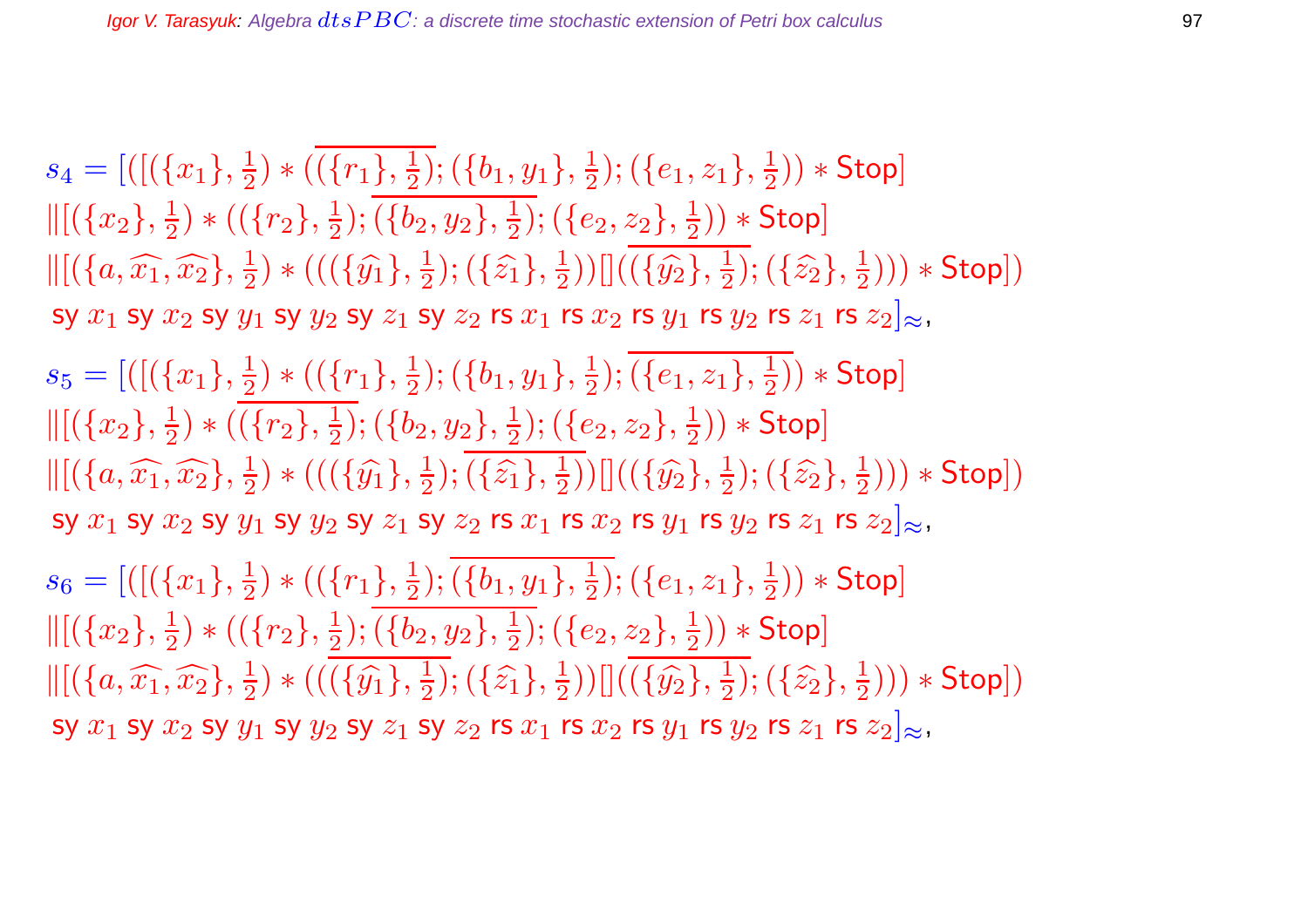$s_7=[([(\lbrace x_1 \rbrace , \frac{1}{2}$  $(\frac{1}{2}) * ((r_1), \frac{1}{2})$  $(\{b_1,y_1\},\frac{1}{2})$  $(\{e_1,z_1\},\frac{1}{2})$  $(\frac{1}{2})$   $*$  Stop]  $\|[(\{x_2\},\frac{1}{2}]$  $(\overline{\{r_2\}},\frac{1}{2})$  $(\{b_2,y_2\},\frac{1}{2})$  $(\{e_2,z_2\},\frac{1}{2})$  $(\frac{1}{2})$   $*$  Stop]  $\| [ (\{a, \widehat{x_1}, \widehat{x_2}\}, \frac{1}{2}]$  $(\{ \widehat{y_1} \}, \frac{1}{2})$  \*  $(((\{\widehat{y_1}\}, \frac{1}{2})$  $(\{\hat{z_1}\},\{\{2\}\})$  $(\frac{1}{2}))[[((\{\hat{y_2}\},\frac{1}{2}% )^{2}](\vec{y_1}+\vec{y_2})]$  $(\{z_2\},\frac{1}{2})$  $(\frac{1}{2}))) * \mathsf{Stop}])$ sy  $x_1$  sy  $x_2$  sy  $y_1$  sy  $y_2$  sy  $z_1$  sy  $z_2$  rs  $x_1$  rs  $x_2$  rs  $y_1$  rs  $y_2$  rs  $z_1$  rs  $z_2]_{\approx}$ ,  $s_8 = [([({x_1}, \frac{1}{2}$  $(\frac{1}{2}) * ((r_1), \frac{1}{2})$  $(\{b_1,y_1\},\frac{1}{2})$  $(\{e_1,z_1\},\frac{1}{2})$  $(\frac{1}{2})$   $*$  Stop]  $\|[(x_2], \frac{1}{2}]$  $\frac{1}{2}$ ) \* (( $\{r_2\},\frac{1}{2}$  $(\{b_2,y_2\},\frac{1}{2})$  $(\{e_2,z_2\},\frac{1}{2})$  $(\frac{1}{2})$   $*$  Stop]  $\| [ (\{a, \widehat{x_1}, \widehat{x_2}\}, \frac{1}{2}]$  $(\{\hat{y_1}\},\frac{1}{2})$  \* (( $(\{\hat{y_1}\},\frac{1}{2})$  $(\{\hat{z_1}\},\{\{2\}\})$  $(\frac{1}{2}))[[((\{\hat{y_2}\},\frac{1}{2}% )^{2}](\vec{y_1}+\vec{y_2})]$  $(\{\hat{z_2}\},\frac{1}{2})$  $(\frac{1}{2}))) * \mathsf{Stop}])$ sy  $x_1$  sy  $x_2$  sy  $y_1$  sy  $y_2$  sy  $z_1$  sy  $z_2$  rs  $x_1$  rs  $x_2$  rs  $y_1$  rs  $y_2$  rs  $z_1$  rs  $z_2|_{\approx}$ ,  $s_9 = [([({x_1}, \frac{1}{2}$  $\frac{1}{2}$ ) \* (( $\{r_1\},\frac{1}{2}$  $(\{b_1,y_1\},\frac{1}{2})$  $(\{e_1,z_1\},\frac{1}{2})$  $(\frac{1}{2})$   $*$  Stop]  $\|[(\{x_2\},\frac{1}{2}]$  $\frac{1}{2}$ ) \* (( $\{r_2\},\frac{1}{2}$  $(\{b_2,y_2\},\frac{1}{2})$  $(\{e_2,z_2\},\frac{1}{2})$  $(\frac{1}{2})$   $*$  Stop]  $\| [ (\{a, \widehat{x_1}, \widehat{x_2}\}, \frac{1}{2}]$  $(\{\hat{y_1}\},\frac{1}{2})$  \* (( $(\{\hat{y_1}\},\frac{1}{2})$  $(\{\hat{z_1}\},\{\{2\}\})$  $(\frac{1}{2}))[[((\{\hat{y_2}\},\frac{1}{2}% )^{2}](\vec{y_1}+\vec{y_2})^2]$  $(\{\hat{z_2}\},\frac{1}{2})$  $(\frac{1}{2}))) * \mathsf{Stop}])$ sy  $x_1$  sy  $x_2$  sy  $y_1$  sy  $y_2$  sy  $z_1$  sy  $z_2$  rs  $x_1$  rs  $x_2$  rs  $y_1$  rs  $y_2$  rs  $z_1$  rs  $z_2|_{\approx}$ .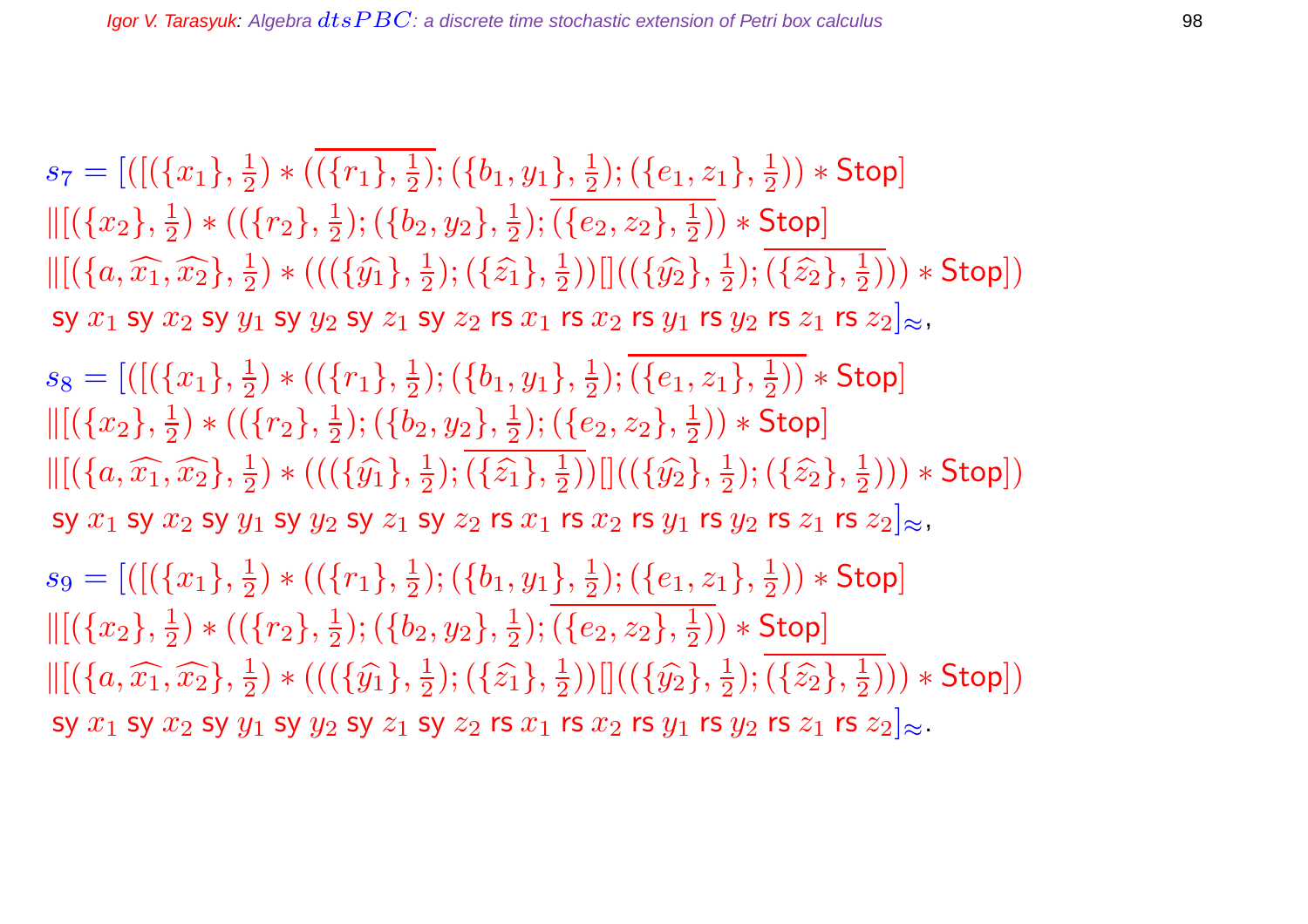

The transition system without empty loops of the shared memory system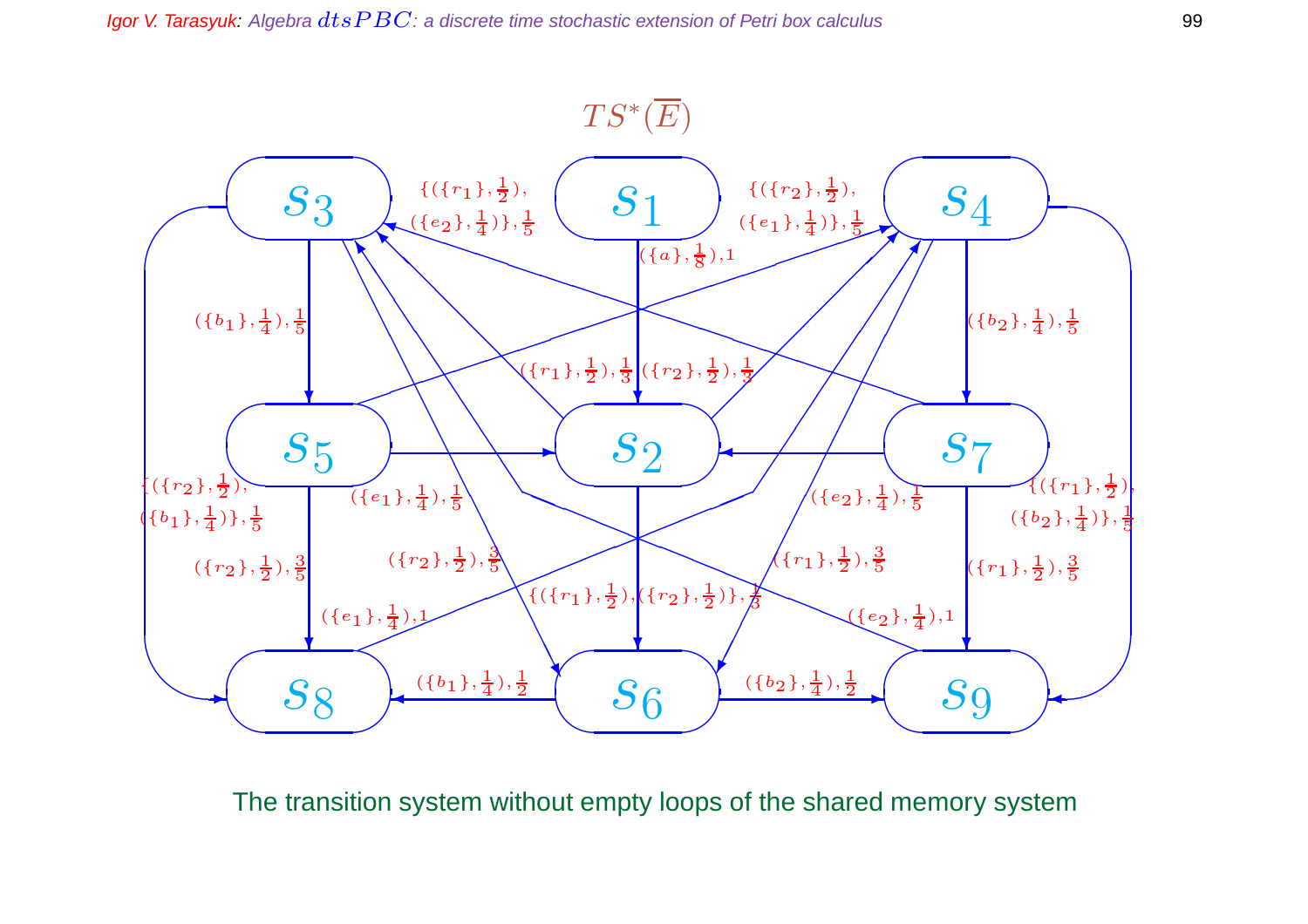

The underlying DTMC without empty loops of the shared memory system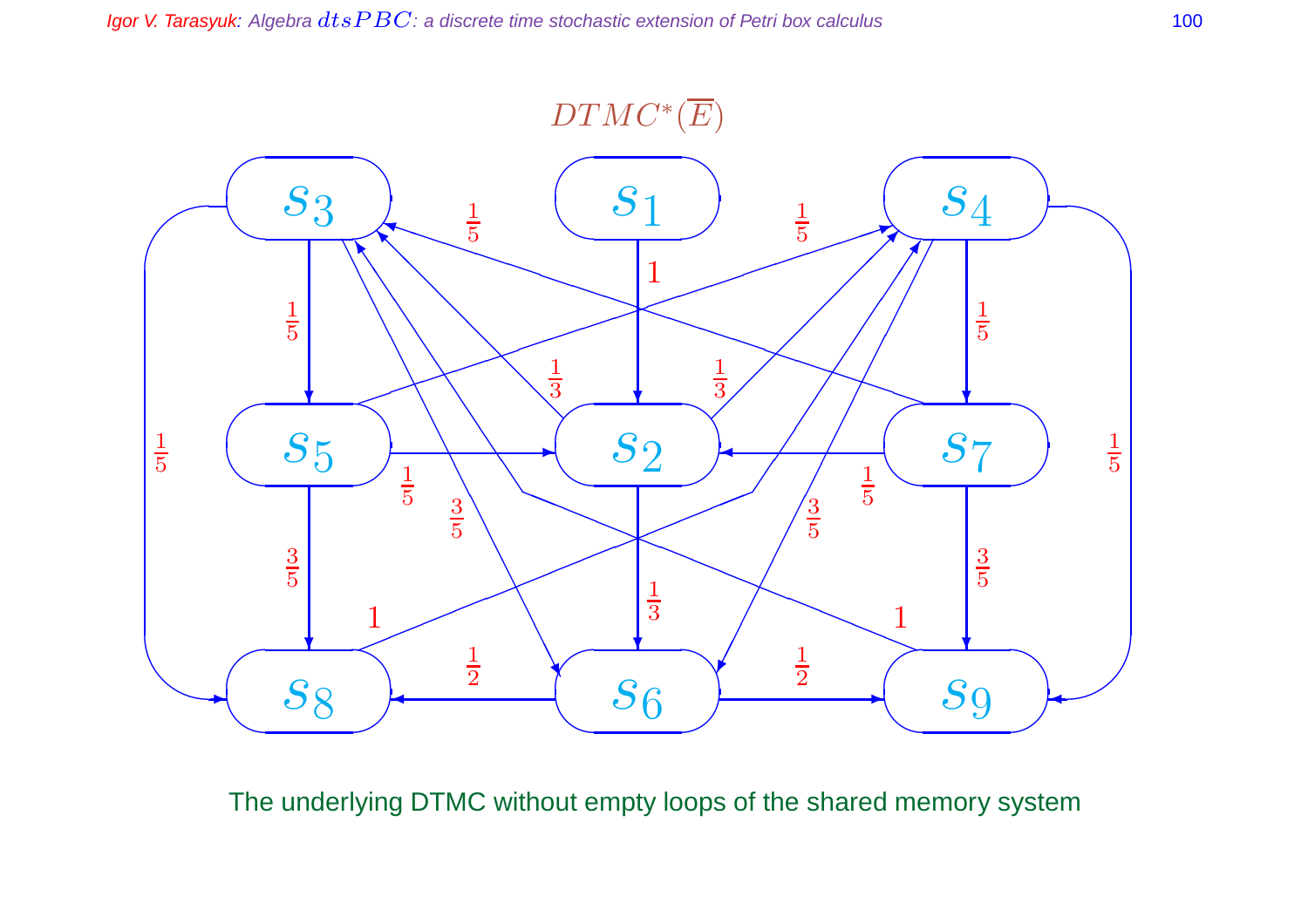The TPM for  $DTMC^*(\overline{E})$  is

$$
\mathbf{P}^* = \begin{bmatrix} 0 & 1 & 0 & 0 & 0 & 0 & 0 & 0 & 0 & 0 \\ 0 & 0 & \frac{1}{3} & \frac{1}{3} & 0 & \frac{1}{3} & 0 & 0 & 0 \\ 0 & 0 & 0 & 0 & \frac{1}{5} & \frac{3}{5} & 0 & \frac{1}{5} & 0 \\ 0 & 0 & 0 & 0 & 0 & \frac{3}{5} & \frac{1}{5} & 0 & \frac{1}{5} \\ 0 & \frac{1}{5} & 0 & \frac{1}{5} & 0 & 0 & 0 & \frac{3}{5} & 0 \\ 0 & 0 & 0 & 0 & 0 & 0 & 0 & \frac{1}{2} & \frac{1}{2} \\ 0 & \frac{1}{5} & \frac{1}{5} & 0 & 0 & 0 & 0 & 0 & \frac{3}{5} \\ 0 & 0 & 0 & 1 & 0 & 0 & 0 & 0 & 0 \\ 0 & 0 & 1 & 0 & 0 & 0 & 0 & 0 & 0 \end{bmatrix}
$$

The steady-state PMF for  $DTMC^*(\overline{E})$  is

$$
\psi^* = \left(0, \frac{3}{209}, \frac{75}{418}, \frac{75}{418}, \frac{15}{418}, \frac{46}{209}, \frac{15}{418}, \frac{35}{209}, \frac{35}{209}\right).
$$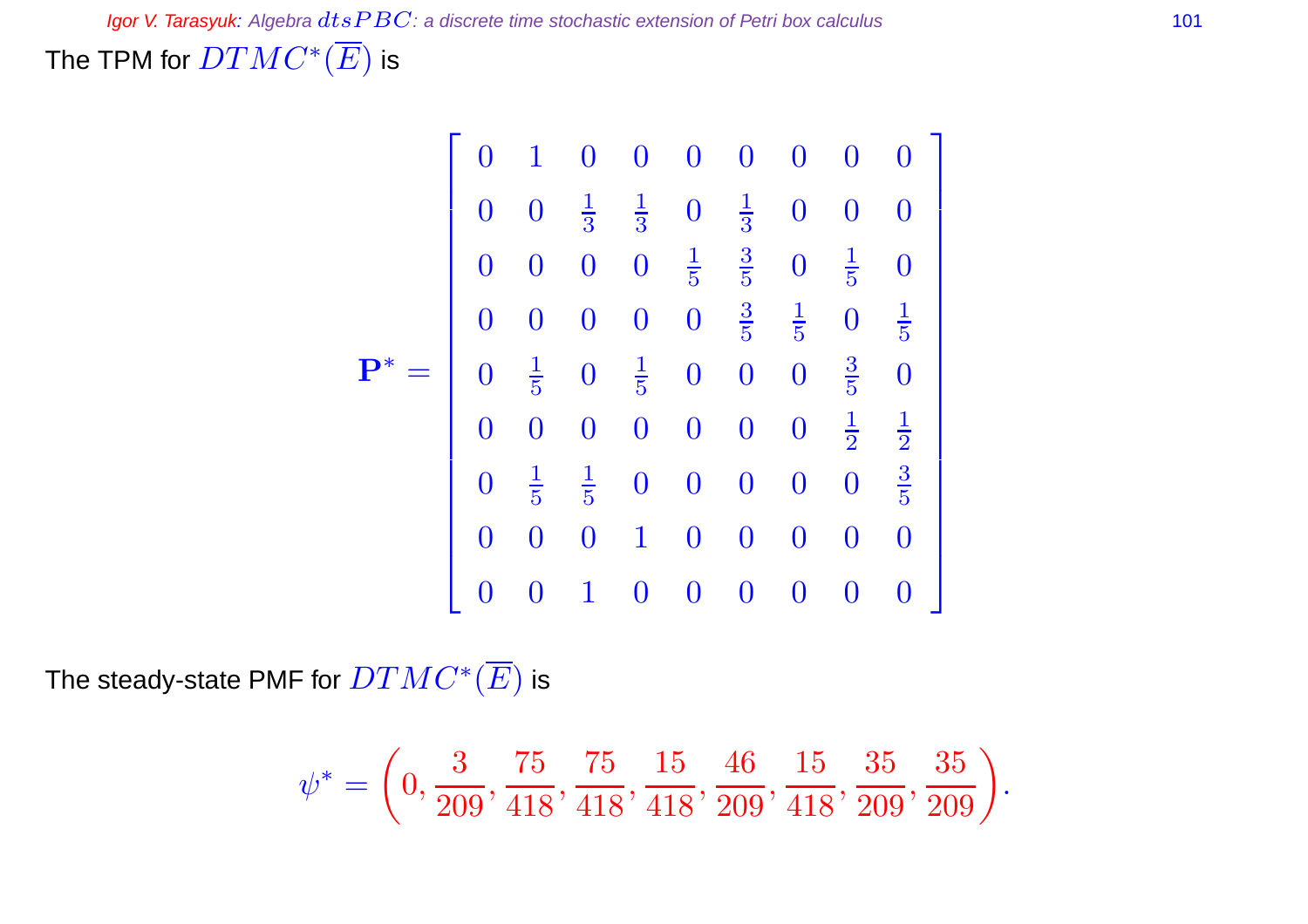| $\,k$               |                |                | $\overline{2}$   | 3                | 4              | $\overline{5}$ | 6        | 7                | 8              |        | $10\,$         | $\infty$       |
|---------------------|----------------|----------------|------------------|------------------|----------------|----------------|----------|------------------|----------------|--------|----------------|----------------|
| $\ket{\psi^*_1[k]}$ |                | $\overline{0}$ | $\boldsymbol{0}$ | $\boldsymbol{0}$ | $\overline{0}$ | $\overline{0}$ | $\bf{0}$ | $\boldsymbol{0}$ | $\overline{0}$ |        | $\overline{0}$ | $\overline{0}$ |
| $\psi_2^*[k]$       | $\overline{0}$ |                | $\overline{0}$   | $\boldsymbol{0}$ | 0.0267         | $\overline{0}$ | 0.0197   | 0.0199           | 0.0047         | 0.0199 | 0.0160         | 0.0144         |
| $\psi_3^*[k]$       | $\overline{0}$ | $\overline{0}$ | 0.3333           | $\overline{0}$   | 0.2467         | 0.2489         | 0.0592   | 0.2484           | 0.2000         | 0.1071 | 0.2368         | 0.1794         |
| $\psi_5^*[k]$       | $\overline{0}$ | $\overline{0}$ | $\overline{0}$   | 0.0667           | $\overline{0}$ | 0.0493         | 0.0498   | 0.0118           | 0.0497         | 0.0400 | 0.0214         | 0.0359         |
| $\psi_6^*[k]$       | $\overline{0}$ | $\overline{0}$ | 0.3333           | 0.4000           | $\overline{0}$ | 0.3049         | 0.2987   | 0.0776           | 0.3047         | 0.2416 | 0.1351         | 0.2201         |
| $\psi_8^*[k]$       | $\overline{0}$ | $\overline{0}$ | $\overline{0}$   | 0.2333           | 0.2400         | 0.0493         | 0.2318   | 0.1910           | 0.0956         | 0.2221 | 0.1662         | 0.1675         |

# Transient and steady-state probabilities of the shared memory system

We depict the probabilities for the states  $s_1, s_2, s_3, s_5, s_6, s_8$  only, since the corresponding values coincide for  $s_3, s_4$  as well as for  $s_5, s_7$  as well as for  $s_8, s_9$ .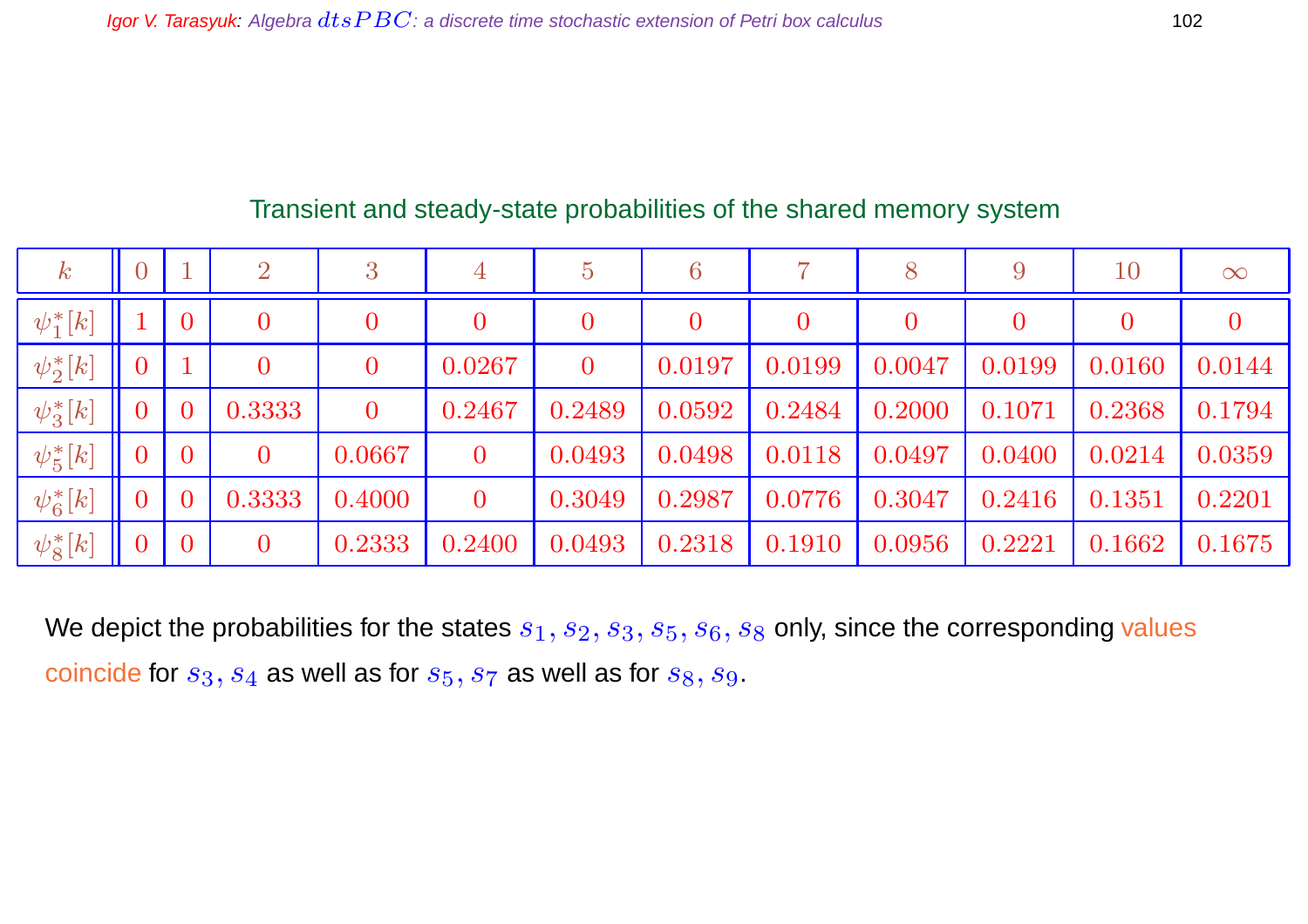

Transient probabilities alteration diagram of the shared memory system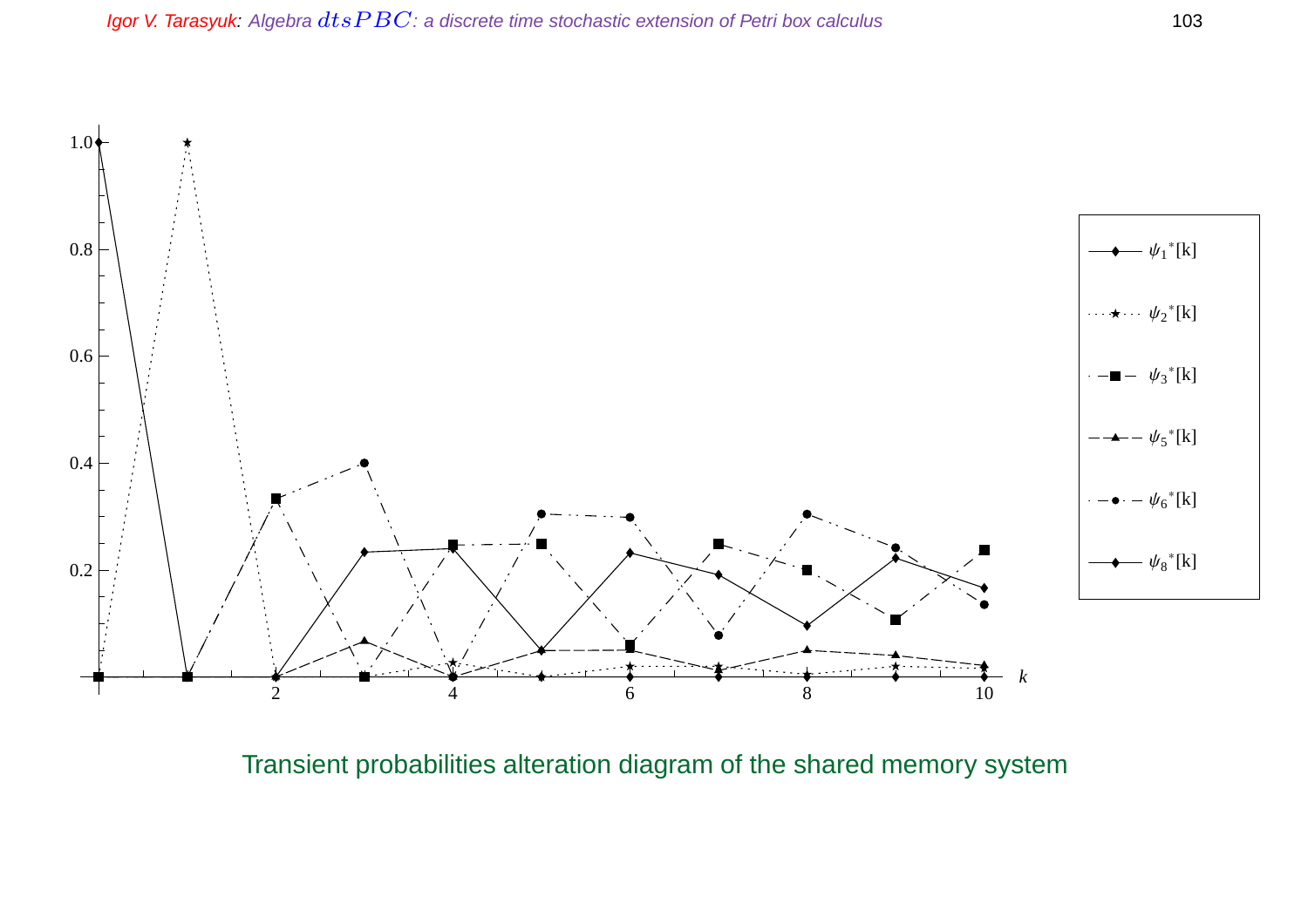# Performance indices

- $\bullet\,$  The average recurrence time in the state  $s_2$ , the *average system run-through*, is  $\frac{1}{\psi_2^*}$  $=\frac{209}{3}$  $\frac{09}{3} = 69\frac{2}{3}$ .
- The common memory is available in the states  $s_2, s_3, s_4, s_6$  only.

The steady-state probability that the memory is available is  $\psi_2^*+\psi_3^*+\psi_4^*+\psi_6^*=\frac{124}{209}.$ The steady-state probability that the memory is used, the *shared memory utilization*, is

 $1-\frac{124}{209}$  $\frac{124}{209} = \frac{85}{209}$ .

 $\bullet~$  The common memory request of the first processor  $(\{r_1\},\frac{1}{2})$  $\frac{1}{2}$ ) is only possible from the states  $s_2, s_4, s_7.$ 

The request probability in each of the states is a sum of execution probabilities for all multisets of activities containing  $(\{r_1\},\frac{1}{2})$  $\frac{1}{2}$ ).

The steady-state probability of the shared memory request from the first processor is

 $\psi_2^*$ 2  $\sum$  $\{\Gamma | (\{r_1\},\frac{1}{2})\}$  $\frac{1}{2}$ <sub>2</sub>)  $\in$   $\Gamma$   $\}$   $PT^*(\Gamma,s_2) + \psi^*_4$ 4  $\sum$  $\{\Gamma | (\{r_1\},\frac{1}{2})\}$  $\frac{1}{2}$ <sub>2</sub>  $\in$   $\Gamma$ <sup>3</sup>  $\left( \Gamma, s_4 \right)$  +  $\psi_7^*$ 7  $\sum$  $\{\Gamma | (\{r_1\},\frac{1}{2})\}$  $\frac{1}{2}$ <sub>2</sub>  $\in$   $\Gamma$ <sup>3</sup> $P$ <sup> $\Gamma$ </sup><sup>\*</sup> $(\Gamma, s_7)$  =  $\frac{3}{209} \left( \frac{1}{3} + \frac{1}{3} \right)$ 3  $+\frac{75}{418}(\frac{3}{5}+\frac{1}{5})$ 5  $+\frac{15}{418}(\frac{3}{5}+\frac{1}{5})$ 5  $=$   $\frac{38}{209}$ .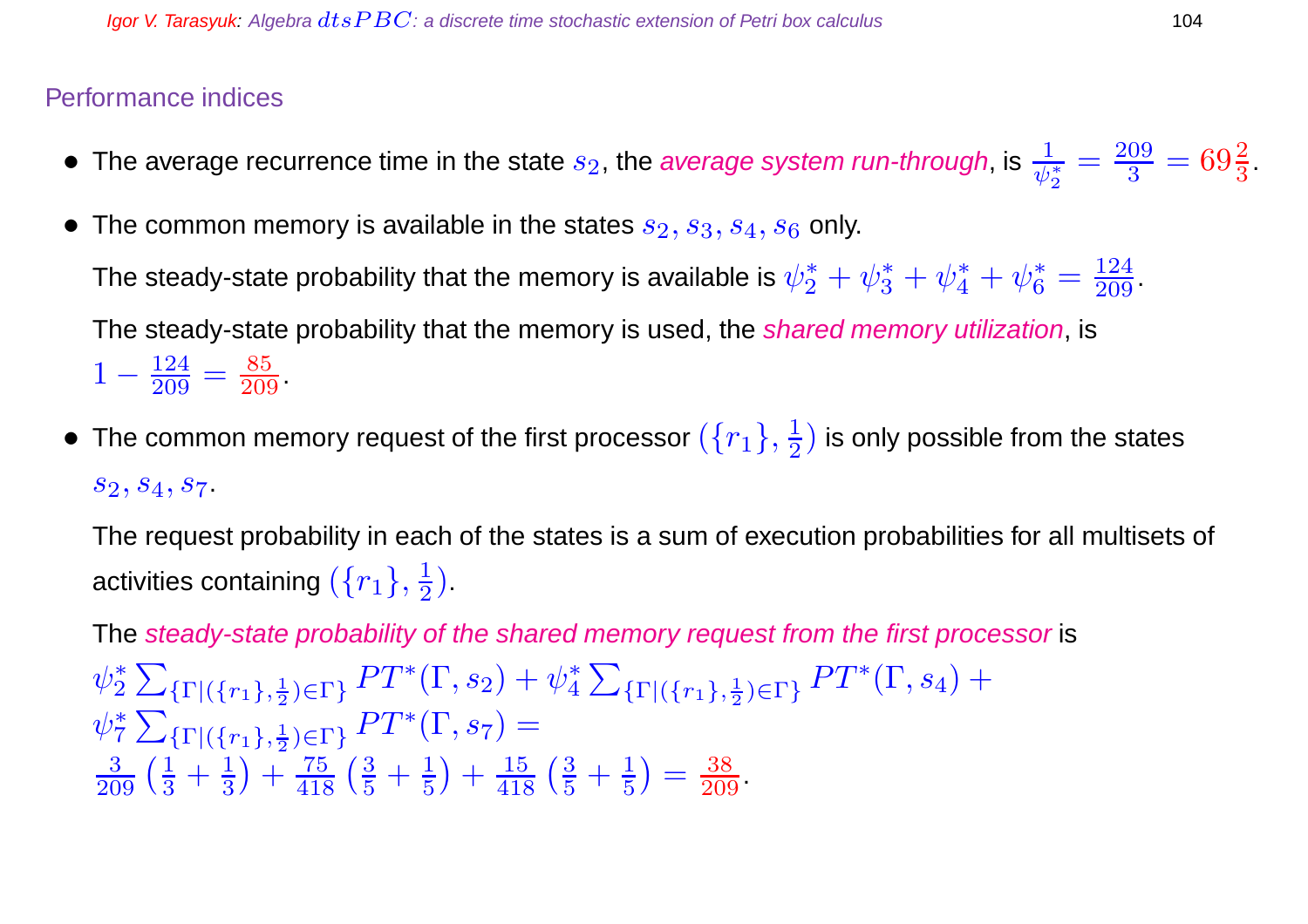Igor V. Tarasyuk: Algebra  $dtsPBC$ : a discrete time stochastic extension of Petri box calculus 105



The marked dts-boxes of two processors and shared memory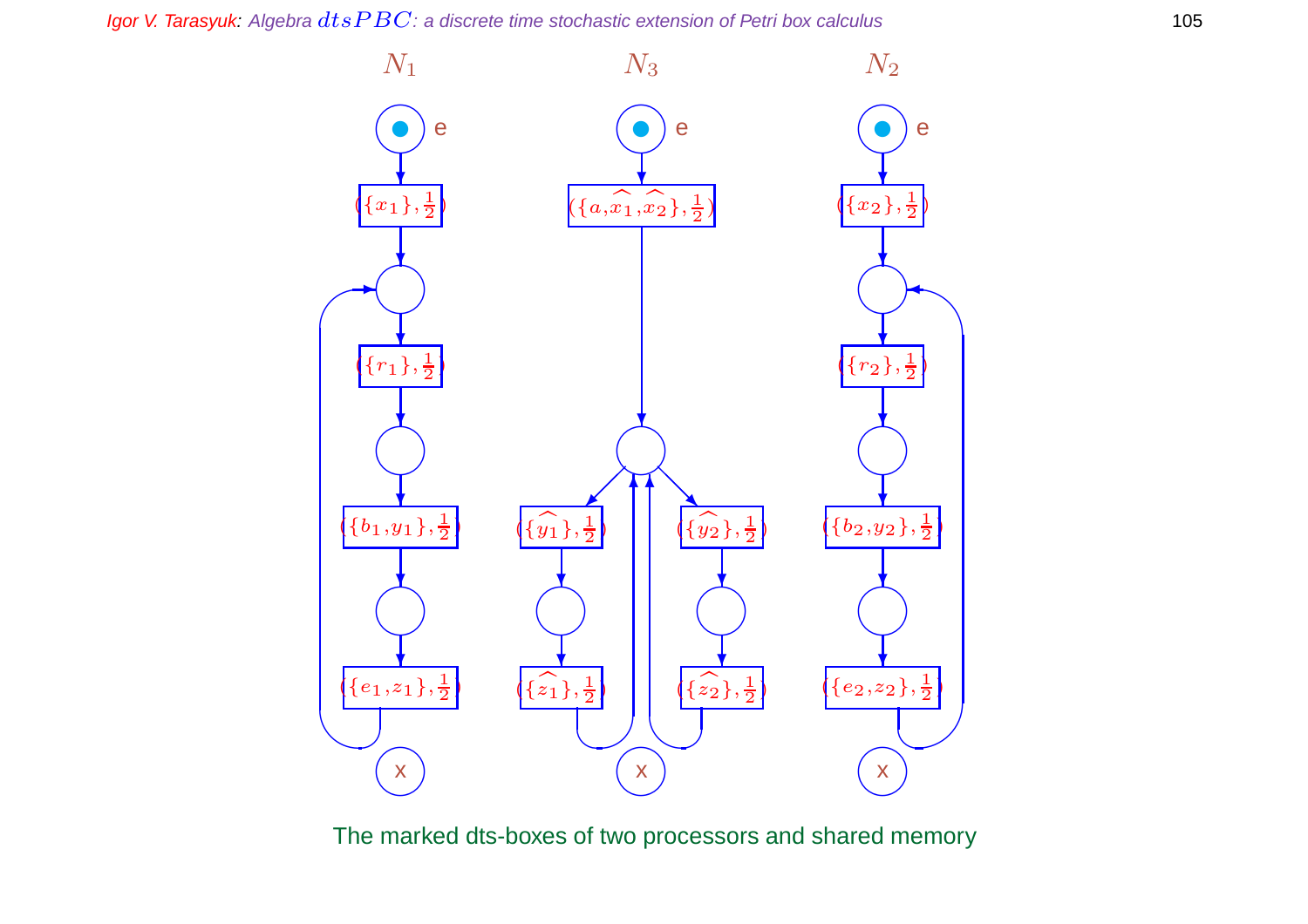Igor V. Tarasyuk: Algebra  $dtsPBC$ : a discrete time stochastic extension of Petri box calculus 106



The marked dts-box of the shared memory system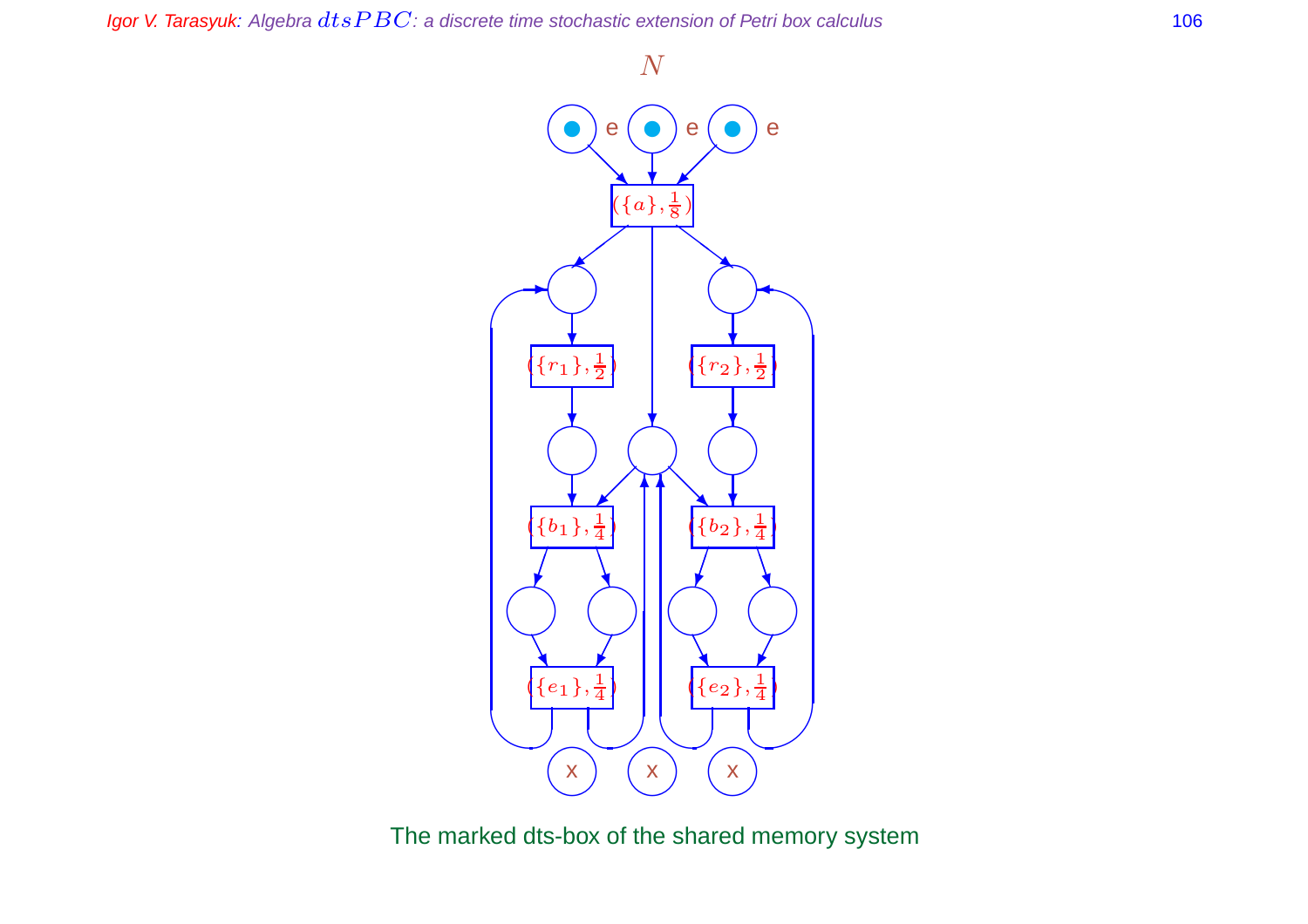## The abstract system

The static expression of the first processor is

 $F_1 = [(\{x_1\}, \frac{1}{2}]$  $(\overline{\{r\}},\frac{1}{2})$  $(\{b,y_1\},\frac{1}{2})$  $(\{e,z_1\},\frac{1}{2})$  $(\frac{1}{2})$   $*$  Stop].

The static expression of the second processor is

 $F_2= [(\{x_2\}, \frac{1}{2}$  $(\overline{\{r\}},\frac{1}{2})$  $(\{b,y_2\},\frac{1}{2})$  $(\{e,z_2\},\frac{1}{2})$  $(\frac{1}{2})$   $*$  Stop].

The static expression of the shared memory is

 $F_3 = [(\{a, \widehat{x_1}, \widehat{x_2}\}, \frac{1}{2}]$  $(\{\hat{y_1}\},\frac{1}{2})$  \* (( $(\{\hat{y_1}\},\frac{1}{2})$  $(\{\hat{z_1}\},\{\{2\}\})$  $(\frac{1}{2}))[[((\{\hat{y_2}\},\frac{1}{2}% )^{2}](\vec{y_1}+\vec{y_2})^2]$  $(\{\hat{z_2}\},\frac{1}{2})$  $(\frac{1}{2}))) *$  Stop].

The static expression of the abstract shared memory system with two processors is  $F = (F_1||F_2||F_3)$  sy  $x_1$  sy  $x_2$  sy  $y_1$  sy  $y_2$  sy  $z_1$  sy  $z_2$  rs  $x_1$  rs  $x_2$  rs  $y_1$  rs  $y_2$  rs  $z_1$  rs  $z_2$ .  $DR(\overline{F})$  resembles  $DR(\overline{E})$ , and  $TS^*(\overline{F})$  is similar to  $TS^*(\overline{E})$ .

 $DTMC^*(\overline{F})=DTMC^*(\overline{E})$ , thus, the TPM and the steady-state PMF for  $DTMC^*(\overline{F})$  and  $DTMC^*(\overline{E})$  coincide.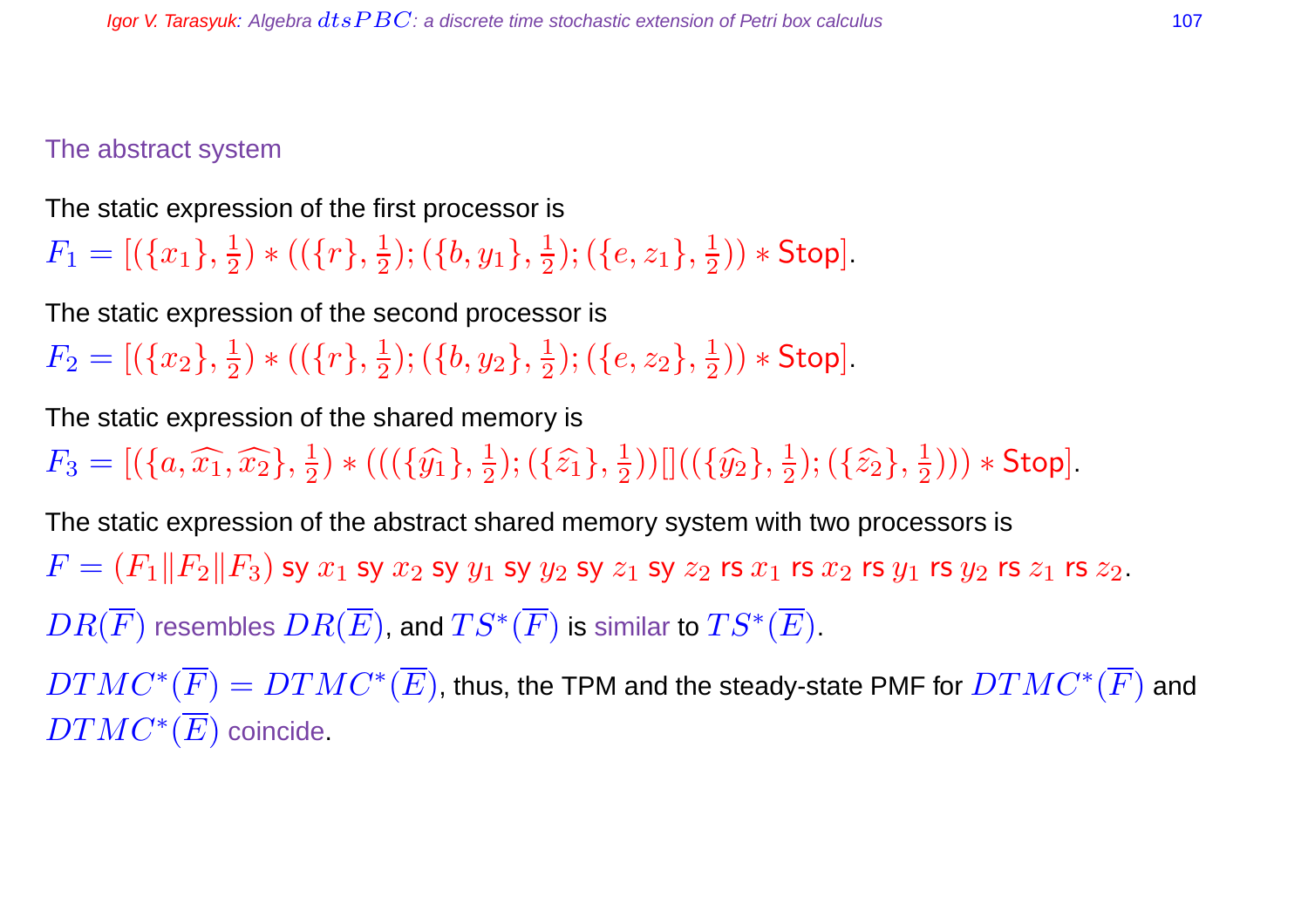#### Performance indices

The first and second performance indices are the same for the standard and abstract systems.

The following performance index: non-identified viewpoint to the processors.

• The common memory request of a processor  $(\{r\},\frac{1}{2})$  $\frac{1}{2}$ ) is only possible from the states  $S_2, S_3, S_4, S_5, S_7.$ 

The request probability in each of the states is a sum of execution probabilities for all multisets of activities containing  $(\{r_1\},\frac{1}{2})$  $\frac{1}{2}$ .

The steady-state probability of the shared memory request from the first processor is  $\psi_2^*$ 2  $\sum$  $\{\Gamma | (\{r\},\frac{1}{2})\}$  $\frac{1}{2}$ <sub>( $\Gamma$ }</sub>  $PT^*(\Gamma,s_2)+\psi_3^*$ 3  $\sum$  $\{\Gamma | (\{r\},\frac{1}{2})\}$  $\frac{1}{2}$ <sub>2</sub>  $\in$   $\Gamma$ <sup>3</sup>  $PT$ <sup>\*</sup> $(\Gamma, s_3)$  +  $\psi_4^*$ 4  $\sum$  $\{\Gamma | (\{r\},\frac{1}{2})\}$  $\frac{1}{2}$ <sub>2</sub>)  $\in$   $\Gamma$  }  $PT^*(\Gamma,s_4)+\psi_5^*$ 5  $\sum$  $\{\Gamma | (\{r\},\frac{1}{2})\}$  $\frac{1}{2}$ <sub>2</sub>  $\in$   $\Gamma$ <sup>3</sup>  $PT^*(\Gamma, s_5)$  +  $\psi_7^*$ 7  $\sum$  $\{\Gamma | (\{r\},\frac{1}{2})\}$  $\frac{1}{2}$ <sub>2</sub>  $\in$   $\Gamma$ <sup>3</sup> $P$ <sup> $\Gamma$ </sup><sup>\*</sup> $(\Gamma, s_7)$  =  $\frac{3}{209}\left(\frac{1}{3} + \frac{1}{3} + \frac{1}{3}\right)$ 3  $+\frac{75}{418}(\frac{3}{5}+\frac{1}{5})$ 5  $+ \frac{75}{418} \left(\frac{3}{5} + \frac{1}{5}\right)$ 5  $+\frac{15}{418}(\frac{3}{5}+\frac{1}{5})$ 5  $+\frac{15}{418}(\frac{3}{5}+\frac{1}{5})$ 5  $=$   $\frac{75}{209}$ .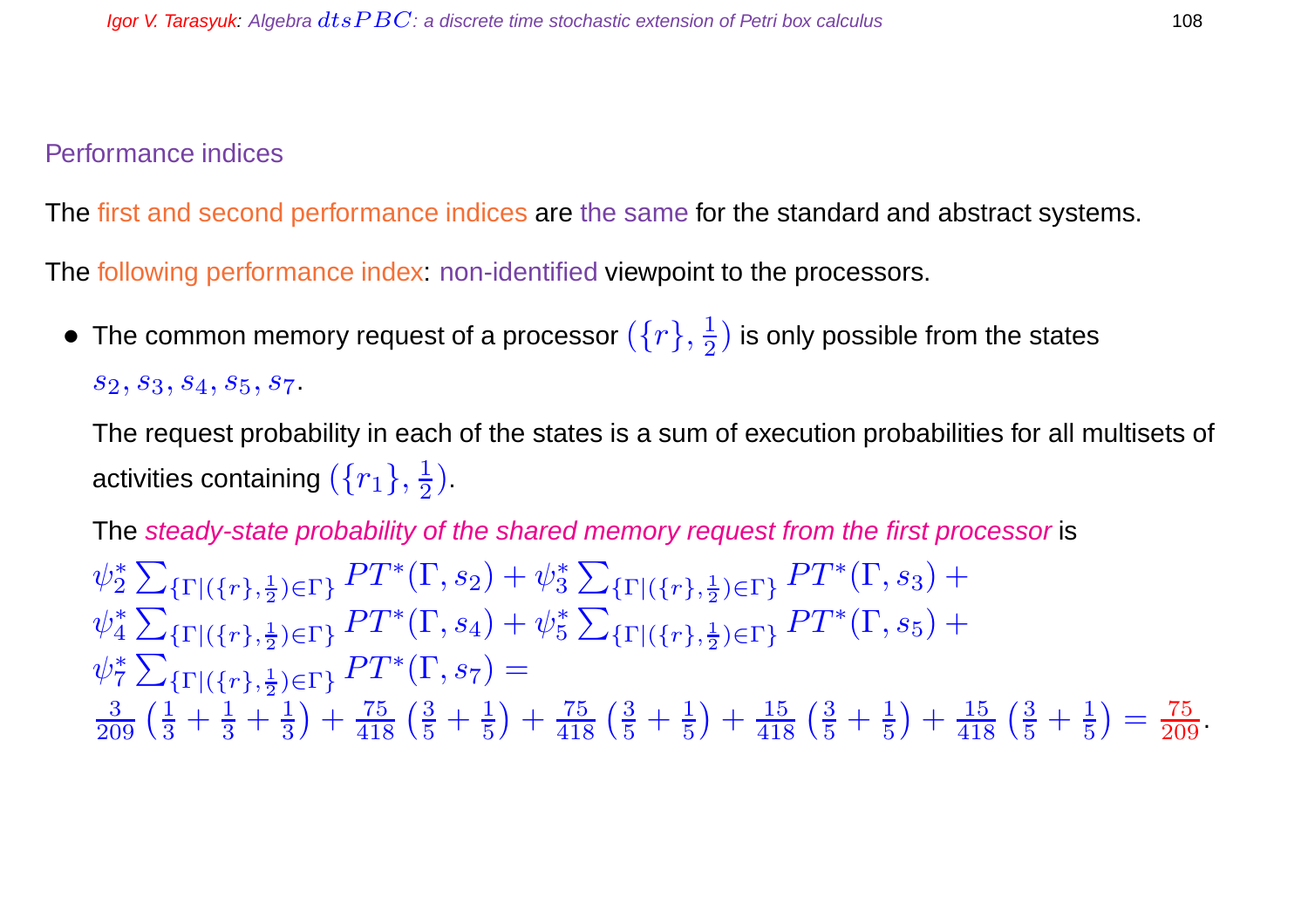#### The quotients for the abstract system

$$
DR(\overline{F})/\underline{\leftrightarrow}_{ss} = \{\mathcal{K}_1, \mathcal{K}_2, \mathcal{K}_3, \mathcal{K}_4, \mathcal{K}_5, \mathcal{K}_6\}, \text{where}
$$

 $\mathcal{K}_1 = \{s_1\}$  (the initial state),

$$
\mathcal{K}_2 = \{s_2\}
$$
 (the system is activated and the memory is not requested),

$$
\mathcal{K}_3 = \{s_3, s_4\}
$$
 (the memory is requested by one processor),

$$
\mathcal{K}_4 = \{s_5, s_7\}
$$
 (the memory is allocated to a processor),

$$
\mathcal{K}_5 = \{s_6\}
$$
 (the memory is requested by two processors),

 $\mathcal{K}_6 = \{s_8, s_9\}$  (the memory is allocated to a processor and the memory is requested by another processor).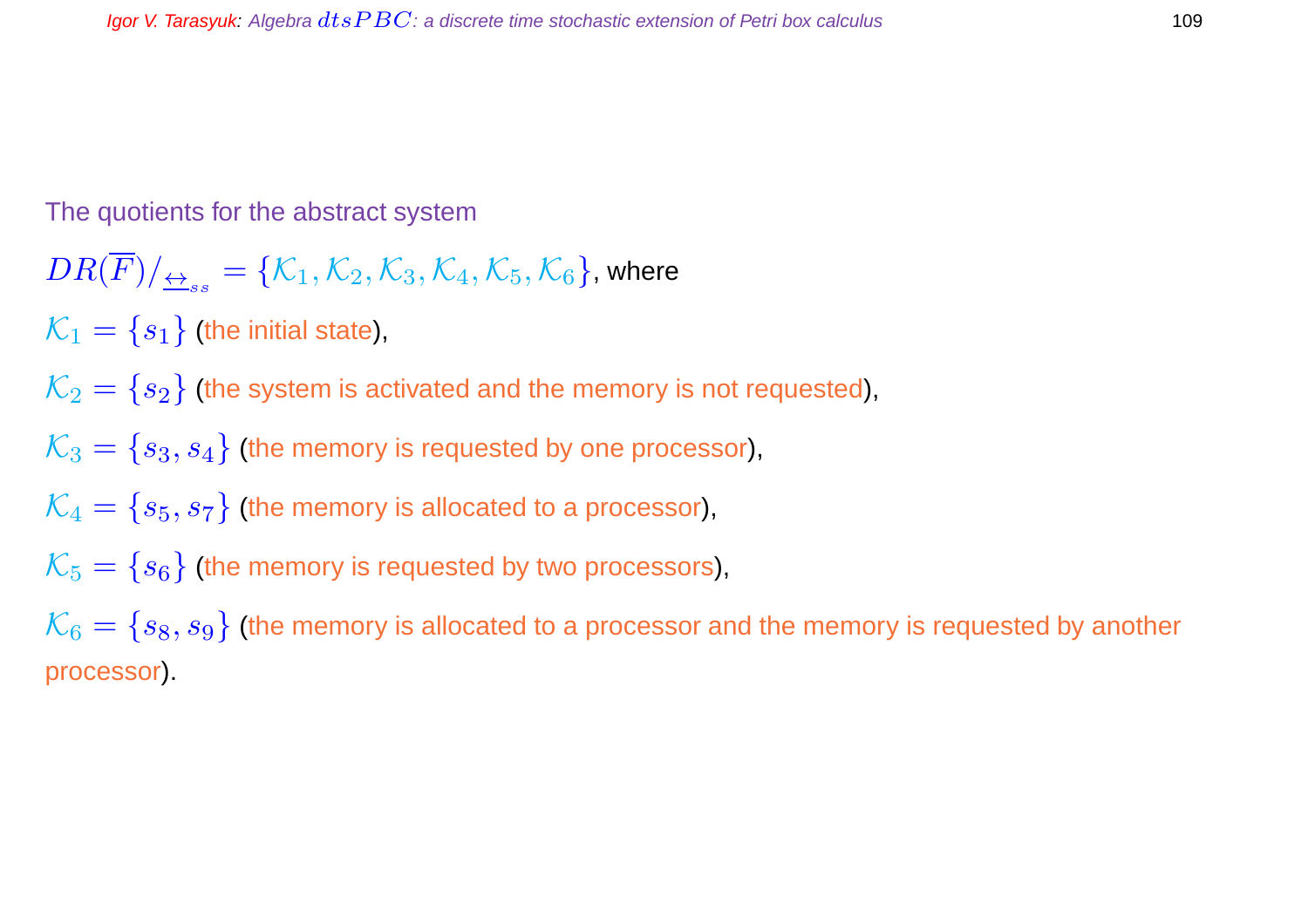

The quotient transition system without empty loops of the abstract shared memory system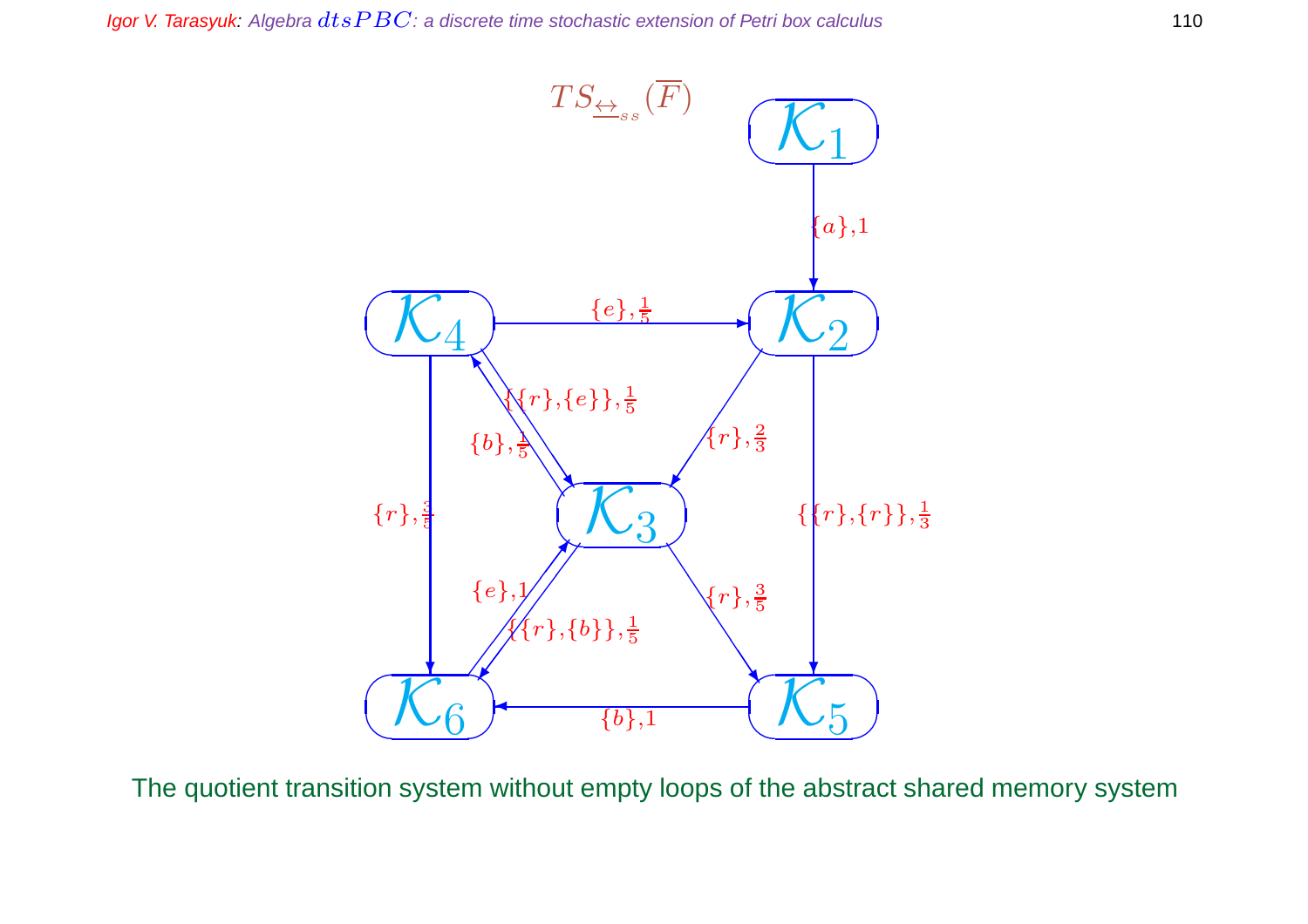

The quotient underlying DTMC without empty loops of the abstract shared memory system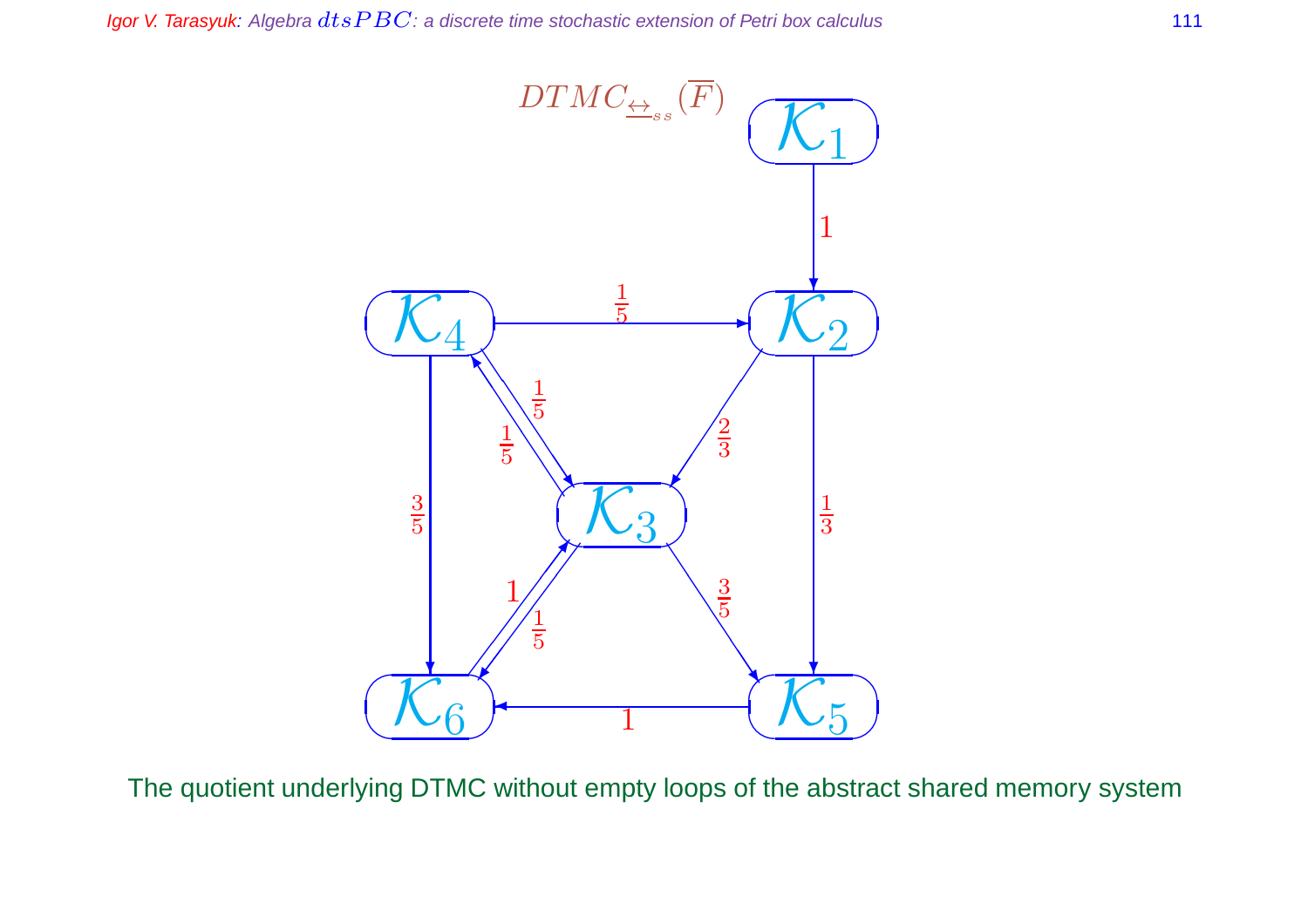# The TPM for  $DTMC^*_{\overline{\leftrightarrow}_{ss}}(\overline{F})$  is

$$
\mathbf{P}^{\prime*} = \left[ \begin{array}{ccccccc} 0 & 1 & 0 & 0 & 0 & 0 \\ 0 & 0 & \frac{2}{3} & 0 & \frac{1}{3} & 0 \\ 0 & 0 & 0 & \frac{1}{5} & \frac{3}{5} & \frac{1}{5} \\ 0 & \frac{1}{5} & \frac{1}{5} & 0 & 0 & \frac{3}{5} \\ 0 & 0 & 0 & 0 & 0 & 1 \\ 0 & 0 & 1 & 0 & 0 & 0 \end{array} \right].
$$

The steady-state PMF for  $DTMC^*_{\overline{\leftrightarrow}_{ss}}(\overline{F})$  is

$$
\psi^{\prime^*} = \left(0, \frac{3}{209}, \frac{75}{209}, \frac{15}{418}, \frac{46}{209}, \frac{70}{209}\right).
$$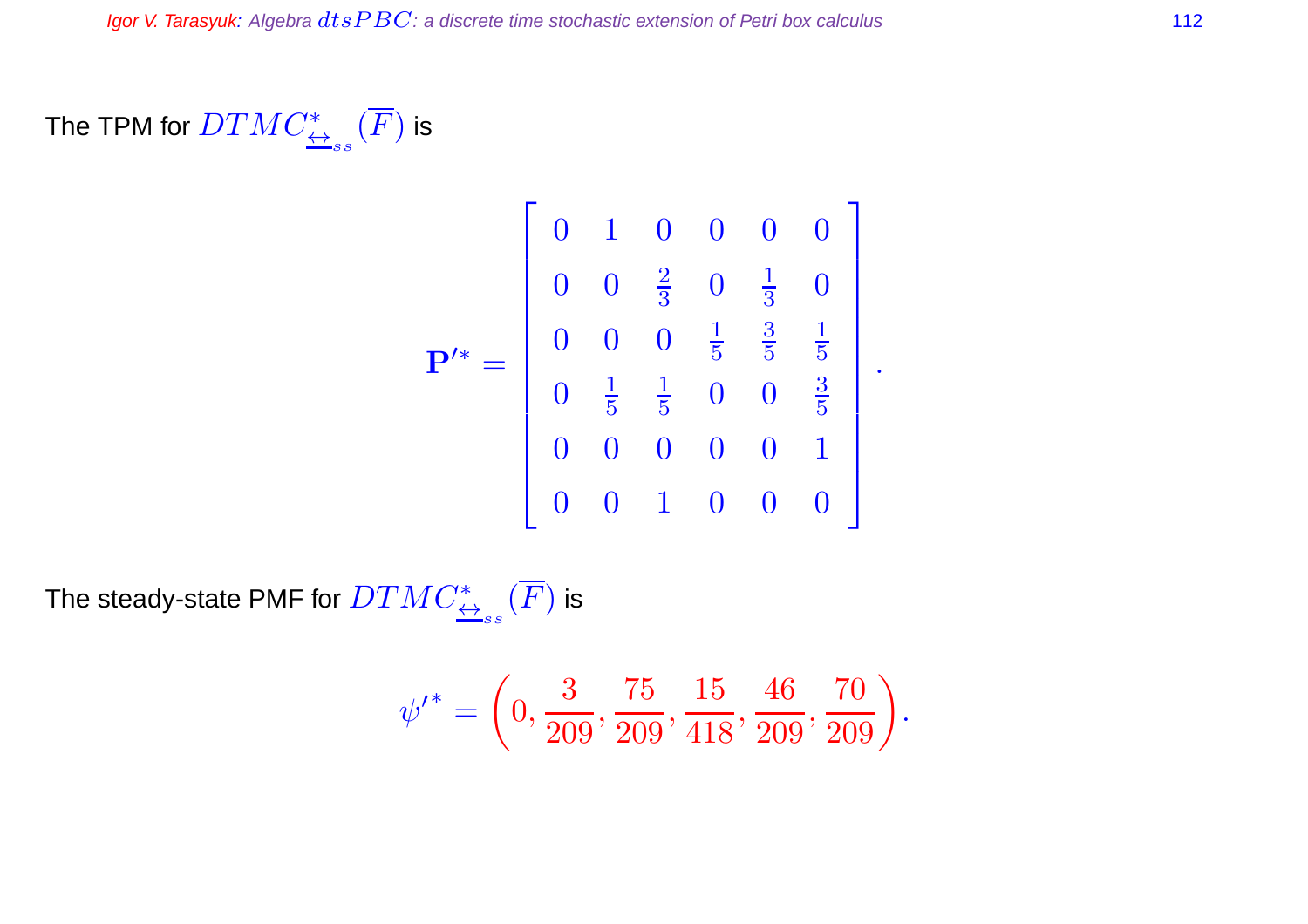## Transient and steady-state probabilities of the quotient abstract shared memory system

| $\,k$                      | $\overline{0}$ |                | $\overline{2}$    | 3              | $\overline{4}$ | $\overline{5}$ | 6        |                |        | 9              | 10             | $\infty$       |
|----------------------------|----------------|----------------|-------------------|----------------|----------------|----------------|----------|----------------|--------|----------------|----------------|----------------|
| $\psi_{1}'^{\,*}[k]$       |                | $\overline{0}$ | $\hspace{.08cm}0$ |                | $\overline{0}$ | $\bf{0}$       | $\bf{0}$ | $\overline{0}$ |        | $\overline{0}$ | $\overline{0}$ | $\overline{0}$ |
| $\psi_{2}'^{\,*}[k]$       | $\overline{0}$ |                | $\rm 0$           | $\overline{0}$ | 0.0267         | $\overline{0}$ | 0.0197   | 0.0199         | 0.0047 | 0.0199         | 0.0160         | 0.0144         |
| $\psi'_3$ <sup>*</sup> [k] | $\overline{0}$ | $\bf{0}$       | 0.6667            | $\mathbf{0}$   | 0.4933         | 0.4978         | 0.1184   | 0.4967         | 0.4001 | 0.2142         | 0.4735         | 0.3589         |
| $\psi'_4{}^*[k]$           | $\overline{0}$ | $\mathbf{0}$   | $\overline{0}$    | 0.1333         | $\overline{0}$ | 0.0987         | 0.0996   | 0.0237         | 0.0993 | 0.0800         | 0.0428         | 0.0718         |
| $\psi'_5$ <sup>*</sup> [k] | $\overline{0}$ | $\bf{0}$       | 0.3333            | 0.4000         | $\overline{0}$ | 0.3049         | 0.2987   | 0.0776         | 0.3047 | 0.2416         | 0.1351         | 0.2201         |
| $\psi'_6$ <sup>*</sup> [k] | $\overline{0}$ | $\overline{0}$ | $\overline{0}$    | 0.4667         | 0.4800         | 0.0987         | 0.4636   | 0.3821         | 0.1912 | 0.4443         | 0.3325         | 0.3349         |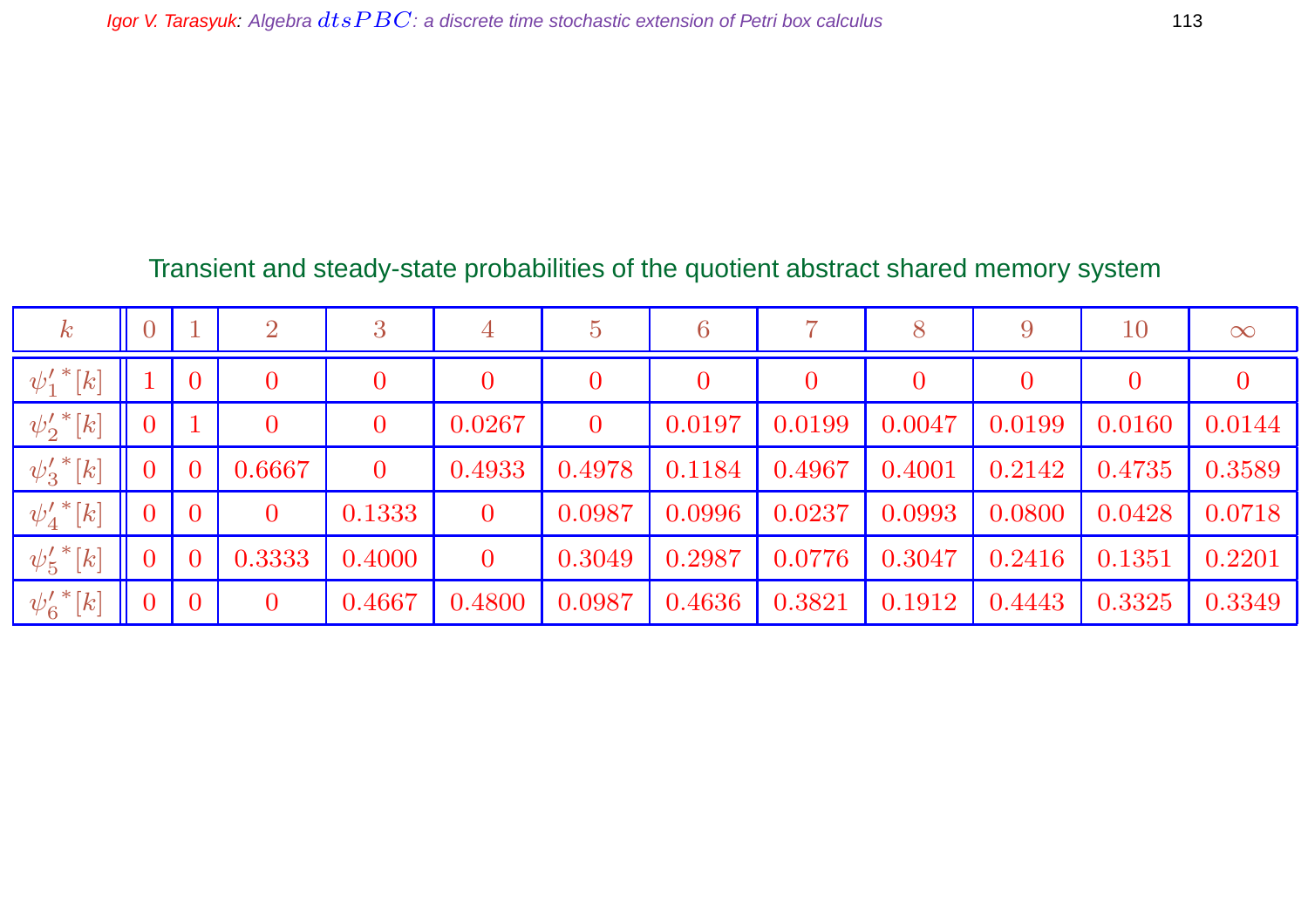

Transient probabilities alteration diagram of the quotient abstract shared memory system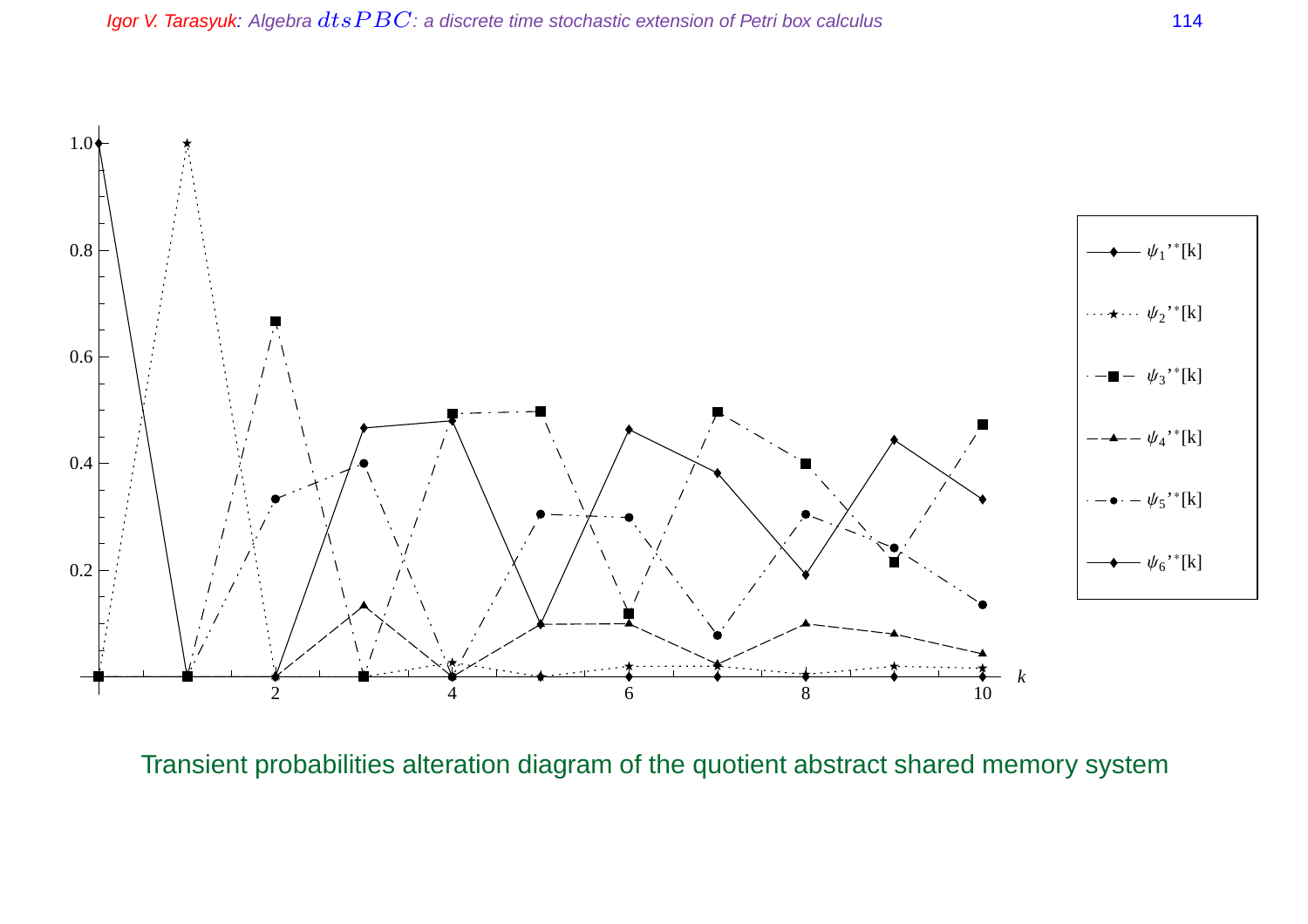**Igor V. Tarasyuk:** Algebra  $dt$ s  $PBC$ : a discrete time stochastic extension of Petri box calculus 115 Performance indices

- The average recurrence time in the state  $\mathcal{K}_2$ , where no processor requests the memory, the average system run-through, is  $\frac{1}{\psi_2'}$  $\frac{1}{\ast} = \frac{209}{3}$  $\frac{09}{3} = 69\frac{2}{3}$ .
- The common memory is available in the states  $\mathcal{K}_2, \mathcal{K}_3, \mathcal{K}_5$  only.

The steady-state probability that the memory is available is

 $\psi_2'$  $y_2'^* + \psi_3'$  $\frac{7}{3}^* + \psi'_5$ 5  $* = \frac{3}{209} + \frac{75}{209} + \frac{46}{209}$  $\frac{46}{209} = \frac{124}{209}$ .

The steady-state probability that the memory is used (i.e., not available) called the *shared memory* utilization is  $1-\frac{124}{209}$  $\frac{124}{209} = \frac{85}{209}$ 

• The common memory request of a processor  $\{r\}$  is only possible from the states  $\mathcal{K}_2, \mathcal{K}_3, \mathcal{K}_4$ . The request probability in each of the states is a sum of execution probabilities for all multisets of multiactions containing  $\{r\}$ .

The steady-state probability of the shared memory request from a processor is  $\psi_2'$ 2  $*$   $\sum$  ${A,\widetilde{\mathcal{K}}|\{r\}\in A, \, \mathcal{K}_2 \stackrel{A}{\twoheadrightarrow} \widetilde{\mathcal{K}}}\}$  $PM_{A}^{*}(\mathcal{K}_2, \tilde{\mathcal{K}})+$  $\psi_3'$ 3  $*$   $\sum$  ${A,\widetilde{\mathcal{K}}|\{r\}\in A, \, \mathcal{K}_3 \stackrel{A}{\twoheadrightarrow} \widetilde{\mathcal{K}}}\}$  $PM_A^*(\mathcal{K}, \widetilde{\mathcal{K}})+$  $\psi'_4$ 4 \*  $\sum_{\{A, \widetilde{K} \mid \{r\} \in A, \mathcal{K}_A \stackrel{A}{\rightarrow} \widetilde{K}\}} PM_A^*(\mathcal{K}, \widetilde{\mathcal{K}}) =$  $\frac{3}{209}\left(\frac{2}{3} + \frac{1}{3}\right) + \frac{75}{209}\left(\frac{3}{5} + \frac{1}{5}\right)$ 3  $+\frac{75}{209}(\frac{3}{5}+\frac{1}{5})$ 5  $+\frac{15}{209}(\frac{3}{5}+\frac{1}{5})$ 5  $=$   $\frac{75}{209}$ .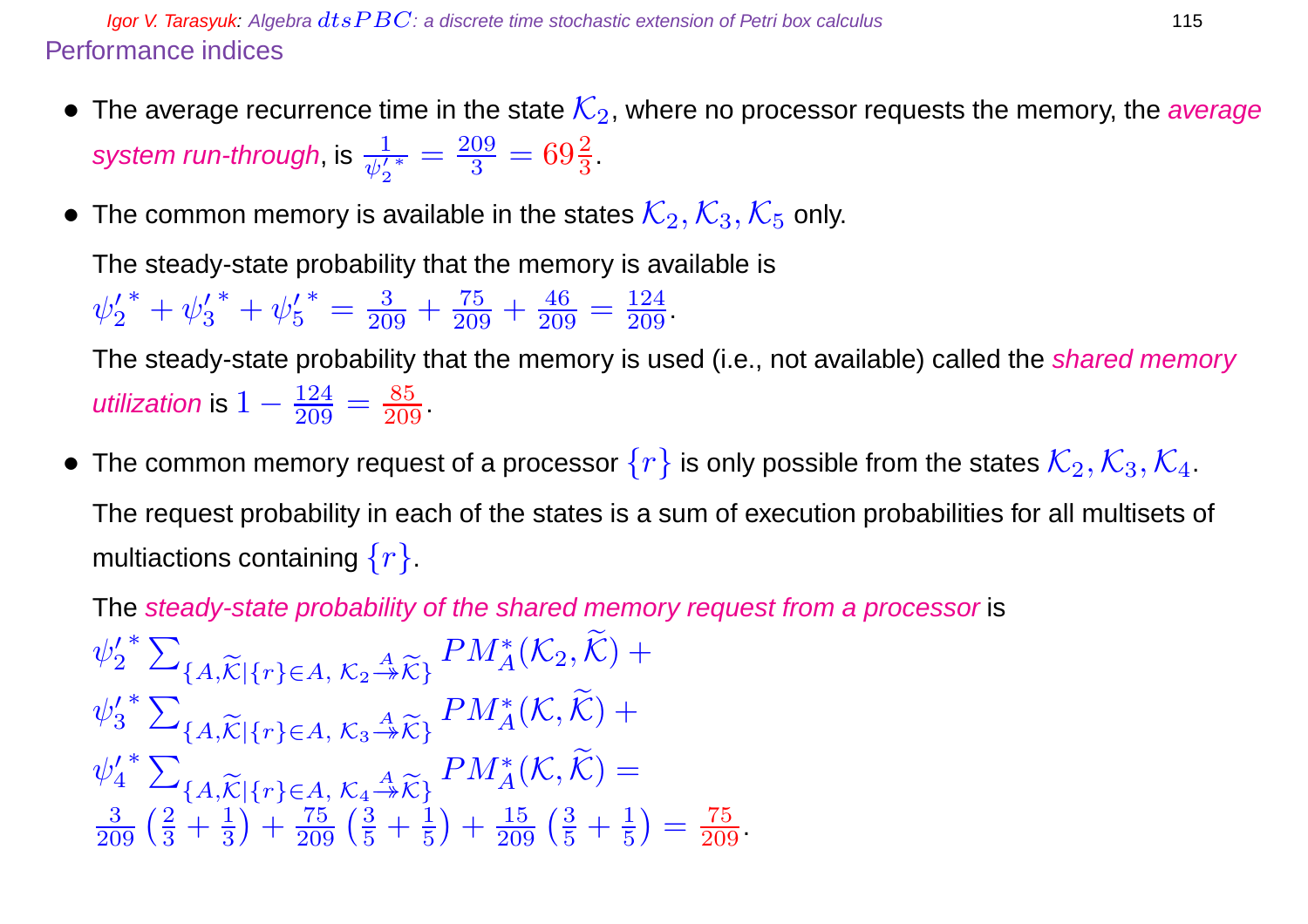The performance indices are the same for the complete and the quotient abstract shared memory systems.

The coincidence of the first and second performance indices illustrates the result of proposition about steady-state probabilities.

The coincidence of the third performance index theorem about step traces from steady states: one should apply its result to the step traces  $\{\{r\}\}, \{\{r\}, \{r\}\}, \{\{r\}, \{b\}\}, \{\{r\}, \{e\}\}\$ of  $\overline{F}$  and itself,

and sum the left and right parts of the three resulting equalities.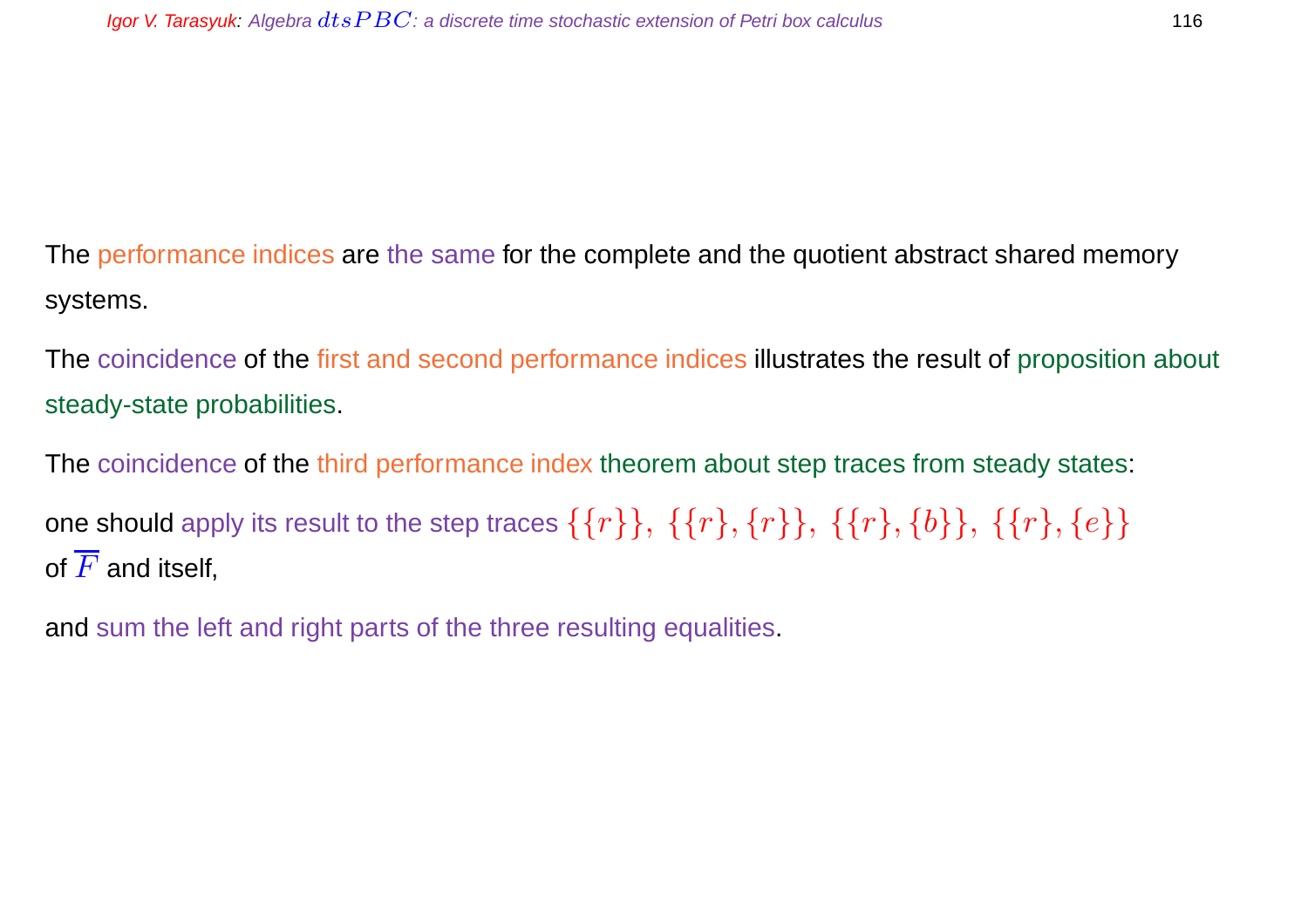Igor V. Tarasyuk: Algebra  $dtsPBC$ : a discrete time stochastic extension of Petri box calculus 117 **Dining philosophers system**

The standard system

A model of five dining philosophers [P81]



The diagram of the dining philosophers system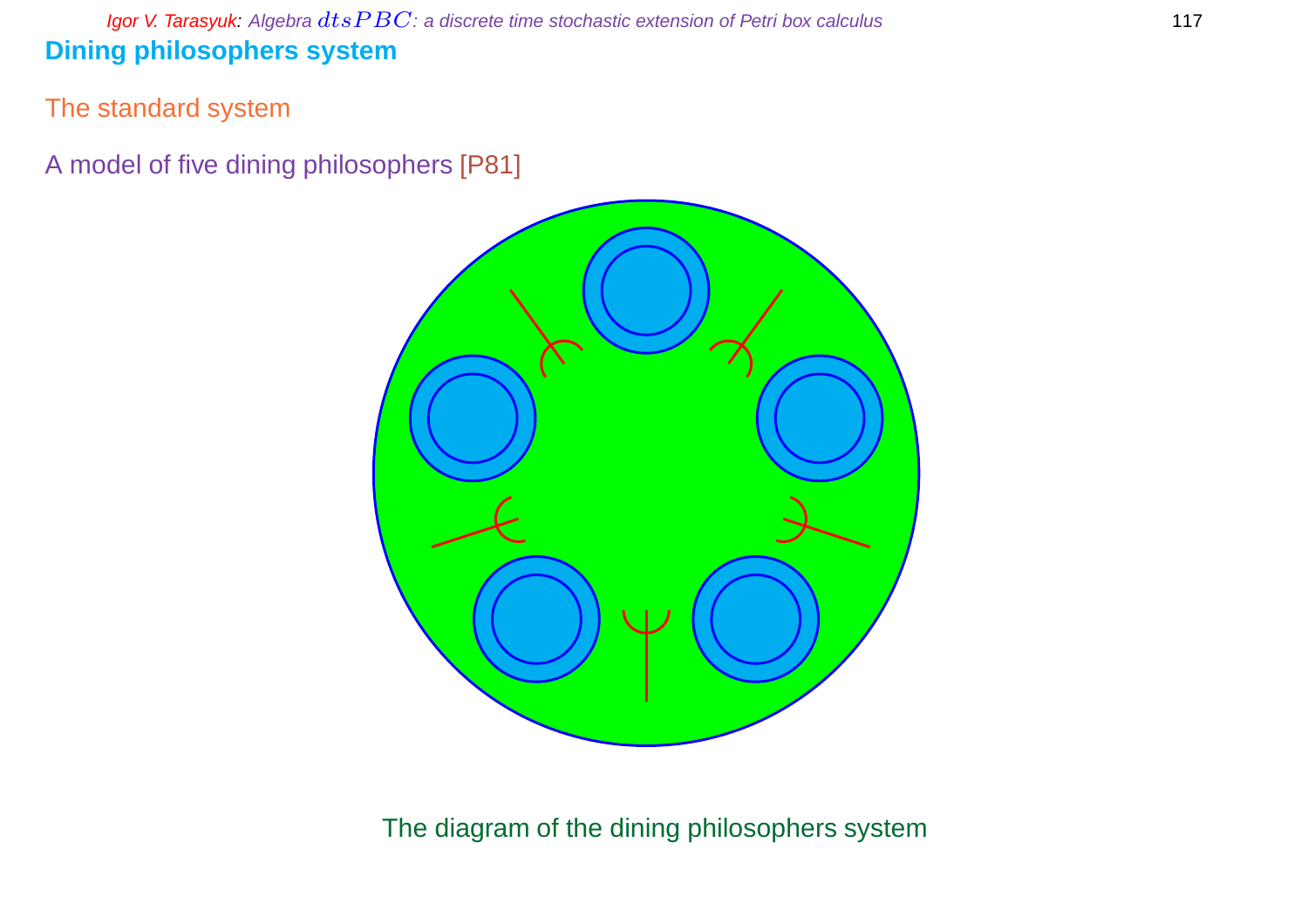After activation of the system, five forks appear on the table.

If the left and right forks available for a philosopher, he takes them simultaneously and begins eating. At the end of eating, the philosopher places both his forks simultaneously back on the table. a corresponds to the system activation.

 $b_i$  and  $e_i$  correspond to the beginning and the end of eating of philosopher  $i$   $(1 \leq i \leq 5)$ .

The other actions are used for communication purpose only.

The expression of each philosopher includes two alternative subexpressions: the second one specifies a resource (fork) sharing with the right neighbor.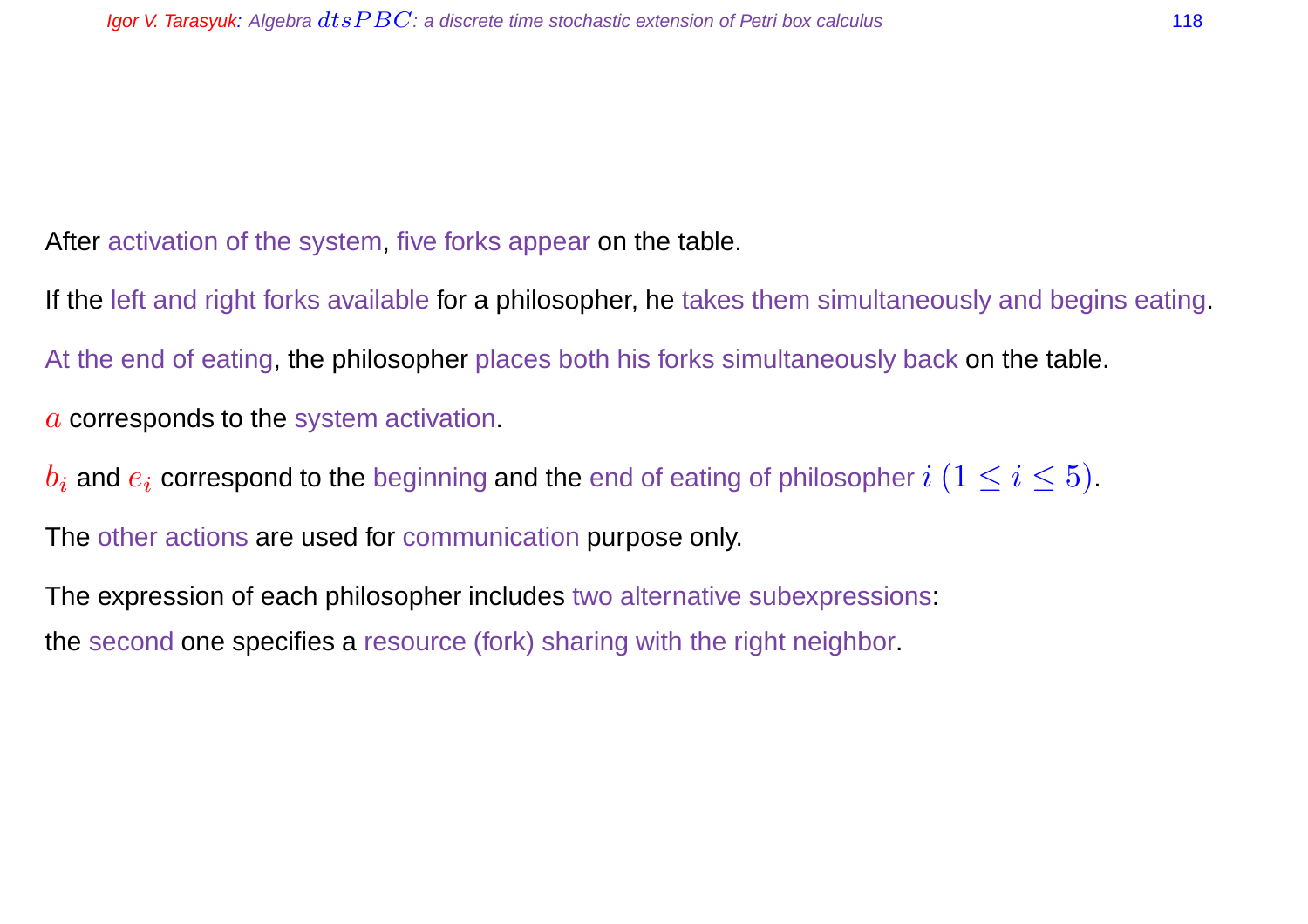The static expression of the philosopher  $i$   $(1 \leq i \leq 4)$  is  $E_i = [(\{x_i\}, \frac{1}{2})]$  $(\{b_i, \widehat{y_i}\}, \frac{1}{2})$  $(\{e_i,\widehat{z_i}\},\frac{1}{2})$  $(\frac{1}{2}))[((\{y_{i+1}\},\frac{1}{2}% ,\{y_{i+1}\},\frac{1}{2})^2)]$  $(\{z_{i+1}\},\frac{1}{2})$  $(\frac{1}{2}))) *$  Stop].

The static expression of the philosopher  $5$  is

 $E_5 = [ (\{a, \widehat{x_1}, \widehat{x_2}, \widehat{x_2}, \widehat{x_4} \}, \frac{1}{2}]$  $(\{b_5, \hat{y_5}\}, \frac{1}{2})$  $(\{e_5, \widehat{z_5}\}, \frac{1}{2})$  $(\overline{\{y_1\}},\frac{1}{2}))[](\overline{\{y_1\}},\frac{1}{2})$  $(\{z_1\},\frac{1}{2})$  $(\frac{1}{2}))) *$  Stop].

The static expression of the dining philosophers system is

 $E = (E_1||E_2||E_3||E_4||E_5)$  sy  $x_1$  sy  $x_2$  sy  $x_3$  sy  $x_4$  sy  $y_1$  sy  $y_2$  sy  $y_3$  sy  $y_4$  sy  $y_5$  sy  $z_1$  sy  $z_2$ SV  $z_3$  SV  $z_4$  SV  $z_5$  rs  $x_1$  rs  $x_2$  rs  $x_3$  rs  $x_4$  rs  $y_1$  rs  $y_2$  rs  $y_3$  rs  $y_4$  rs  $z_1$  rs  $z_1$  rs  $z_2$  rs  $z_3$  rs  $z_4$  rs  $z_5$ .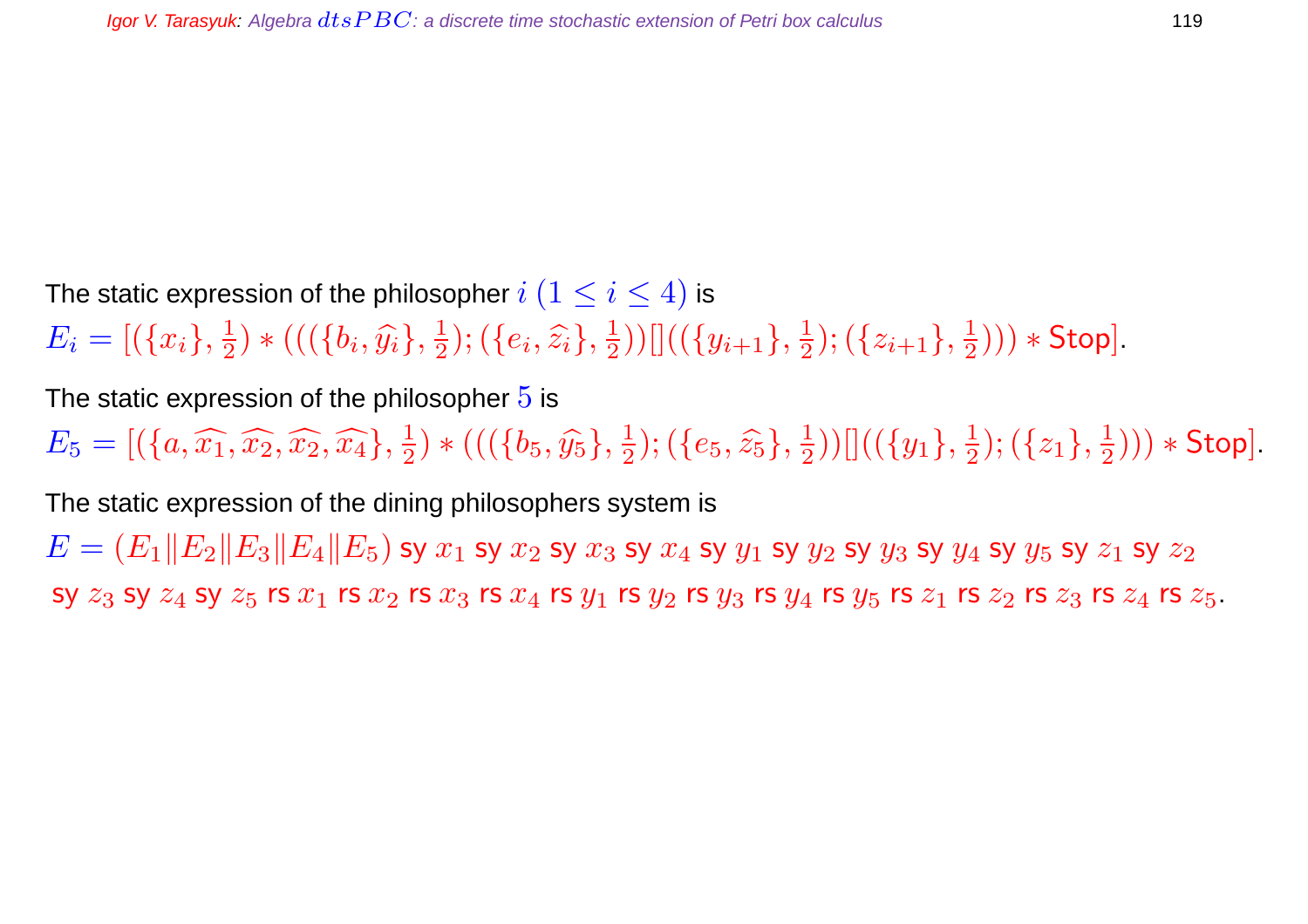## $DR(\overline{E})$  consists of

 $s_1 = [([({x_1}, \frac{1}{2}$  $(\{b_1,\widehat{y_1}\},\frac{1}{2})$  $(\{e_1,\widehat{z_1}\},\frac{1}{2})$  $(\overline{\frac{1}{2}}))[[((\overline{\{y_2\}}, \frac{1}{2}%$  $(\{z_2\},\frac{1}{2})$  $(\frac{1}{2}))) *$  Stop]  $\|[(x_2], \frac{1}{2}]$  $(\{\bigr\{\{b_2,\widehat{y_2}\},\frac{1}{2}\}$  $(\{e_2,\widehat{z_2}\},\frac{1}{2})$  $(\overline{\frac{1}{2}}))[[((\overline{\{y_3\}}, \overline{\frac{1}{2}}))$  $(\{z_3\},\frac{1}{2})$  $(\frac{1}{2}))) *$  Stop]  $\|[(x_3), \frac{1}{2}]$  $(\{b_3, \hat{y_3}\}, \frac{1}{2})$  $(\{e_3,\widehat{z_3}\},\frac{1}{2})$  $(\{y_4\},\frac{1}{2})$  $(\{z_4\},\frac{1}{2})$  $(\frac{1}{2}))) *$  Stop]  $\|[(x_4), \frac{1}{2}]$  $(\overline{\left( \{ b_4, \widehat{y_4} \right\}}, \frac{1}{2})$  $(\{e_4, \widehat{z_4}\}, \frac{1}{2})$  $(\overline{\frac{1}{2}}))[[((\overline{\{y_5\}},\frac{1}{2}%$  $(\{z_5\},\frac{1}{2})$  $(\frac{1}{2}))) *$  Stop]  $\Vert [(\lbrace a,\widehat{x_1},\widehat{x_2},\widehat{x_2},\widehat{x_4}\rbrace,\frac{1}{2}]$  $(\{b_5, \hat{y_5}\}, \frac{1}{2})$  $(\{e_5, \widehat{z_5}\}, \frac{1}{2})$  $(\overline{\{y_1\}},\frac{1}{2}))[](\overline{\{y_1\}},\frac{1}{2})$  $(\{z_1\},\frac{1}{2})$  $(\frac{1}{2}))) * \mathsf{Stop}])$ sy  $x_1$  sy  $x_2$  sy  $x_3$  sy  $x_4$  sy  $y_1$  sy  $y_2$  sy  $y_3$  sy  $y_4$  sy  $y_5$  sy  $z_1$  sy  $z_2$  sy  $z_3$  sy  $z_4$  sy  $z_5$  rs  $x_1$  rs  $x_2$ rs  $x_3$  rs  $x_4$  rs  $y_1$  rs  $y_2$  rs  $y_3$  rs  $y_4$  rs  $y_5$  rs  $z_1$  rs  $z_2$  rs  $z_3$  rs  $z_4$  rs  $z_5\rvert_\approx$ ,

 $s_2 = [([({x_1}, \frac{1}{2}$  $(\overline{\left(\{b_1,\widehat{y_1}\},\frac{1}{2}\right)}$  $(\{e_1,\widehat{z_1}\},\frac{1}{2})$  $(\overline{\frac{1}{2}}))[[((\overline{\{y_2\}}, \overline{\frac{1}{2}}))$  $(\{z_2\},\frac{1}{2})$  $(\frac{1}{2}))) *$  Stop]  $\|[(x_2], \frac{1}{2}]$  $(\frac{1}{2}) * ((\{b_2, \hat{y_2}\}, \frac{1}{2})$  $(\{e_2,\widehat{z_2}\},\frac{1}{2})$  $(\overline{\frac{1}{2}}))[[((\overline{\{y_3\}}, \overline{\frac{1}{2}}))$  $(\{z_3\},\frac{1}{2})$  $(\frac{1}{2}))) *$  Stop]  $\|[(x_3), \frac{1}{2}]$  $(\frac{1}{2}) * ((\{b_3, \hat{y_3}\}, \frac{1}{2})$  $(\{e_3,\widehat{z_3}\},\frac{1}{2})$  $(\{y_4\},\frac{1}{2})$  $(\{z_4\},\frac{1}{2})$  $(\frac{1}{2}))) *$  Stop]  $\|[(x_4), \frac{1}{2}]$  $(\{b_4, \widehat{y_4}\}, \frac{1}{2})$  $(\{e_4, \widehat{z_4}\}, \frac{1}{2})$  $(\frac{1}{2}))[[((\{y_5\},\frac{1}{2}% ,\{y_6\},\{y_7\},\{y_8\},\{y_8\},\{y_9\}])$  $(\{z_5\},\frac{1}{2})$  $(\frac{1}{2}))) *$  Stop]  $\Vert [(\lbrace a,\widehat{x_1},\widehat{x_2},\widehat{x_2},\widehat{x_4}\rbrace,\frac{1}{2}]$  $(\{b_5, \hat{y_5}\}, \frac{1}{2})$  $(\{e_5, \widehat{z_5}\}, \frac{1}{2})$  $(\overline{\{y_1\}},\frac{1}{2}))[](\overline{\{y_1\}},\frac{1}{2})$  $(\{z_1\},\frac{1}{2})$  $(\frac{1}{2}))) * \mathsf{Stop}])$ sy  $x_1$  sy  $x_2$  sy  $x_3$  sy  $x_4$  sy  $y_1$  sy  $y_2$  sy  $y_3$  sy  $y_4$  sy  $y_5$  sy  $z_1$  sy  $z_2$  sy  $z_3$  sy  $z_4$  sy  $z_5$  rs  $x_1$  rs  $x_2$ rs  $x_3$  rs  $x_4$  rs  $y_1$  rs  $y_2$  rs  $y_3$  rs  $y_4$  rs  $y_5$  rs  $z_1$  rs  $z_2$  rs  $z_3$  rs  $z_4$  rs  $z_5\rvert_\approx$ ,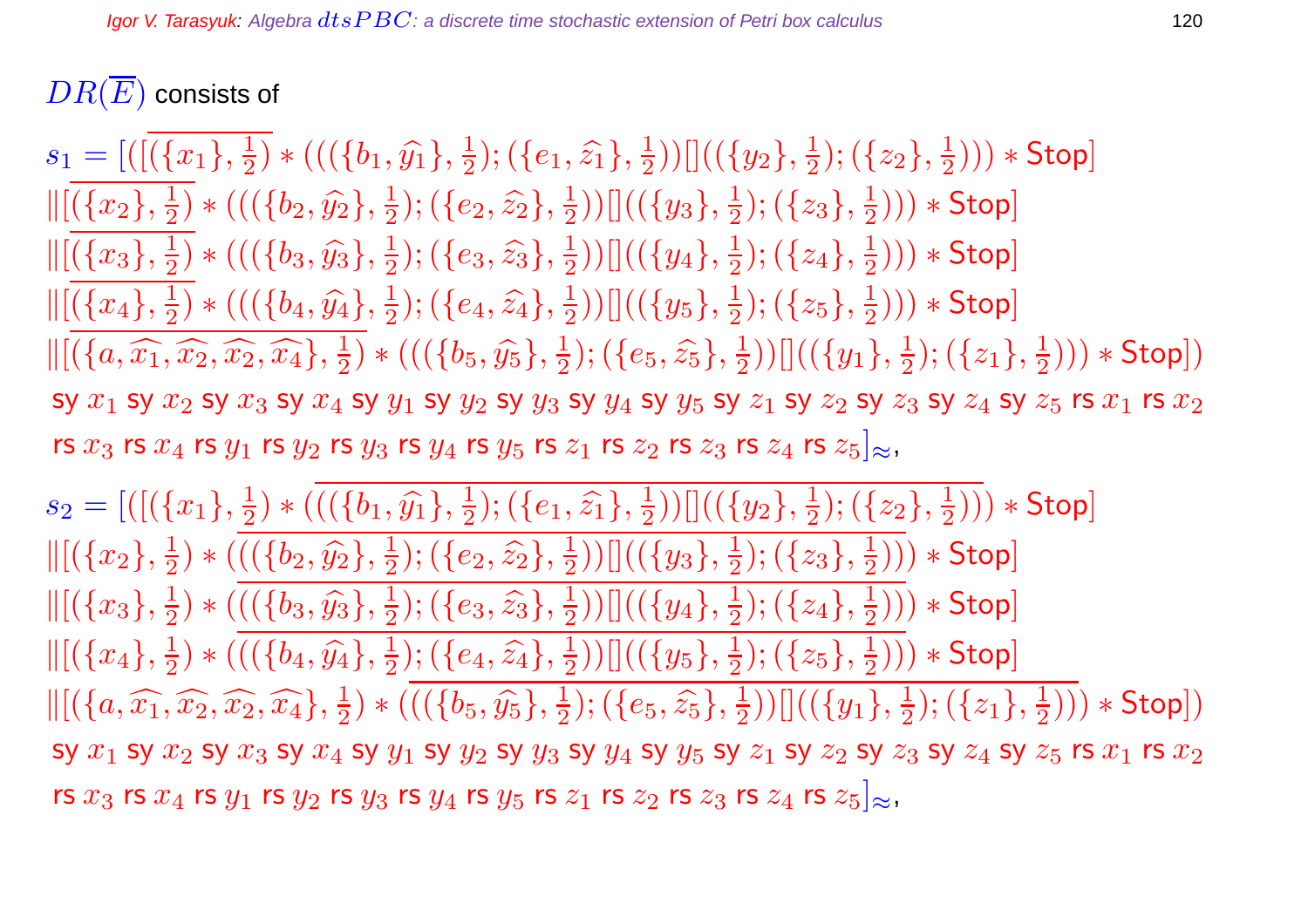$s_3 = [([({x_1}, {x_2})$  $(\{b_1,\widehat{y_1}\},\frac{1}{2})$  $(\{e_1,\widehat{z_1}\},\frac{1}{2})$  $(\overline{\frac{1}{2}}))[[((\overline{\{y_2\}}, \overline{\frac{1}{2}}))$  $(\{z_2\},\frac{1}{2})$  $(\frac{1}{2}))) *$  Stop]  $\|[(x_2], \frac{1}{2}]$  $(\frac{1}{2}) * ((\{b_2, \hat{y_2}\}, \frac{1}{2})$  $(\{e_2,\widehat{z_2}\},\frac{1}{2})$  $(\frac{1}{2}))[[((\{y_3\},\frac{1}{2}% ,\{y_4\},\{y_5\},\{z\},\{z\}])^2]$  $(\{z_3\},\frac{1}{2})$  $(\frac{1}{2}))) *$  Stop]  $\|[(\{x_3\},\frac{1}{2}]$  $(\frac{1}{2}) * ((\{b_3, \hat{y_3}\}, \frac{1}{2})$  $(\{e_3,\widehat{z_3}\},\frac{1}{2})$  $(\overline{\frac{1}{2}}))[[((\overline{\{y_4\}},\frac{1}{2}%$  $(\{z_4\},\frac{1}{2})$  $(\frac{1}{2}))) *$  Stop]  $\|[(x_4), \frac{1}{2}]$  $(\{b_4, \widehat{y_4}\}, \frac{1}{2})$  $(\{e_4, \widehat{z_4}\}, \frac{1}{2})$  $(\{y_5\},\frac{1}{2})$  $(\{z_5\},\frac{1}{2})$  $(\frac{1}{2}))) *$  Stop]  $\Vert [(\lbrace a, \widehat{x_1}, \widehat{x_2}, \widehat{x_2}, \widehat{x_4}\rbrace, \frac{1}{2}]$  $(\{b_5, \hat{y_5}\}, \frac{1}{2})$  $(\{e_5, \widehat{z_5}\}, \frac{1}{2})$  $(\overline{\{y_1\}},\frac{1}{2}))[](\overline{\{y_1\}},\frac{1}{2})$  $(\{z_1\},\frac{1}{2})$  $(\frac{1}{2}))) * \mathsf{Stop}])$ sy  $x_1$  sy  $x_2$  sy  $x_3$  sy  $x_4$  sy  $y_1$  sy  $y_2$  sy  $y_3$  sy  $y_4$  sy  $y_5$  sy  $z_1$  sy  $z_2$  sy  $z_3$  sy  $z_4$  sy  $z_5$  rs  $x_1$  rs  $x_2$ rs  $x_3$  rs  $x_4$  rs  $y_1$  rs  $y_2$  rs  $y_3$  rs  $y_4$  rs  $y_5$  rs  $z_1$  rs  $z_2$  rs  $z_3$  rs  $z_4$  rs  $z_5|_{\approx}$ ,

 $s_4 = [([({x_1}, {x_1})^2$  $(\overline{\left(\{b_1,\widehat{y_1}\},\frac{1}{2}\right)}$  $(\{e_1, \widehat{z_1}\}, \frac{1}{2})$  $(\overline{\frac{1}{2}}))[[((\overline{\{y_2\}}, \overline{\frac{1}{2}}))$  $(\{z_2\},\frac{1}{2})$  $(\frac{1}{2}))) *$  Stop]  $\|[(x_2], \frac{1}{2}]$  $(\{b_2, \hat{y_2}\}, \frac{1}{2})$  $(\{e_2,\widehat{z_2}\},\frac{1}{2})$  $(\frac{1}{2}))[[((\{y_3\},\frac{1}{2}% ,\{y_4\},\{y_5\},\{z\},\{z\}])^2]$  $(\{z_3\},\frac{1}{2})$  $(\frac{1}{2}))) *$  Stop]  $\|[(\{x_3\},\frac{1}{2}]$  $(\{b_3, \widehat{y_3}\}, \frac{1}{2})$  $(\{e_3,\widehat{z_3}\},\frac{1}{2})$  $(\overline{\frac{1}{2}}))[[((\overline{\{y_4\}},\frac{1}{2}%$  $(\{z_4\},\frac{1}{2})$  $(\frac{1}{2}))) *$  Stop]  $\|[(x_4), \frac{1}{2}]$  $(\{b_4, \widehat{y_4}\}, \frac{1}{2})$  $(\{e_4, \widehat{z_4}\}, \frac{1}{2})$  $(\{y_5\},\frac{1}{2})$  $(\{z_5\},\frac{1}{2})$  $(\frac{1}{2}))) *$  Stop]  $\Vert [(\lbrace a, \widehat{x_1}, \widehat{x_2}, \widehat{x_2}, \widehat{x_4}\rbrace, \frac{1}{2}]$  $(\{b_5, \hat{y_5}\}, \frac{1}{2})$  $(\{e_5, \widehat{z_5}\}, \frac{1}{2})$  $(\overline{\{y_1\}},\frac{1}{2}))[](\overline{\{y_1\}},\frac{1}{2})$  $(\{z_1\},\frac{1}{2})$  $(\frac{1}{2}))) * \mathsf{Stop}])$ sy  $x_1$  sy  $x_2$  sy  $x_3$  sy  $x_4$  sy  $y_1$  sy  $y_2$  sy  $y_3$  sy  $y_4$  sy  $y_5$  sy  $z_1$  sy  $z_2$  sy  $z_3$  sy  $z_4$  sy  $z_5$  rs  $x_1$  rs  $x_2$ rs  $x_3$  rs  $x_4$  rs  $y_1$  rs  $y_2$  rs  $y_3$  rs  $y_4$  rs  $y_5$  rs  $z_1$  rs  $z_2$  rs  $z_3$  rs  $z_4$  rs  $z_5|_{\approx}$ ,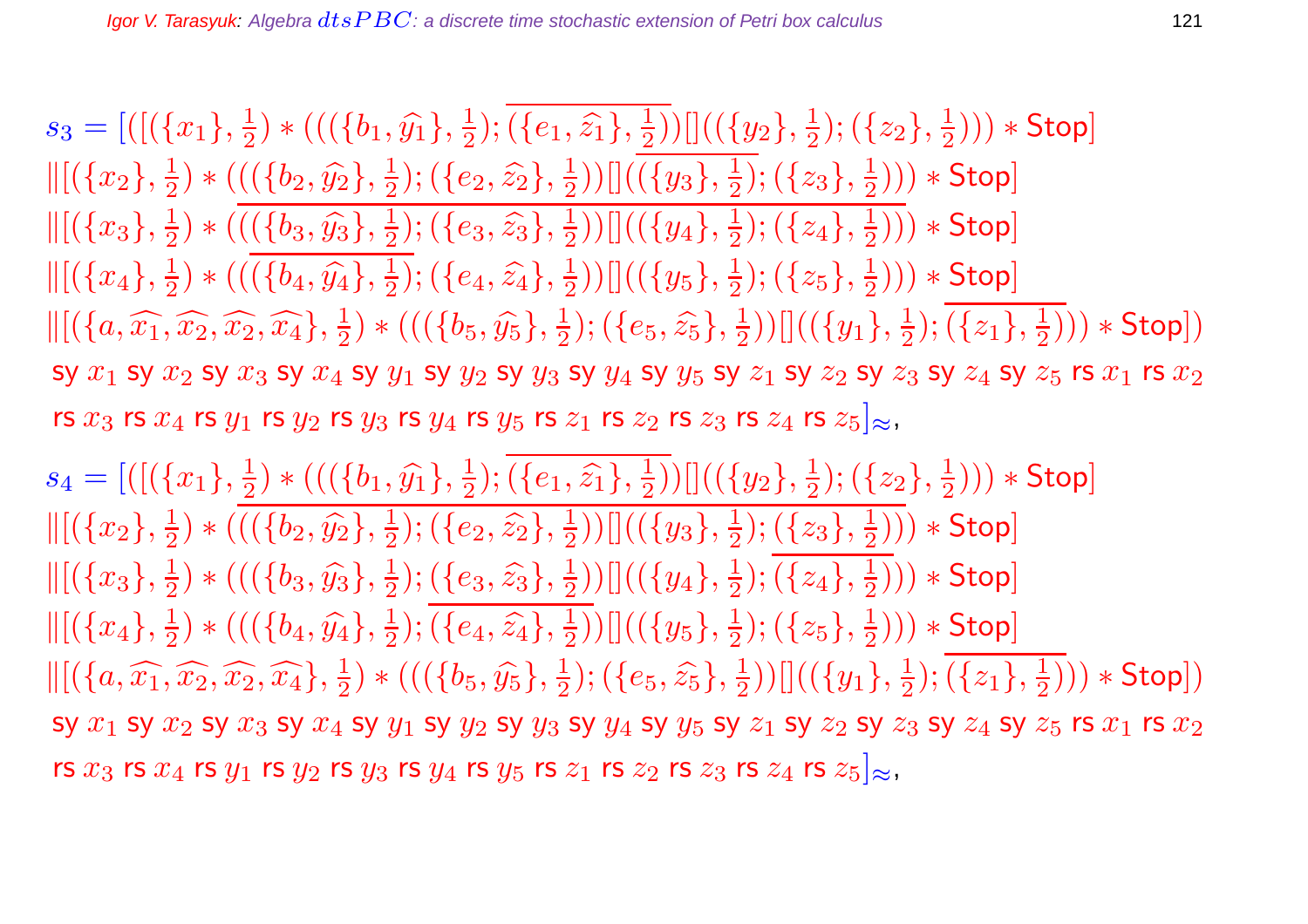$s_5 = [([({x_1}, \frac{1}{2}$  $(\{b_1,\widehat{y_1}\},\frac{1}{2})$  $(\{e_1,\widehat{z_1}\},\frac{1}{2})$  $(\overline{\frac{1}{2}}))[[((\overline{\{y_2\}}, \overline{\frac{1}{2}}))$  $(\{z_2\},\frac{1}{2})$  $(\frac{1}{2}))) *$  Stop]  $\|[(x_2], \frac{1}{2}]$  $(\{b_2, \hat{y_2}\}, \frac{1}{2})$  $(\{e_2,\widehat{z_2}\},\frac{1}{2})$  $(\frac{1}{2}))[[((\{y_3\},\frac{1}{2}% ,\{y_4\},\{y_5\},\{z\},\{z\}])^2]$  $(\{z_3\},\frac{1}{2})$  $(\frac{1}{2}))) *$  Stop]  $\|[(\{x_3\},\frac{1}{2}]$  $(\frac{1}{2}) * ((\{b_3, \hat{y_3}\}, \frac{1}{2})$  $(\{e_3,\widehat{z_3}\},\frac{1}{2})$  $(\overline{\frac{1}{2}}))[[((\overline{\{y_4\}},\frac{1}{2}%$  $(\{z_4\},\frac{1}{2})$  $(\frac{1}{2}))) *$  Stop]  $\|[(x_4), \frac{1}{2}]$  $(\{b_4, \widehat{y_4}\}, \frac{1}{2})$  $(\{e_4, \widehat{z_4}\}, \frac{1}{2})$  $(\{y_5\},\frac{1}{2})$  $(\{z_5\},\frac{1}{2})$  $(\frac{1}{2}))) *$  Stop]  $\Vert [(\lbrace a, \widehat{x_1}, \widehat{x_2}, \widehat{x_2}, \widehat{x_4}\rbrace, \frac{1}{2}]$  $(\{b_5, \hat{y_5}\}, \frac{1}{2})$  $(\{e_5, \widehat{z_5}\}, \frac{1}{2})$  $(\overline{\{y_1\}},\frac{1}{2}))[](\overline{\{y_1\}},\frac{1}{2})$  $(\{z_1\},\frac{1}{2})$  $(\frac{1}{2}))) * \mathsf{Stop}])$ sy  $x_1$  sy  $x_2$  sy  $x_3$  sy  $x_4$  sy  $y_1$  sy  $y_2$  sy  $y_3$  sy  $y_4$  sy  $y_5$  sy  $z_1$  sy  $z_2$  sy  $z_3$  sy  $z_4$  sy  $z_5$  rs  $x_1$  rs  $x_2$ rs  $x_3$  rs  $x_4$  rs  $y_1$  rs  $y_2$  rs  $y_3$  rs  $y_4$  rs  $y_5$  rs  $z_1$  rs  $z_2$  rs  $z_3$  rs  $z_4$  rs  $z_5|_{\approx}$ ,

 $s_6 = [([({x_1}, \frac{1}{2}$  $(\frac{1}{2})\ast (((\{b_1,\widehat{y_1}\},\frac{1}{2})$  $(\{e_1,\widehat{z_1}\},\frac{1}{2})$  $(\overline{\frac{1}{2}}))[[((\overline{\{y_2\}}, \overline{\frac{1}{2}}))$  $(\{z_2\},\frac{1}{2})$  $(\frac{1}{2}))) *$  Stop]  $\|[(x_2], \frac{1}{2}]$  $(\{b_2, \hat{y_2}\}, \frac{1}{2})$  $(\{e_2,\widehat{z_2}\},\frac{1}{2})$  $(\frac{1}{2}))[[((\{y_3\},\frac{1}{2}% ,\{y_4\},\{y_5\},\{z\},\{z\}])^2]$  $(\{z_3\},\frac{1}{2})$  $(\frac{1}{2}))) *$  Stop]  $\|[(x_3), \frac{1}{2}]$  $(\{b_3, \widehat{y_3}\}, \frac{1}{2})$  $(\{e_3,\widehat{z_3}\},\frac{1}{2})$  $(\overline{\frac{1}{2}}))[[((\overline{\{y_4\}},\frac{1}{2}%$  $(\{z_4\},\frac{1}{2})$  $(\frac{1}{2}))) *$  Stop]  $\|[(x_4), \frac{1}{2}]$  $(\{b_4, \widehat{y_4}\}, \frac{1}{2})$  $(\{e_4, \widehat{z_4}\}, \frac{1}{2})$  $(\{y_5\},\frac{1}{2})$  $(\{z_5\},\frac{1}{2})$  $(\frac{1}{2}))) *$  Stop]  $\Vert [(\lbrace a, \widehat{x_1}, \widehat{x_2}, \widehat{x_2}, \widehat{x_4}\rbrace, \frac{1}{2}]$  $(\{b_5, \hat{y_5}\}, \frac{1}{2})$  $(\{e_5, \widehat{z_5}\}, \frac{1}{2})$  $(\overline{\{y_1\}},\frac{1}{2}))[](\overline{\{y_1\}},\frac{1}{2})$  $(\{z_1\},\frac{1}{2})$  $(\frac{1}{2}))) * \mathsf{Stop}])$ SY  $x_1$  SY  $x_2$  SY  $x_3$  SY  $x_4$  SY  $y_1$  SY  $y_2$  SY  $y_3$  SY  $y_4$  SY  $y_5$  SY  $z_1$  SY  $z_2$  SY  $z_3$  SY  $z_4$  SY  $z_5$  rs  $x_1$  rs  $x_2$ rs  $x_3$  rs  $x_4$  rs  $y_1$  rs  $y_2$  rs  $y_3$  rs  $y_4$  rs  $y_5$  rs  $z_1$  rs  $z_2$  rs  $z_3$  rs  $z_4$  rs  $z_5|_{\approx}$ ,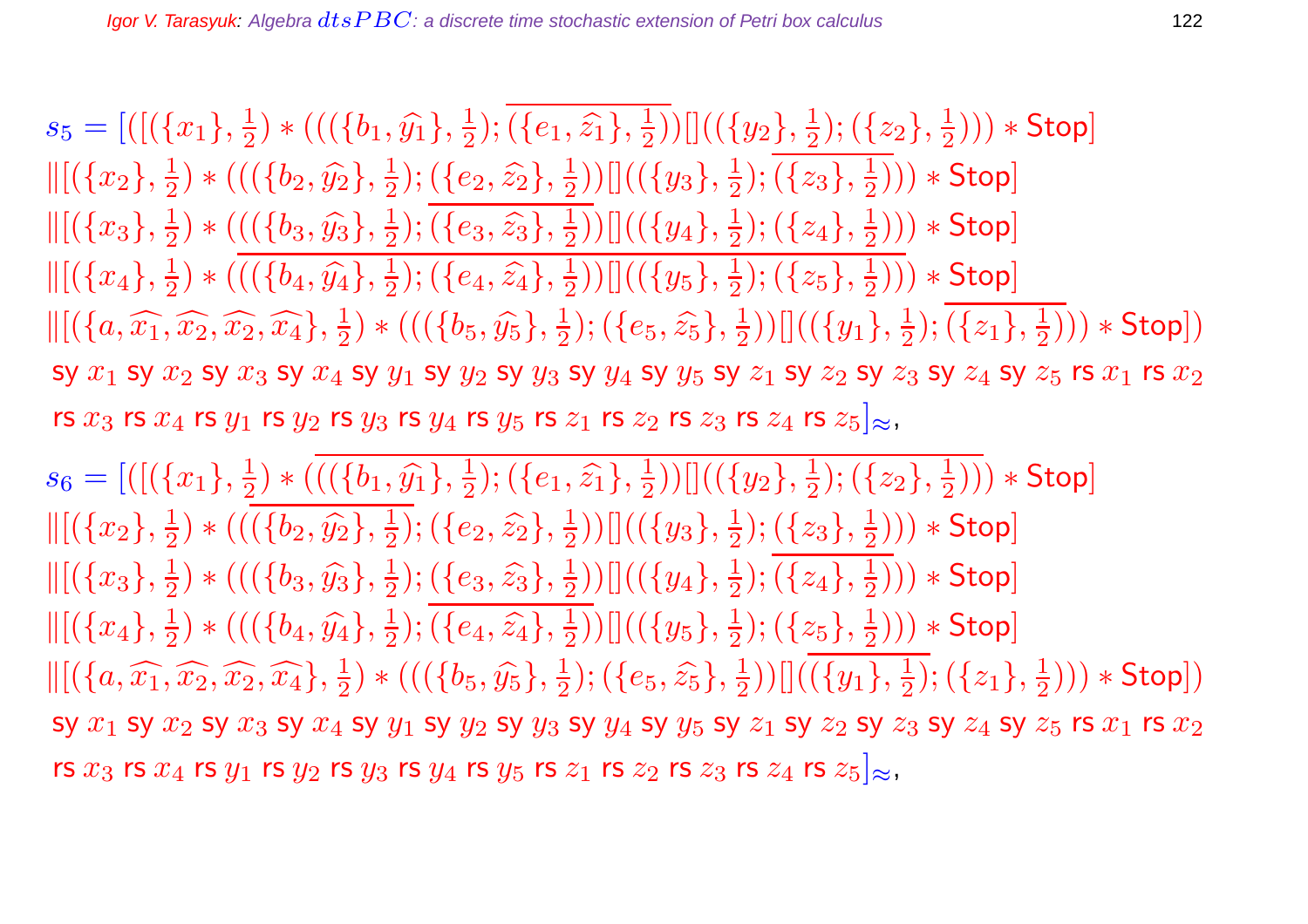$s_7=[([(\{x_1\},\frac{1}{2}$  $(\{b_1,\widehat{y_1}\},\frac{1}{2})$  $(\{e_1,\widehat{z_1}\},\frac{1}{2})$  $(\overline{\frac{1}{2}}))[[((\overline{\{y_2\}}, \overline{\frac{1}{2}}))$  $(\{z_2\},\frac{1}{2})$  $(\frac{1}{2}))) *$  Stop]  $\|[(x_2], \frac{1}{2}]$  $(\{b_2, \hat{y_2}\}, \frac{1}{2})$  $(\{e_2,\widehat{z_2}\},\frac{1}{2})$  $(\frac{1}{2}))[[((\{y_3\},\frac{1}{2}% ,\{y_4\},\{y_5\},\{z\},\{z\}])^2]$  $(\{z_3\},\frac{1}{2})$  $(\frac{1}{2}))) *$  Stop]  $\|[(x_3), \frac{1}{2}]$  $(\{b_3, \widehat{y_3}\}, \frac{1}{2})$  $(\{e_3,\widehat{z_3}\},\frac{1}{2})$  $(\overline{\frac{1}{2}}))[[((\overline{\{y_4\}},\frac{1}{2}%$  $(\{z_4\},\frac{1}{2})$  $(\frac{1}{2}))) *$  Stop]  $\|[(x_4), \frac{1}{2}]$  $(\{b_4, \widehat{y_4}\}, \frac{1}{2})$  $(\{e_4, \widehat{z_4}\}, \frac{1}{2})$  $(\{y_5\},\frac{1}{2})$  $(\{z_5\},\frac{1}{2})$  $(\frac{1}{2}))) *$  Stop]  $\Vert [(\lbrace a, \widehat{x_1}, \widehat{x_2}, \widehat{x_2}, \widehat{x_4}\rbrace, \frac{1}{2}]$  $(\{b_5, \hat{y_5}\}, \frac{1}{2})$  $(\{e_5, \widehat{z_5}\}, \frac{1}{2})$  $(\overline{\{y_1\}},\frac{1}{2}))[](\overline{\{y_1\}},\frac{1}{2})$  $(\{z_1\},\frac{1}{2})$  $(\frac{1}{2}))) * \mathsf{Stop}])$ sy  $x_1$  sy  $x_2$  sy  $x_3$  sy  $x_4$  sy  $y_1$  sy  $y_2$  sy  $y_3$  sy  $y_4$  sy  $y_5$  sy  $z_1$  sy  $z_2$  sy  $z_3$  sy  $z_4$  sy  $z_5$  rs  $x_1$  rs  $x_2$ rs  $x_3$  rs  $x_4$  rs  $y_1$  rs  $y_2$  rs  $y_3$  rs  $y_4$  rs  $y_5$  rs  $z_1$  rs  $z_2$  rs  $z_3$  rs  $z_4$  rs  $z_5|_{\approx}$ ,

 $s_8 = [([({x_1}, \frac{1}{2}$  $(\{b_1, \widehat{y_1}\}, \frac{1}{2})$  $(\{e_1, \widehat{z_1}\}, \frac{1}{2})$  $(\overline{\frac{1}{2}}))[[((\overline{\{y_2\}}, \overline{\frac{1}{2}}))$  $(\{z_2\},\frac{1}{2})$  $(\frac{1}{2}))) *$  Stop]  $\|[(x_2], \frac{1}{2}]$  $(\{b_2, \hat{y_2}\}, \frac{1}{2})$  $(\{e_2,\widehat{z_2}\},\frac{1}{2})$  $(\frac{1}{2}))[[((\{y_3\},\frac{1}{2}% ,\{y_4\},\{y_5\},\{z\},\{z\}])^2]$  $(\{z_3\},\frac{1}{2})$  $(\frac{1}{2}))) *$  Stop]  $\|[(x_3), \frac{1}{2}]$  $(\{b_3, \widehat{y_3}\}, \frac{1}{2})$  $(\{e_3,\widehat{z_3}\},\frac{1}{2})$  $(\overline{\frac{1}{2}}))[[((\overline{\{y_4\}},\frac{1}{2}%$  $(\{z_4\},\frac{1}{2})$  $(\frac{1}{2}))) *$  Stop]  $\|[(x_4), \frac{1}{2}]$  $(\{b_4, \widehat{y_4}\}, \frac{1}{2})$  $(\{e_4, \widehat{z_4}\}, \frac{1}{2})$  $(\{y_5\},\frac{1}{2})$  $(\{z_5\},\frac{1}{2})$  $(\frac{1}{2}))) *$  Stop]  $\Vert [(\lbrace a, \widehat{x_1}, \widehat{x_2}, \widehat{x_2}, \widehat{x_4}\rbrace, \frac{1}{2}]$  $(\{b_5, \hat{y_5}\}, \frac{1}{2})$  $(\{e_5, \widehat{z_5}\}, \frac{1}{2})$  $(\overline{\{y_1\}},\frac{1}{2}))[](\overline{\{y_1\}},\frac{1}{2})$  $(\{z_1\},\frac{1}{2})$  $(\frac{1}{2}))) * \mathsf{Stop}])$ sy  $x_1$  sy  $x_2$  sy  $x_3$  sy  $x_4$  sy  $y_1$  sy  $y_2$  sy  $y_3$  sy  $y_4$  sy  $y_5$  sy  $z_1$  sy  $z_2$  sy  $z_3$  sy  $z_4$  sy  $z_5$  rs  $x_1$  rs  $x_2$ rs  $x_3$  rs  $x_4$  rs  $y_1$  rs  $y_2$  rs  $y_3$  rs  $y_4$  rs  $y_5$  rs  $z_1$  rs  $z_2$  rs  $z_3$  rs  $z_4$  rs  $z_5|_{\approx}$ ,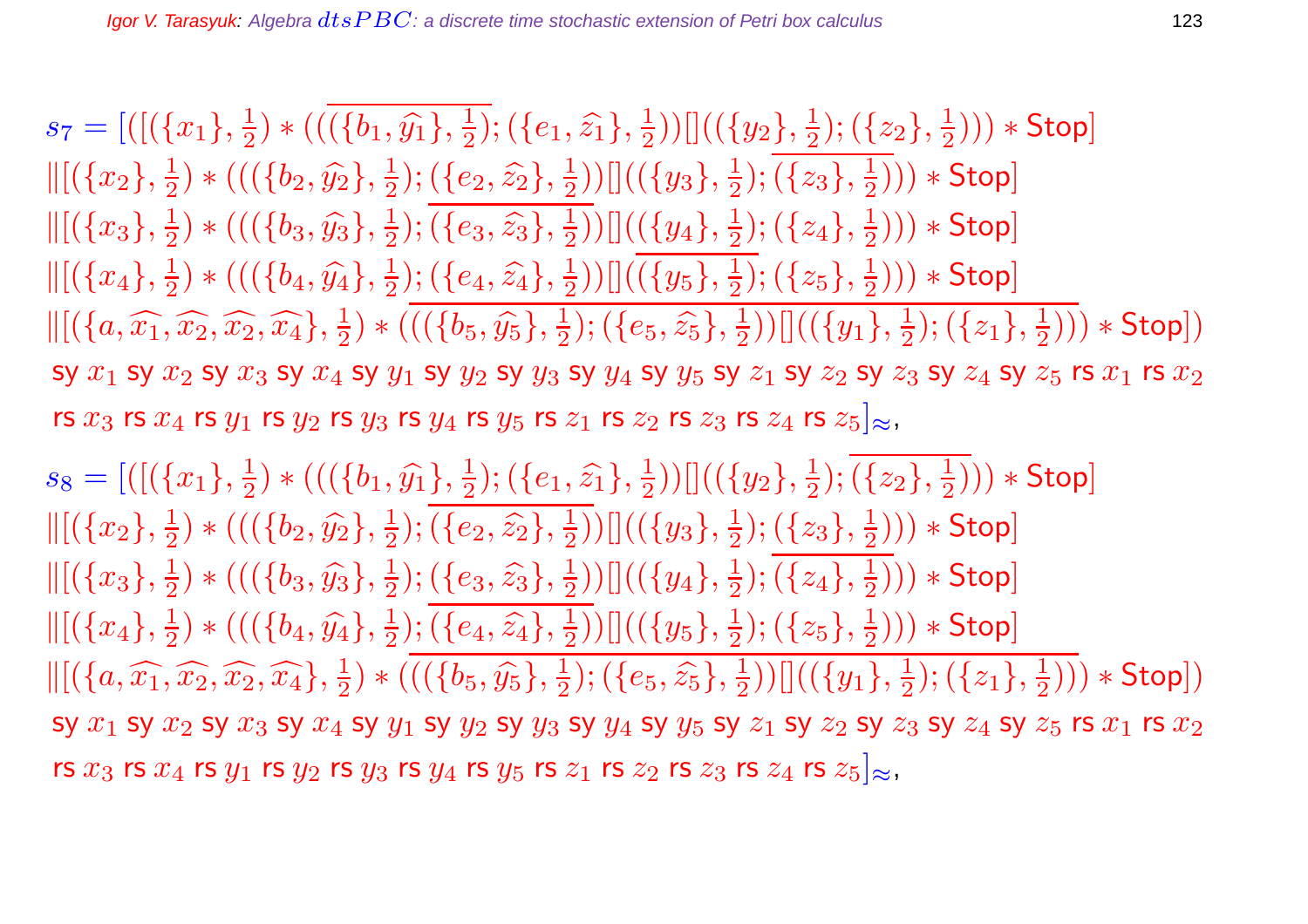$s_9=[([(\{x_1\},\frac{1}{2}$  $(\{b_1,\widehat{y_1}\},\frac{1}{2})$  $(\{e_1,\widehat{z_1}\},\frac{1}{2})$  $(\overline{\frac{1}{2}}))[[((\overline{\{y_2\}}, \overline{\frac{1}{2}}))$  $(\{z_2\},\frac{1}{2})$  $(\frac{1}{2}))) *$  Stop]  $\|[(x_2], \frac{1}{2}]$  $(\{b_2, \hat{y_2}\}, \frac{1}{2})$  $(\{e_2,\widehat{z_2}\},\frac{1}{2})$  $(\frac{1}{2}))[[((\{y_3\},\frac{1}{2}% ,\{y_4\},\{y_5\},\{z\},\{z\}])^2]$  $(\{z_3\},\frac{1}{2})$  $(\frac{1}{2}))) *$  Stop]  $\|[(x_3), \frac{1}{2}]$  $(\{b_3, \widehat{y_3}\}, \frac{1}{2})$  $(\{e_3,\widehat{z_3}\},\frac{1}{2})$  $(\overline{\frac{1}{2}}))[[((\overline{\{y_4\}},\frac{1}{2}%$  $(\{z_4\},\frac{1}{2})$  $(\frac{1}{2}))) *$  Stop]  $\|[(x_4), \frac{1}{2}]$  $(\{b_4, \widehat{y_4}\}, \frac{1}{2})$  $(\{e_4, \widehat{z_4}\}, \frac{1}{2})$  $(\{y_5\},\frac{1}{2})$  $(\{z_5\},\frac{1}{2})$  $(\frac{1}{2}))) *$  Stop]  $\Vert [(\lbrace a, \widehat{x_1}, \widehat{x_2}, \widehat{x_2}, \widehat{x_4}\rbrace, \frac{1}{2}]$  $(\{b_5, \hat{y_5}\}, \frac{1}{2})$  $(\{e_5, \widehat{z_5}\}, \frac{1}{2})$  $(\overline{\{y_1\}},\frac{1}{2}))[](\overline{\{y_1\}},\frac{1}{2})$  $(\{z_1\},\frac{1}{2})$  $(\frac{1}{2}))) * \mathsf{Stop}])$ sy  $x_1$  sy  $x_2$  sy  $x_3$  sy  $x_4$  sy  $y_1$  sy  $y_2$  sy  $y_3$  sy  $y_4$  sy  $y_5$  sy  $z_1$  sy  $z_2$  sy  $z_3$  sy  $z_4$  sy  $z_5$  rs  $x_1$  rs  $x_2$ rs  $x_3$  rs  $x_4$  rs  $y_1$  rs  $y_2$  rs  $y_3$  rs  $y_4$  rs  $y_5$  rs  $z_1$  rs  $z_2$  rs  $z_3$  rs  $z_4$  rs  $z_5\rvert_\approx$ ,

 $s_{10} = [([({x_1}, {x_1})$  $(\{b_1,\widehat{y_1}\},\frac{1}{2})$  $(\{e_1,\widehat{z_1}\},\frac{1}{2})$  $(\overline{\frac{1}{2}}))[[((\overline{\{y_2\}}, \overline{\frac{1}{2}}))$  $(\{z_2\},\frac{1}{2})$  $(\frac{1}{2}))) *$  Stop]  $\|[(x_2], \frac{1}{2}]$  $(\{b_2, \hat{y_2}\}, \frac{1}{2})$  $(\{e_2,\widehat{z_2}\},\frac{1}{2})$  $(\frac{1}{2}))[[((\{y_3\},\frac{1}{2}% ,\{y_4\},\{y_5\},\{z\},\{z\}])^2]$  $(\{z_3\},\frac{1}{2})$  $(\frac{1}{2}))) *$  Stop]  $\|[(x_3), \frac{1}{2}]$  $(\frac{1}{2}) * ((\{b_3, \hat{y_3}\}, \frac{1}{2})$  $(\{e_3,\widehat{z_3}\},\frac{1}{2})$  $(\overline{\frac{1}{2}}))[[((\overline{\{y_4\}},\frac{1}{2}%$  $(\{z_4\},\frac{1}{2})$  $(\frac{1}{2}))) *$  Stop]  $\|[(x_4), \frac{1}{2}]$  $(\{b_4, \widehat{y_4}\}, \frac{1}{2})$  $(\{e_4, \widehat{z_4}\}, \frac{1}{2})$  $(\{y_5\},\frac{1}{2})$  $(\{z_5\},\frac{1}{2})$  $(\frac{1}{2}))) *$  Stop]  $\Vert [(\lbrace a, \widehat{x_1}, \widehat{x_2}, \widehat{x_2}, \widehat{x_4}\rbrace, \frac{1}{2}]$  $(\{b_5, \hat{y_5}\}, \frac{1}{2})$  $(\{e_5, \widehat{z_5}\}, \frac{1}{2})$  $(\overline{\{y_1\}},\frac{1}{2}))[](\overline{\{y_1\}},\frac{1}{2})$  $(\{z_1\},\frac{1}{2})$  $(\frac{1}{2}))) * \mathsf{Stop}])$ sy  $x_1$  sy  $x_2$  sy  $x_3$  sy  $x_4$  sy  $y_1$  sy  $y_2$  sy  $y_3$  sy  $y_4$  sy  $y_5$  sy  $z_1$  sy  $z_2$  sy  $z_3$  sy  $z_4$  sy  $z_5$  rs  $x_1$  rs  $x_2$ rs  $x_3$  rs  $x_4$  rs  $y_1$  rs  $y_2$  rs  $y_3$  rs  $y_4$  rs  $y_5$  rs  $z_1$  rs  $z_2$  rs  $z_3$  rs  $z_4$  rs  $z_5|_{\approx}$ ,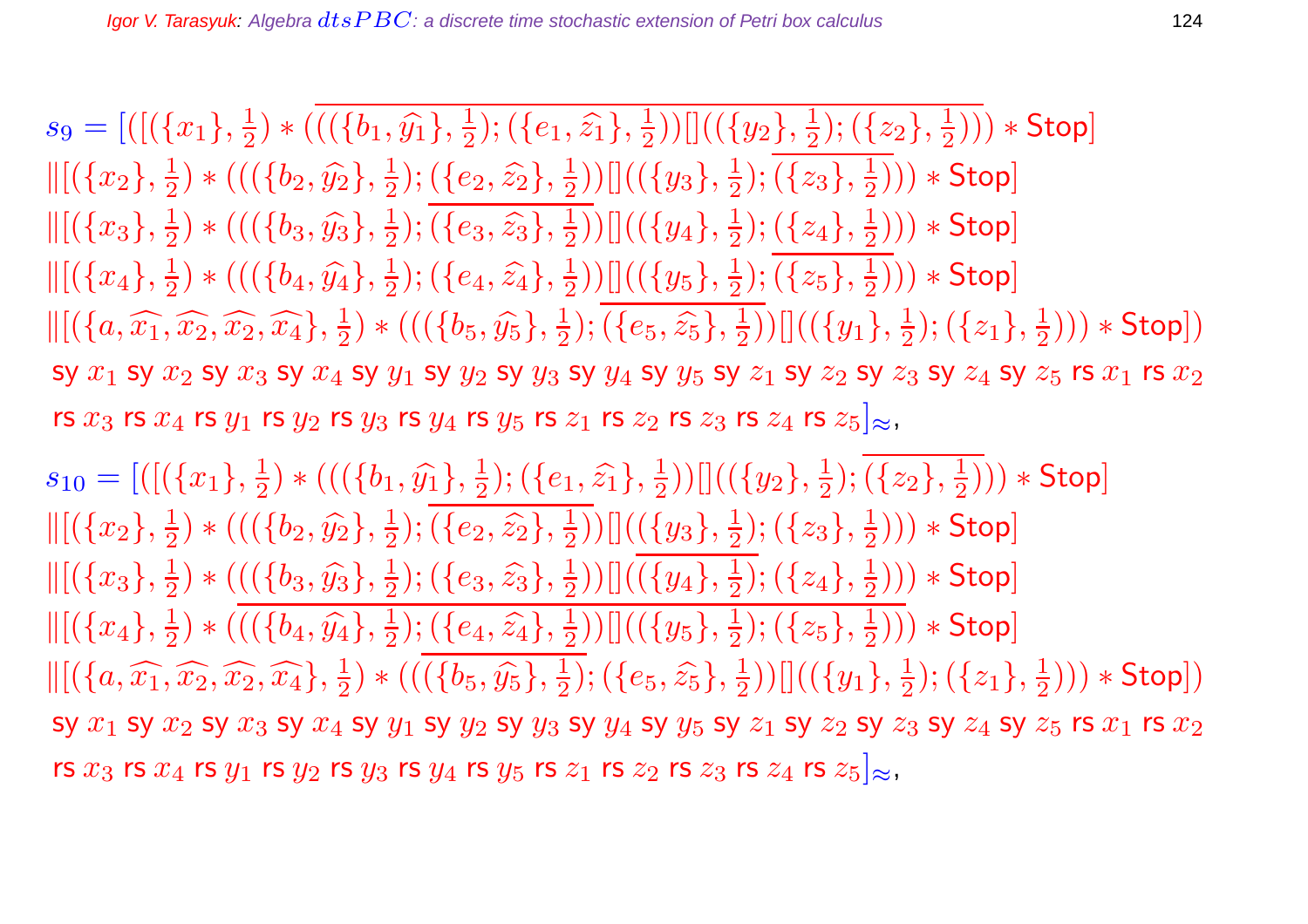$s_{11} = [([({x_1}, {x_1})$  $(\overline{\frac{1}{2}})*((\overline{\{b_1,\widehat{y_1}\},\frac{1}{2})$  $(\{e_1,\widehat{z_1}\},\frac{1}{2})$  $(\overline{\frac{1}{2}}))[[((\overline{\{y_2\}}, \overline{\frac{1}{2}}))$  $(\{z_2\},\frac{1}{2})$  $(\frac{1}{2}))) *$  Stop]  $\|[(x_2], \frac{1}{2}]$  $(\frac{1}{2}) * ((\{b_2, \hat{y_2}\}, \frac{1}{2})$  $(\{e_2,\widehat{z_2}\},\frac{1}{2})$  $(\frac{1}{2}))[[((\{y_3\},\frac{1}{2}% ,\{y_4\},\{y_5\},\{z\},\{z\}])^2]$  $(\{z_3\},\frac{1}{2})$  $(\frac{1}{2}))) *$  Stop]  $\|[(x_3), \frac{1}{2}]$  $(\{b_3, \widehat{y_3}\}, \frac{1}{2})$  $(\{e_3,\widehat{z_3}\},\frac{1}{2})$  $(\overline{\frac{1}{2}}))[[((\overline{\{y_4\}},\frac{1}{2}%$  $(\{z_4\},\frac{1}{2})$  $(\frac{1}{2}))) *$  Stop]  $\|[(x_4), \frac{1}{2}]$  $(\{b_4, \widehat{y_4}\}, \frac{1}{2})$  $(\{e_4, \widehat{z_4}\}, \frac{1}{2})$  $(\{y_5\},\frac{1}{2})$  $(\{z_5\},\frac{1}{2})$  $(\frac{1}{2}))) *$  Stop]  $\Vert [(\lbrace a, \widehat{x_1}, \widehat{x_2}, \widehat{x_2}, \widehat{x_4}\rbrace, \frac{1}{2}]$  $(\{b_5, \hat{y_5}\}, \frac{1}{2})$  $(\{e_5, \widehat{z_5}\}, \frac{1}{2})$  $(\overline{\{y_1\}},\frac{1}{2}))[](\overline{\{y_1\}},\frac{1}{2})$  $(\{z_1\},\frac{1}{2})$  $(\frac{1}{2}))) * \mathsf{Stop}])$ sy  $x_1$  sy  $x_2$  sy  $x_3$  sy  $x_4$  sy  $y_1$  sy  $y_2$  sy  $y_3$  sy  $y_4$  sy  $y_5$  sy  $z_1$  sy  $z_2$  sy  $z_3$  sy  $z_4$  sy  $z_5$  rs  $x_1$  rs  $x_2$ rs  $x_3$  rs  $x_4$  rs  $y_1$  rs  $y_2$  rs  $y_3$  rs  $y_4$  rs  $y_5$  rs  $z_1$  rs  $z_2$  rs  $z_3$  rs  $z_4$  rs  $z_5\rvert_\approx$ ,

 $s_{12} = [([({x_1}, {x_1})$  $(\{b_1,\widehat{y_1}\},\frac{1}{2})$  $(\{e_1,\widehat{z_1}\},\frac{1}{2})$  $(\overline{\frac{1}{2}}))[[((\overline{\{y_2\}}, \overline{\frac{1}{2}}))$  $(\{z_2\},\frac{1}{2})$  $(\frac{1}{2}))) *$  Stop]  $\|[(x_2], \frac{1}{2}]$  $(\frac{1}{2}) * ((\{b_2, \hat{y_2}\}, \frac{1}{2})$  $(\{e_2,\widehat{z_2}\},\frac{1}{2})$  $(\frac{1}{2}))[[((\{y_3\},\frac{1}{2}% ,\{y_4\},\{y_5\},\{z\},\{z\}])^2]$  $(\{z_3\},\frac{1}{2})$  $(\frac{1}{2}))) *$  Stop]  $\|[(x_3), \frac{1}{2}]$  $(\{b_3, \widehat{y_3}\}, \frac{1}{2})$  $(\{e_3,\widehat{z_3}\},\frac{1}{2})$  $(\overline{\frac{1}{2}}))[[((\overline{\{y_4\}},\frac{1}{2}%$  $(\{z_4\},\frac{1}{2})$  $(\frac{1}{2}))) *$  Stop]  $\|[(x_4), \frac{1}{2}]$  $(\{b_4, \widehat{y_4}\}, \frac{1}{2})$  $(\{e_4, \widehat{z_4}\}, \frac{1}{2})$  $(\{y_5\},\frac{1}{2})$  $(\{z_5\},\frac{1}{2})$  $(\frac{1}{2}))) *$  Stop]  $\Vert [(\lbrace a, \widehat{x_1}, \widehat{x_2}, \widehat{x_2}, \widehat{x_4}\rbrace, \frac{1}{2}]$  $(\{b_5, \hat{y_5}\}, \frac{1}{2})$  $(\{e_5, \widehat{z_5}\}, \frac{1}{2})$  $(\overline{\{y_1\}},\frac{1}{2}))[](\overline{\{y_1\}},\frac{1}{2})$  $(\{z_1\},\frac{1}{2})$  $(\frac{1}{2}))) * \mathsf{Stop}])$ sy  $x_1$  sy  $x_2$  sy  $x_3$  sy  $x_4$  sy  $y_1$  sy  $y_2$  sy  $y_3$  sy  $y_4$  sy  $y_5$  sy  $z_1$  sy  $z_2$  sy  $z_3$  sy  $z_4$  sy  $z_5$  rs  $x_1$  rs  $x_2$ rs  $x_3$  rs  $x_4$  rs  $y_1$  rs  $y_2$  rs  $y_3$  rs  $y_4$  rs  $y_5$  rs  $z_1$  rs  $z_2$  rs  $z_3$  rs  $z_4$  rs  $z_5|_{\approx}$ .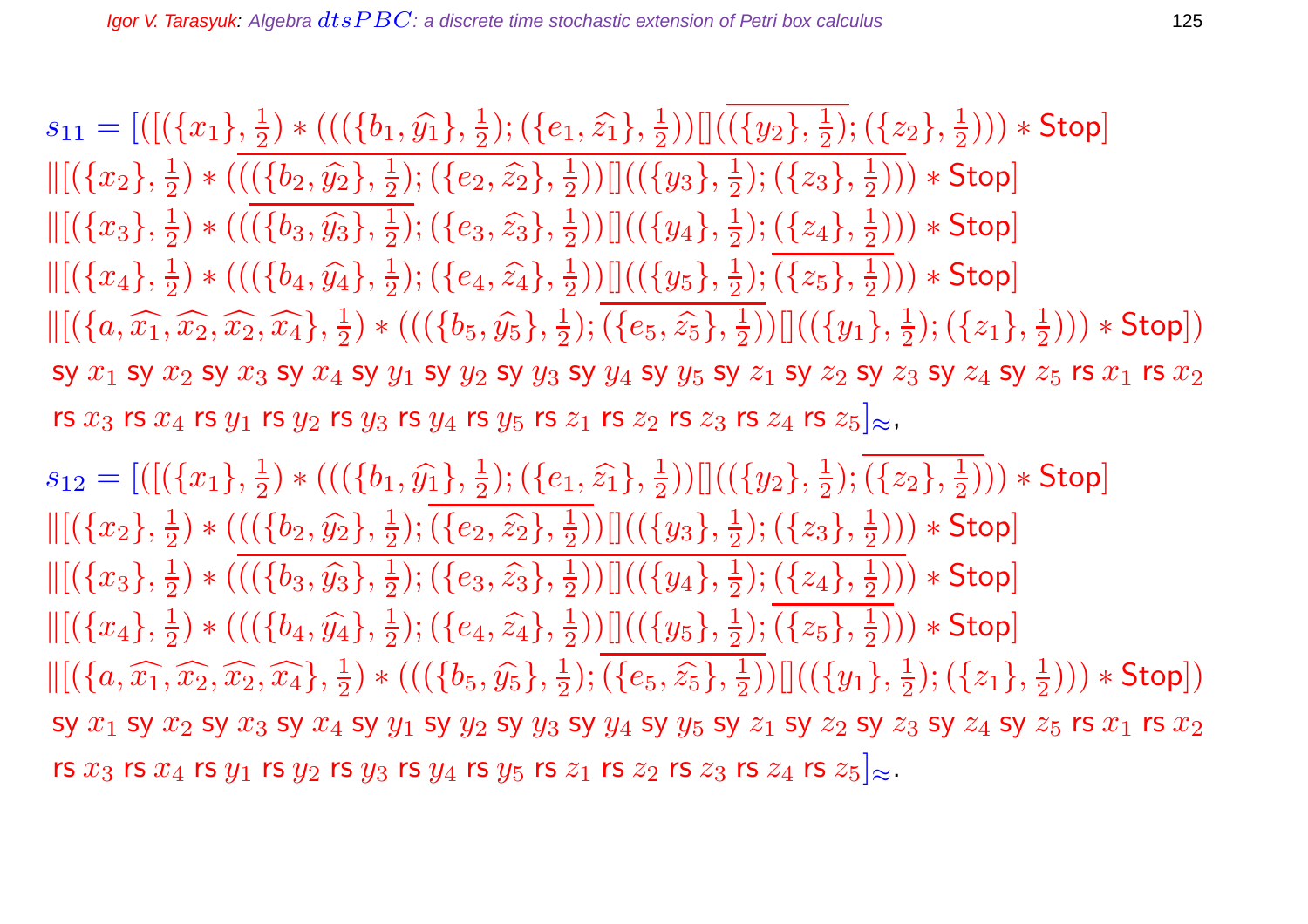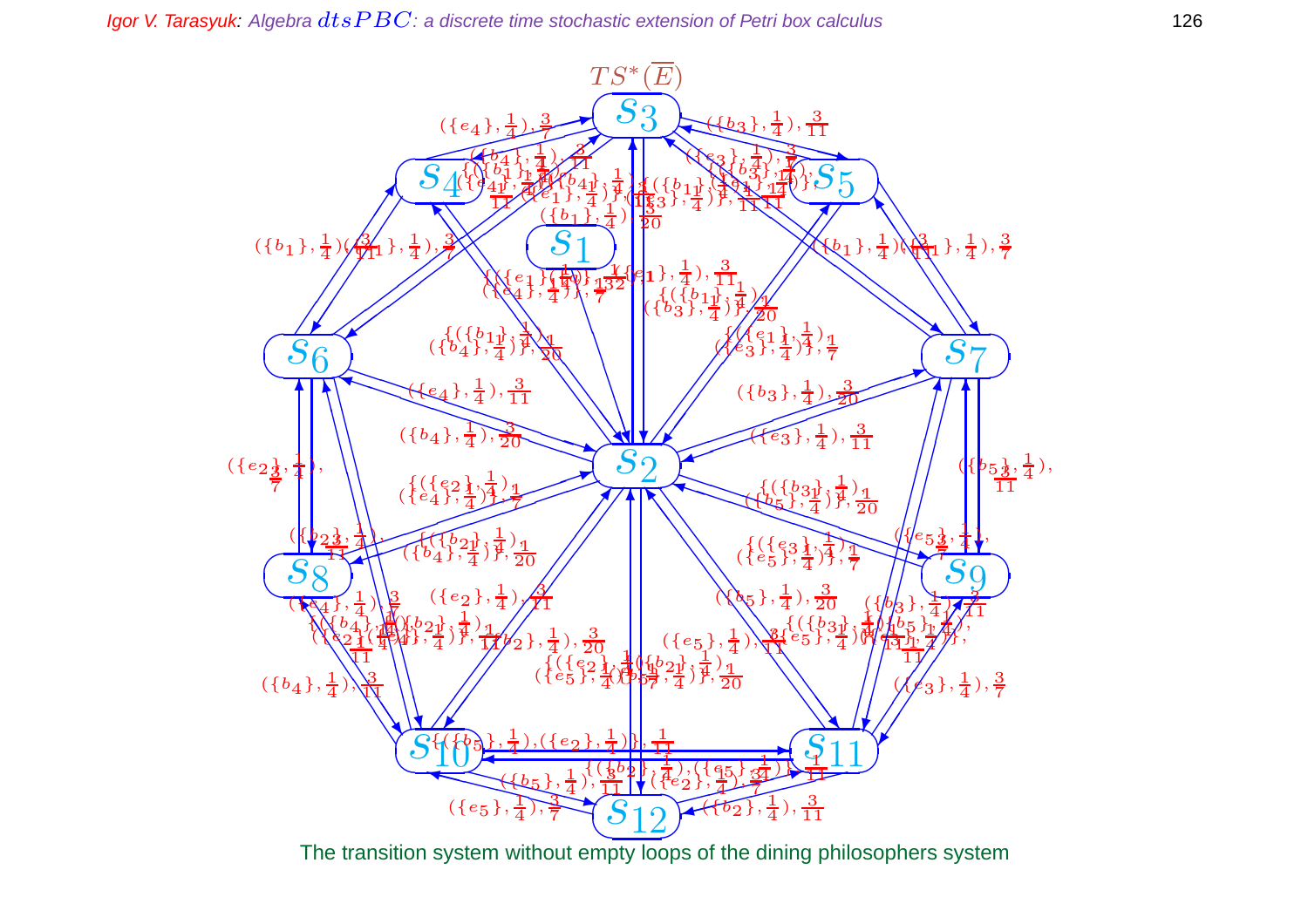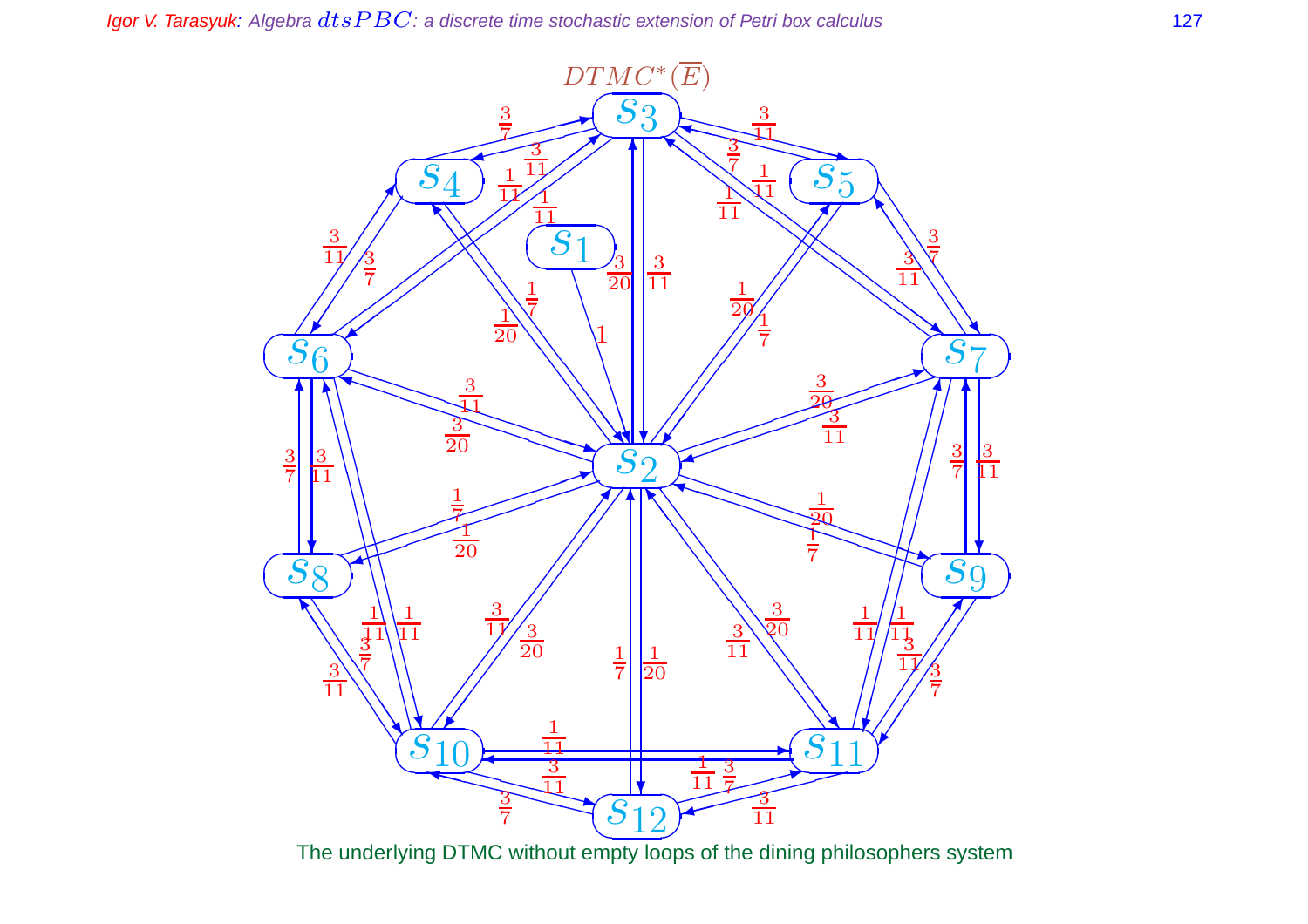# The TPM for  $DTMC^*(\overline{E})$  is

|                | $\overline{0}$ | $\mathbf{1}$     | $\overline{0}$   | $\overline{0}$   | $\boldsymbol{0}$ | $\overline{0}$   | $\overline{0}$   | $\overline{0}$   | $\overline{0}$   | $\overline{0}$   | $\overline{0}$   | $\bf{0}$         |
|----------------|----------------|------------------|------------------|------------------|------------------|------------------|------------------|------------------|------------------|------------------|------------------|------------------|
| $\mathbf{P}^*$ | $\overline{0}$ | $\boldsymbol{0}$ | $\frac{3}{20}$   | $\frac{1}{20}$   | $\frac{1}{20}$   | $\frac{3}{20}$   | $\frac{3}{20}$   | $\frac{1}{20}$   | $\frac{1}{20}$   | $\frac{3}{20}$   | $\frac{3}{20}$   | $\frac{1}{20}$   |
|                | $\overline{0}$ | $\frac{3}{11}$   | $\boldsymbol{0}$ | $\frac{3}{11}$   | $\frac{3}{11}$   | $\frac{1}{11}$   | $\frac{1}{11}$   | $\overline{0}$   | $\boldsymbol{0}$ | $\boldsymbol{0}$ | $\boldsymbol{0}$ | $\boldsymbol{0}$ |
|                | $\overline{0}$ | $\frac{1}{7}$    | $rac{3}{7}$      | $\overline{0}$   | $\overline{0}$   | $\frac{3}{7}$    | $\boldsymbol{0}$ | $\overline{0}$   | $\overline{0}$   | $\overline{0}$   | $\boldsymbol{0}$ | $\overline{0}$   |
|                | $\overline{0}$ | $\frac{1}{7}$    | $\frac{3}{7}$    | $\overline{0}$   | $\boldsymbol{0}$ | $\overline{0}$   | $\frac{3}{7}$    | $\overline{0}$   | $\boldsymbol{0}$ | $\overline{0}$   | $\boldsymbol{0}$ | $\overline{0}$   |
|                | $\Omega$       | $\frac{3}{11}$   | $\frac{1}{11}$   | $\frac{3}{11}$   | $\boldsymbol{0}$ | $\overline{0}$   | $\boldsymbol{0}$ | $\frac{3}{11}$   | $\boldsymbol{0}$ | $\frac{1}{11}$   | $\overline{0}$   | $\overline{0}$   |
|                | $\bf{0}$       | $\frac{3}{11}$   | $\frac{1}{11}$   | $\boldsymbol{0}$ | $\frac{3}{11}$   | $\boldsymbol{0}$ | $\boldsymbol{0}$ | $\boldsymbol{0}$ | $\frac{3}{11}$   | $\overline{0}$   | $\frac{1}{11}$   | $\bf{0}$         |
|                | $\overline{0}$ | $\frac{1}{7}$    | $\boldsymbol{0}$ | $\boldsymbol{0}$ | $\boldsymbol{0}$ | $rac{3}{7}$      | $\boldsymbol{0}$ | $\boldsymbol{0}$ | $\overline{0}$   | $rac{3}{7}$      | $\boldsymbol{0}$ | $\bf{0}$         |
|                | $\overline{0}$ | $\frac{1}{7}$    | $\boldsymbol{0}$ | $\boldsymbol{0}$ | $\boldsymbol{0}$ | $\overline{0}$   | $\frac{3}{7}$    | $\overline{0}$   | $\boldsymbol{0}$ | $\overline{0}$   | $\frac{3}{7}$    | $\boldsymbol{0}$ |
|                | $\overline{0}$ | $\frac{3}{11}$   | $\boldsymbol{0}$ | $\boldsymbol{0}$ | $\boldsymbol{0}$ | $\frac{1}{11}$   | $\boldsymbol{0}$ | $\frac{3}{11}$   | $\boldsymbol{0}$ | $\overline{0}$   | $\frac{1}{11}$   | $\frac{3}{11}$   |
|                | $\overline{0}$ | $\frac{3}{11}$   | $\boldsymbol{0}$ | $\boldsymbol{0}$ | $\boldsymbol{0}$ | $\overline{0}$   | $\frac{1}{11}$   | $\boldsymbol{0}$ | $\frac{3}{11}$   | $\frac{1}{11}$   | $\overline{0}$   | $\frac{3}{11}$   |
|                | $\overline{0}$ | $\frac{1}{7}$    | $\boldsymbol{0}$ | $\boldsymbol{0}$ | $\boldsymbol{0}$ | $\overline{0}$   | $\boldsymbol{0}$ | $\overline{0}$   | $\overline{0}$   | $rac{3}{7}$      | $\frac{3}{7}$    | $\overline{0}$   |

.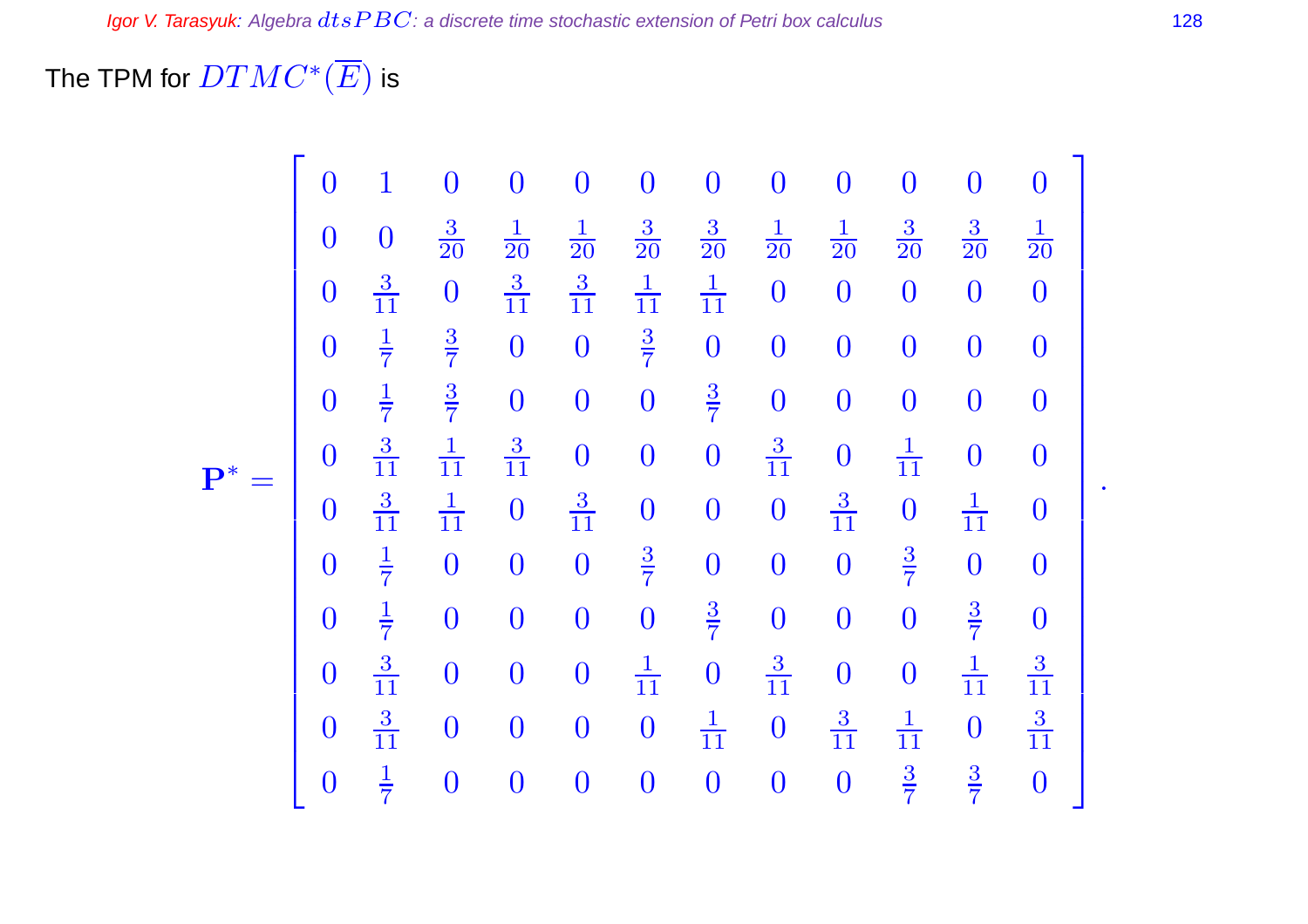### Transient and steady-state probabilities of the dining philosophers system

| $\kappa$        |                |                |        |        |        |        |                      |        |                      |                      | 10                   | $\infty$ |
|-----------------|----------------|----------------|--------|--------|--------|--------|----------------------|--------|----------------------|----------------------|----------------------|----------|
| $\psi_1^*[k]$   |                | $\overline{0}$ |        |        |        |        |                      |        |                      |                      |                      |          |
| $\psi_2^*[k]$   | $\overline{0}$ |                |        | 0.2403 | 0.1541 | 0.1981 | $\vert 0.1716 \vert$ |        | $0.1884 \mid 0.1776$ | $\vert 0.1846 \vert$ | $\vert 0.1800 \vert$ | 0.1818   |
| $\psi_3^*[k]$   | $\overline{0}$ |                | 0.1500 | 0.0701 | 0.1189 | 0.0878 |                      | 0.0949 | 0.1033               | 0.0979               | 0.1014               | 0.1000   |
| $\psi_{4}^*[k]$ | $\overline{0}$ |                | 0.0500 | 0.0818 | 0.0503 | 0.0726 | 0.0578               | 0.0674 | 0.0612               | 0.0652               | 0.0626               | 0.0636   |

We depict the probabilities for the states  $s_1, \ldots, s_4$  only, since the corresponding values coincide for the states  $s_3, s_6, s_7, s_{10}, s_{11}$  as well as for  $s_4, s_5, s_8, s_9, s_{12}$ .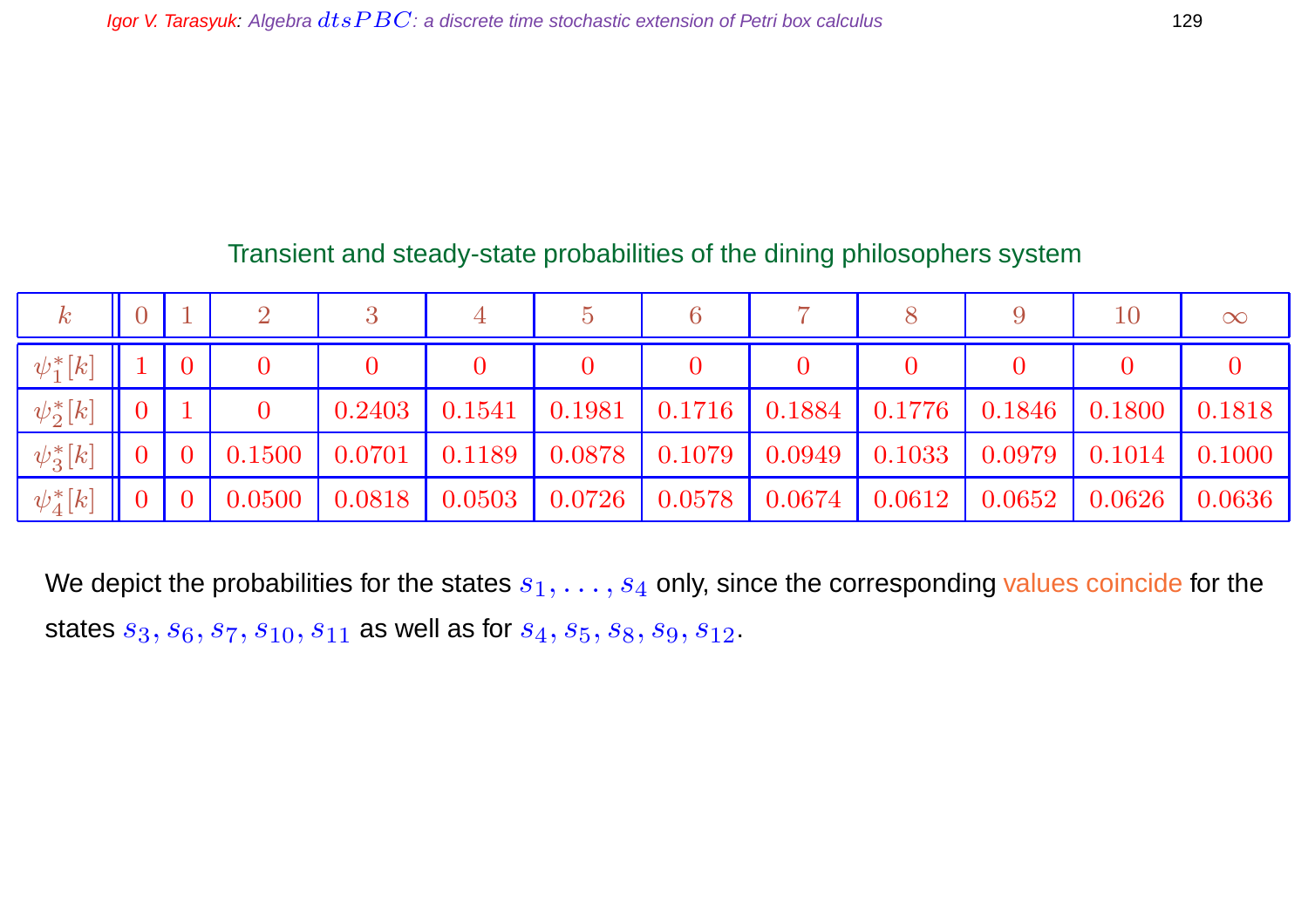

Transient probabilities alteration diagram of the dining philosophers system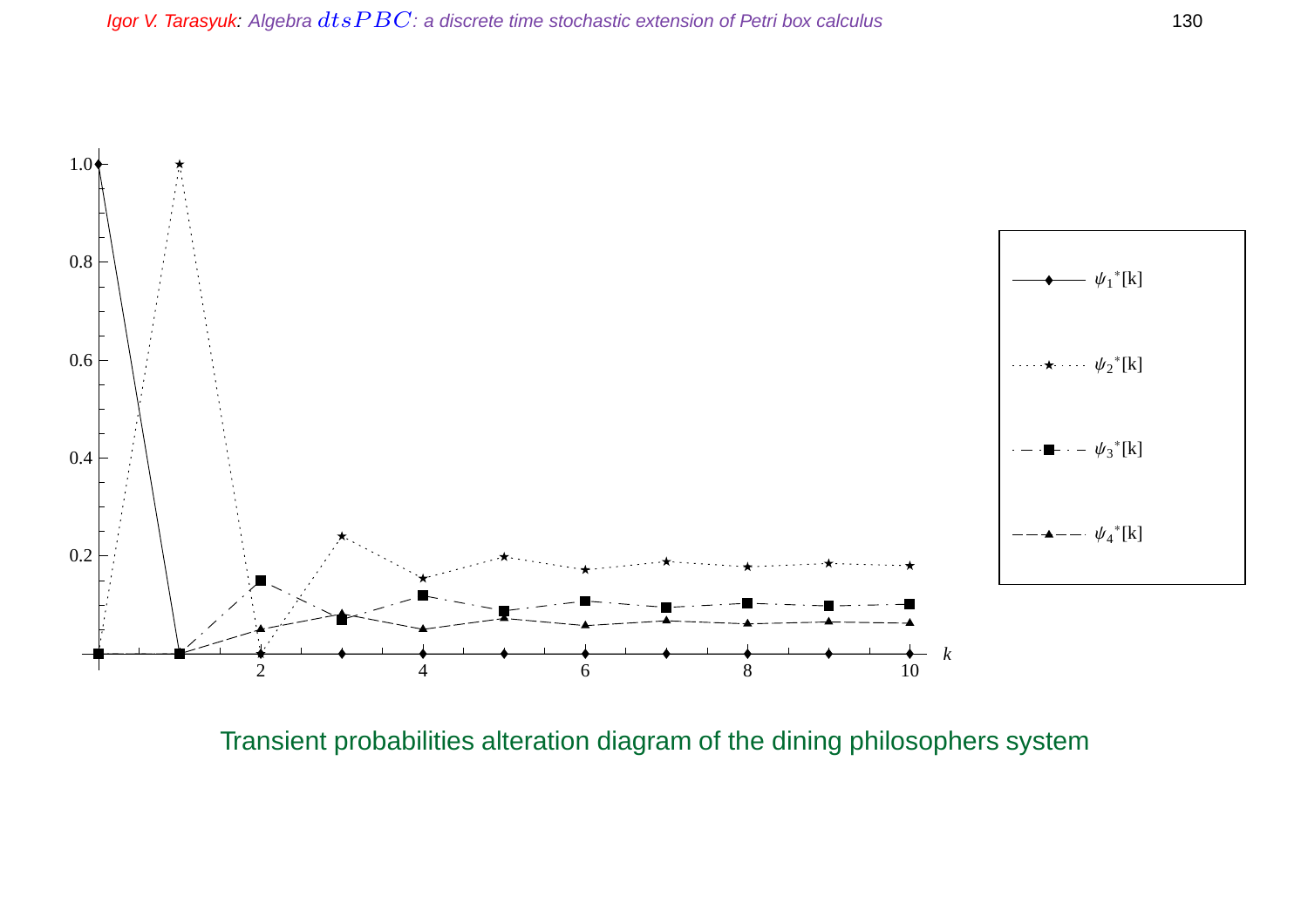The steady-state PMF for  $DTMC^*(\overline{E})$  is

$$
\psi^* = \left(0, \frac{2}{11}, \frac{1}{10}, \frac{7}{110}, \frac{7}{110}, \frac{1}{10}, \frac{1}{10}, \frac{7}{110}, \frac{7}{110}, \frac{1}{10}, \frac{1}{10}, \frac{7}{110}\right).
$$

#### Performance indices

- The average recurrence time in the state  $s_2$ , where all the forks are available, the average system run-through, is  $\frac{1}{\psi_2^*}$  $=\frac{11}{2}$  $\frac{11}{2} = 5\frac{1}{2}$  $\frac{1}{2}$ .
- $\bullet\,$  Nobody eats in the state  $s_2.$  The fraction of time when no philosophers dine is  $\psi_2^*=\frac{2}{11}.$ Only one philosopher eats in the states  $s_3, s_6, s_7, s_{10}, s_{11}$ . The fraction of time when only one philosopher dines is  $\psi_3^*+\psi_6^*+\psi_7^*+\psi_{10}^*+\psi_{11}^*=\frac{1}{10}+\frac{1}{10}+\frac{1}{10}+\frac{1}{10}+\frac{1}{10}$  $\frac{1}{10} = \frac{1}{2}$  $\frac{1}{2}$ . Two philosophers eat together in the states  $s_4, s_5, s_8, s_9, s_{12}$ . The fraction of time when two philosophers dine is  $\psi_4^*+\psi_5^*+\psi_8^*+\psi_9^*+\psi_{12}^*=\frac{7}{110}+\frac{7}{110}+\frac{7}{110}+\frac{7}{110}+\frac{7}{110}$  $\frac{7}{110} = \frac{7}{22}.$ The relative fraction of time when two philosophers dine w.r.t. when only one philosopher dines is  $\frac{7}{22} \cdot \frac{2}{1}$  $\frac{2}{1} = \frac{7}{11}.$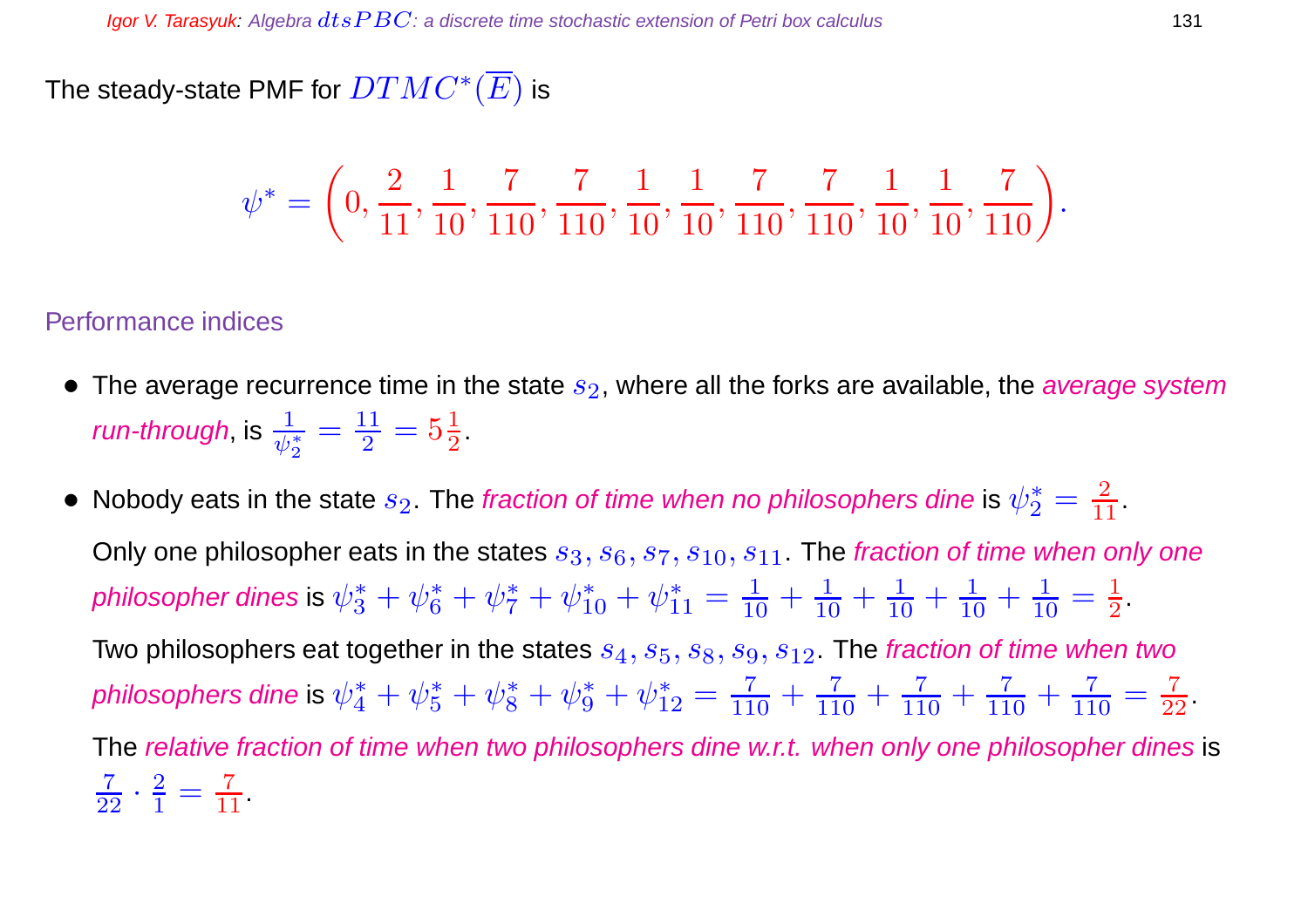$\bullet~$  The beginning of eating of first philosopher  $(\{b_1\},\frac{1}{4})$  $\frac{1}{4}$ ) is only possible from the states  $s_2,s_6,s_7.$ The beginning of eating probability in each of the states is a sum of execution probabilities for all multisets of activities containing  $(\{b_1\},\frac{1}{4})$  $\frac{1}{4}$ .

The steady-state probability of the beginning of eating of first philosopher is  $\psi_2^*$ 2  $\sum$  $\{\Gamma | (\{b_1\},\frac{1}{4})\}$  $\frac{1}{4}$ ) $\in$ Γ}  $PT^*(\Gamma,s_2)+\psi_6^*$ 6  $\sum$  $\{\Gamma | (\{b_1\},\frac{1}{4})\}$  $_{\frac{1}{4}$ ) $\in$ Γ}</sub>  $PT^{*}(\Gamma, s_{6}) +$  $\psi_7^*$ 7  $\sum$  $\{\Gamma | (\{b_1\},\frac{1}{4})\}$  $_{\frac{1}{4}$ ) $\in$   $\Gamma$  }  $PT^*(\Gamma, s_7) =$  $\frac{2}{11} \left( \frac{3}{20} + \frac{1}{20} + \frac{1}{20} \right) + \frac{1}{10} \left( \frac{3}{11} + \frac{1}{11} \right) + \frac{1}{10} \left( \frac{3}{11} + \frac{1}{11} \right) = \frac{13}{110}.$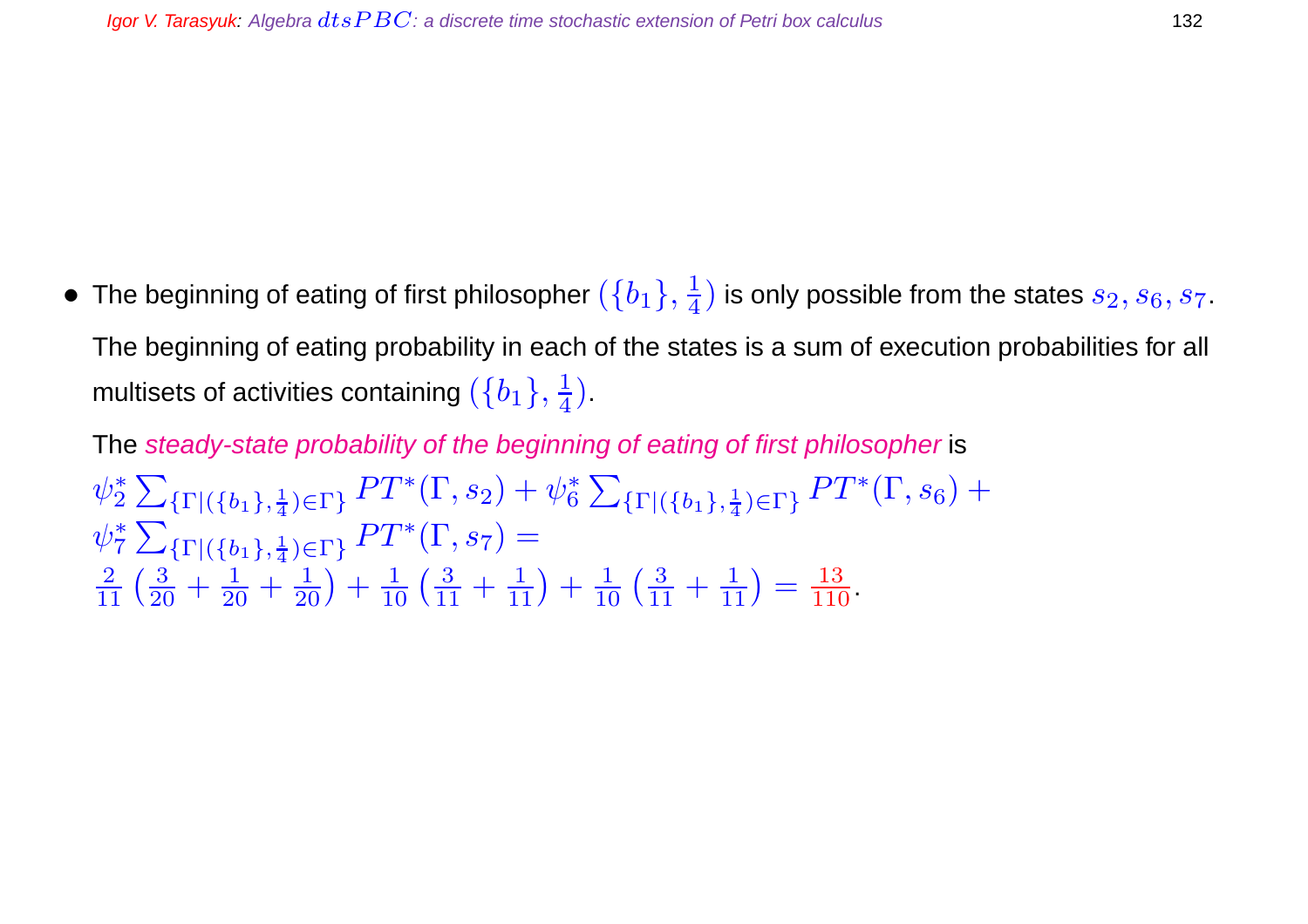

The marked dts-boxes of the dining philosophers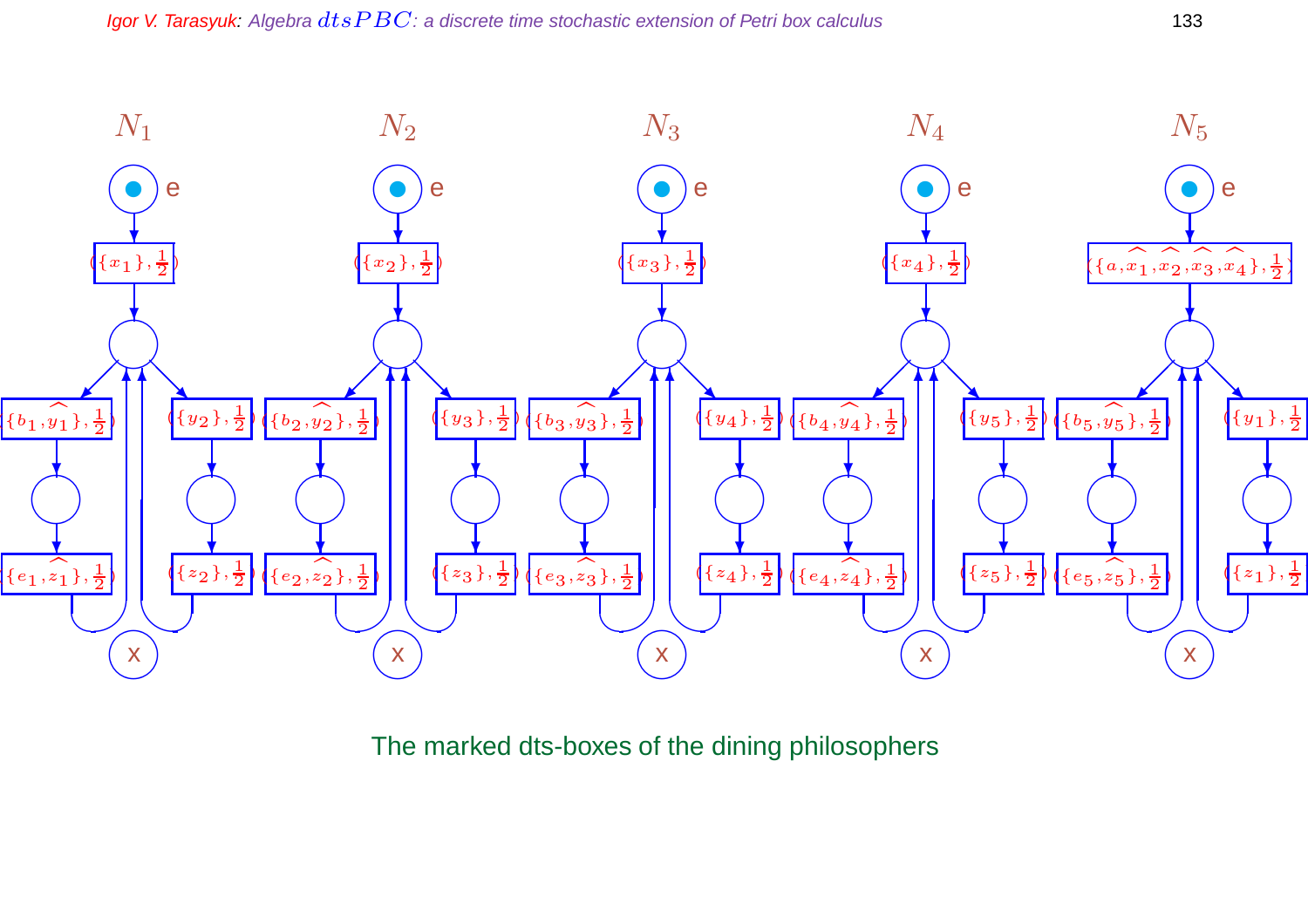Igor V. Tarasyuk: Algebra  $dtsPBC$ : a discrete time stochastic extension of Petri box calculus 134

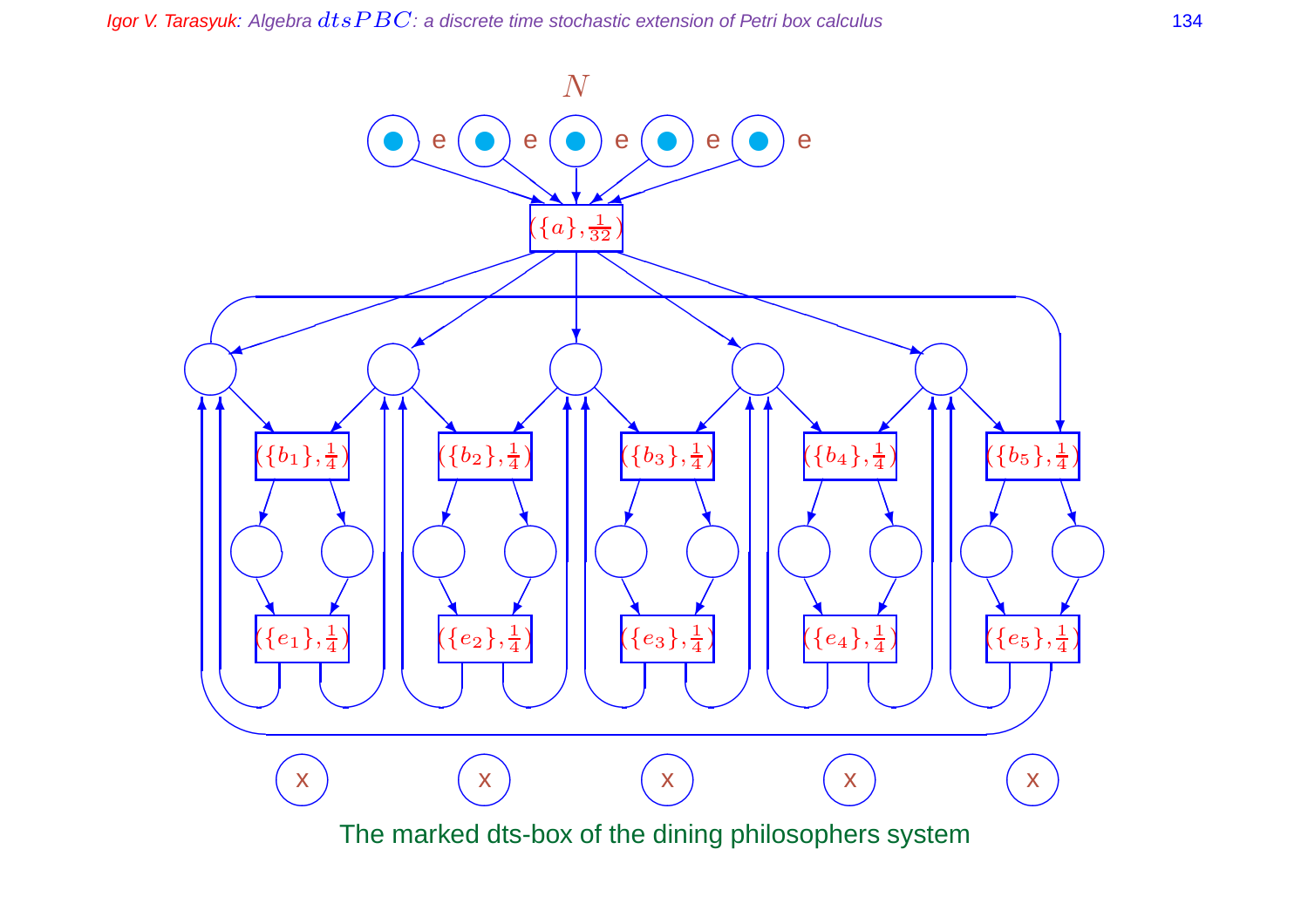#### The abstract system

The static expression of the philosopher  $i$   $(1 \leq i \leq 4)$  is  $F_i = [(\{x_i\}, \frac{1}{2}$  $(\{\big(\{\overline{b},\widehat{y_i}\},\frac{1}{2}\)$  $(\{e,\widehat{z_i}\},\frac{1}{2})$  $(\frac{1}{2}))[]((\{y_{i+1}\},\frac{1}{2}% ,\dots,\frac{1}{2})$  $(\{z_{i+1}\},\frac{1}{2})$  $(\frac{1}{2}))) *$  Stop].

The static expression of the philosopher  $5$  is

 $F_5 = [ (\{a, \widehat{x_1}, \widehat{x_2}, \widehat{x_2}, \widehat{x_4} \}, \frac{1}{2}]$  $(\{b, \hat{y_5}\}, \frac{1}{2})$  $(\{e,\widehat{z_5}\},\frac{1}{2})$  $(\overline{\{y_1\}},\frac{1}{2}))[](\overline{\{y_1\}},\frac{1}{2})$  $(\{z_1\},\frac{1}{2})$  $(\frac{1}{2}))) *$  Stop].

The static expression of the abstract dining philosophers system is

 $F = (F_1||F_2||F_3||F_4||F_5)$  sy  $x_1$  sy  $x_2$  sy  $x_3$  sy  $x_4$  sy  $y_1$  sy  $y_2$  sy  $y_3$  sy  $y_4$  sy  $y_5$  sy  $z_1$  sy  $z_2$  sy  $z_3$ sy  $z_4$  sy  $z_5$  rs  $x_1$  rs  $x_2$  rs  $x_3$  rs  $x_4$  rs  $y_1$  rs  $y_2$  rs  $y_3$  rs  $y_4$  rs  $z_5$  rs  $z_1$  rs  $z_3$  rs  $z_4$  rs  $z_5$ .

 $DR(\overline{F})$  resembles  $DR(\overline{E})$ , and  $TS^*(\overline{F})$  is similar to  $TS^*(\overline{E}).$ 

 $DTMC^*(\overline{F})=DTMC^*(\overline{E})$ , thus, TPM and the steady-state PMF for  $DTMC^*(\overline{F})$  and  $DTMC^*(\overline{E})$  coincide.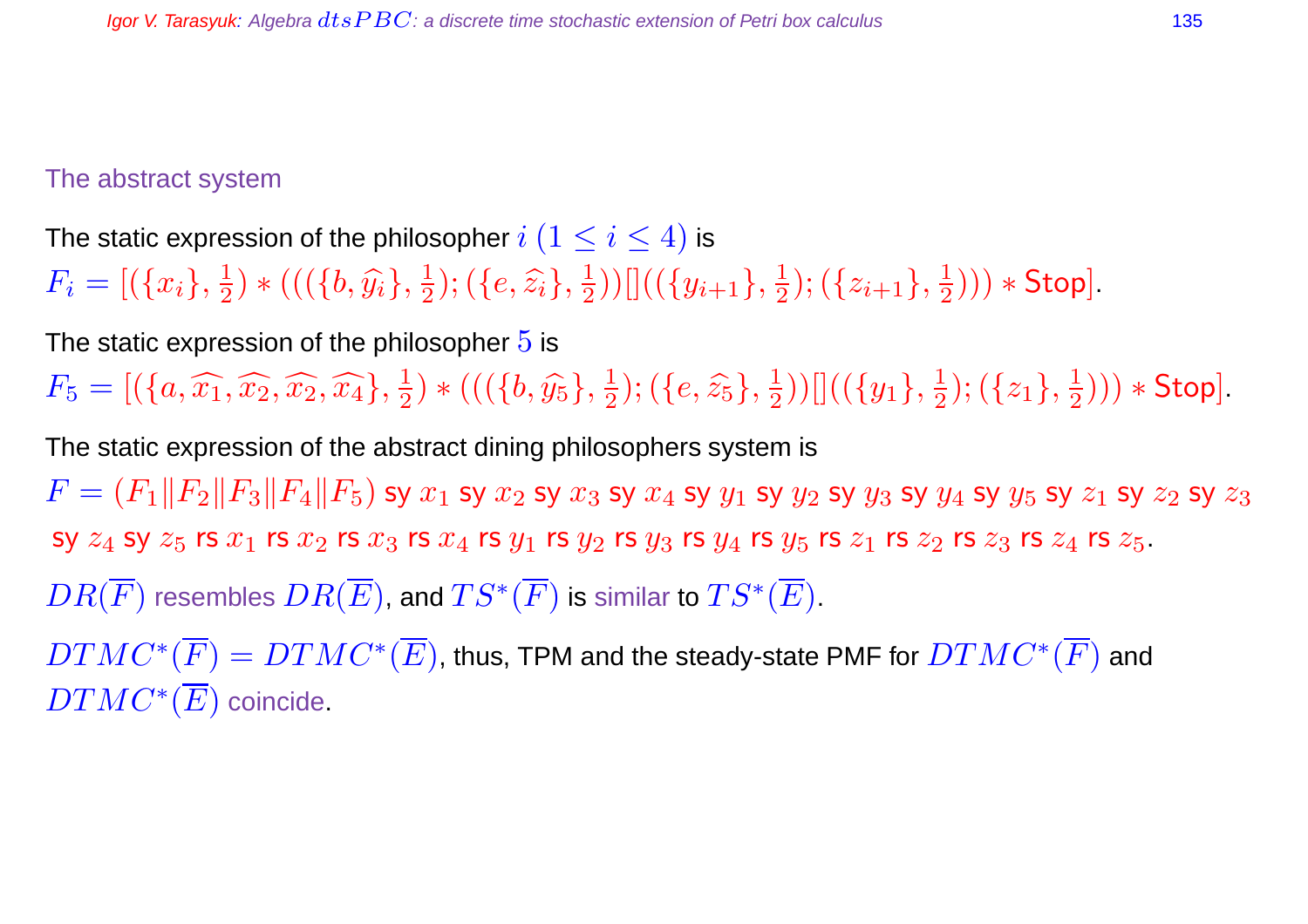#### Performance indices

The first performance index and the second group of the indices are the same for the standard and abstract systems.

The following performance index: non-personalized viewpoint to the philosophers.

 $\bullet~$  The beginning of eating of a philosopher  $(\{b\},\frac{1}{4})$  $\frac{1}{4}$ ) is only possible from the states

 $s_2, s_3, s_6, s_7, s_{10}, s_{11}$ .

The beginning of eating probability in each of the states is a sum of execution probabilities for all multisets of activities containing  $(\{b\},\frac{1}{4})$  $\frac{1}{4}$ .

The steady-state probability of the beginning of eating of a philosopher is

$$
\psi_2^* \sum_{\{\Gamma | (\{b\},\frac{1}{4}) \in \Gamma\}} PT^*(\Gamma, s_2) + \psi_3^* \sum_{\{\Gamma | (\{b\},\frac{1}{4}) \in \Gamma\}} PT^*(\Gamma, s_3) +
$$
  
\n
$$
\psi_6^* \sum_{\{\Gamma | (\{b\},\frac{1}{4}) \in \Gamma\}} PT^*(\Gamma, s_6) + \psi_7^* \sum_{\{\Gamma | (\{b\},\frac{1}{4}) \in \Gamma\}} PT^*(\Gamma, s_7) +
$$
  
\n
$$
\psi_{10}^* \sum_{\{\Gamma | (\{b\},\frac{1}{4}) \in \Gamma\}} PT^*(\Gamma, s_{10}) + \psi_{11}^* \sum_{\{\Gamma | (\{b\},\frac{1}{4}) \in \Gamma\}} PT^*(\Gamma, s_{11}) =
$$
  
\n
$$
\frac{2}{11} \left( \frac{3}{20} + \frac{1}{20} + \frac{3}{20} + \frac{1}{20} + \frac{3}{20} + \frac{1}{20} + \frac{3}{20} + \frac{1}{20} + \frac{3}{20} + \frac{1}{20} \right) + \frac{1}{4} \left( \frac{3}{11} + \frac{1}{11} + \frac{3}{11} + \frac{1}{11} \right) +
$$
  
\n
$$
\frac{1}{4} \left( \frac{3}{11} + \frac{1}{11} + \frac{3}{11} + \frac{1}{11} \right) + \frac{1}{4} \left( \frac{3}{11} + \frac{1}{11} + \frac{3}{11} + \frac{1}{11} \right) + \frac{1}{4} \left( \frac{3}{11} + \frac{1}{11} + \frac{3}{11} + \frac{1}{11} \right) +
$$
  
\n
$$
\frac{1}{4} \left( \frac{3}{11} + \frac{1}{11} + \frac{3}{11} + \frac{1}{11} \right) = \frac{6}{11}
$$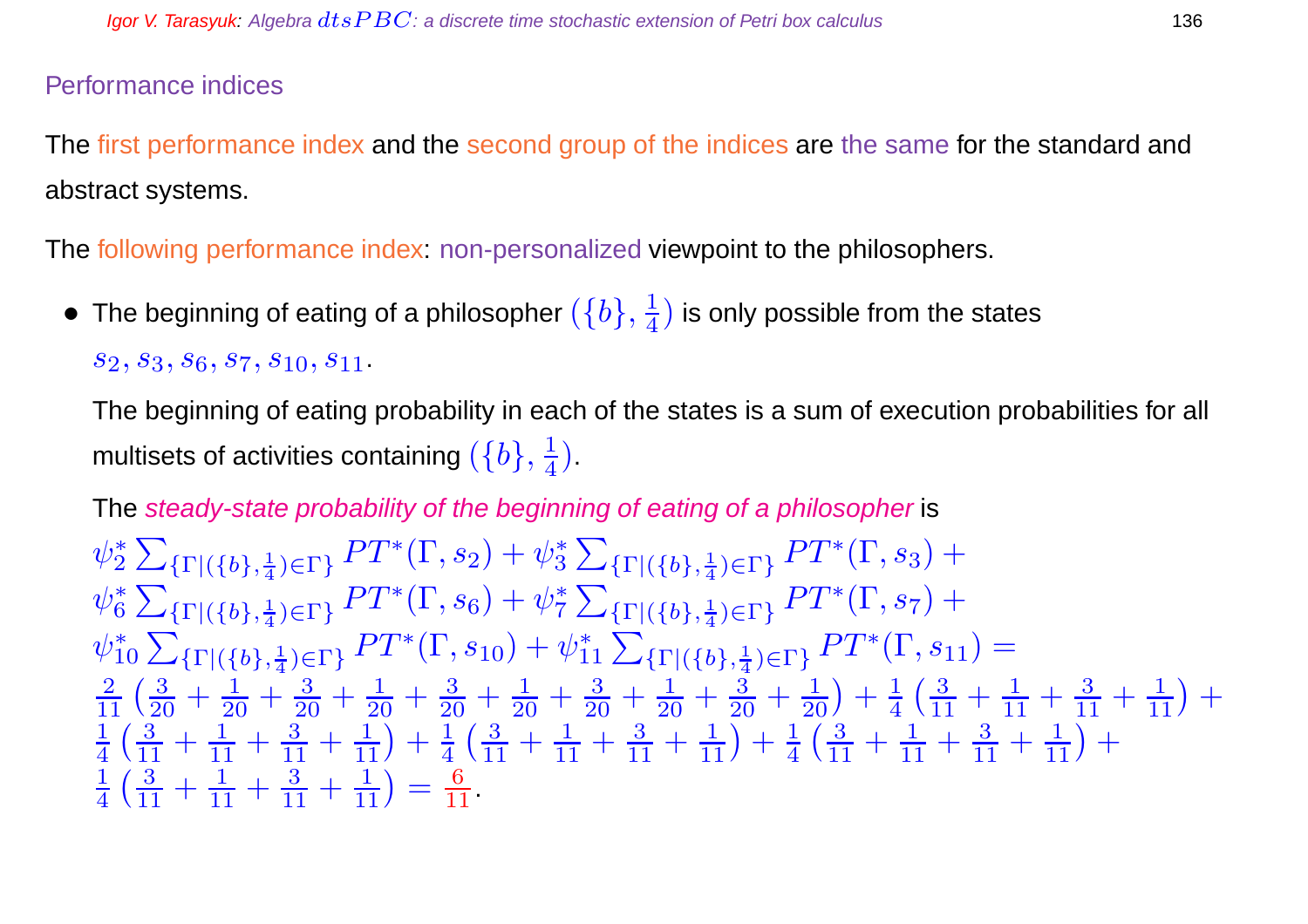The static expression of the philosopher  $1$  is  $F_1' = [(\{x\}, \frac{1}{2}$  $(\frac{1}{2}) * ((\{b\}, \frac{2}{5})$  $(\{e\},\frac{1}{4})$  $(\frac{1}{4})) * Stop.$ 

The static expression of the philosopher  $2$  is  $F_2' = [(\{a, \hat{x}\}, \frac{1}{16}) * ((\{b\}, \frac{2}{5}$  $(\{e\},\frac{1}{4})$  $(\frac{1}{4})) *$  Stop].

The static expression of the reduced abstract dining philosophers system is  $F'=(F_1'\|F_2')$  $\binom{2}{2}$  sy  $x$  rs  $x$ .  $DR(\overline{F'})$  consists of

 $s'_1 = [([({x}$  $(\frac{1}{2}) * ((\{b\}, \frac{2}{5})$  $(\{e\},\frac{1}{4})$  $(\frac{1}{4})_1$   $*$  Stop]||  $[(\{a,\hat{x}\},\frac{1}{16}) * ((\{b\},\frac{2}{5})$  $(\{e\},\frac{1}{4})$  $(\frac{1}{4})_2)*$  Stop]) sy  $x$  rs  $x]_{\approx}$ ,  $s'_2 = [([(\{x\}, \frac{1}{2}$  $(\frac{1}{2}) * ((\{b\}, \frac{2}{5})$  $(\{e\},\frac{1}{4})$  $(\frac{1}{4})_1$   $*$  Stop]||  $[(\{a,\hat{x}\},\frac{1}{16}) * ((\{b\},\frac{2}{5})$  $(\{e\},\frac{1}{4})$  $(\frac{1}{4})_2)*$  Stop]) sy  $x$  rs  $x]_{\approx}$ ,  $s'_3 = [([({x}$  $(\frac{1}{2}) * ((\{b\}, \frac{2}{5})$  $(\{e\},\frac{1}{4})$  $(\frac{1}{4})_1$   $\ast$  Stop]||  $[(\{a,\hat{x}\},\frac{1}{16}) * ((\{b\},\frac{2}{5})$  $(\{e\},\frac{1}{4})$  $(\frac{1}{4})_2)*$  Stop]) sy  $x$  rs  $x]_{\approx}$ ,  $s'_4=[([(\{x\},\frac{1}{2}$  $(\frac{1}{2}) * ((b), \frac{2}{5})$  $(\{e\},\frac{1}{4})$  $(\frac{1}{4})_1$   $*$  Stop]||  $[(\{a,\hat{x}\},\frac{1}{16}) * ((\{b\},\frac{2}{5})$  $(\{e\},\frac{1}{4})$  $(\frac{1}{4})_2)*$  Stop]) sy  $x$  rs  $x]_{\approx}$ ,  $s_5' = [([(\{x\}, \frac{1}{2}$  $(\frac{1}{2}) * ((\{b\}, \frac{2}{5})$  $(\{e\},\frac{1}{4})$  $(\frac{1}{4})_1$   $*$  Stop]||  $[(\{a,\hat{x}\},\frac{1}{16}) * ((\{b\},\frac{2}{5})$  $(\{e\},\frac{1}{4})$  $(\frac{1}{4})_2)*$  Stop]) sy  $x$  rs  $x]_{\approx}$ .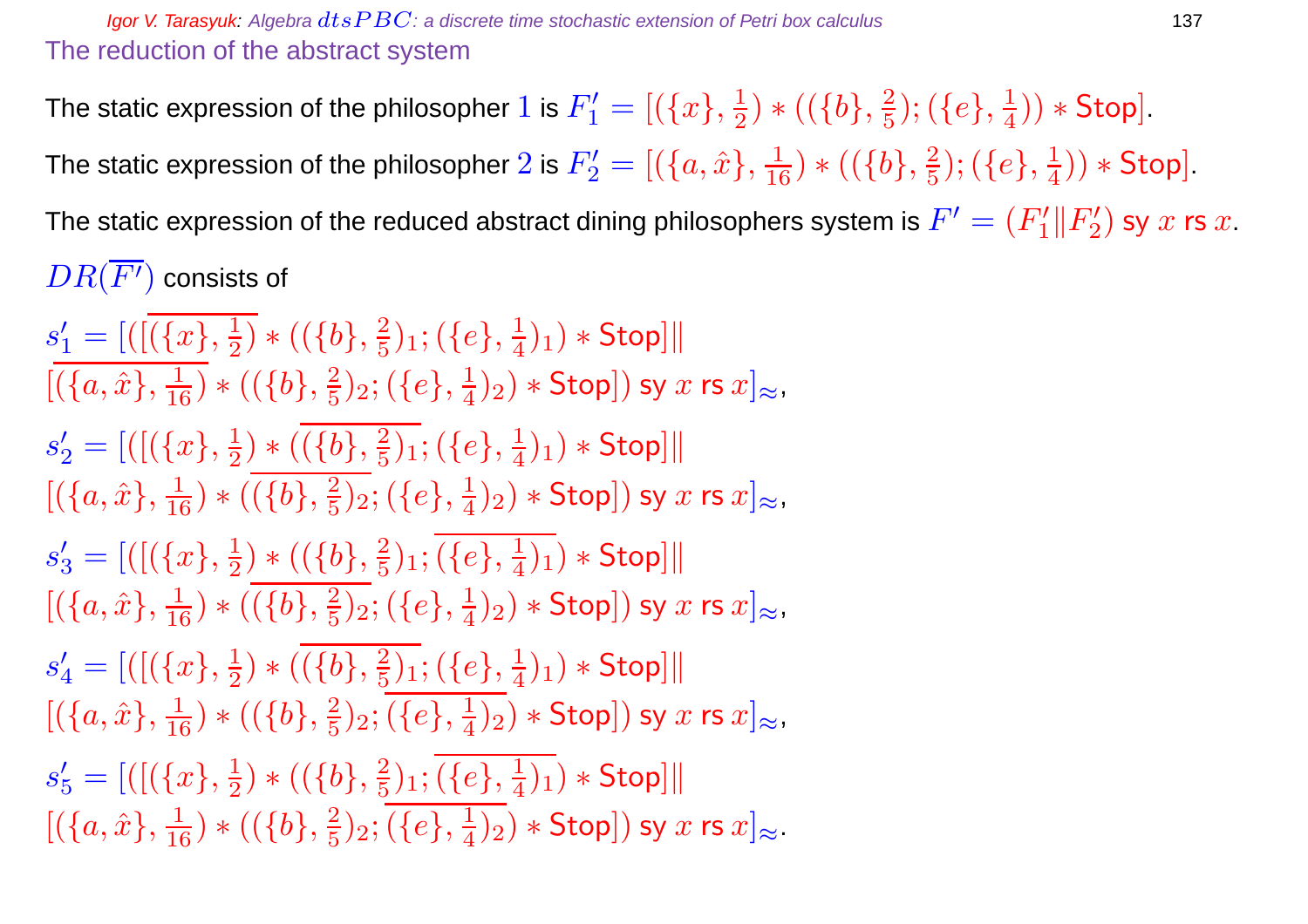$\overline{F} \underline{\leftrightarrow}_{ss} \overline{F'}$  with  $(D R(\overline{F}) \cup DR(\overline{F'})) /_{\overline{\leftrightarrow}_{ss}} = \{\mathcal{H}_1, \mathcal{H}_2, \mathcal{H}_3, \mathcal{H}_4\}$ , where  $\mathcal{H}_1 = \{s_1,s'_1\}$  (the initial state),  $\mathcal{H}_2=\{s_2,s_2'\}$  (the system is activated and no philosophers dine),  $\mathcal{H}_3=\{s_3,s_6,s_7,s_{10},s_{11},s'_3,s'_4\}$  (one philosopher dines),  $\mathcal{H}_4=\{s_4,s_5,s_8,s_9,s_{12},s_5'\}$  (two philosophers dine).  $F'$  is a reduction of  $F$  w.r.t.  $\overleftrightarrow{\rightarrow}_{ss}.$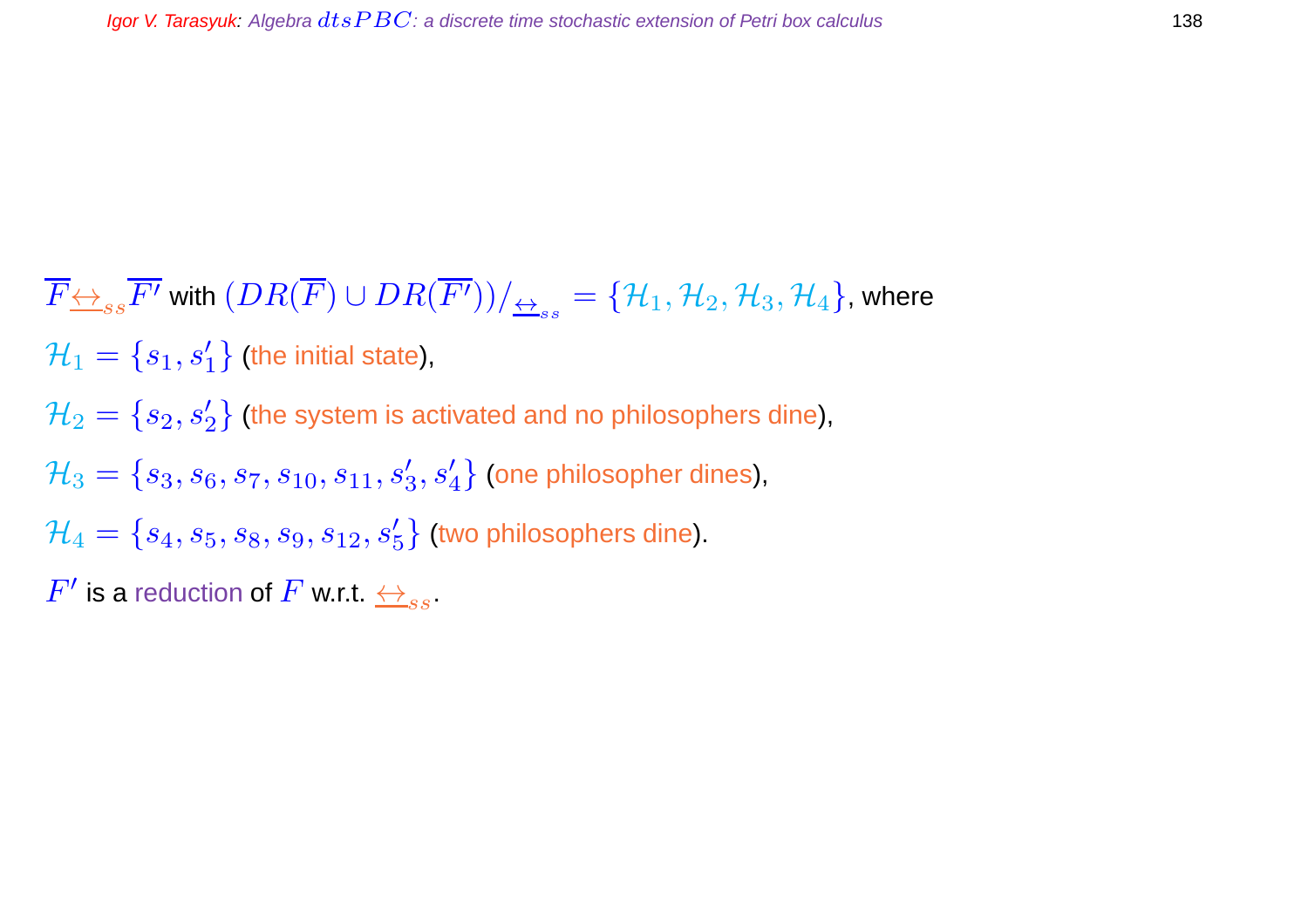

The transition system without empty loops of the reduced abstract dining philosophers system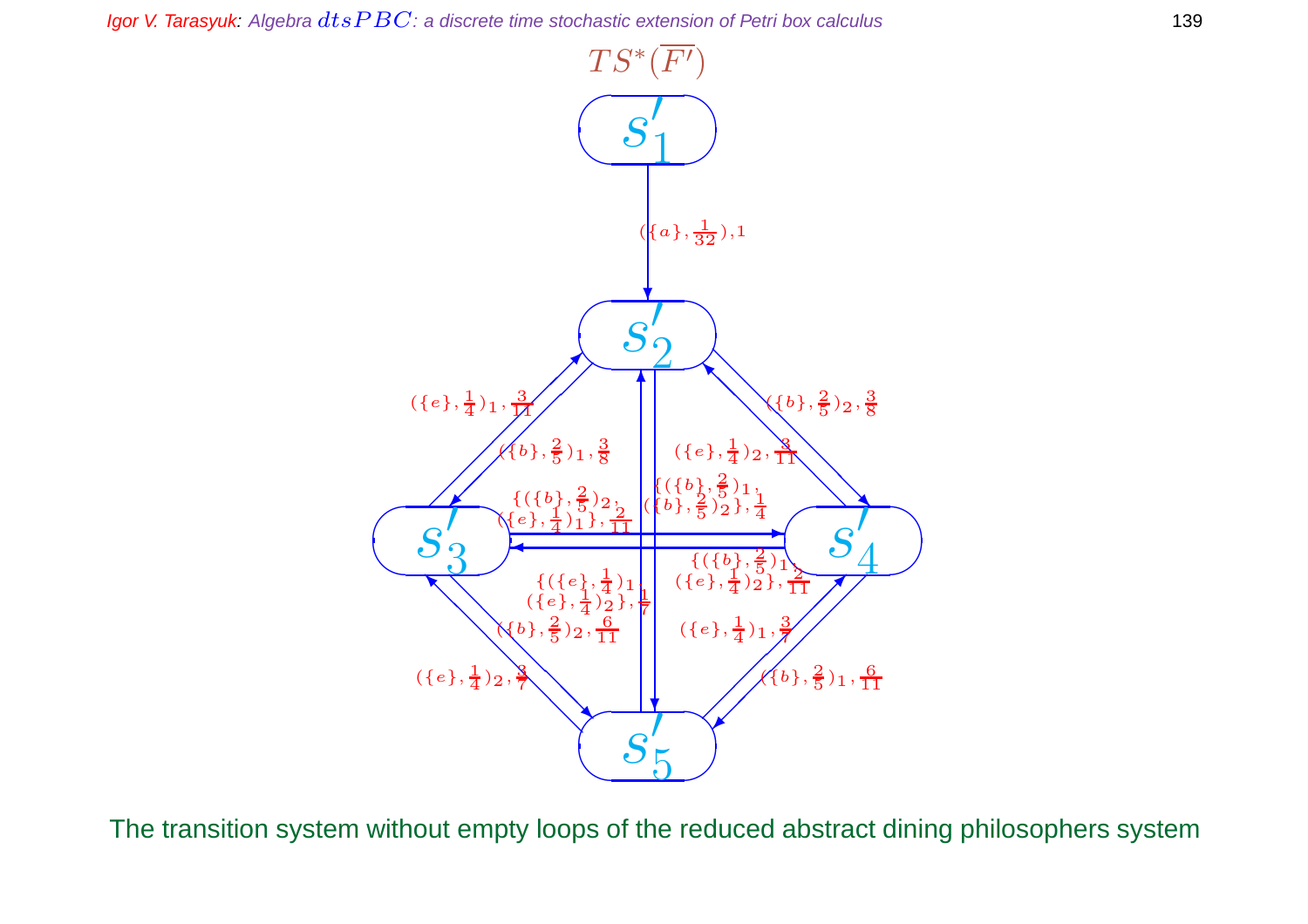

The underlying DTMC without empty loops of the reduced abstract dining philosophers system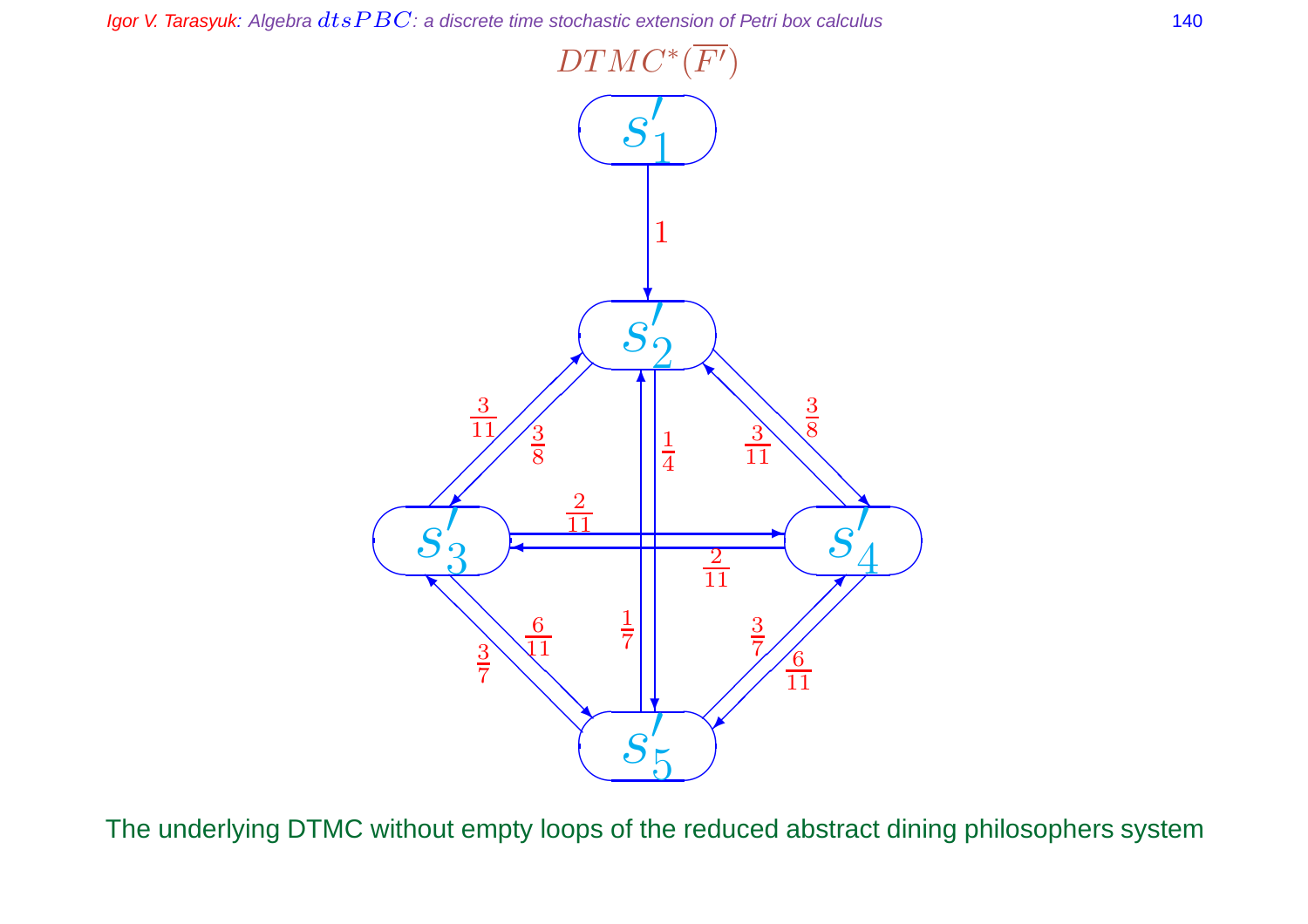The TPM for  $DTMC^*(\overline{F'})$  is

$$
\mathbf{P'}^* = \begin{bmatrix} 0 & 1 & 0 & 0 & 0 \\ 0 & 0 & \frac{3}{8} & \frac{3}{8} & \frac{1}{4} \\ 0 & \frac{3}{11} & 0 & \frac{2}{11} & \frac{6}{11} \\ 0 & \frac{3}{11} & \frac{2}{11} & 0 & \frac{6}{11} \\ 0 & \frac{1}{7} & \frac{3}{7} & \frac{3}{7} & 0 \end{bmatrix}.
$$

The steady-state PMF for  $DTMC^*(\overline{F'})$  is

$$
{\psi'}^* = \left(0, \frac{2}{11}, \frac{1}{4}, \frac{1}{4}, \frac{7}{22}\right).
$$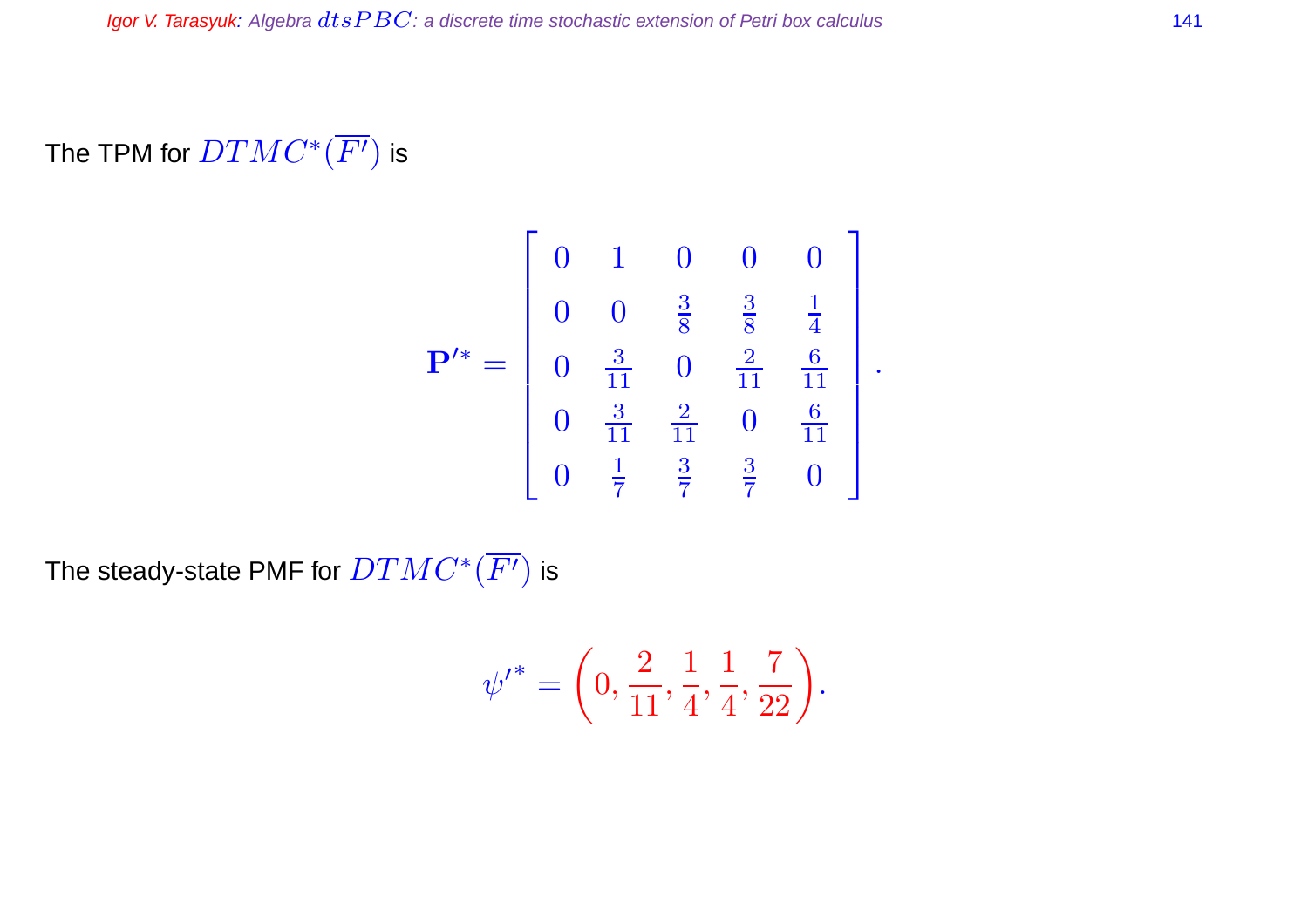### Transient and steady-state probabilities of the reduced abstract dining philosophers system

|                       |                 |  |                                           |                                           |                    |                  |                                                  |                                           | 10              | $\infty$ |
|-----------------------|-----------------|--|-------------------------------------------|-------------------------------------------|--------------------|------------------|--------------------------------------------------|-------------------------------------------|-----------------|----------|
| $-\psi'_1{}^*[k]$     |                 |  |                                           |                                           |                    |                  |                                                  |                                           |                 |          |
| $-\psi_2'{}^*[k]$     | $\vert 0 \vert$ |  | 0.2403                                    | $0.1541$ 0.1981                           |                    |                  | $\mid$ 0.1716 $\mid$ 0.1884 $\mid$ 0.1776 $\mid$ | $\mid$ 0.1846 $\mid$ 0.1800 $\mid$ 0.1818 |                 |          |
| $-\psi_3'{}^*[k]$     |                 |  |                                           | $0.3750$   $0.1753$   $0.2973$   $0.2195$ | $\mid 0.2697 \mid$ | $\boxed{0.2372}$ | 0.2583                                           | $\mid$ 0.2446 $\mid$                      | $0.2535$ 0.2500 |          |
| $-\psi_{5}'^{\,*}[k]$ |                 |  | $0.2500$   $0.4091$   $0.2513$   $0.3628$ |                                           | $0.2890\,$         | 0.3371           | 0.3059                                           | 0.3261                                    | 0.3130          | 0.3182   |

We depict the probabilities for the states  $s^\prime_1$  $\mathcal{L}_1', s_2', s_3', s_5'$  only, since the corresponding values coincide for  $s_3'$  $_3',s'_4$  .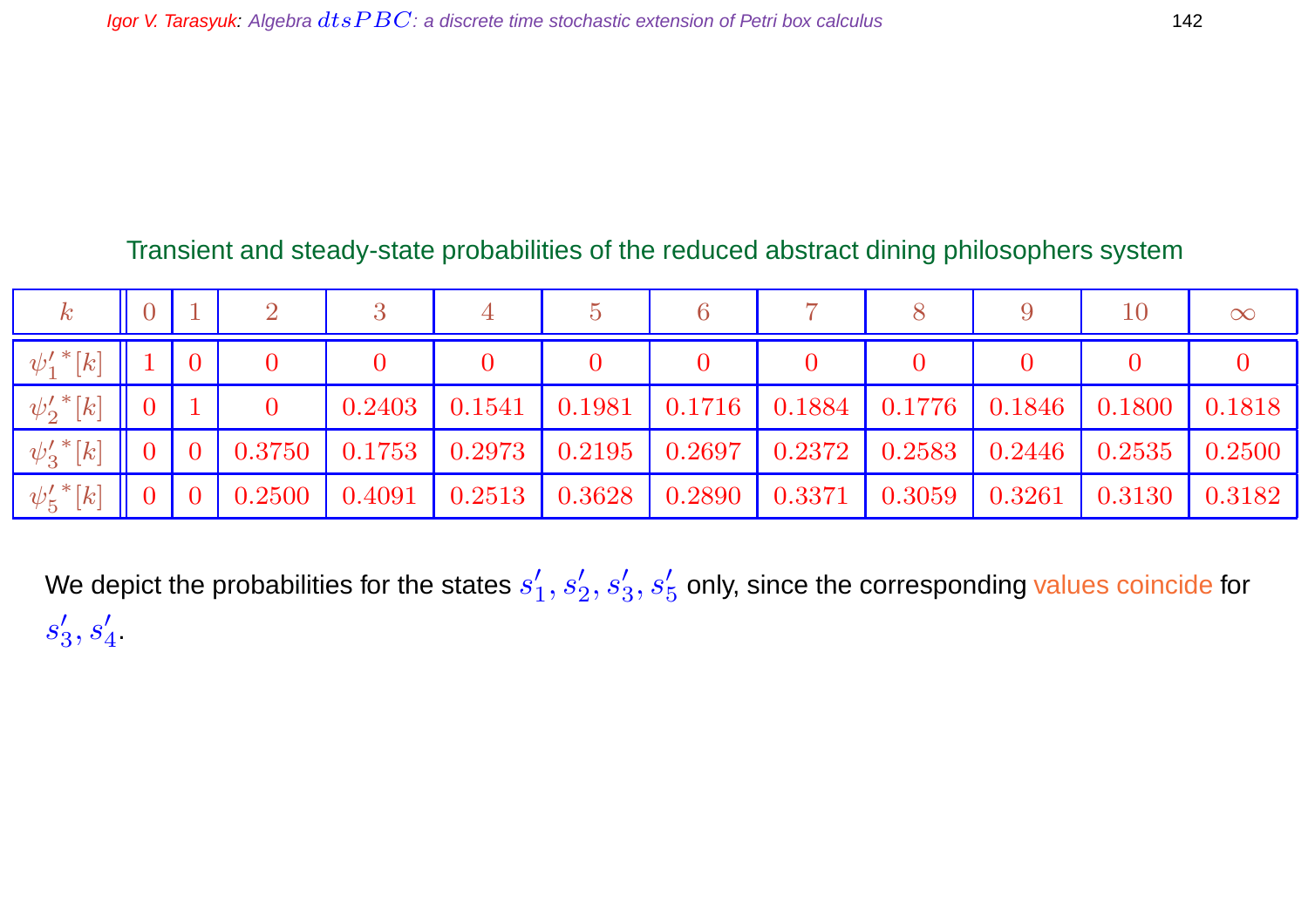

Transient probabilities alteration diagram of the reduced abstract dining philosophers system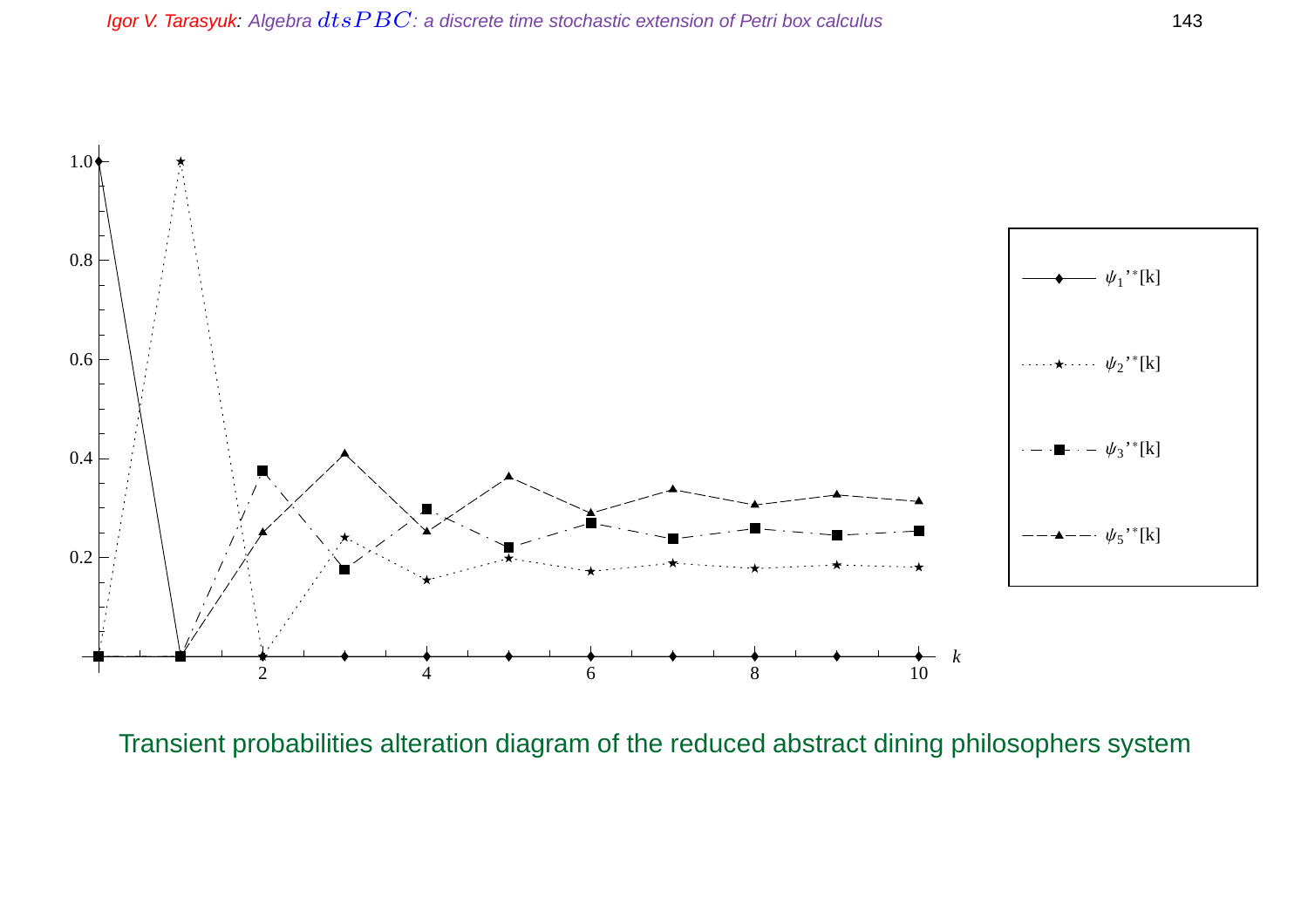**Igor V. Tarasyuk:** Algebra  $dt$ s  $PBC$ : a discrete time stochastic extension of Petri box calculus 144 Performance indices

- The average recurrence time in the state  $s'_2$  $_{2}^{\prime}$ , where all the forks are available, the *average system* run-through, is  $\frac{1}{\psi_2'}$  $\frac{11}{1}$  $\frac{11}{2} = 5\frac{1}{2}$  $\frac{1}{2}$ .
- Nobody eats in the state  $s'_2$  $\frac{\prime}{2}.$  The fraction of time when no philosophers dine is  $\psi_{2}^{\prime}$ 2 \* =  $\frac{2}{11}$ .

Only one philosopher eats in the states  $s_3^{\prime}$  $\mathcal{S}'_3, \mathcal{S}'_4.$  The fraction of time when only one philosopher dines is  $\psi_3'$  $\frac{7}{3}^* + \psi_4'$ 4  $^* = \frac{1}{4} + \frac{1}{4}$  $\frac{1}{4}=\frac{1}{2}$  $\frac{1}{2}$ .

Two philosophers eat together in the state  $s_{\varepsilon}^{\prime}$  $\frac{\prime}{5}$ . The fraction of time when two philosophers dine is  $\psi'_5$ 5 \* =  $\frac{7}{22}$ .

The relative fraction of time when two philosophers dine w.r.t. when only one philosopher dines is  $\frac{7}{22} \cdot \frac{2}{1}$  $\frac{2}{1} = \frac{7}{11}.$ 

• The beginning of eating of a philosopher  $(\{b\}, \frac{2}{5})$  $\left(\frac{2}{5}\right)$  is only possible from the states  $s_{2}^{\prime}$  $\mathbf{z}_2^{\prime}, s_3^{\prime}, s_4^{\prime}$ The beginning of eating probability in each of the states is a sum of execution probabilities for all

multisets of activities containing  $(\{b\},\frac{2}{5})$  $\frac{2}{5}$ ).

The steady-state probability of the beginning of eating of a philosopher is  $\psi_2'$ 2  $*$   $\sum$  $\{\Gamma | (\{b\},\frac{2}{5})\}$  $\frac{2}{5}$ ) $\in$ Γ}  $PT^*(\Gamma, s'_2) + \psi'_3$ 3  $*$   $\sum$  $\{\Gamma | (\{b\},\frac{2}{5})\}$  $\frac{2}{5}$ <sub>(F)</sub>  $PT^*(\Gamma, s'_3) +$  $\psi_4'$ 4  $*$   $\sum$  ${\{\Gamma | (\{b\},\frac{2}{5}\)}$  $(\frac{2}{5}) \in \Gamma$ }  $PT^*(\Gamma, s_4') = \frac{2}{11} (\frac{3}{8} + \frac{3}{8} + \frac{1}{4})$ 4  $+ \frac{1}{4}$ 4  $\left(\frac{6}{11} + \frac{2}{11}\right) + \frac{1}{4}$ 4  $\left(\frac{6}{11} + \frac{2}{11}\right) = \frac{6}{11}.$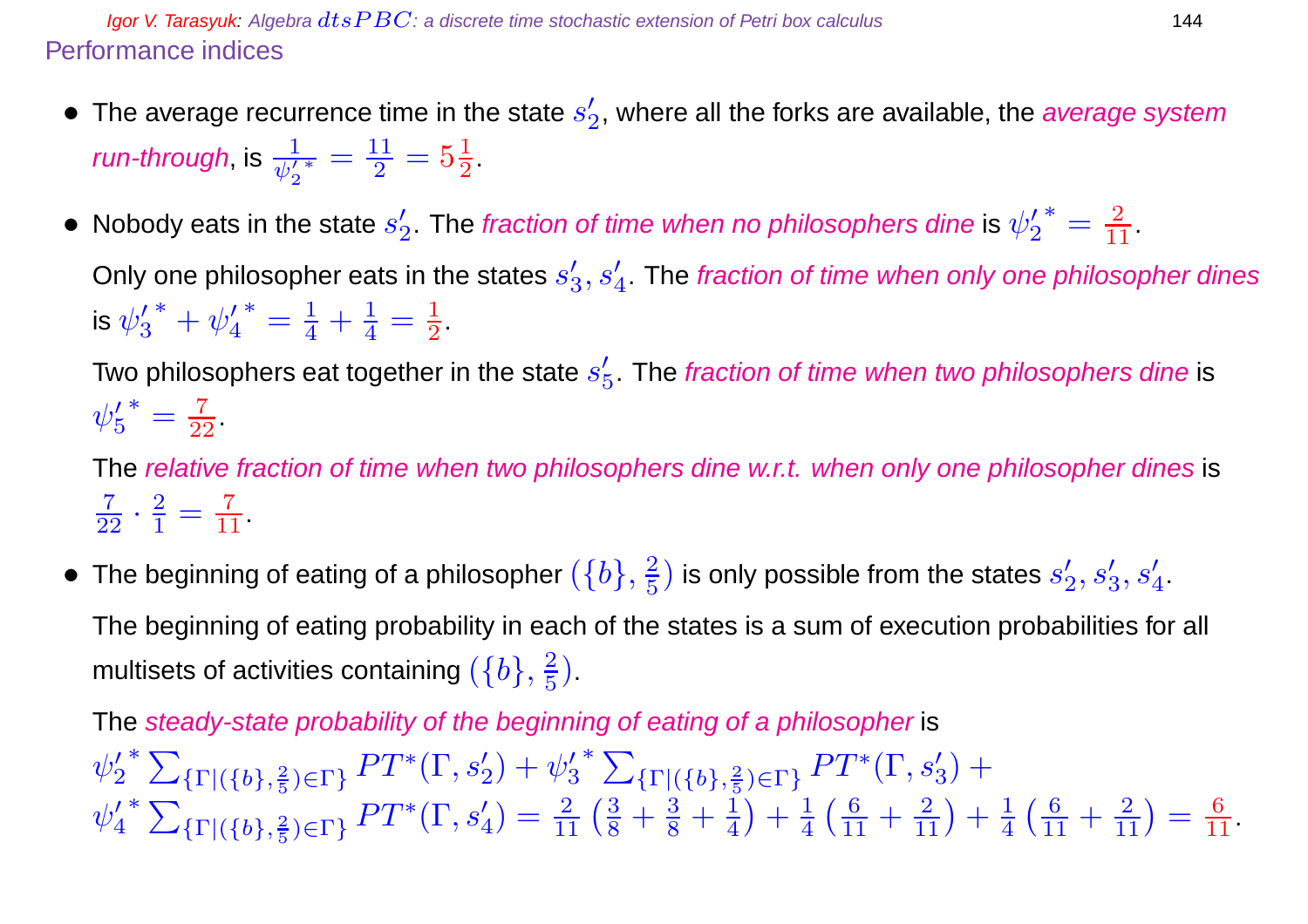The performance indices are the same for the complete and the reduced abstract dining philosophers systems.

The coincidence of the first performance index as well as the second group of indices illustrates the result of proposition about steady-state probabilities.

The coincidence of the third performance index is due to the theorem about step traces from steady states:

one should apply its result to the step traces  $\{\{b\}\},\ \{\{b\},\{b\}\},\ \{\{b\},\{e\}\}$  of  $\overline{F}$  and  $\overline{F'},$ 

and sum the left and right parts of the three resulting equalities.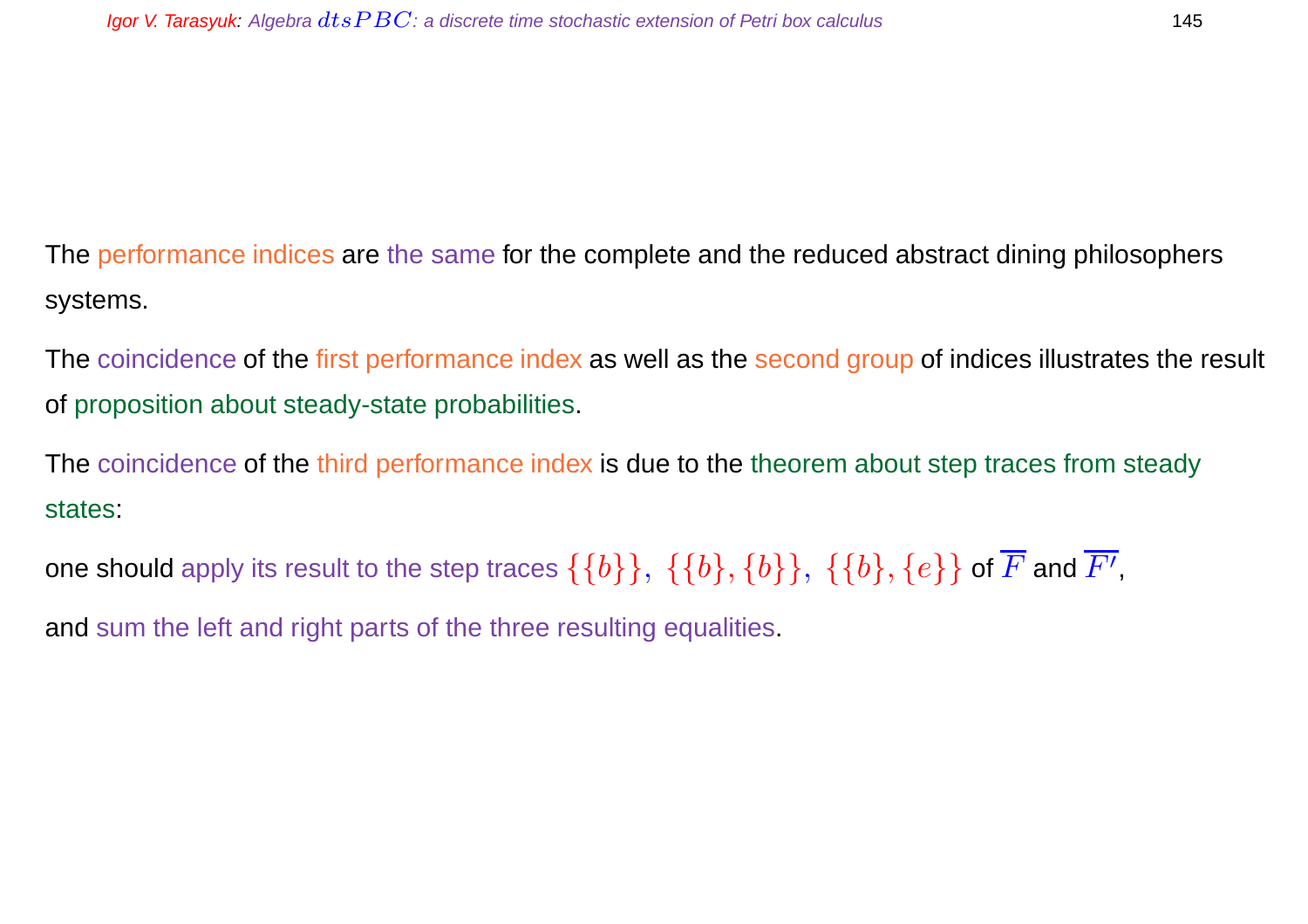Igor V. Tarasyuk: Algebra  $dtsPBC$ : a discrete time stochastic extension of Petri box calculus 146



The marked dts-boxes of the reduced abstract dining philosophers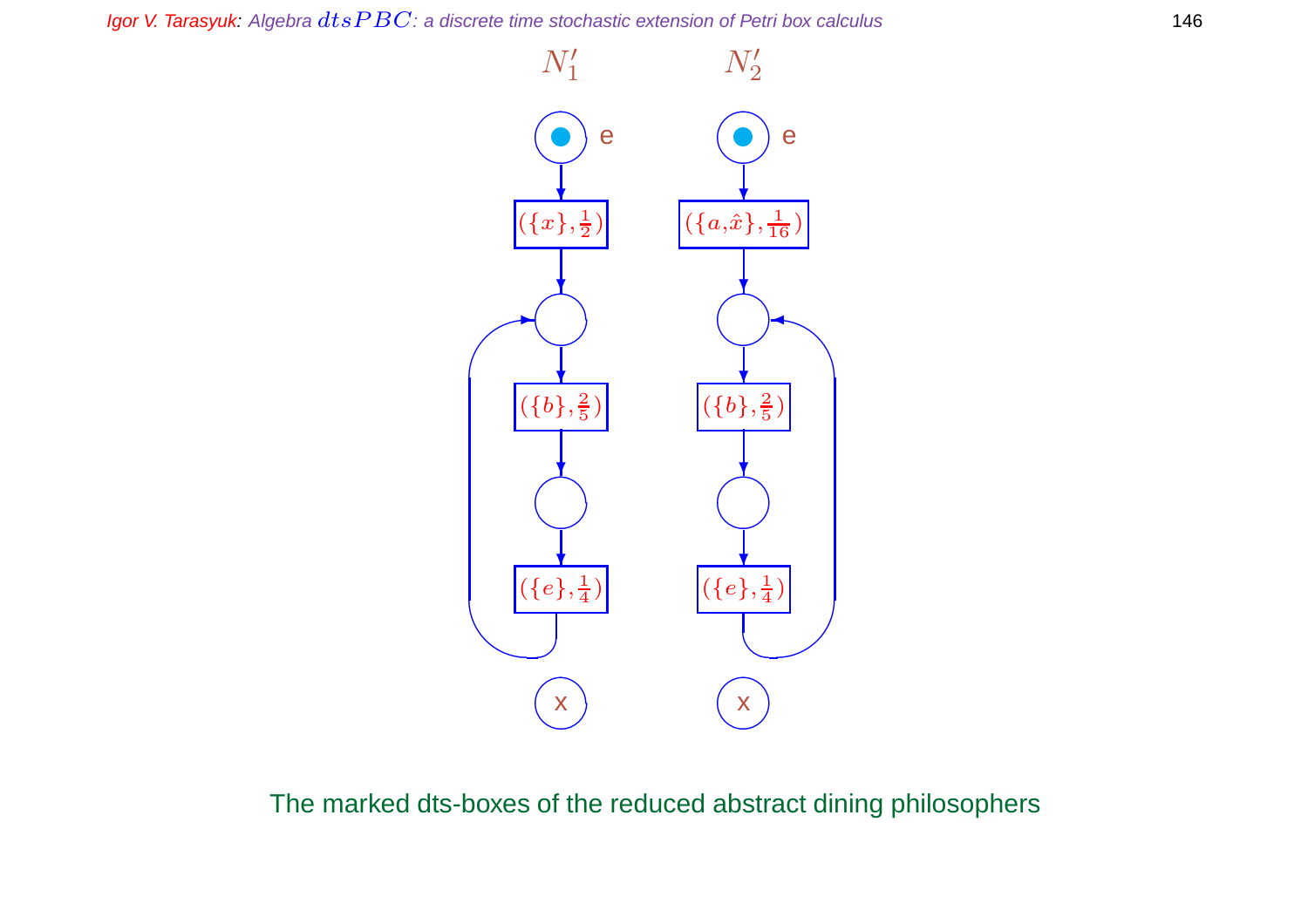Igor V. Tarasyuk: Algebra  $dtsPBC$ : a discrete time stochastic extension of Petri box calculus 147

 $N^{\prime}$ 



The marked dts-box of the reduced abstract dining philosophers system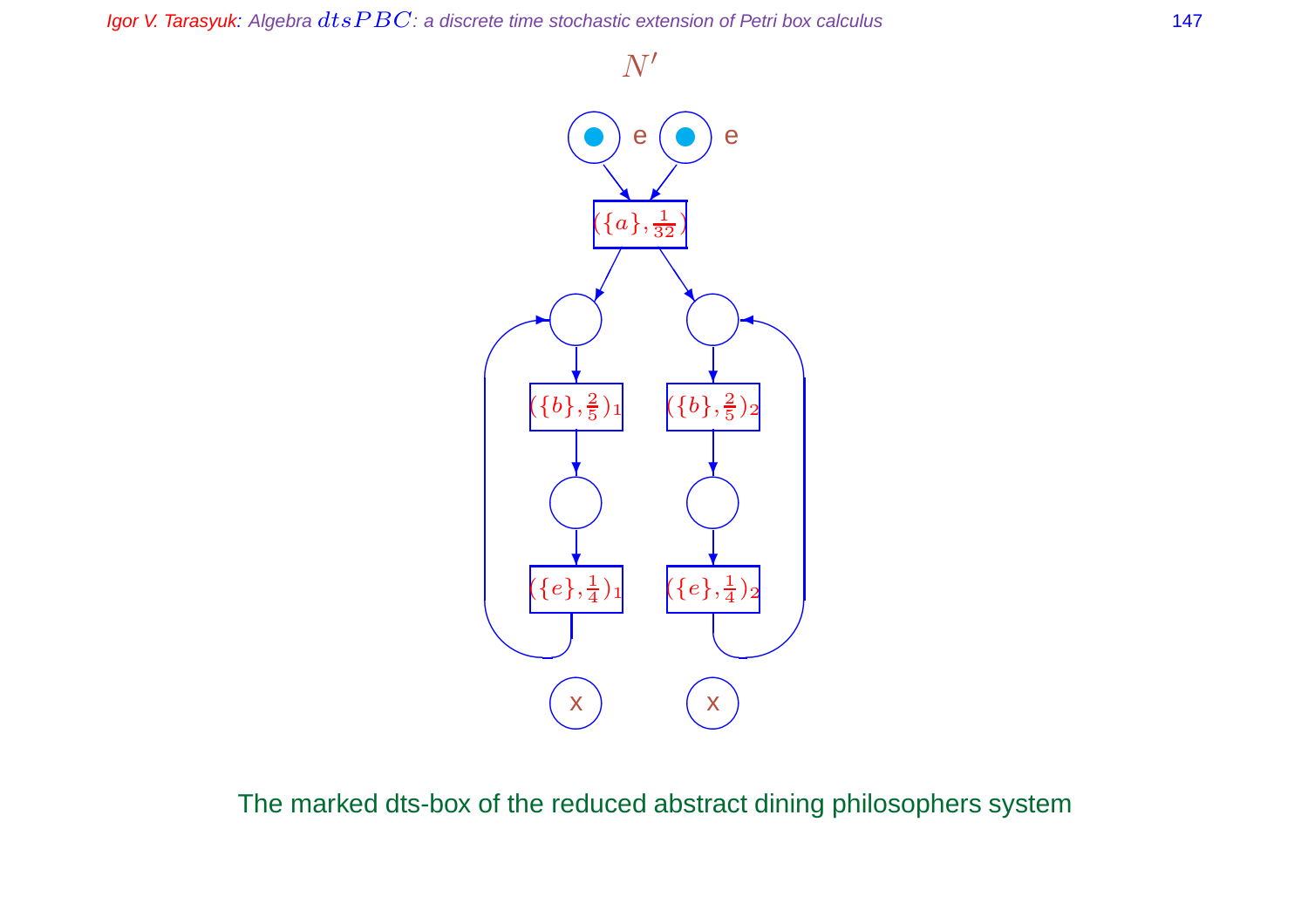The quotients for the abstract system

 $DR(F)/_{\overline{\leftrightarrow}_{ss}} = \{\mathcal{K}_1, \mathcal{K}_2, \mathcal{K}_3, \mathcal{K}_4\}$ , where  $\mathcal{K}_1 = \{s_1\}$  (the initial state),  $\mathcal{K}_2 = \{s_2\}$  (the system is activated and no philosophers dine),  $\mathcal{K}_3 = \{s_3, s_6, s_7, s_{10}, s_{11}\}\$  (one philosopher dines),  $\mathcal{K}_4 = \{s_4, s_5, s_8, s_9, s_{12}\}$  (two philosophers dine).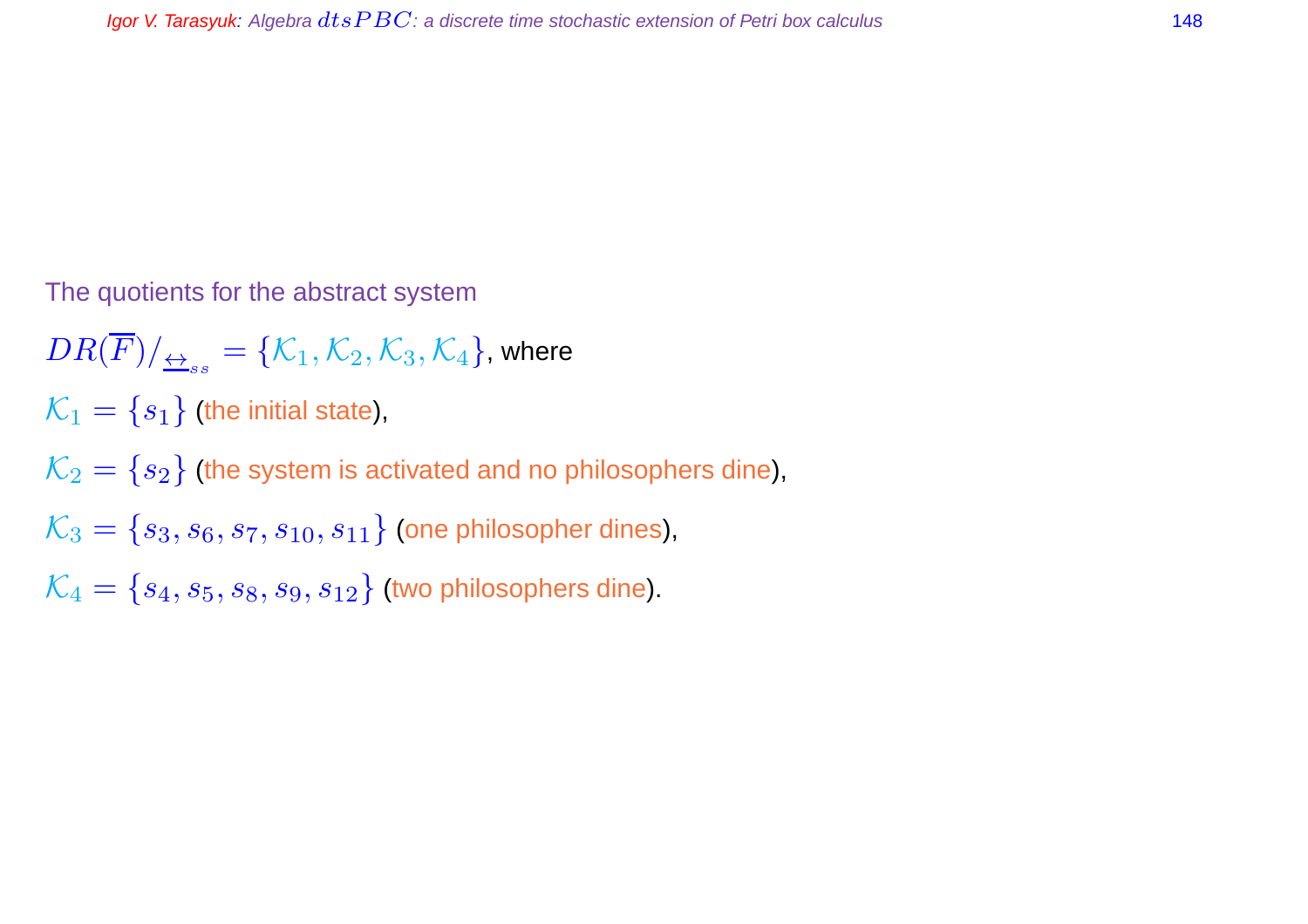Igor V. Tarasyuk: Algebra  $dtsPBC$ : a discrete time stochastic extension of Petri box calculus 149



The quotient transition system without empty loops of the abstract dining philosophers system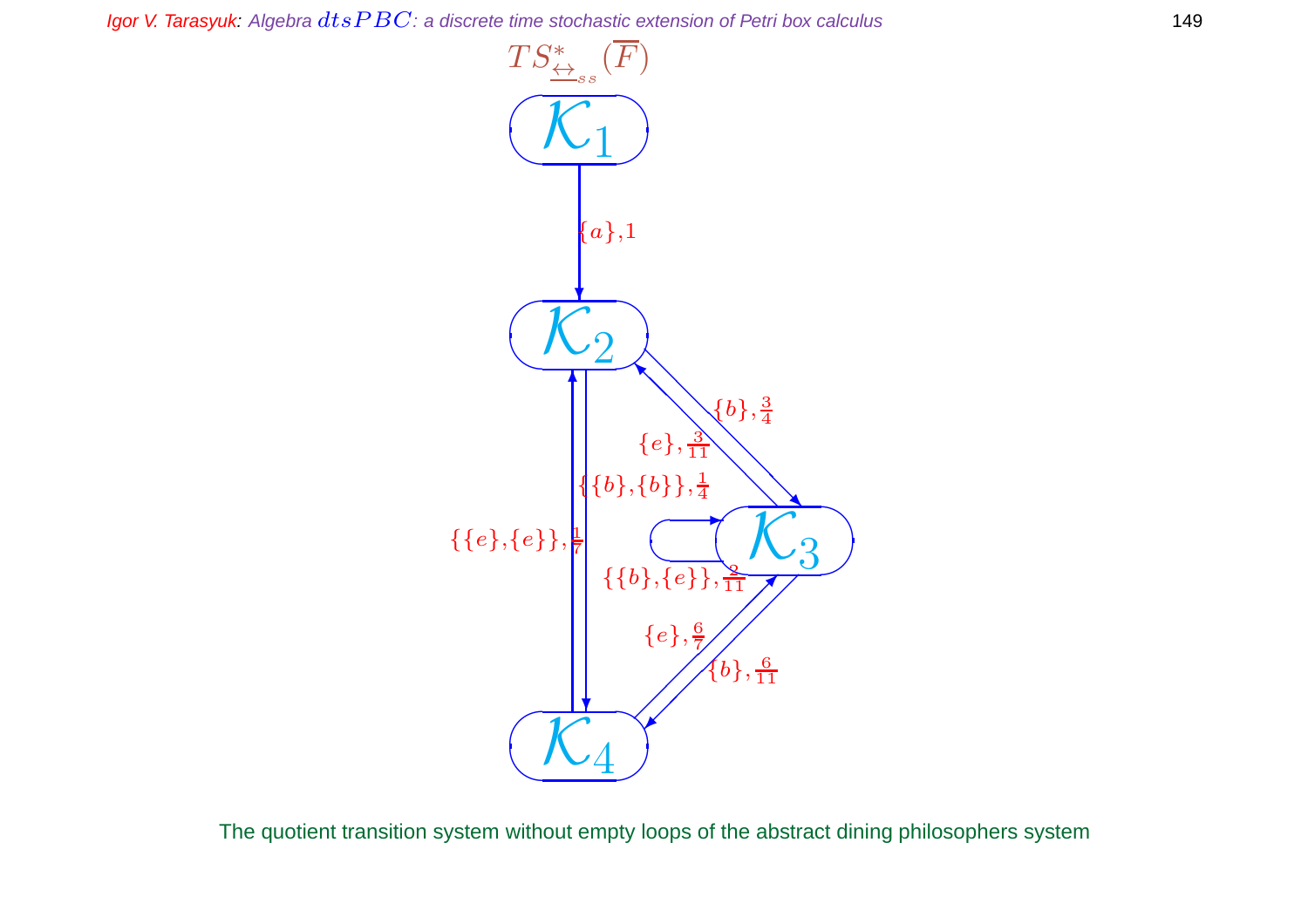Igor V. Tarasyuk: Algebra  $dtsPBC$ : a discrete time stochastic extension of Petri box calculus 150



The quotient underlying DTMC without empty loops of the abstract dining philosophers system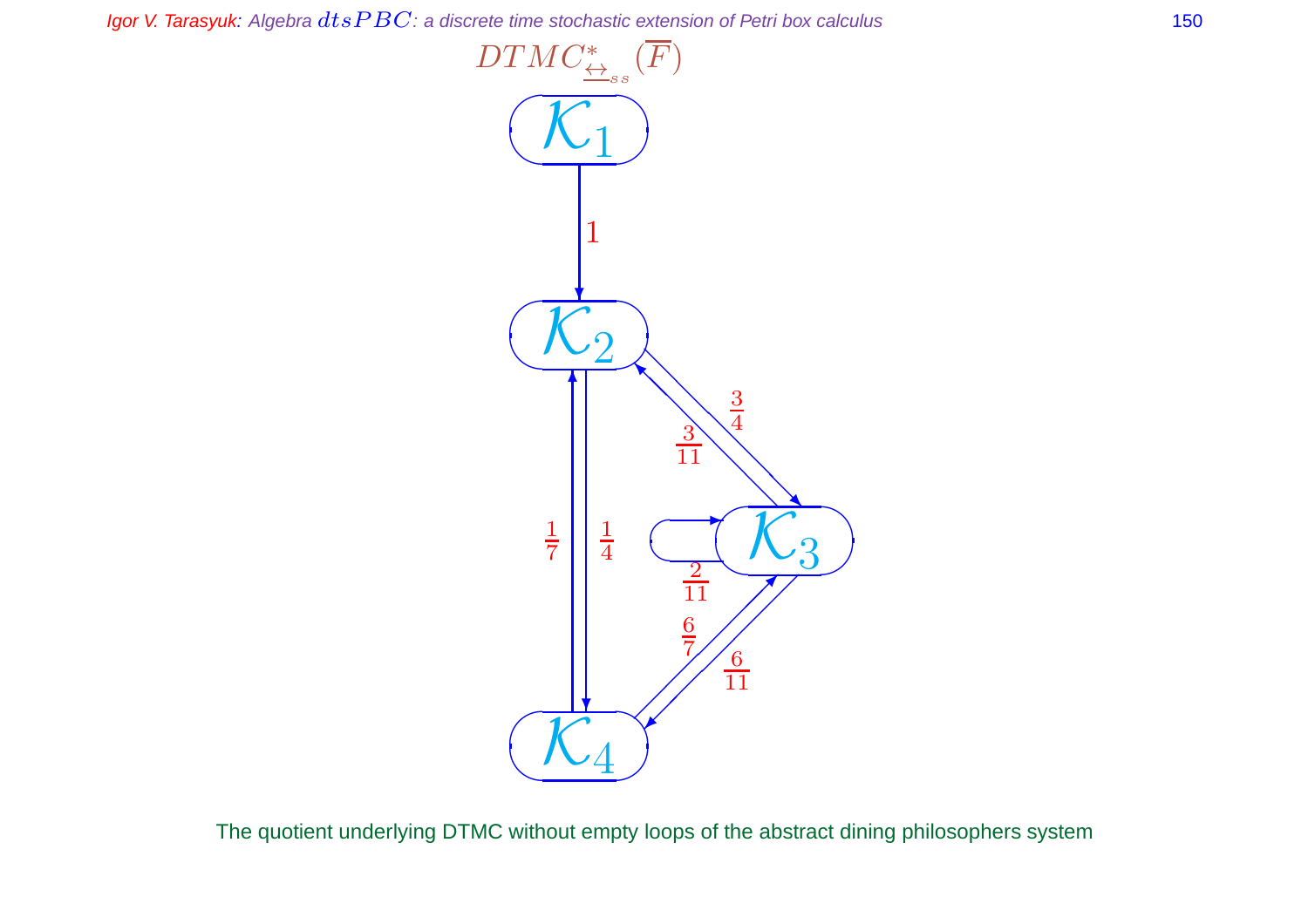### The TPM for  $DTMC_{\overrightarrow{\leftrightarrow}_{ss}}^{\ast}(\overline{F})$  is

$$
\mathbf{P}^{\prime\prime *} = \begin{bmatrix} 0 & 1 & 0 & 0 \\ 0 & 0 & \frac{3}{4} & \frac{1}{4} \\ 0 & \frac{3}{11} & \frac{2}{11} & \frac{6}{11} \\ 0 & \frac{1}{7} & \frac{6}{7} & 0 \end{bmatrix}.
$$

The steady-state PMF for  $DTMC^*_{\overline{\leftrightarrow}_{ss}}(\overline{F})$  is

$$
\psi''^* = \left(0, \frac{2}{11}, \frac{1}{2}, \frac{7}{22}\right).
$$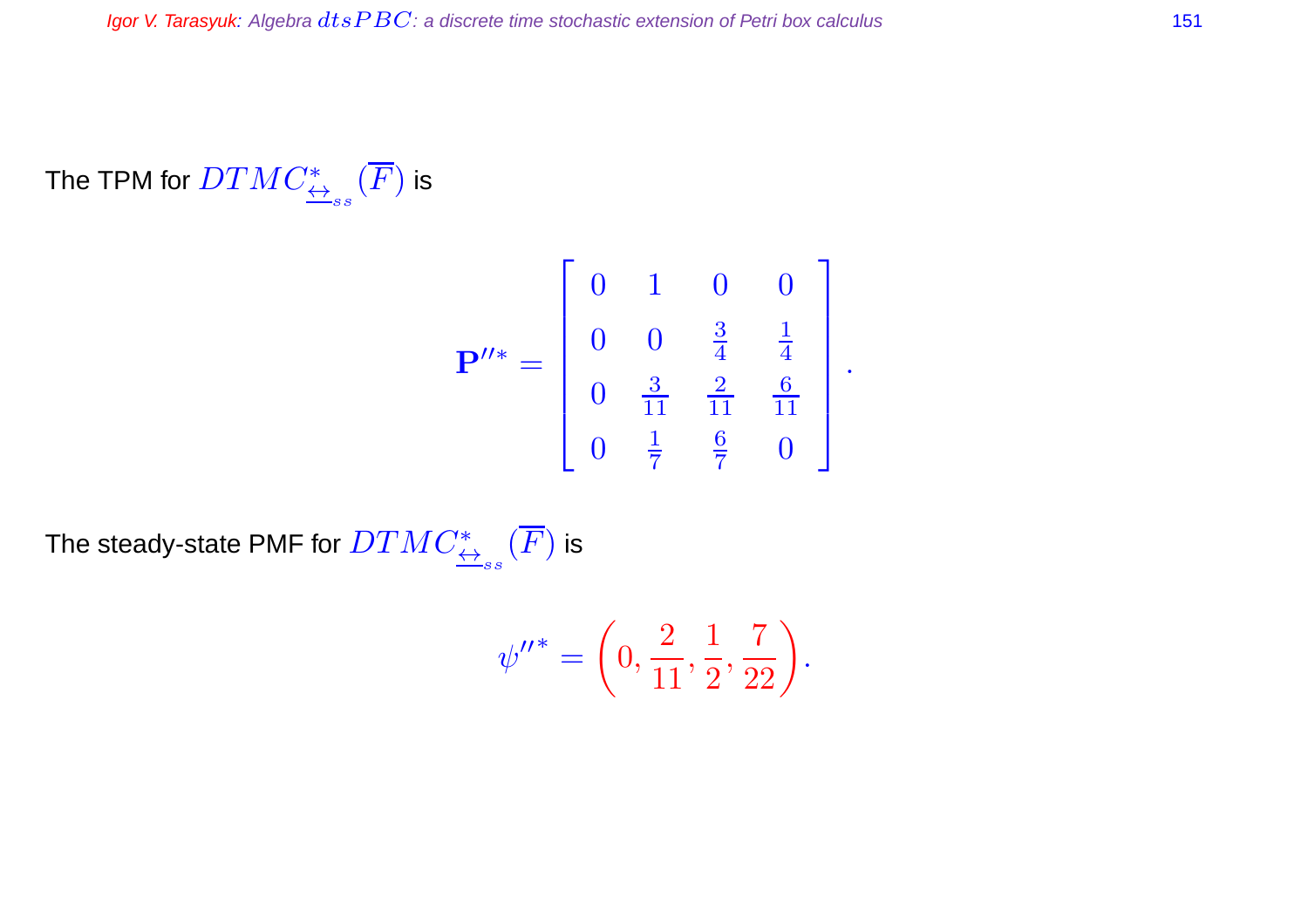### Transient and steady-state probabilities of the quotient abstract dining philosophers system

| $\boldsymbol{k}$                       |                |                 |            |        |                 |                |                         |        |                                                              |                 | 10     | $\infty$      |
|----------------------------------------|----------------|-----------------|------------|--------|-----------------|----------------|-------------------------|--------|--------------------------------------------------------------|-----------------|--------|---------------|
| $-\psi_{1}^{\prime\prime\,*}[k]$       |                | $\overline{0}$  |            |        |                 |                |                         |        |                                                              |                 |        |               |
| $-\psi_2^{\prime\prime \, *} [k]$      | $\overline{0}$ |                 |            | 0.2403 | 0.1541          | $\vert$ 0.1981 | $\vert$ 0.1716   0.1884 |        | 0.1776                                                       | $0.1846$ 0.1800 |        | $\mid 0.1818$ |
| $-\psi_{3}^{\prime\prime\,*}[k]$       | $\overline{0}$ | $\vert 0 \vert$ | $0.7500\,$ | 0.3506 |                 |                |                         |        | 0.5946   0.4391   0.5394   0.4745   0.5165   0.4893   0.5069 |                 |        | 0.5000        |
| $-\psi^{\prime\prime \, *}_{\rm 4}[k]$ | $\overline{0}$ |                 | 0.2500     | 0.4091 | $0.2513$ 0.3628 |                | 0.2890                  | 0.3371 | 0.3059                                                       | 0.3261          | 0.3130 | 0.3182        |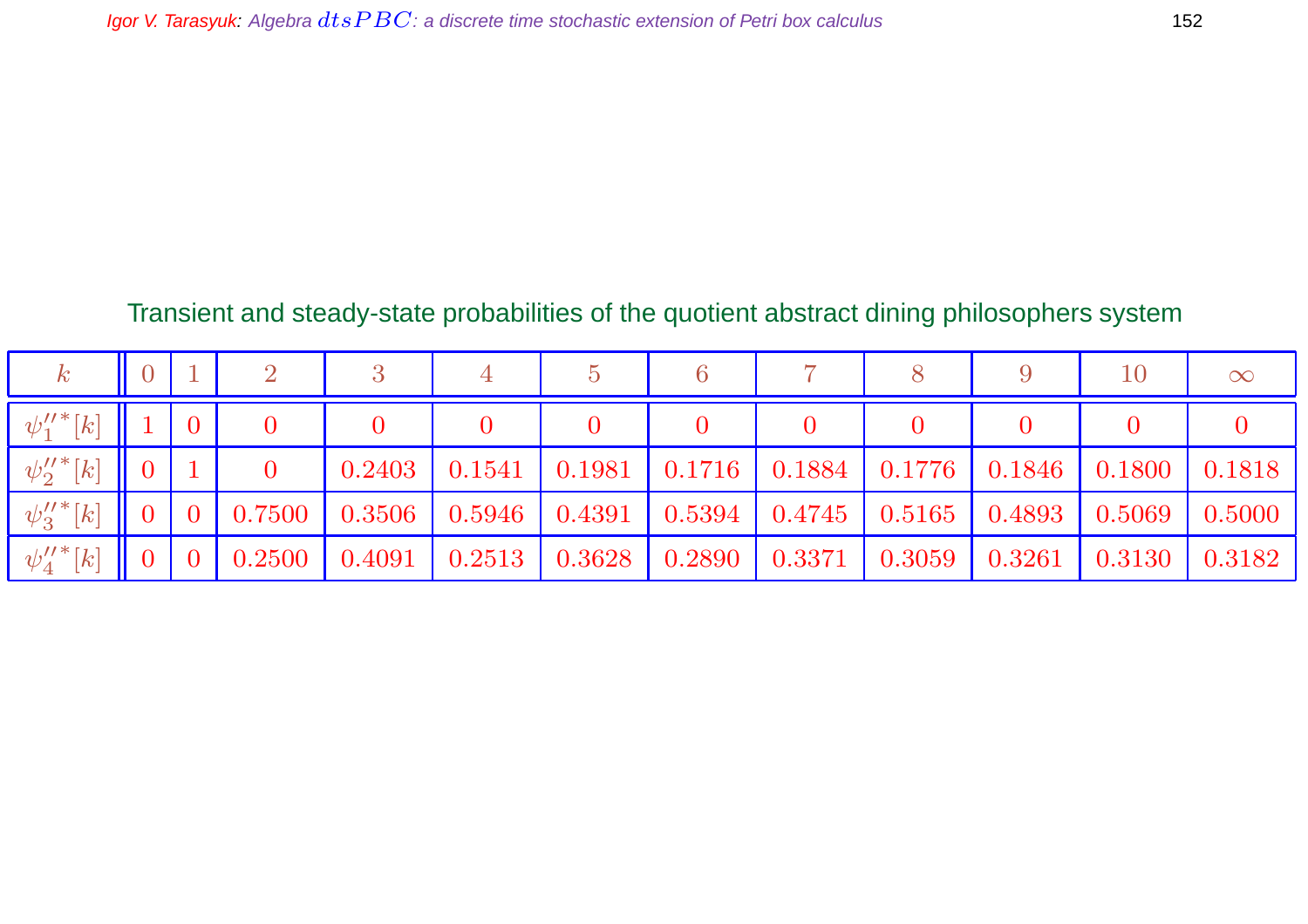

Transient probabilities alteration diagram of the quotient abstract dining philosophers system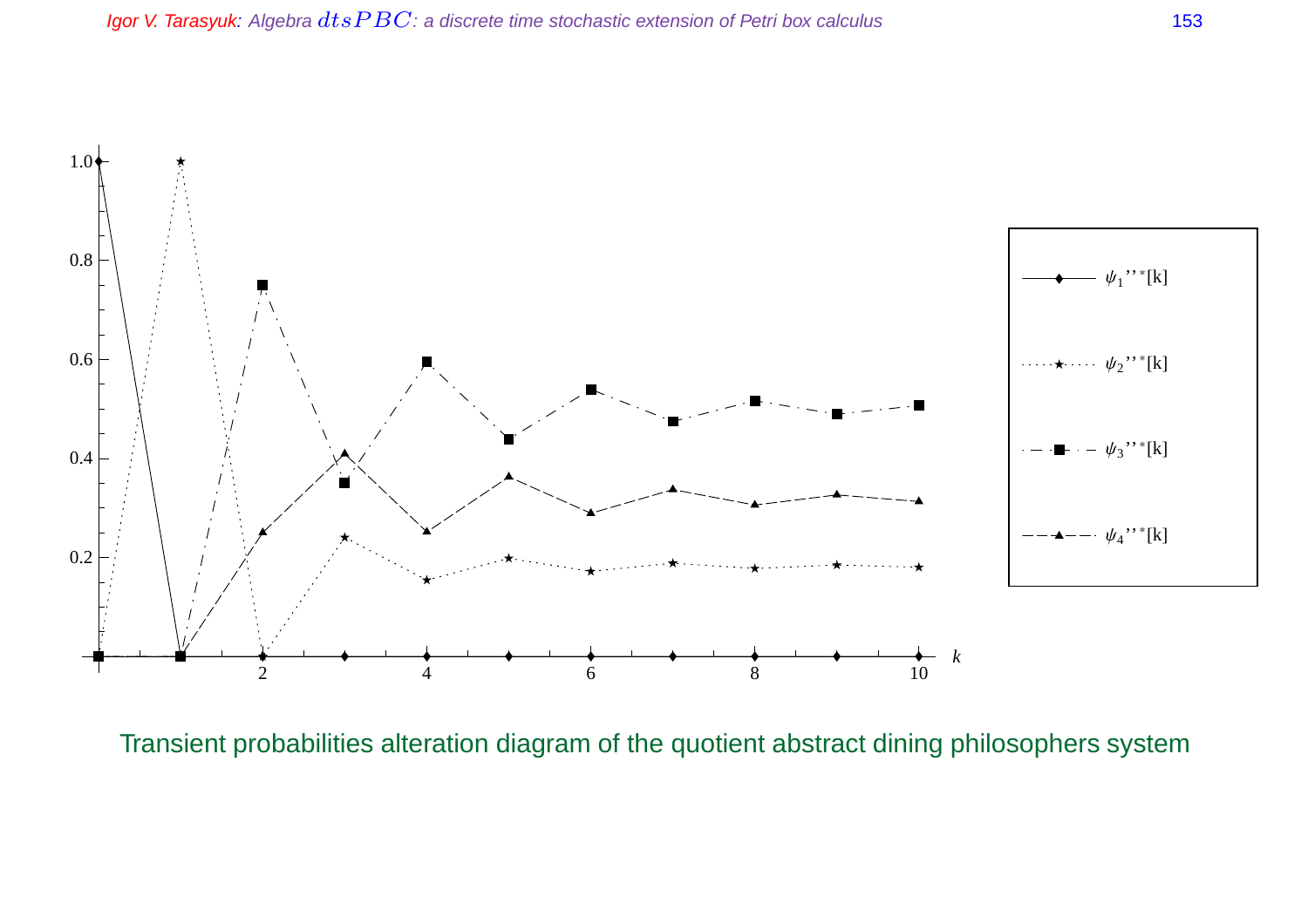**Igor V. Tarasyuk:** Algebra  $dt$ s  $PBC$ : a discrete time stochastic extension of Petri box calculus 154 Performance indices

- The average recurrence time in the state  $\mathcal{K}_2$ , where all the forks are available, the *average system run-through*, is  $\frac{1}{\psi_2^{\prime\prime}}$  $\frac{11}{1}$  $\frac{11}{2} = 5\frac{1}{2}$  $\frac{1}{2}$ .
- Nobody eats in the state  $\mathcal{K}_2$ . The fraction of time when no philosophers dine is  $\psi_2''$ 2 \* =  $\frac{2}{11}$ .

Only one philosopher eats in the state  $K_3$ . The fraction of time when only one philosopher dines is  $\psi''_3$ 3  $* = \frac{1}{2}$  $\frac{1}{2}$ .

Two philosophers eat together in the state  $\mathcal{K}_4$ . The fraction of time when two philosophers dine is  $\psi_4''$ 4 \* =  $\frac{7}{22}$ .

The relative fraction of time when two philosophers dine w.r.t. when only one philosopher dines is  $\frac{7}{22} \cdot \frac{2}{1}$  $\frac{2}{1} = \frac{7}{11}.$ 

• The beginning of eating of a philosopher  $\{b\}$  is only possible from the states  $\mathcal{K}_2, \mathcal{K}_3$ .

The beginning of eating probability in each of the states is a sum of execution probabilities for all multisets of multiactions containing  $\{b\}$ .

The steady-state probability of the beginning of eating of a philosopher is  $\psi''_2$ 2  $*$   $\sum$  ${A,\widetilde{\mathcal{K}}|\{b\}\in A, \mathcal{K}_2 \stackrel{A}{\twoheadrightarrow} \widetilde{\mathcal{K}}}\n  
\n\downarrow 1 \qquad \qquad 1 \qquad \qquad 6 \qquad \qquad 2}$  $PM_{A}^{*}(\mathcal{K}_2, \widetilde{\mathcal{K}})+\psi_3''$ 3  $*$   $\sum$  ${A,\widetilde{\mathcal{K}}|\{b\}\in A, \, \mathcal{K}_3 \stackrel{A}{\twoheadrightarrow} \widetilde{\mathcal{K}}}\}$  $PM_{A}^{*}(\mathcal{K}_3, \widetilde{\mathcal{K}}) =$  $\frac{2}{11} \left( \frac{3}{4} + \frac{1}{4} \right)$ 4  $+\frac{1}{2}$ 2  $\left(\frac{6}{11} + \frac{2}{11}\right) = \frac{6}{11}.$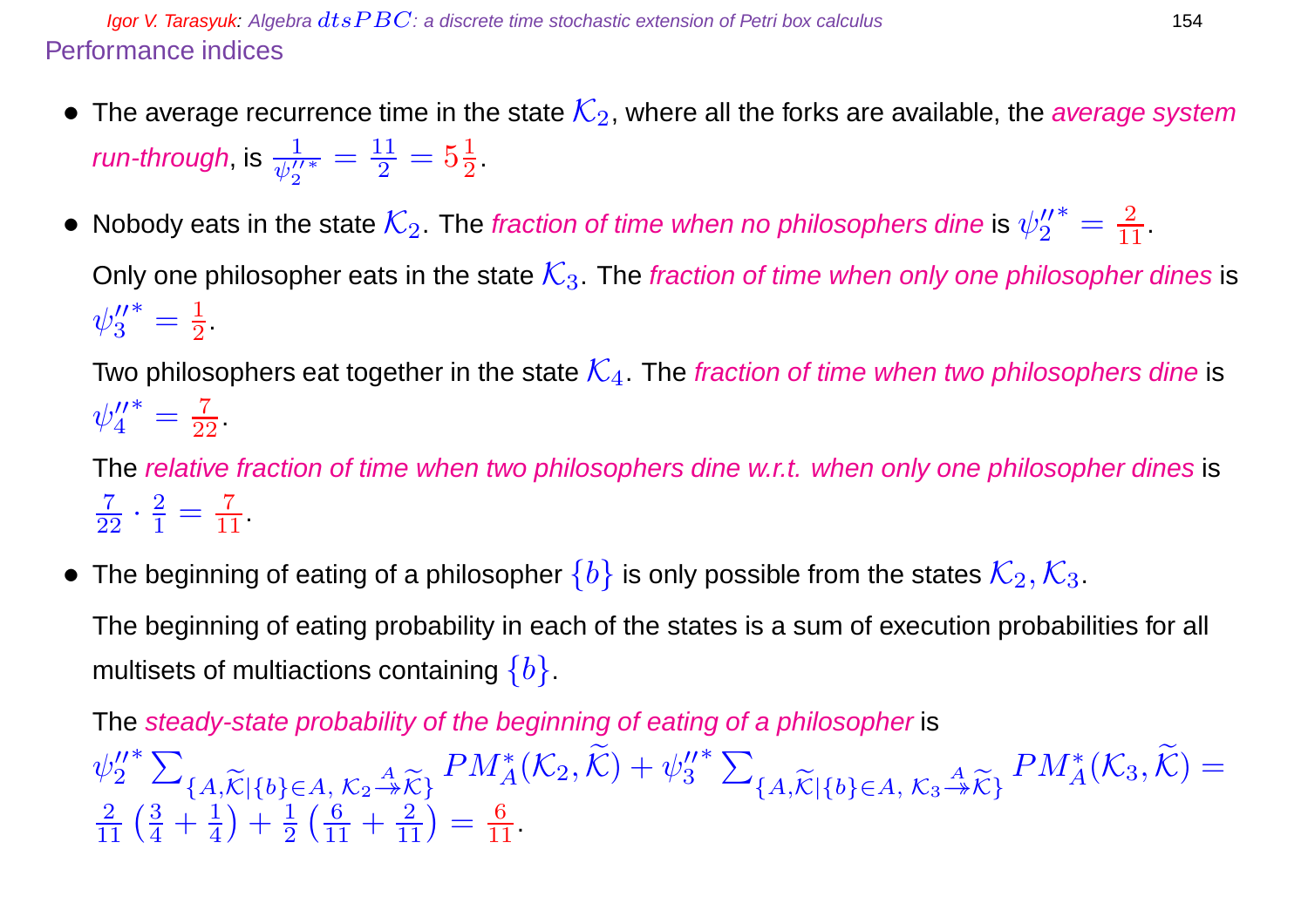The performance indices are the same for the complete and quotient abstract dining philosophers systems.

The coincidence of the first performance index as well as the second group of indices illustrates the result of proposition about steady-state probabilities.

The coincidence of the third performance index is due to the theorem about step traces from steady states:

one should apply its result to the step traces  $\{\{b\}\}, \{\{b\}, \{b\}\}, \{\{b\}, \{e\}\}\$  of  $\overline{F}$  and itself,

and sum the left and right parts of the three resulting equalities.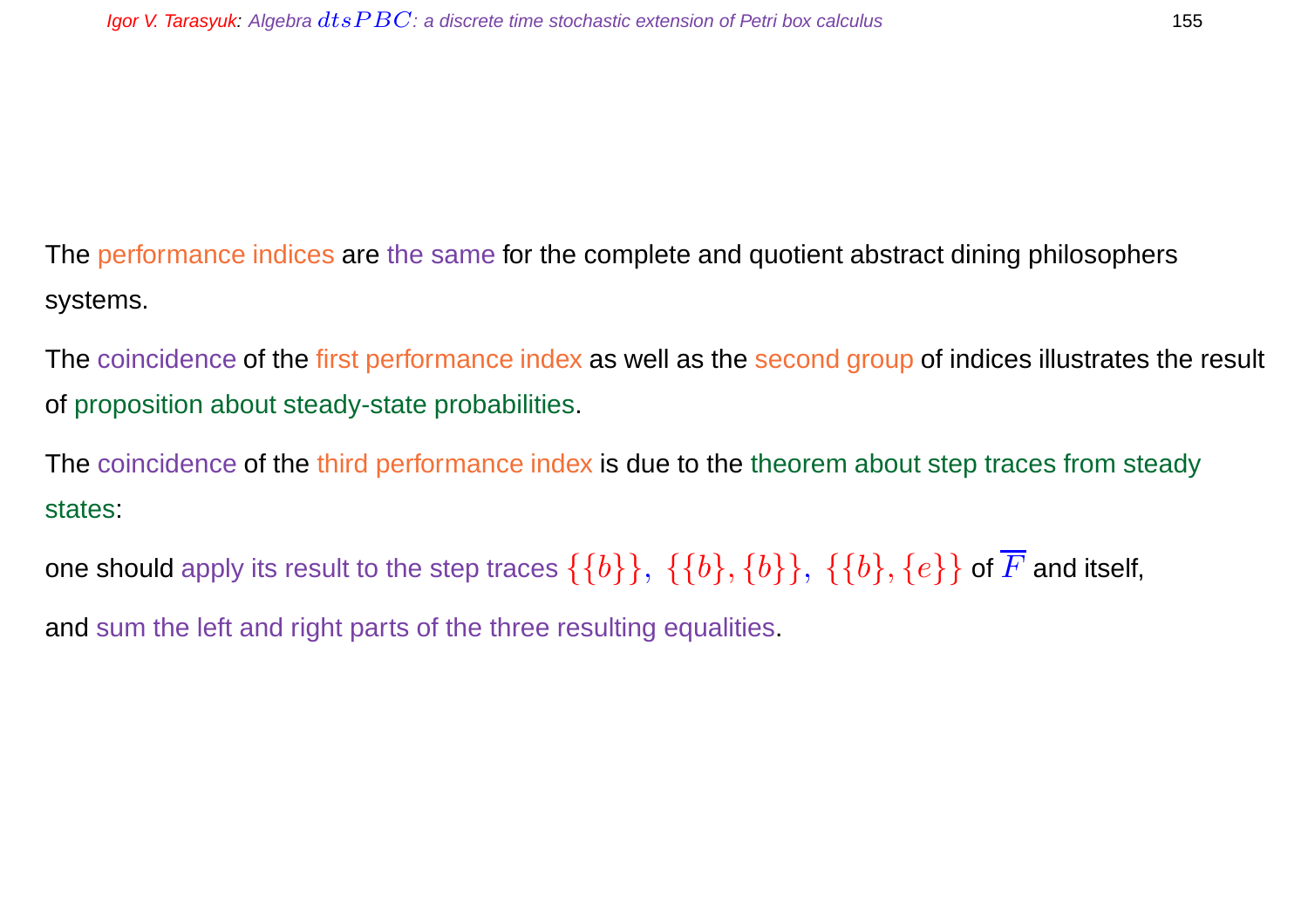#### **Overview and open questions**

#### **The results obtained**



Stochastic formalisms and equivalences

- A discrete time stochastic extension  $dtsPBC$  of finite  $PBC$  enriched with iteration.
- The step operational semantics based on labeled probabilistic transition systems.
- The denotational semantics in terms of a subclass of LDTSPNs.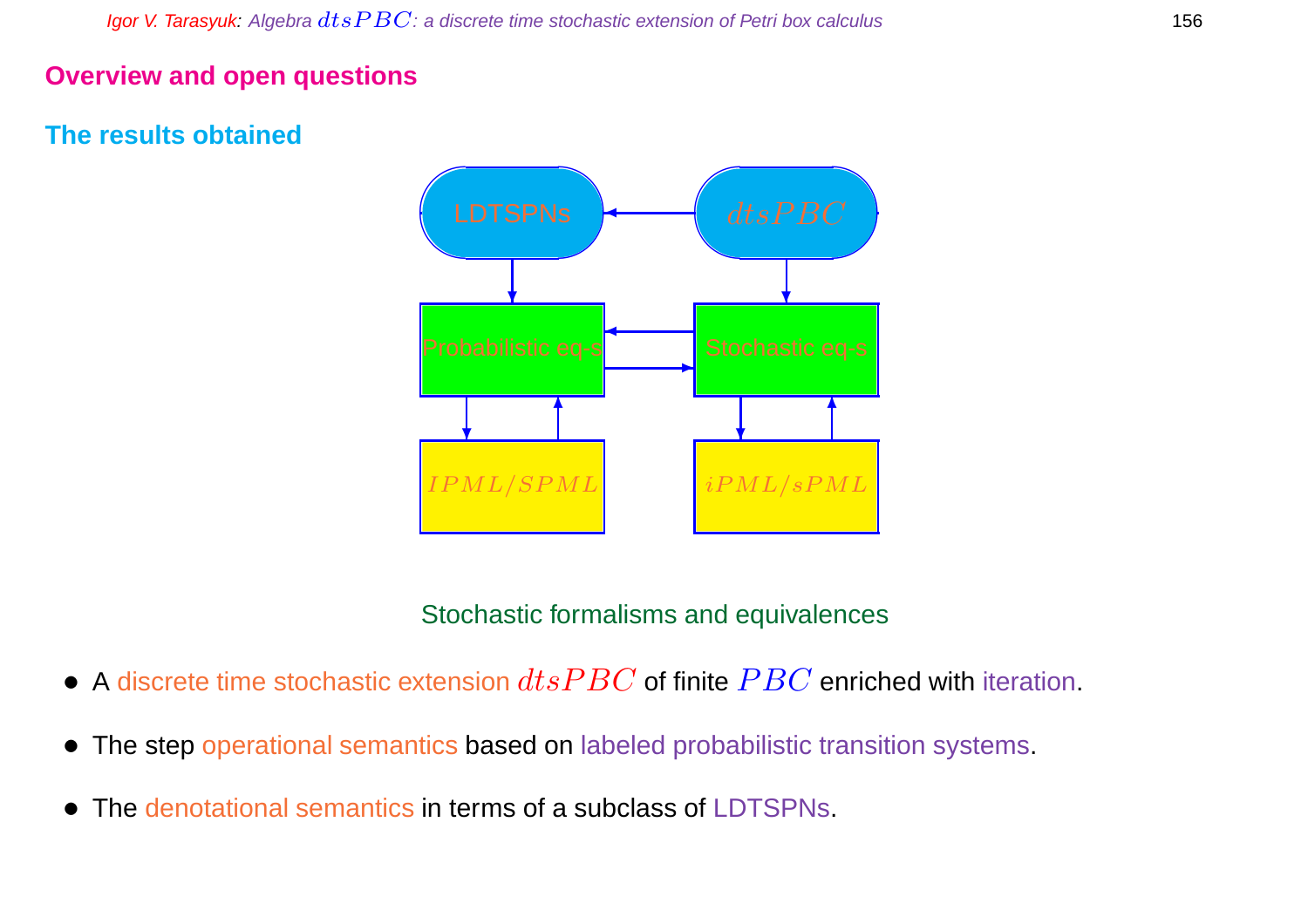- The stochastic algebraic equivalences which have natural net analogues on LDTSPNs.
- The transition systems reduction modulo stochastic equivalences.
- A logical characterization of stochastic bisimulation equivalences via probabilistic modal logics.
- An application of the equivalences to comparison of stationary behaviour.
- A preservation w.r.t. algebraic operations and the congruence relation.
- The case studies of performance analysis.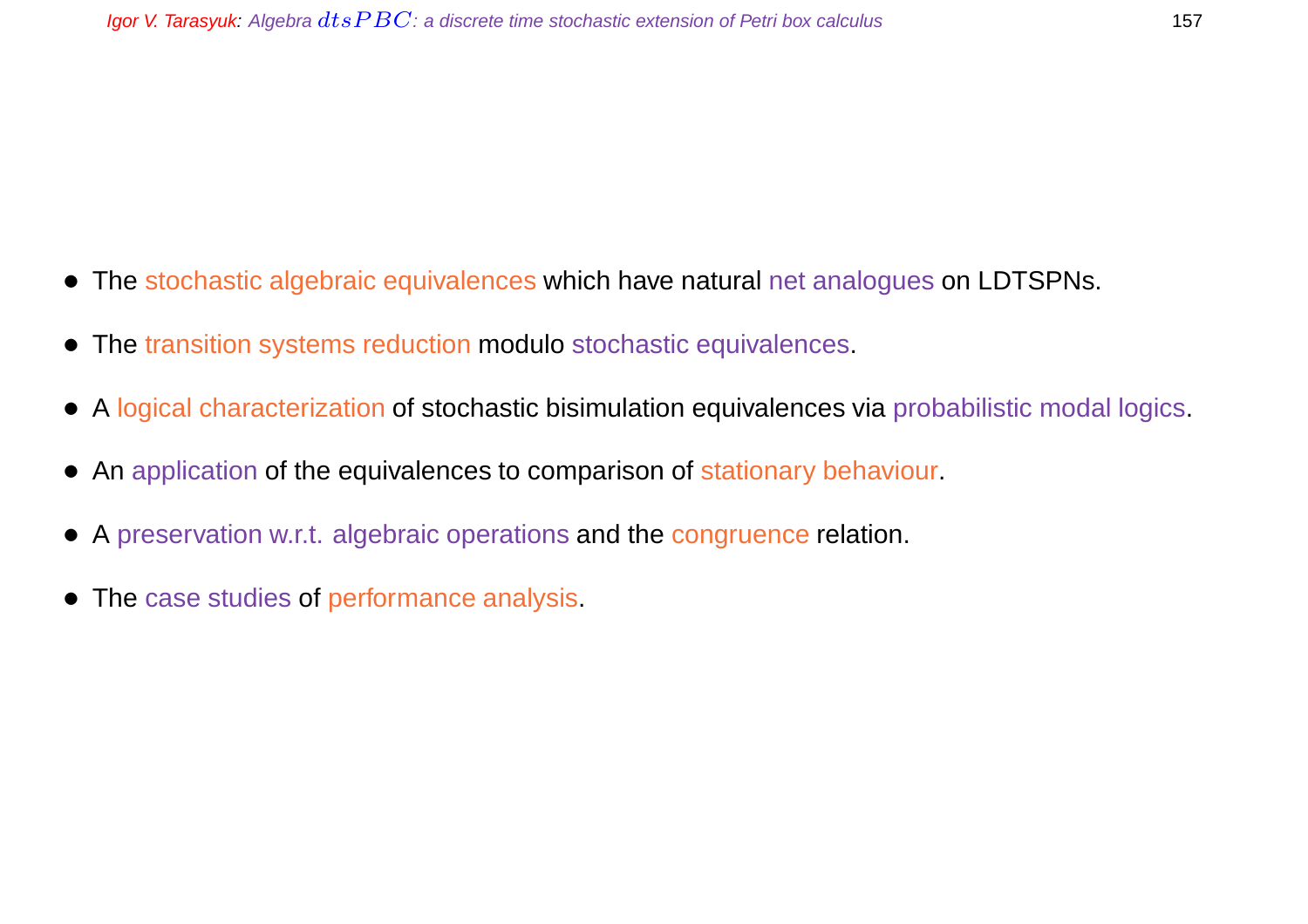#### **Further research**

- Abstracting from silent activities in definitions of the equivalences.
- Introducing the immediate activities with zero delay.
- Extending the syntax with recursion operator.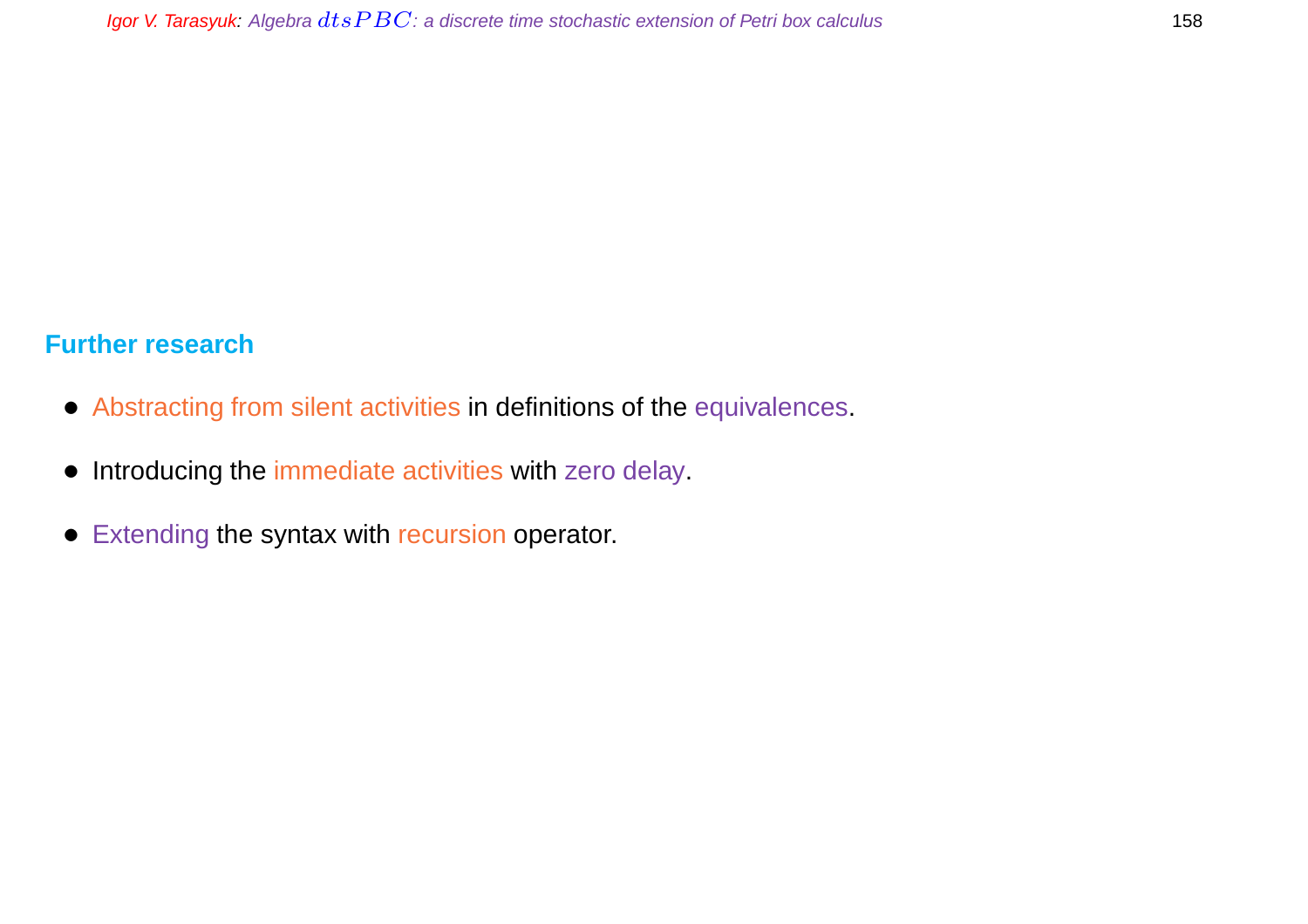**[And99]** ANDOVA S. Process algebra with probabilistic choice. LNCS **1601**, p. 111–129, 1999.

**[BDH92]** BEST E., DEVILLERS R., HALL J.G. The box calculus: a new causal algebra with multi-label communication. LNCS **609**, p. 21–69, 1992.

**[BGo98]** BERNARDO M., GORRIERI R. A tutorial on EMPA: a theory of concurrent processes with nondeterminism, priorities, probabilities and time. TCS **202**, p. 1–54, July 1998.

**[BHe97]** BAIER C., HERMANNS H. Weak bisimulation for fully probabilistic processes. LNCS **1254**, p. 119–130, 1997.

**[BKe01]** BUCHHOLZ P., KEMPER P. Quantifying the dynamic behavior of process algebras. LNCS **2165**, p. 184–199, 2001.

**[BM89]** BLOOM B., MEYER A. A remark on bisimulation between probabilistic processes. LNCS **363**, p. 26–40, 1989.

**[BT00]** BUCHHOLZ P., TARASYUK I.V. A class of stochastic Petri nets with step semantics and related equivalence notions. Technische Berichte **TUD-FI00-12**, 18 p., Fakultat Informatik, Technische ¨ Universität Dresden, Germany, November 2000, ftp://ftp.inf.tu-dresden.de/ pub/berichte/tud00-12.ps.gz.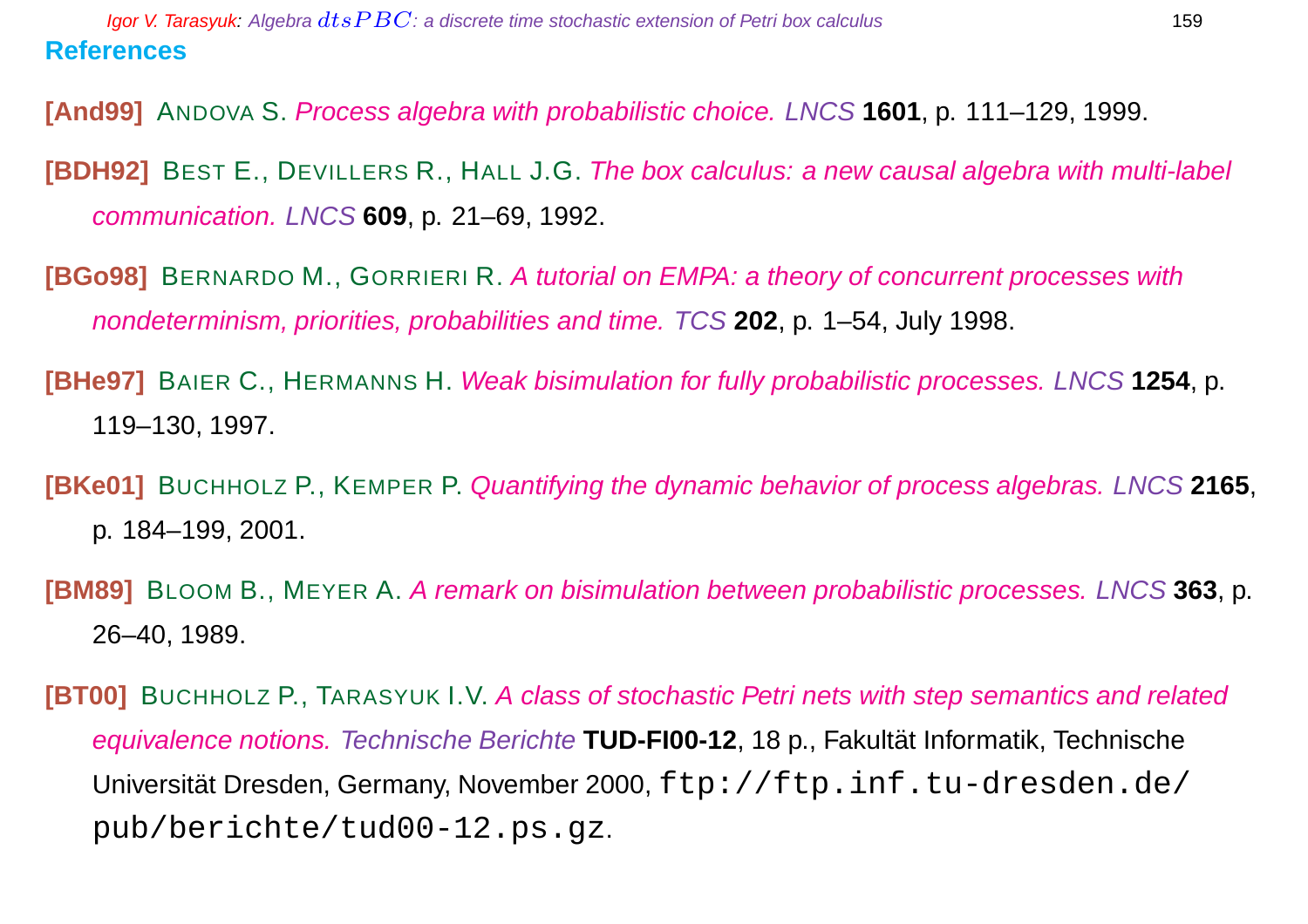**[BT01]** BUCHHOLZ P., TARASYUK I.V. Net and algebraic approaches to probablistic modeling. Joint Novosibirsk Computing Center and Institute of Informatics Systems Bulletin, Series Computer Science **15**, p. 31–64, Novosibirsk, 2001, http://www.iis.nsk.su/persons/ itar/spnpancc.pdf.

**[Buc94]** BUCHHOLZ P. Markovian process algebra: composition and equivalence. In: U. Herzog and M. <code>Rettelbach,</code> eds., <code>Proceedings</code> of the  $2^{nd}$  Workshop on Process Algebras and Performance Modelling, Arbeitsberichte des IMMD **27**, p. 11–30, University of Erlangen, 1994.

**[Buc95]** BUCHHOLZ P. A notion of equivalence for stochastic Petri nets. LNCS **935**, p. 161–180, 1995.

**[Buc98]** BUCHHOLZ P. Iterative decomposition and aggregation of labeled GSPNs. LNCS **1420**, p. 226–245, 1998.

- **[Buc99]** BUCHHOLZ P. Exact performance equivalence an equivalence relation for stochastic automata. TCS **215(1/2)**, p. 263–287, 1999.
- **[Chr90]** CHRISTOFF I. Testing equivalence and fully abstract models of probabilistic processes. LNCS **458**, p. 128–140, 1990.

**[CMBC93]** CHIOLA G., MARSAN M.A., BALBO G., CONTE G. Generalized stochastic Petri nets: a definition at the net level and its implications. IEEE Transactions on Software Engineering **19(2)**, p. 89–107, 1993.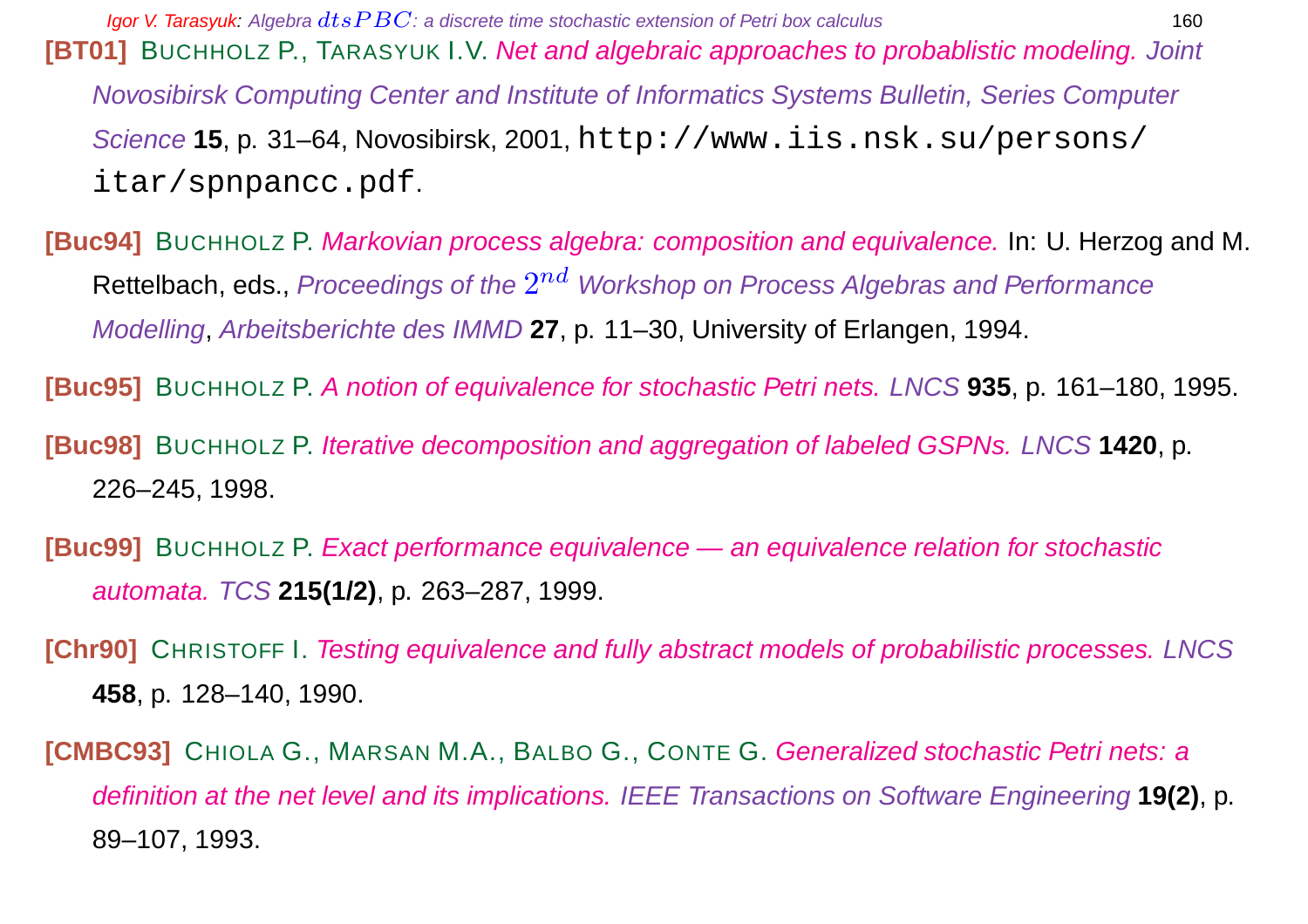**Igor V. Tarasyuk:** Algebra  $dt$ s  $PBC$ : a discrete time stochastic extension of Petri box calculus 161 **[FM03]** DE FRUTOS D.E., MARROQUÍN O.A. Ambient Petri nets. Electronic Notes in Theoretical Computer Science **85(1)**, 27 p., 2003.

**[FN85]** FLORIN G., NATKIN S. Les reseaux de Petri stochastiques. Technique et Science Informatique **4(1)**, 1985.

**[Han94]** HANSSON H. Time and probability in formal design of distributed systems. In: Real-Time Safety Critical Systems, Volume **1**, Elsevier, The Netherlands, 1994.

**[Hil94]** HILLSTON J. A compositional approach for performance modelling. Ph.D. thesis, University of Edinburgh, Department of Computer Science, 1994.

**[Hil96]** HILLSTON J. A compositional approach to performance modelling. Cambridge University Press, Great Britain, 1996.

**[HR94]** HERMANNS H., RETTELBACH M. Syntax, semantics, equivalences and axioms for MTIPP. In: Herzog U. and Rettelbach M., eds., *Proceedings of the*  $2^{nd}\,$  *Workshop on Process Algebras and* Performance Modelling. Arbeitsberichte des IMMD **27**, University of Erlangen, 1994.

**[KN98]** KWIATKOWSKA M.Z., NORMAN G.J. A testing equivalence for reactive probabilistic processes. Electronic Notes in Theoretical Computer Science **16(2)**, 19 p., 1998.

**[Kou00]** KOUTNY M. A compositional model of time Petri nets. LNCS **1825**, p. 303–322, 2000.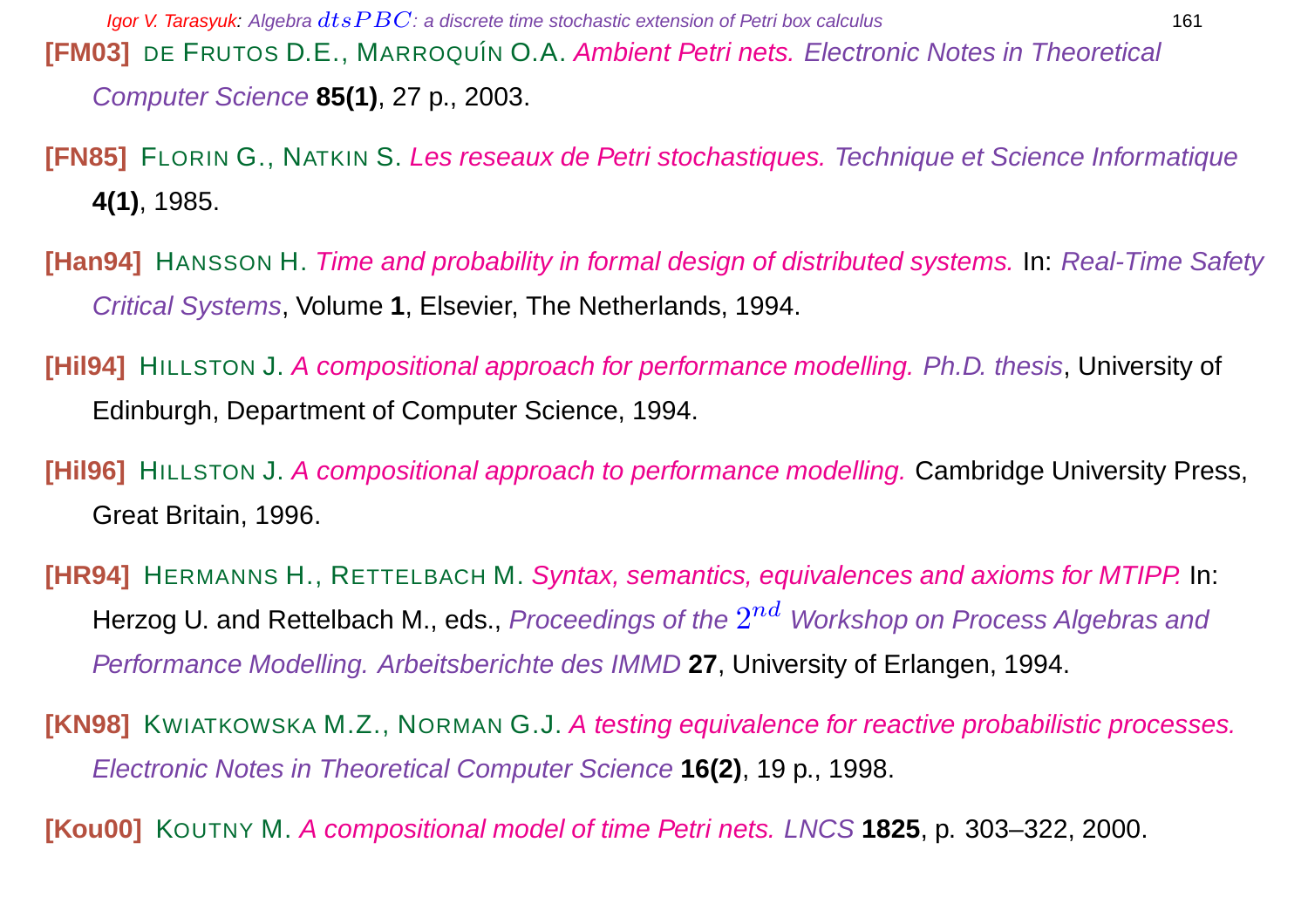**[LS91]** LARSEN K., SKOU A. Bisimulation through probabilistic testing. Information and Computation **94**, p. 1–28, 1991.

- **[MBCDF95]** MARSAN M.A., BALBO G., CONTE G., DONATELLI S., FRANCESCHINIS G. Modelling with generalized stochastic Petri nets. Wiley Series in Parallel Computing, John Wiley and Sons, 316 p., 1995, http://www.di.unito.it/˜greatspn/GSPN-Wiley/.
- **[MCB84]** MARSAN M.A., CONTE G., BALBO G. A class of generalized stochastic Petri nets for performance evaluation of multiprocessor systems. ACM Transactions on Computer Systems **2(2)**, p. 93–122, 1984.
- **[MCW03]** MAJSTER-CEDERBAUM M., WU J. Adding action refinement to stochastic true concurrency models. LNCS **2885**, p. 226–245, 2003.
- **[MF00]** MARROQUÍN O.A., DE FRUTOS D.E. *TPBC: timed Petri box calculus. Technical Report*, Departamento de Sistemas Infofmáticos y Programación, Universidad Complutense de Madrid, Madrid, Spain, 2000 (in Spanish).
- **[Mol82]** MOLLOY M. Performance analysis using stochastic Petri nets. IEEE Transactions on Software Engineering **31(9)**, p. 913–917, 1982.
- **[Mol85]** MOLLOY M. Discrete time stochastic Petri nets. IEEE Transactions on Software Engineering **11(4)**, p. 417–423, 1985.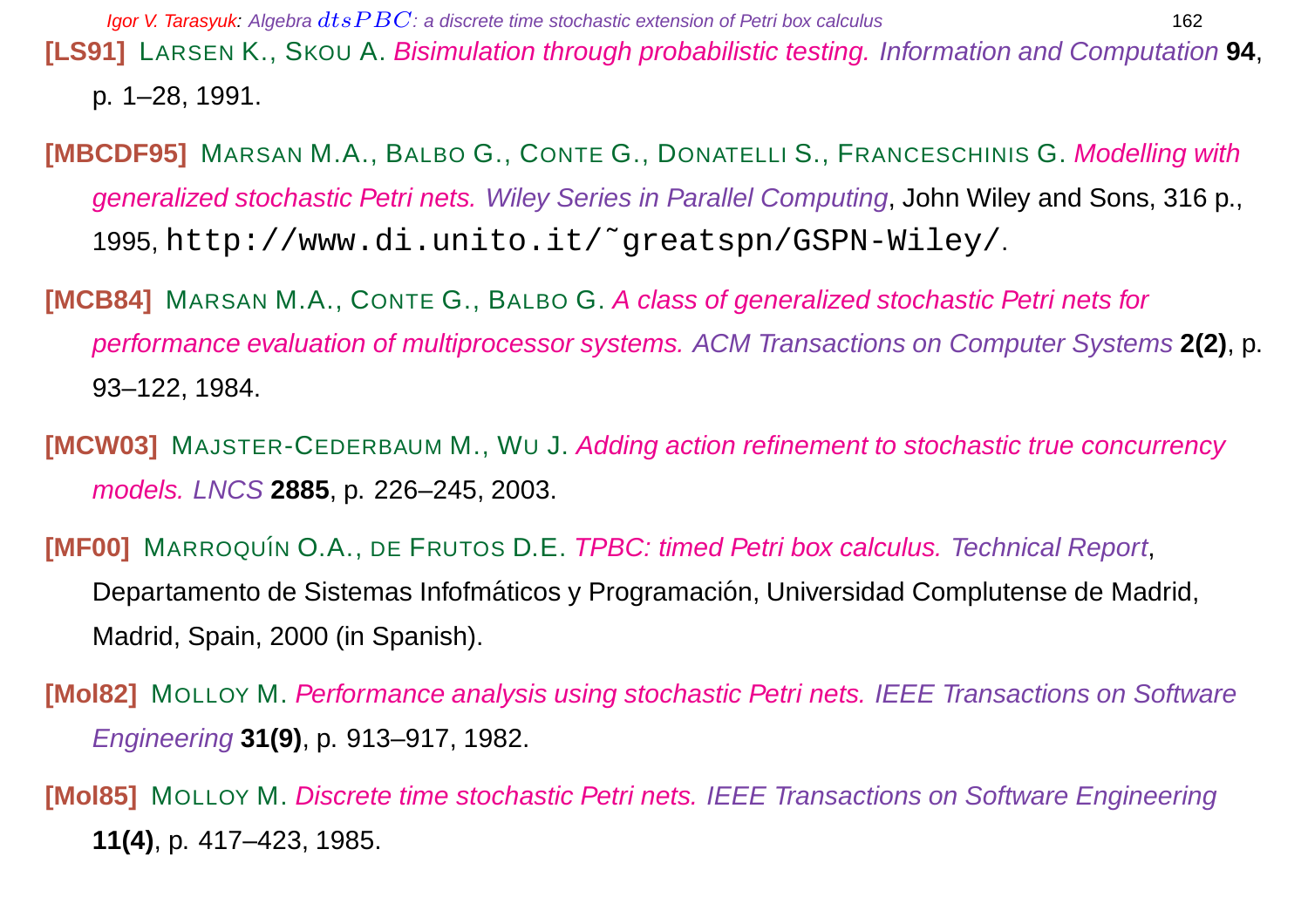**Igor V. Tarasyuk:** Algebra  $dt$ s  $PBC$ : a discrete time stochastic extension of Petri box calculus 163

**[MVC02]** MACIÀ H.S., VALERO V.R., CUARTERO F.G. A congruence relation in finite sPBC. Technical Report **DIAB-02-01-31**, 34 p., Department of Computer Science, University of Castilla-La Mancha, Albacete, Spain, October 2002, http://www.info-ab.uclm.es/retics/ publications/2002/tr020131.ps.

**[MVCC03]** MACIA H.S., VALERO V.R., CAZORLA D.L., CUARTERO F.G. Introducing the iteration in sPBC. Technical Report **DIAB-03-01-37**, 20 p., Department of Computer Science, University of Castilla-La Mancha, Albacete, Spain, September 2003, http://www.info-ab.uclm.es/ descargas/tecnicalreports/DIAB-03-01-37/diab030137.zip.

**[MVCR08]** MACIA H.S., VALERO V.R., CUARTERO F.G., RUIZ M.C.D. sPBC: a Markovian extension of Petri box calculus with immediate multiactions. Fundamenta Informaticae **87(3–4)**, p. 367–406, IOS Press, Amsterdam, The Netherlands, 2008.

**[MVF01]** MACIÀ H.S., VALERO V.R., DE FRUTOS D.E. sPBC: a Markovian extension of finite Petri box calculus. Proceedings of  $9^{th}$  IEEE International Workshop on Petri Nets and Performance Models -01 (PNPM'01), p. 207–216, Aachen, Germany, IEEE Computer Society Press, September 2001, http://www.info-ab.uclm.es/retics/publications/2001/pnpm01.ps.

**[NFL95]** NÚÑEZ M.G., DE FRUTOS D.E., LLANA L.D. Acceptance trees for probabilistic processes. LNCS **962**, p. 249–263, 1995.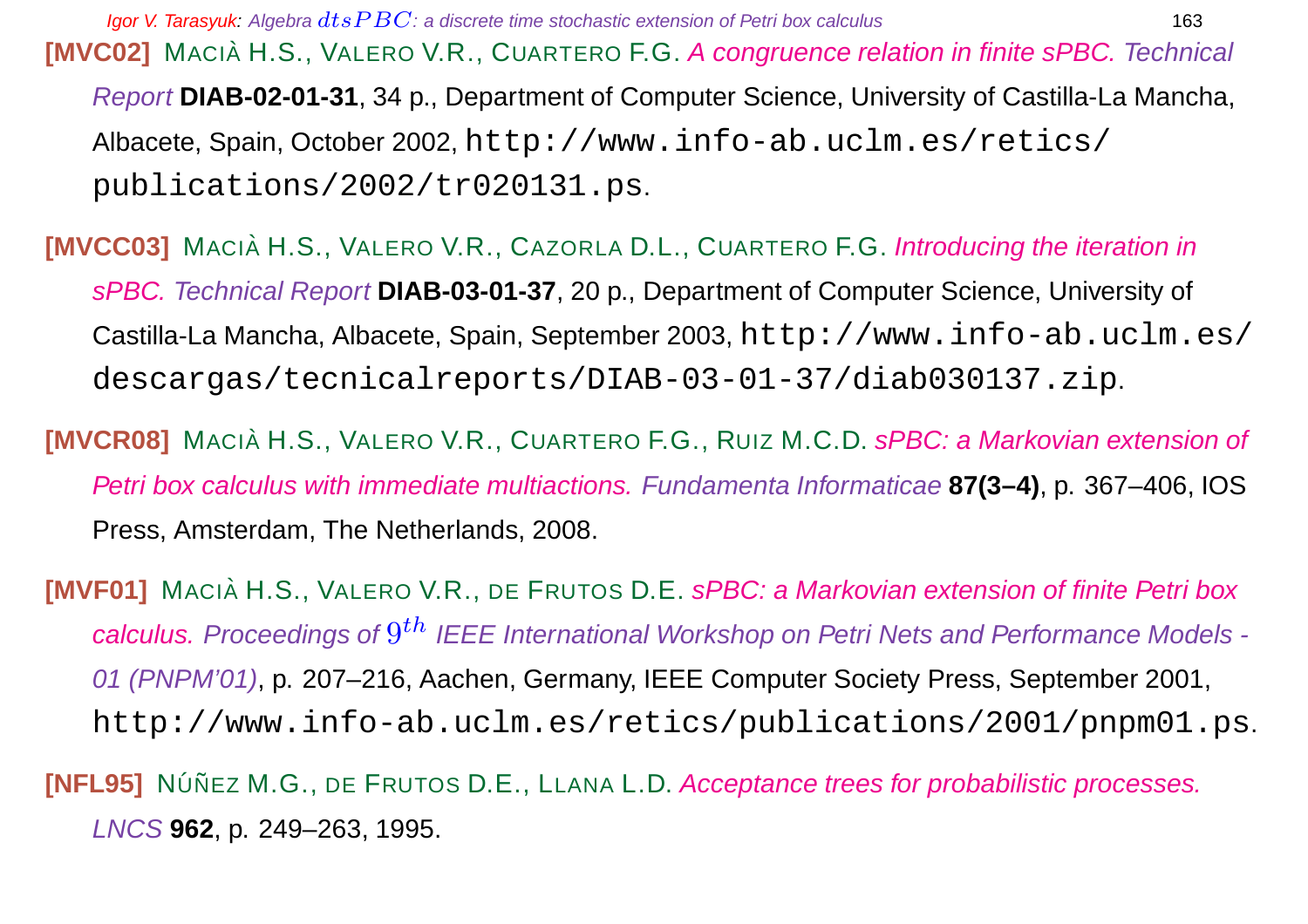**[Nia05]** NIAOURIS A. An algebra of Petri nets with arc-based time restrictions. LNCS **3407**, p. 447–462, 2005.

**[P81]** PETERSON J.L. Petri net theory and modeling of systems. Prentice-Hall, 1981.

**[Tar05]** TARASYUK I.V. Discrete time stochastic Petri box calculus. Berichte aus dem Department für Informatik **3/05**, 25 p., Carl von Ossietzky Universitat Oldenburg, Germany, November 2005, ¨ http://www.iis.nsk.su/persons/itar/dtspbcib\_cov.pdf.

**[Tar06]** TARASYUK I.V. Iteration in discrete time stochastic Petri box calculus. Bulletin of the Novosibirsk Computing Center, Series Computer Science, IIS Special Issue **24**, p. 129–148, NCC Publisher, Novosibirsk, 2006, http://www.iis.nsk.su/persons/itar/dtsitncc.pdf.

**[ZG94]** ZIJAL R., GERMAN R. A new approach to discrete time stochastic Petri nets. Lecture Notes in Control and Information Science **199**, p. 198–204, 1994.